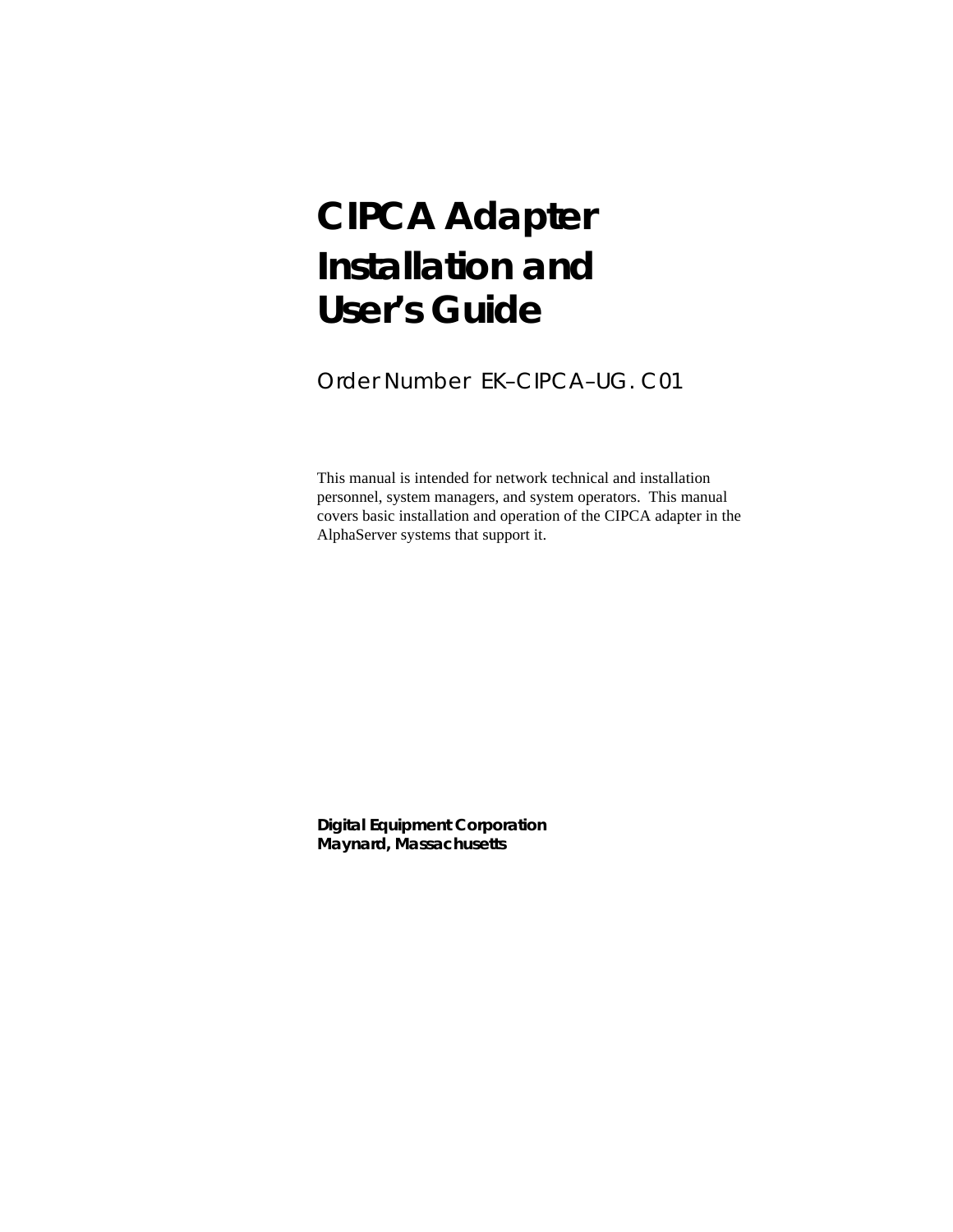#### **First Printing, February 1996 Revised, July 1996 Revised March 1997**

Digital Equipment Corporation makes no representations that the use of its products in the manner described in this publication will not infringe on existing or future patent rights, nor do the descriptions contained in this publication imply the granting of licenses to make, use, or sell equipment or software in accordance with the description.

The information in this document is subject to change without notice and should not be construed as a commitment by Digital Equipment Corporation.

Digital Equipment Corporation assumes no responsibility for any errors that may appear in this document.

The software, if any, described in this document is furnished under a license and may be used or copied only in accordance with the terms of such license. No responsibility is assumed for the use or reliability of software or equipment that is not supplied by Digital Equipment Corporation or its affiliated companies.

Copyright © 1997 by Digital Equipment Corporation.

All Rights Reserved. Printed in U.S.A.

The following are trademarks of Digital Equipment Corporation: AlphaGeneration, AlphaServer, OpenVMS, VAX, the AlphaGeneration logo, and the DIGITAL logo.

UNIX is a registered trademark in the U.S. and other countries, licensed exclusively through X/Open Company Ltd.

**FCC Notice:** The equipment described in this manual generates, uses, and may emit radio frequency energy. The equipment has been type tested and found to comply with the limits for a Class A digital device pursuant to Part 15 of FCC Rules, which are designed to provide reasonable protection against such radio frequency interference. Operation of this equipment in a residential area may cause interference, in which case the user at his own expense will be required to take whatever measures are required to correct the interference.

**Shielded Cables:** If shielded cables have been supplied or specified, they must be used on the system in order to maintain international regulatory compliance.

#### **European Common Market:**

**Warning!** This is a Class A product. In a domestic environment this product may cause radio interference, in which case the user may be required to take adequate measures.

**Actung!** Dieses ist ein Gerät der Funkstörgrenzwertklasse A. In Wohnbereichen können bei Betrieb dieses Gerätes Rundfunkstörungen auftreten, in welchen Fällen der Benutzer für entsprechende Gegenmaßnahmen verantwortlich ist.

**Avertissement!** Cet appareil et un appareil de Classe A. Dans un environnement résidentiel, cet appareil peut provoquer des brouillages radioélectriques. Dans ce cas, il peut être demandé à l'utilisateur de prendre les mesures appropriées.

\_\_\_\_\_\_\_\_\_\_\_\_\_\_\_\_\_\_\_\_\_\_\_\_\_\_\_\_\_\_\_\_\_\_\_\_\_\_\_\_\_\_\_\_\_\_\_\_\_\_\_\_\_\_\_\_\_\_\_\_\_\_\_\_\_\_\_\_\_\_\_\_\_\_\_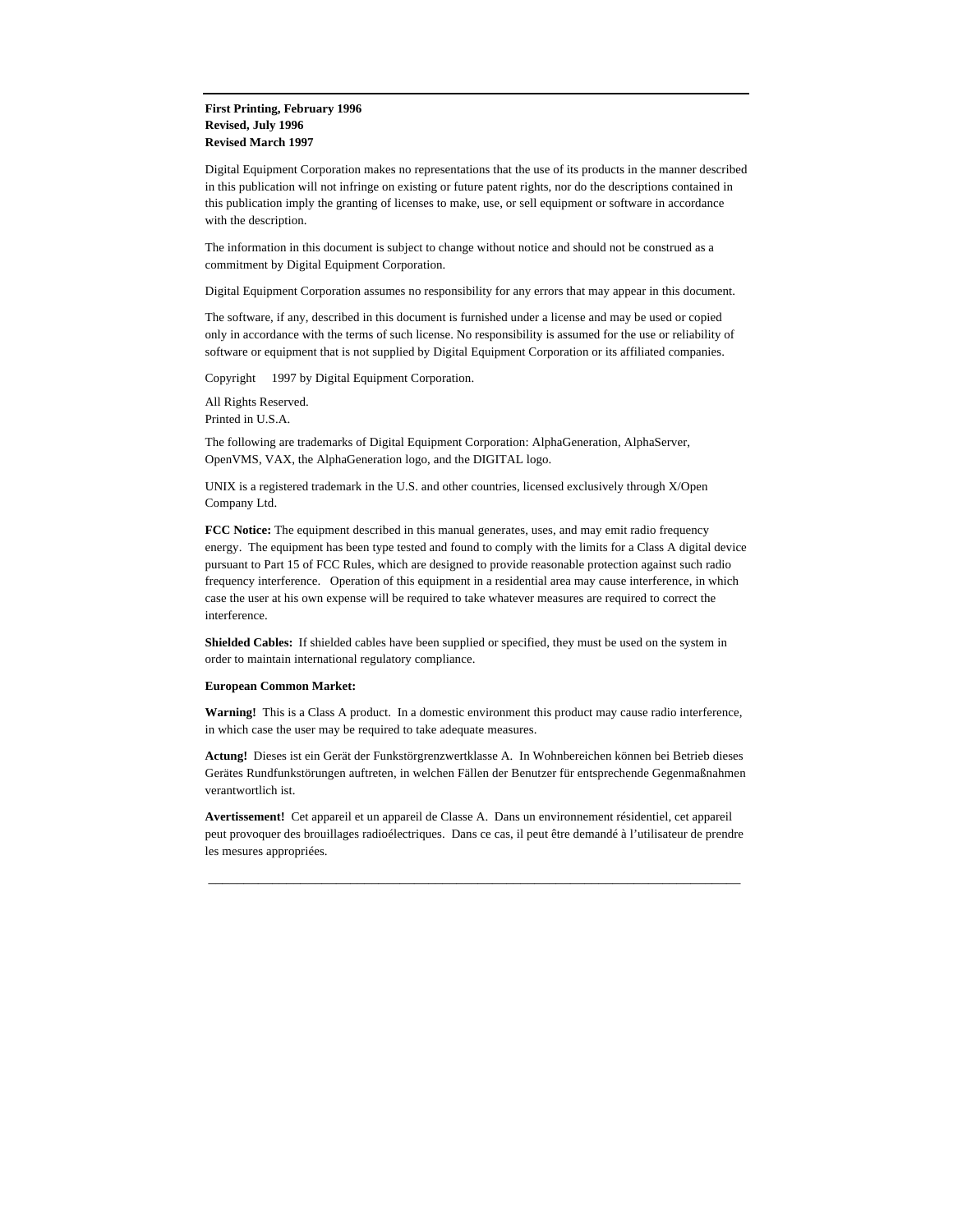# **Contents**

iii

# Chapter 1 - Introduction

# **Chapter 2 - Installing CIPCA Adapters**

| 2.4.7 Close the System Unit and Reconnect Power Cord 2-24 |  |
|-----------------------------------------------------------|--|
|                                                           |  |

## Chapter 3 - Using CIPCA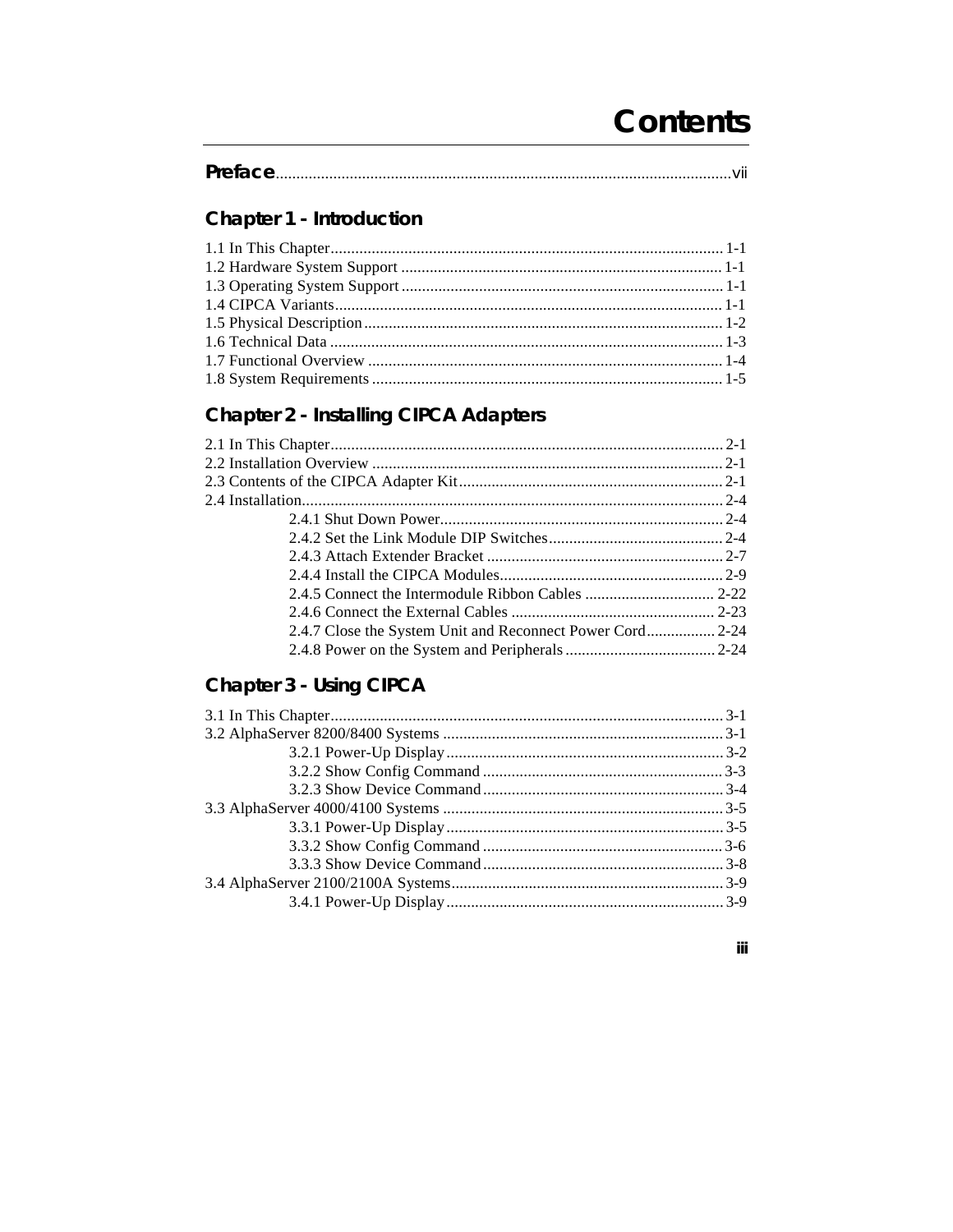| 3.6.4 Setting Multiple CIPCAs as Default Boot Devices in |
|----------------------------------------------------------|
|                                                          |
|                                                          |
|                                                          |
|                                                          |
| 3.6.5 Setting CIPCA to Boot Automatically in Single or   |

# **Chapter 4 - Updating Firmware**

| 4.4.1 Updating AlphaServer 8200/8400 Firmware 4-5         |  |
|-----------------------------------------------------------|--|
| 4.4.2 Updating AlphaServer 4000/4100 Firmware 4-9         |  |
| 4.4.3 Updating AlphaServer 2000/2100/2100A Firmware  4-11 |  |
|                                                           |  |

**iv**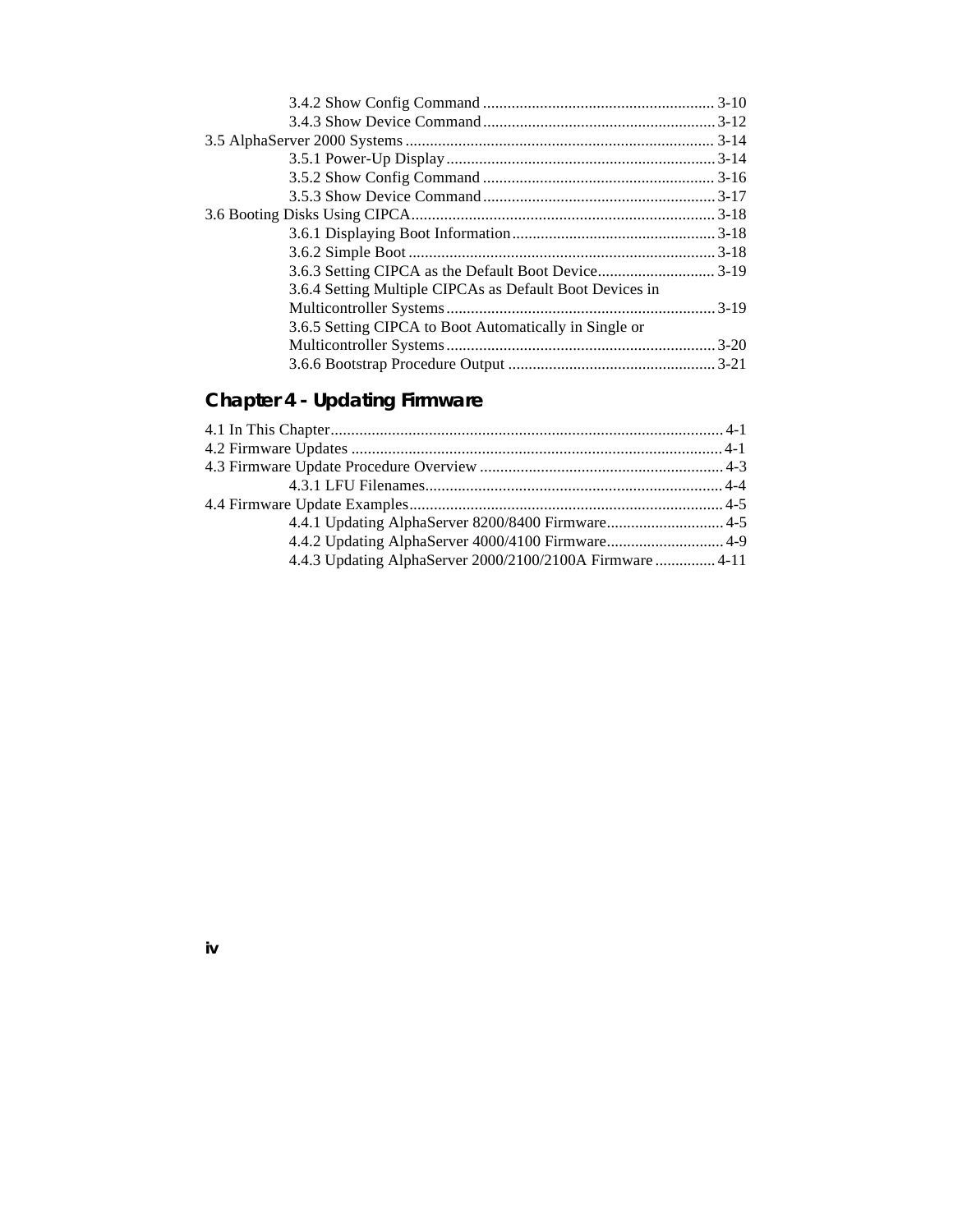## **Chapter 5 - Troubleshooting**

**v**

# **Appendix A - Specifications**

**Appendix B - Registers**

**Appendix C - DECevent Examples**

**Index**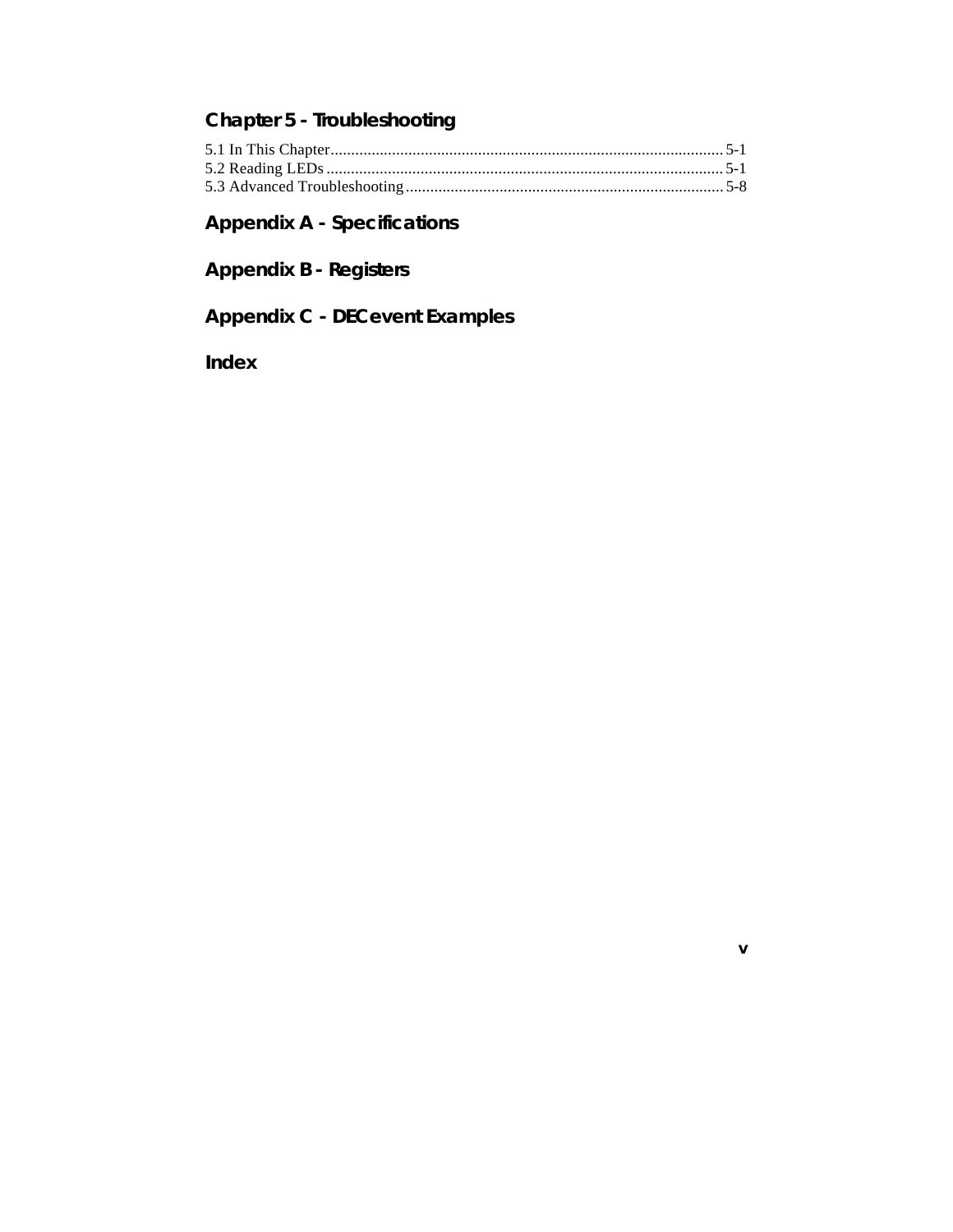#### **Introduction**

This document explains how to install, configure, and use a CIPCA adapter. CIPCA enables PCI to CI connectivity for AlphaServer 8200/8400, 4000/4100, 2100, 2100A, and 2000 systems.

Using CIPCA in AlphaServer systems provides high-availability computing and access to shared storage.

#### **Audience**

This guide is intended for system managers and others who are responsible for managing and upgrading AlphaServer 8200/8400, 4000/4100, 2100, 2100A, and 2000 systems.

#### **Related Documentation**

Table 1 contains a list of related documentation for the AlphaServer 8200/8400, 4000/4100, 2100, 2100A, and 2000 systems.

**vii**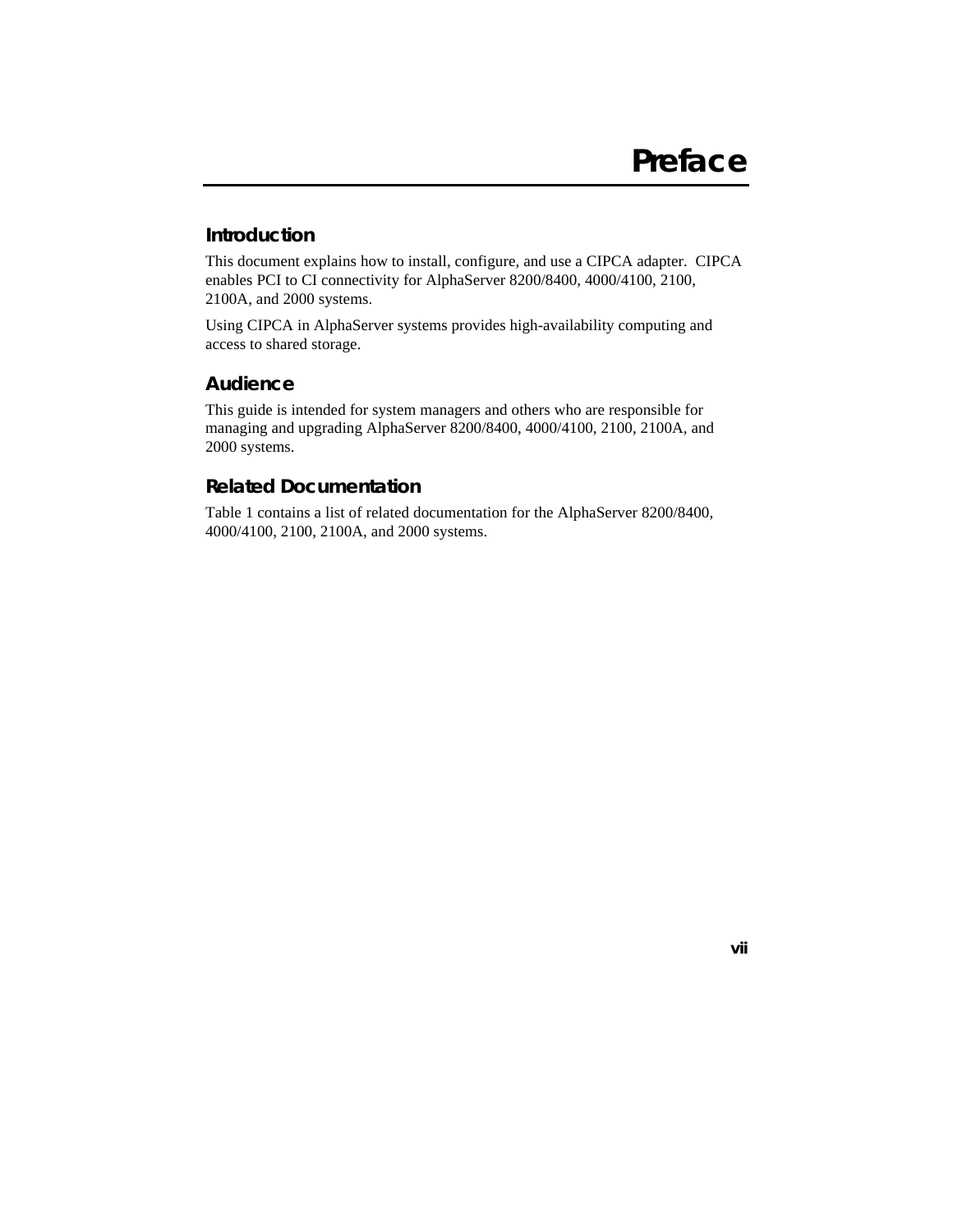| <b>Order Number</b> |
|---------------------|
|                     |
| <b>EK-T8030-OP</b>  |
| <b>EK-T8030-SP</b>  |
| EK-T8230-IN         |
| <b>EK-T8430-IN</b>  |
|                     |
| EK-T8030-TM         |
| EK-DWLPX-TM         |
|                     |
| EK-KN7CC-IN         |
| EK-KN7CD-IN         |
| EK-KN7CE-IN         |
| EK-MS7CC-IN         |
| <b>EK-KFTHA-IN</b>  |
| <b>EK-KFTIA-IN</b>  |
|                     |
| EK-DWL82-IN         |
| EK-H7266-IN         |
| <b>EK-H7267-IN</b>  |
|                     |
| EK-T8430-IN         |
| <b>EK-T8284-UI</b>  |
| EK-BA654-IN         |
| EK-BA655-IN         |
| <b>EK-DWLMA-IN</b>  |
|                     |

### **Table 1 Related Documentation**

**viii**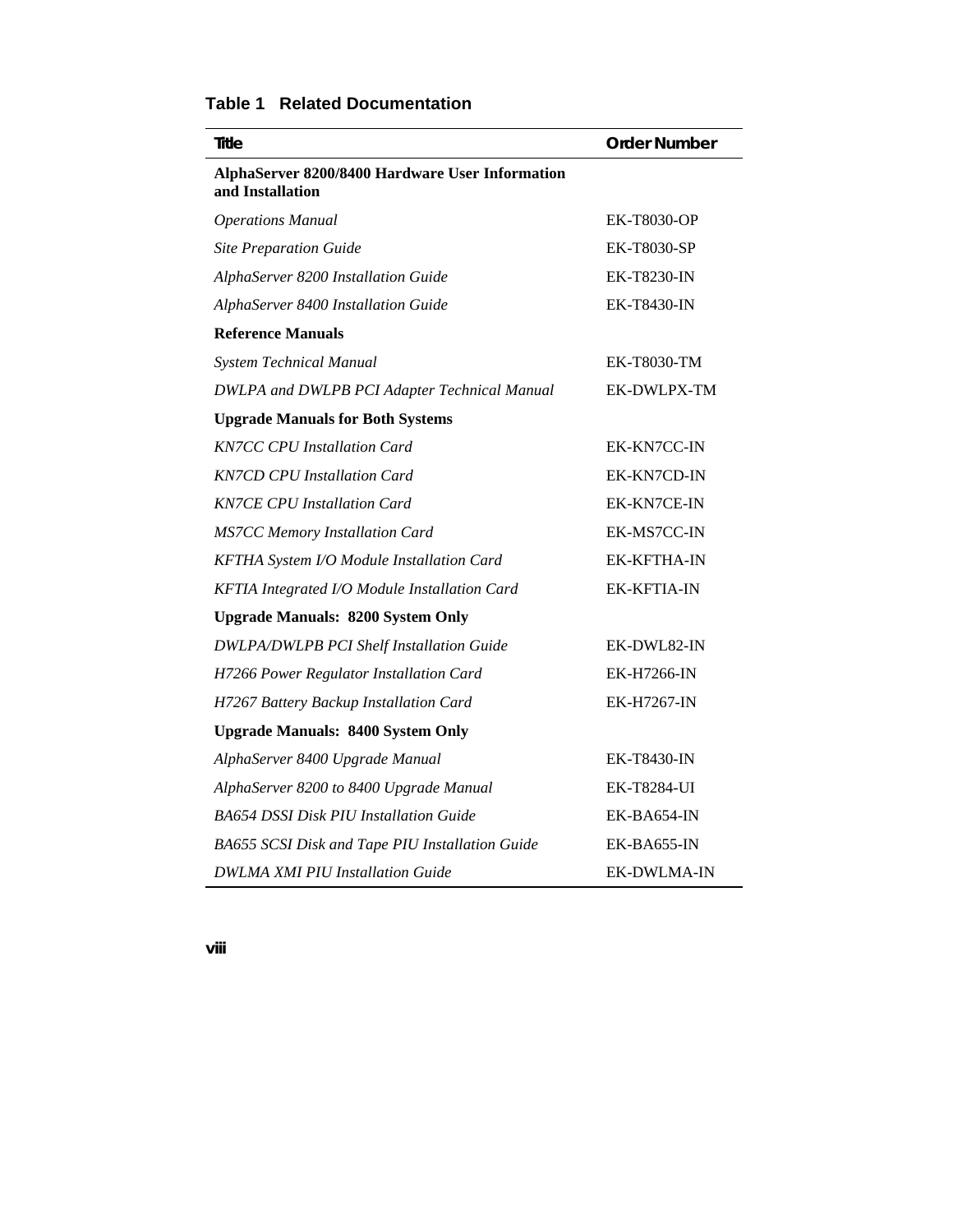| DWLPA/DWLPB PCI PIU Installation Guide                                                  | EK-DWL84-IN        |
|-----------------------------------------------------------------------------------------|--------------------|
| H7237 Battery PIU Installation Guide                                                    | EK-H7237-IN        |
| H7263 Power Regulator Installation Card                                                 | <b>EK-H7263-IN</b> |
| <b>KFMSB Adapter Installation Guide</b>                                                 | <b>EK-KFMSB-IN</b> |
| <b>KZMSA Adapter Installation Guide</b>                                                 | EK-KXMSX-IN        |
| <b>RRDCD</b> Installation Guide                                                         | <b>EK-RRDRX-IN</b> |
| <b>System I/O Options</b>                                                               |                    |
| <b>KZPSA PCI to SCSI User's Guide</b>                                                   | EK-KZPSA-UG        |
| StorageWorks RAID Array 200 Subsystem Family<br>Software User's Guide for OpenVMS Alpha | AA-Q6WVA-TE        |
| AlphaServer 4000/4100 Hardware User Information<br>and Installation                     |                    |
| AlphaServer 4000/4100 Configuration and Installation<br>Guide                           | EK-4100A-CG        |
| AlphaServer 4100 System Drawer User's Guide                                             | <b>EK-4100A-UG</b> |
| AlphaServer 4000 System Drawer User's Guide                                             | <b>EK-4000A-UG</b> |
| AlphaServer 4100 Service Manual                                                         | <b>EK-4100A-SV</b> |
| AlphaServer 4100 Service Manual (diskette)                                              | AK-QXBJA-CA        |
| AlphaServer 2000/2100/2100A Hardware User<br><b>Information and Installation</b>        |                    |
| AlphaServer 2000 Owner's Guide                                                          | EK-400MP-OP        |
| AlphaServer 2100 Owner's Guide                                                          | EK-KN450-OP        |
| AlphaServer 2100A Owner's Guide                                                         | <b>EK-2100A-OP</b> |
| AlphaServer 2000/2100/2100A Firmware Reference Guide                                    | <b>EK-AXPFW-RM</b> |
| AlphaServer 2000/2100/2100 RM/2100 CAB Series<br>Service Guide                          | EK-KN450-SV        |
| AlphaServer 2100A Service Guide                                                         | <b>EK-2100A-SV</b> |
| AlphaServer 2100A RM Series Installation/Owner's Guide                                  | EK-2100A-RM        |
| AlphaServer 2100 RM Series Installation/Owner's Guide                                   | EK-KN450-RM        |
| AlphaServer 2100 CAB Installation/Owner's Guide                                         | EK-ALCAB-OG        |

**ix**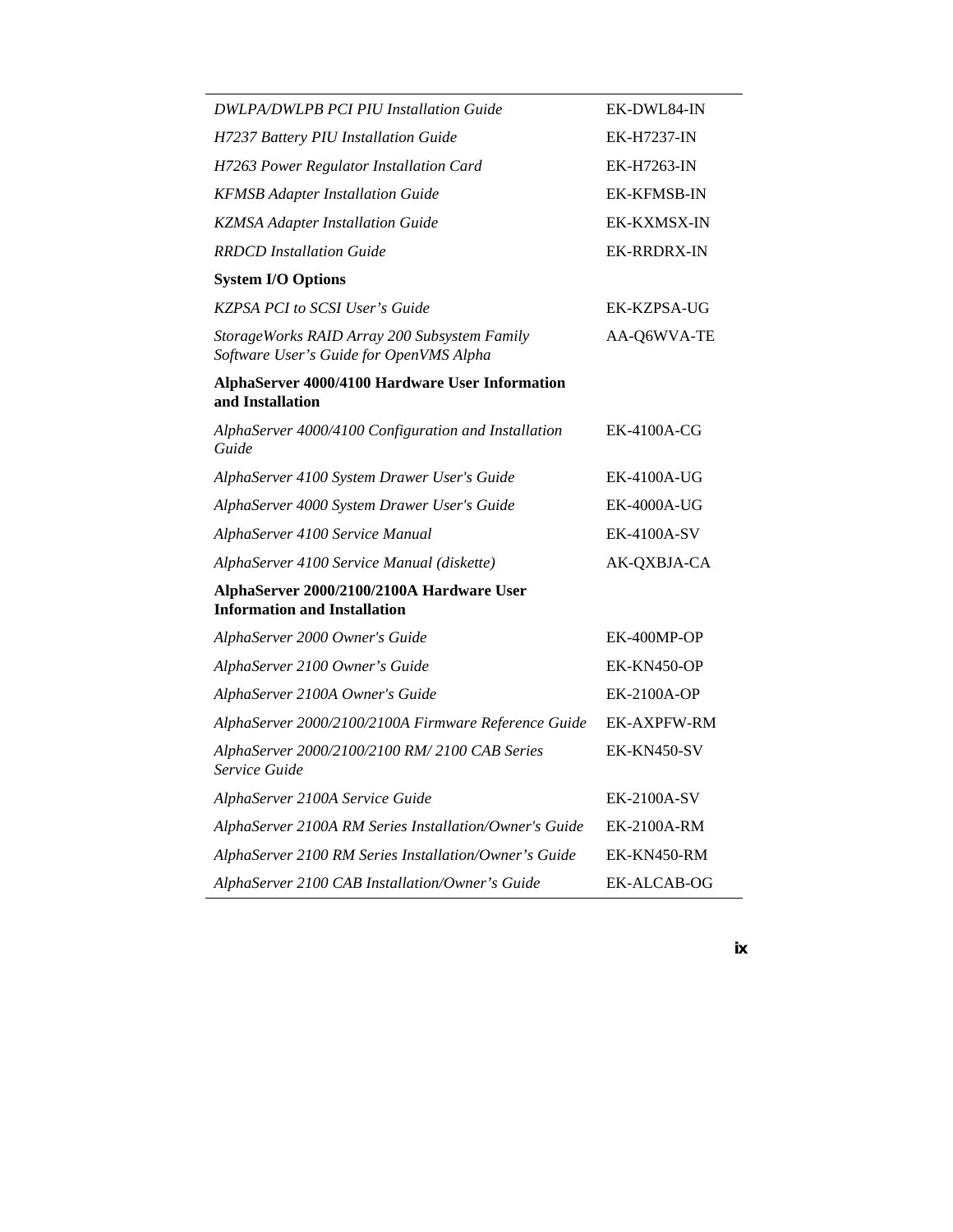|  | <b>HSJ</b> Documentation |
|--|--------------------------|
|--|--------------------------|

**x**

| HS Family User's Guide (includes<br>HSJ)                                                                                            | <b>EK-HSFAM-UG</b>                                                      |
|-------------------------------------------------------------------------------------------------------------------------------------|-------------------------------------------------------------------------|
| <b>HS Family Service Manual</b>                                                                                                     | <b>EK-HSFAM-SV</b>                                                      |
| <b>DECevent Documentation</b>                                                                                                       |                                                                         |
| <b>DECevent Release Notes for</b><br><i><b>OpenVMS</b></i>                                                                          | AA-Q73LA-TE                                                             |
| <b>DECevent Analysis and Notification</b><br>Utility for OpenVMS                                                                    | AA-Q73LD-TE                                                             |
| <b>DECevent Translation and Reporting</b><br>Utility for OpenVMS                                                                    | AA-Q73KD-TE                                                             |
| The DECevent Graphical User<br>Interface User's Guide                                                                               | AA-QE26B-TE                                                             |
| <b>Miscellaneous</b>                                                                                                                |                                                                         |
| StorageWorks Product Information,<br>Catalog, and More                                                                              | http://www.storage.digital.com                                          |
| <b>OpenVMS Cluster Software</b><br>Information, including OpenVMS<br><b>Software Product Description</b><br>$(V6.2-1H3$ and $V7.1)$ | http://www.openvms.digital.com/<br>openvms/products/clusters/index.html |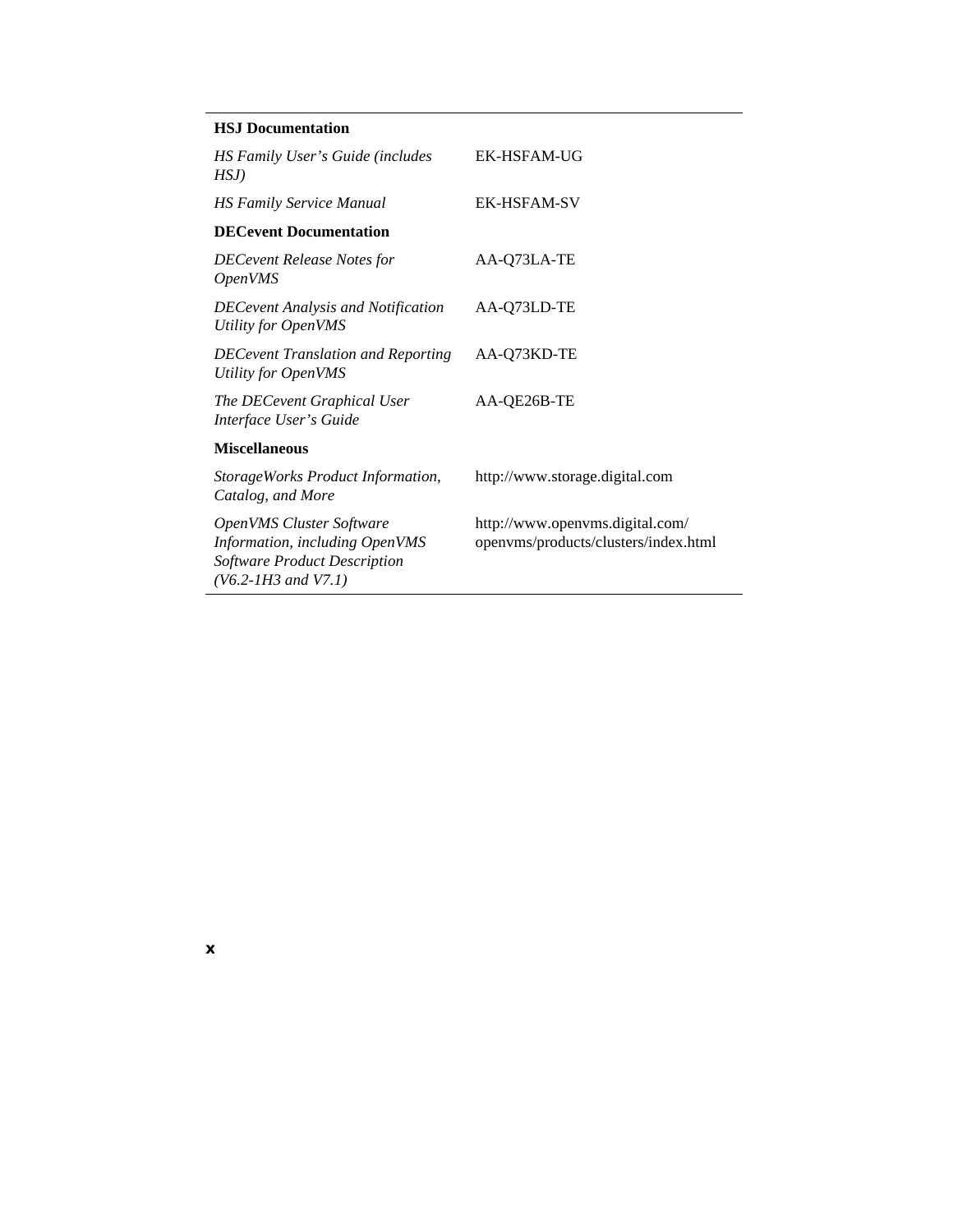# **Introduction**

## **1.1 In This Chapter**

This chapter introduces the CIPCA PCI-to-CI Storage Host Adapter. The CIPCA adapter allows users to connect CI-based storage to high-performance PCI-based AlphaServer systems. By participating in an OpenVMS cluster, AlphaServer systems provide high-availability computing and access to shared storage like the HSJ and HSC RAID controllers. This chapter includes the following topics:

- Systems Supporting CIPCA
- CIPCA Variants
- Physical Description
- Technical Data
- Functional Overview
- **System Requirements**

### **1.2 Hardware System Support**

The CIPCA adapter is supported on the following AlphaServer systems:

- AlphaServer 8200/8400
- AlphaServer 4000/4100
- AlphaServer 2000/2100/2100A

### **1.3 Operating System Support**

The CIPCA adapter is supported on the OpenVMS operating system. Refer to the following World Wide Web site for detailed OpenVMS support information:

www.openvms.digital.com/openvms/products/clusters/index.html

### **1.4 CIPCA Variants**

There are two variants of the CIPCA adapter, the CIPCA-AA and the CIPCA-BA.

Introduction **1-1**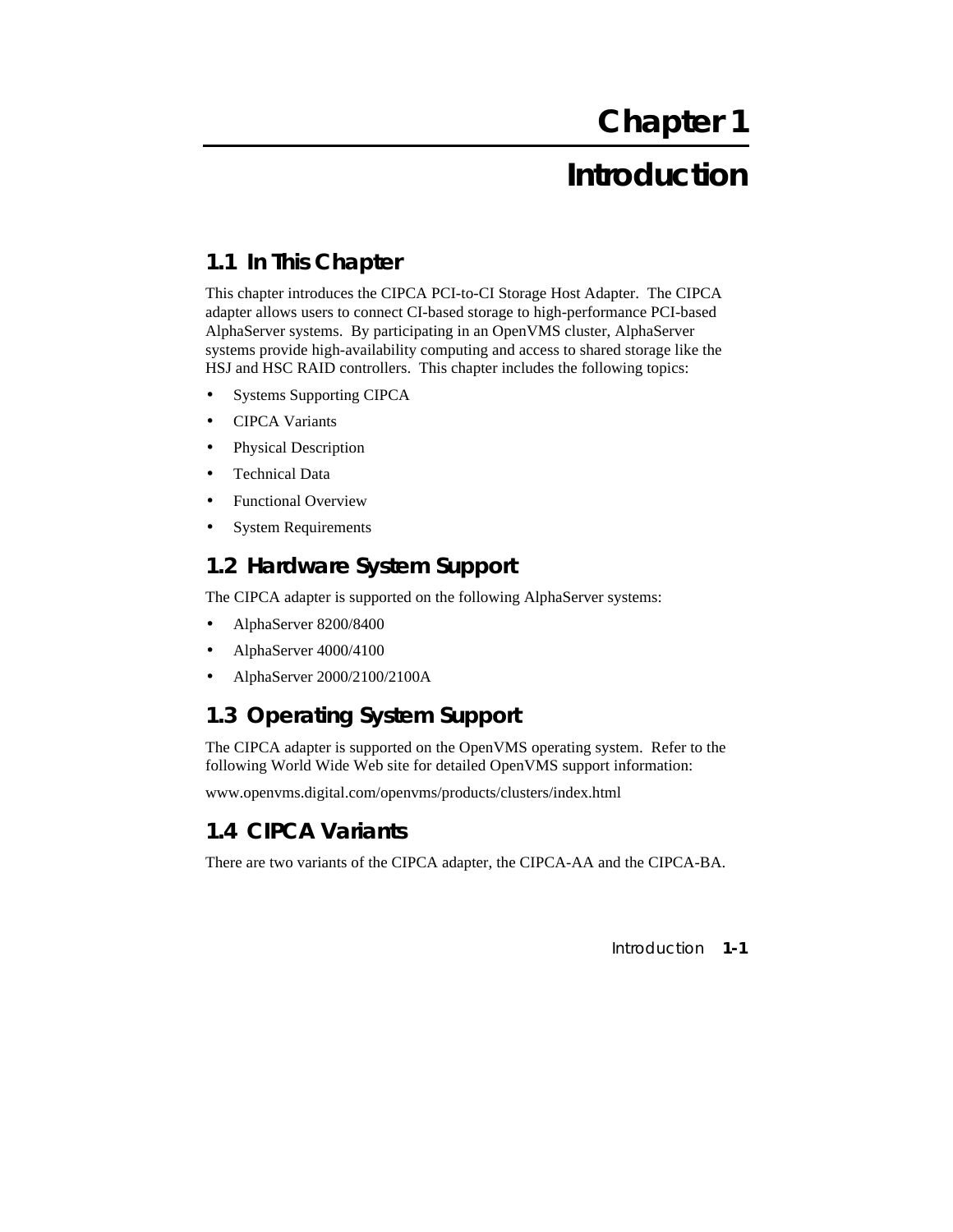- The CIPCA-AA consists of a module that plugs into an expansion slot in the PCI bus and a module that plugs into an expansion slot in the EISA bus.
- The CIPCA-BA consists of two modules that plug into expansion slots in the PCI bus.

### **1.5 Physical Description**

The CIPCA adapter consists of the following components:

- Port Module the primary interface to the host. The port module plugs into an expansion slot in the PCI bus.
- **Link Module** the physical interface between the AlphaServer system and the CI cluster.

The **CIPCA-AA link module** plugs into an expansion slot in the EISA bus. The link module uses only the power pins in the EISA slot, not the bus. Because the link module is not logically connected to EISA, the EISA Configuration Utility need not be used when adding a CIPCA to an AlphaServer. For 8200/8400 systems, the PCI-EISA bridge option (KFE70) is not required.

The **CIPCA-BA link module** plugs into an expansion slot on the PCI bus. The link module uses only the power pins in the PCI slot, not the bus.

- **Ribbon Cables** interconnect the port and link modules. These cables are internal to the cabinet that contains the PCI and EISA buses. This pair of cables is approximately 23 cm (9 in.) in length.
- **CI Transition Cable** The CI transition cable attaches to the backplate of the link module and to one end of the BNCIA cable set. The other end of the BNCIA cable set connects to the CI star coupler. The transition cable is approximately 2 m (6 ft.) in length.

**1-2** CIPCA Adapter Installation and User's Guide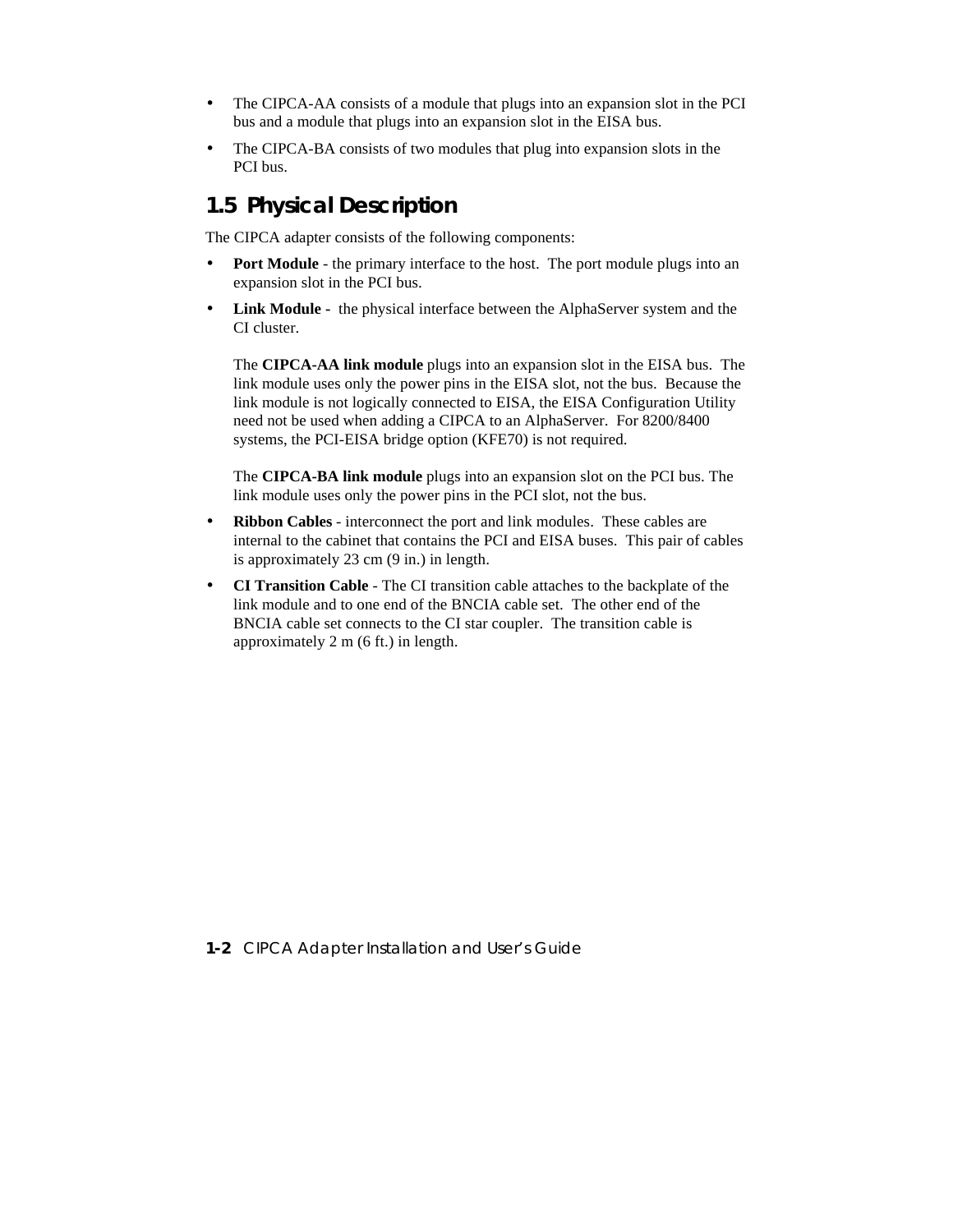## **1.6 Technical Data**

| <b>Supported Configurations</b>                         | CIPCA is supported using the current<br>V6.2/V7.1 OpenVMS cluster and<br>OpenVMS SPD CI configuration rules.<br>Refer to:                 |
|---------------------------------------------------------|-------------------------------------------------------------------------------------------------------------------------------------------|
|                                                         | www.openvms.digital.com/openvms/<br>products/clusters/index.html                                                                          |
| <b>CIPCA Host Systems</b>                               | AlphaServer 8200, 8400, 4000, 4100,<br>2100, 2100A, and 2000.                                                                             |
|                                                         | The CIPCA-AA adapter requires<br>one PCI backplane slot and one<br>EISA backplane slot.                                                   |
|                                                         | The CIPCA-BA adapter requires<br>two PCI backplane slots.                                                                                 |
| <b>CI Connected Hosts Supported</b>                     | Any VAX or Alpha VMS host using a<br>CIPCA, CIXCD, or CIBCA-B adapter.                                                                    |
| <b>CI Hierarchical Storage Controllers</b><br>Supported | - HSJ with HSOF v2.5 or higher<br>$-$ All HSC6x/9x<br>- HSC40/70 with Revision F or higher<br>L0109 modules<br>- Not supported with HSC50 |
| <b>CI Host Adapters Supported</b>                       | CIPCA, CIXCD, CIBCA-B                                                                                                                     |
| OpenVMS VAX/Alpha Versions                              | Standard "Warranted" and "Migration"<br>pairings for mixed architecture/version<br>clusters apply. Refer to:                              |
|                                                         | www.openvms.digital.com/openvms/<br>products/clusters/index.html                                                                          |

Technical data for the CIPCA adapter is described below.

Introduction **1-3**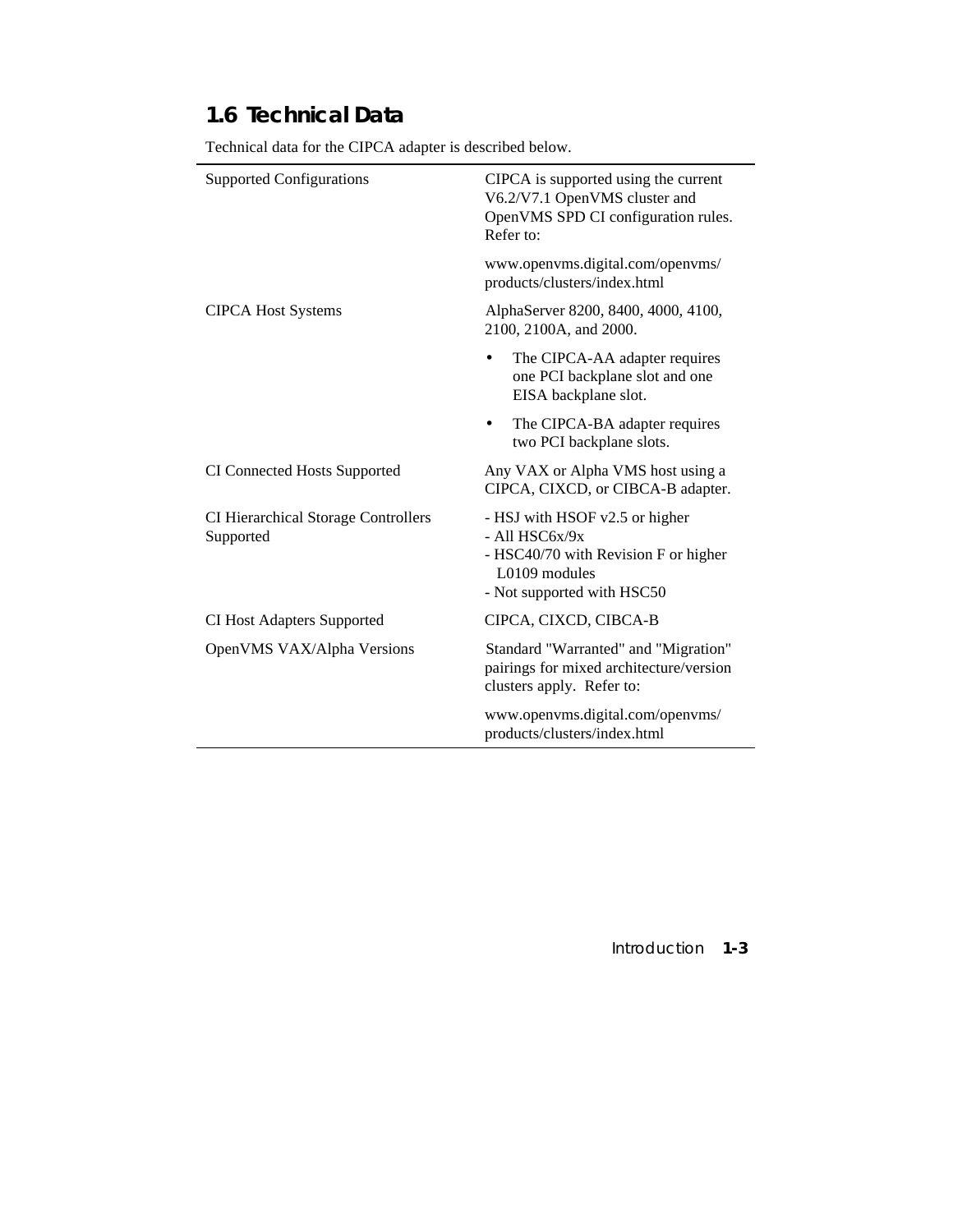## **1.7 Functional Overview**

The CIPCA adapter provides functionality in the following areas:

| Memory Utilization         | Direct Memory Access                    |
|----------------------------|-----------------------------------------|
|                            | Mapped Direct Memory Access             |
| Data Transmission Services | Virtual Circuit Service                 |
|                            | Datagrams                               |
|                            | <b>Messages</b>                         |
|                            | <b>Block Data Transfers</b>             |
|                            | <b>Configuration Operations</b>         |
|                            | <b>Maintenance Operations</b>           |
| <b>Other Features</b>      | Dual Data Path                          |
|                            | Up to 4 Kbyte packet sizes (CI packets) |
|                            | Synchronous CI arbitration              |

**1-4** CIPCA Adapter Installation and User's Guide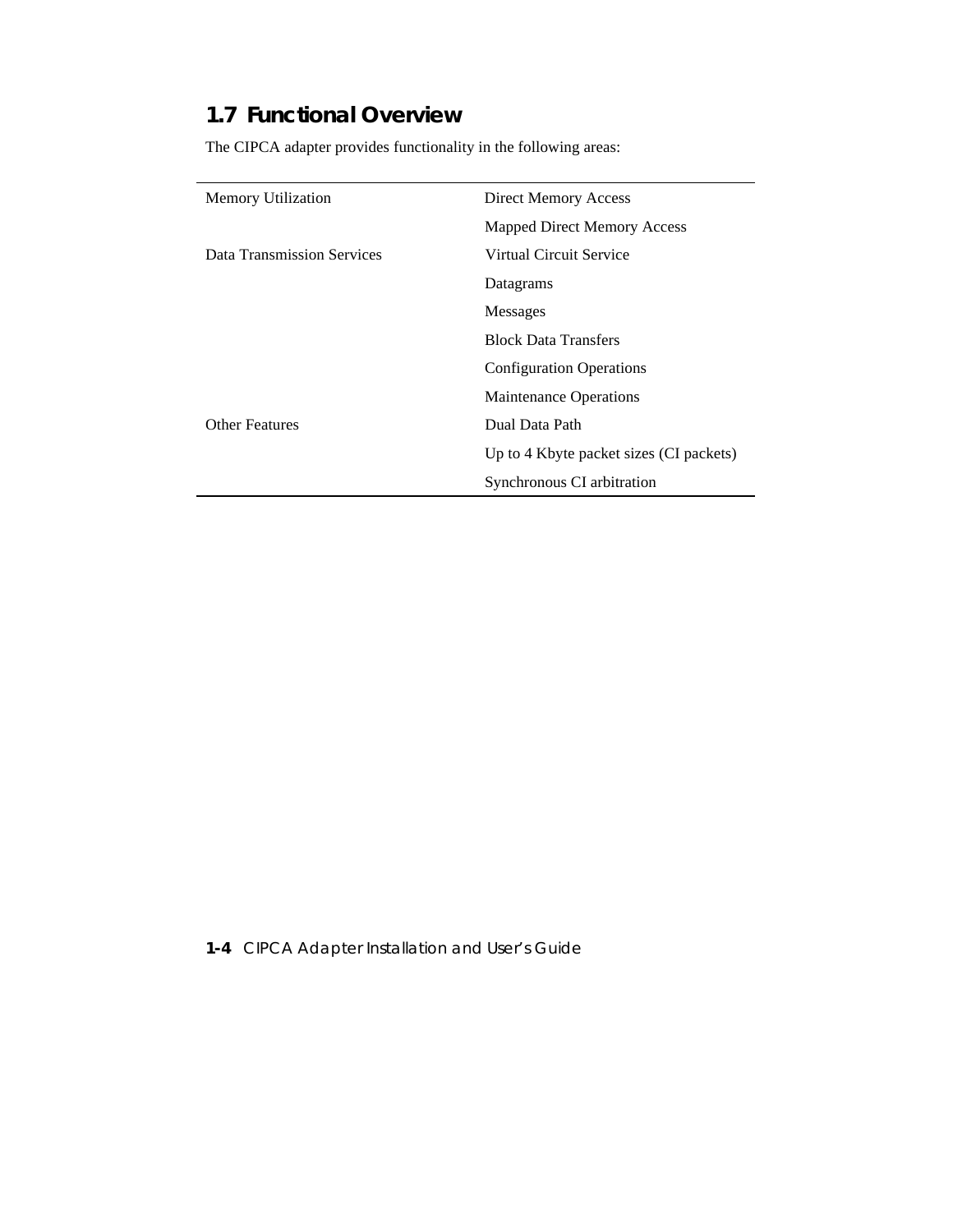# **1.8 System Requirements**

Review the system software requirements listed below before you begin the installation.

|                         | Software/<br>Hardware                 | Minimum Required Revision<br>Level                                                                                                       |
|-------------------------|---------------------------------------|------------------------------------------------------------------------------------------------------------------------------------------|
| <b>Operating System</b> | OpenVMS                               | $CIPCA-AA:V6.2-1H2$ and<br>subsequent releases of V6.2.<br>CIPCA-AA is not supported<br>by V7.0, but is supported by<br>V7.1 and higher. |
|                         |                                       | CIPCA-BA: V7.1 and higher                                                                                                                |
| Firmware                | $8200/8400$ console code              | V3.0 or higher                                                                                                                           |
|                         | 4000 console code                     | V3.0 or higher                                                                                                                           |
|                         | 4100 console code                     | $V1.2-4$ or higher                                                                                                                       |
|                         | 2000, 2100, and 2100A<br>console code | V4.4 or higher                                                                                                                           |
| Controllers             | <b>HSJ</b>                            | $HSOF$ v2.5 or higher                                                                                                                    |
|                         | HSC6x and HSC9x                       | A11                                                                                                                                      |
|                         | HSC 40 and HSC 70                     | L0109 must be Revision F or<br>higher                                                                                                    |
|                         | HSC <sub>50</sub>                     | Not supported                                                                                                                            |

# **Table 1-1 CIPCA Requirements**

Introduction **1-5**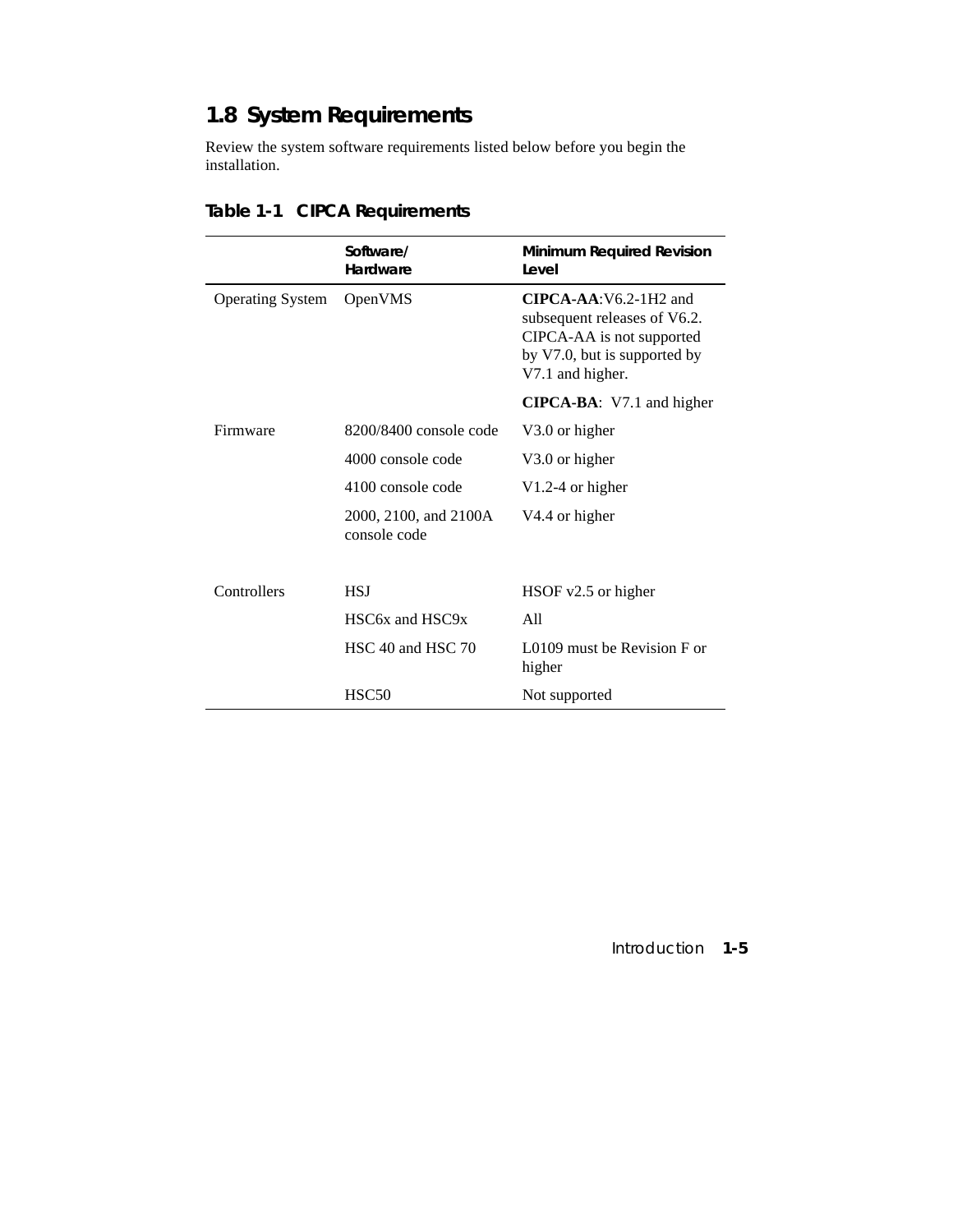# **Installing CIPCA Adapters**

## **2.1 In This Chapter**

This chapter describes the installation procedure for the CIPCA adapter in AlphaServer 8200/8400, 4000/4100, 2000, 2100, and 2100A systems. This chapter covers the following topics:

- **Installation Overview**
- Contents of the CIPCA Adapter Kit
- **Installation**

### **2.2 Installation Overview**

This section provides an overview of the installation procedure. Each step of the procedure is detailed in the remainder of the chapter.

- 1. Perform power shutdown.
- 2. Set link module DIP switches.
- 3. Attach the PCI extender bracket to the port module, if CIPCA-AA and to the port and link modules, if CIPCA-BA.
- 4. Remove slot covers from EISA and PCI slots.
- 5. Install the CIPCA modules.
- 6. Connect the external cables.
- 7. Close the system unit and reconnect the power cord.
- 8. Power on the system and peripherals.

### **2.3 Contents of the CIPCA Adapter Kit**

Table 2-1 lists the items in the CIPCA-AA adapter kit, and Table 2-2 lists the items in the CIPCA-BA adapter kit. Verify that you have received all the items in your kit before proceeding. Contact your sales representative if any kit items are missing. Table 2-3 lists the part numbers of the BNCIA cable sets that must be ordered separately.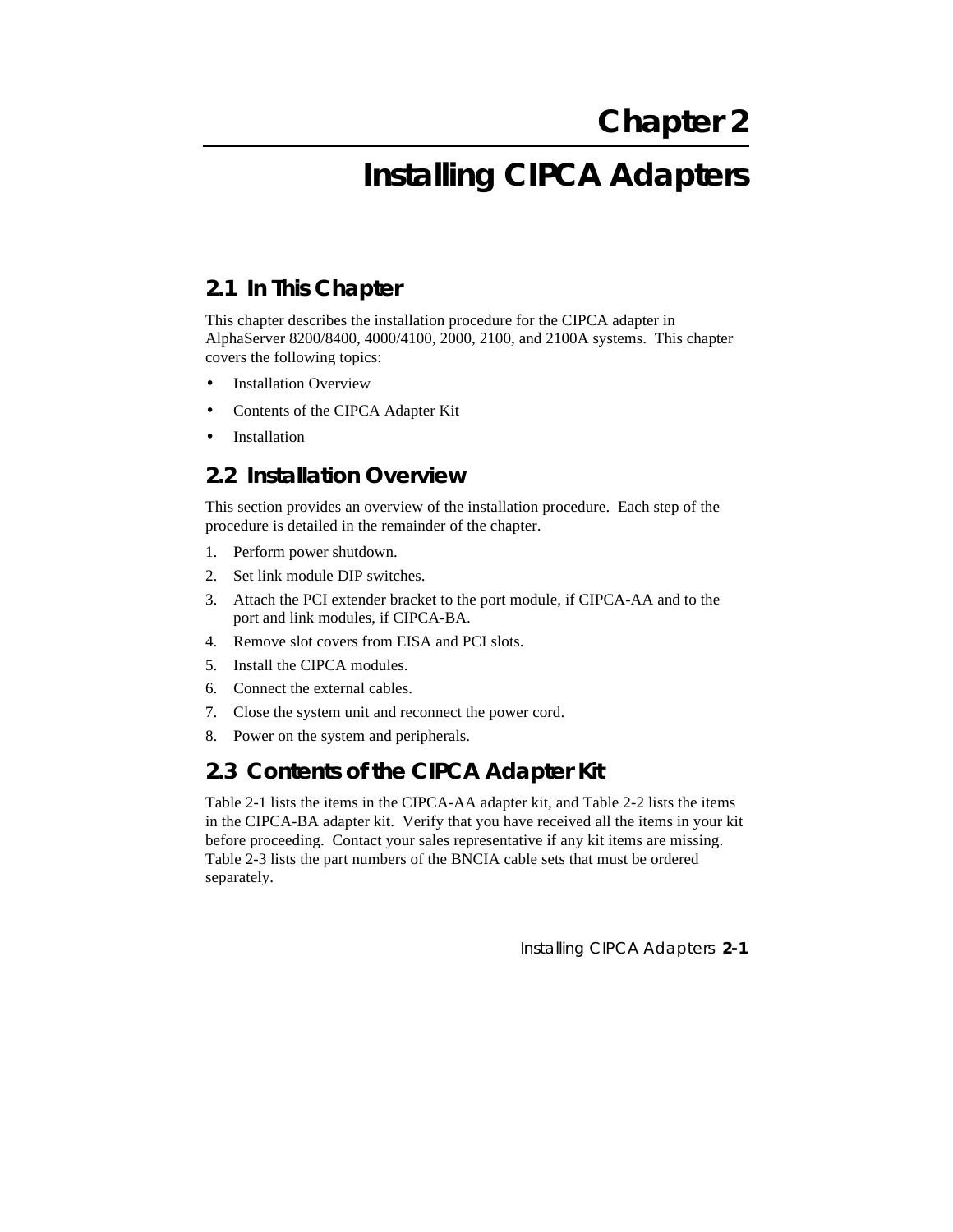| Quantity       | <b>Part Number</b> | <b>Description</b>                     |
|----------------|--------------------|----------------------------------------|
| 1              | $CIPCA-AX1$        |                                        |
|                | 30-46980-01        | Link module (EISA-6610)                |
|                | 30-46980-02        | Port processor module (PCI-6600)       |
| $\mathfrak{D}$ | 17-04366-01        | Two 60-pin intermodule ribbon cables   |
|                | 17-03427-01        | 2 m (6 ft.) CI transition cable        |
|                | 74-47802-01        | PCI, slot-offset extender bracket with |
| 2              | 90-09643-02        | Screw, SEMS 4-40 Pan .250 XRCS         |
|                | 74-49920-02        | PCI, straight extender bracket with    |
| 2              | 90-09984-20        | Screw, SEMS M3 Pan 6 mm RCS CSZ        |
|                | EK-CIPCA-UG        | CIPCA Installation and User's Guide    |
|                | EK-CIPCA-RN        | <b>CIPCA Adapter Release Notes</b>     |

**Table 2-1 Contents of CIPCA-AA Adapter Kit**

<sup>1</sup> Both modules must be ordered when replacing adapter.

### **2-2** CIPCA Adapter Installation and User's Guide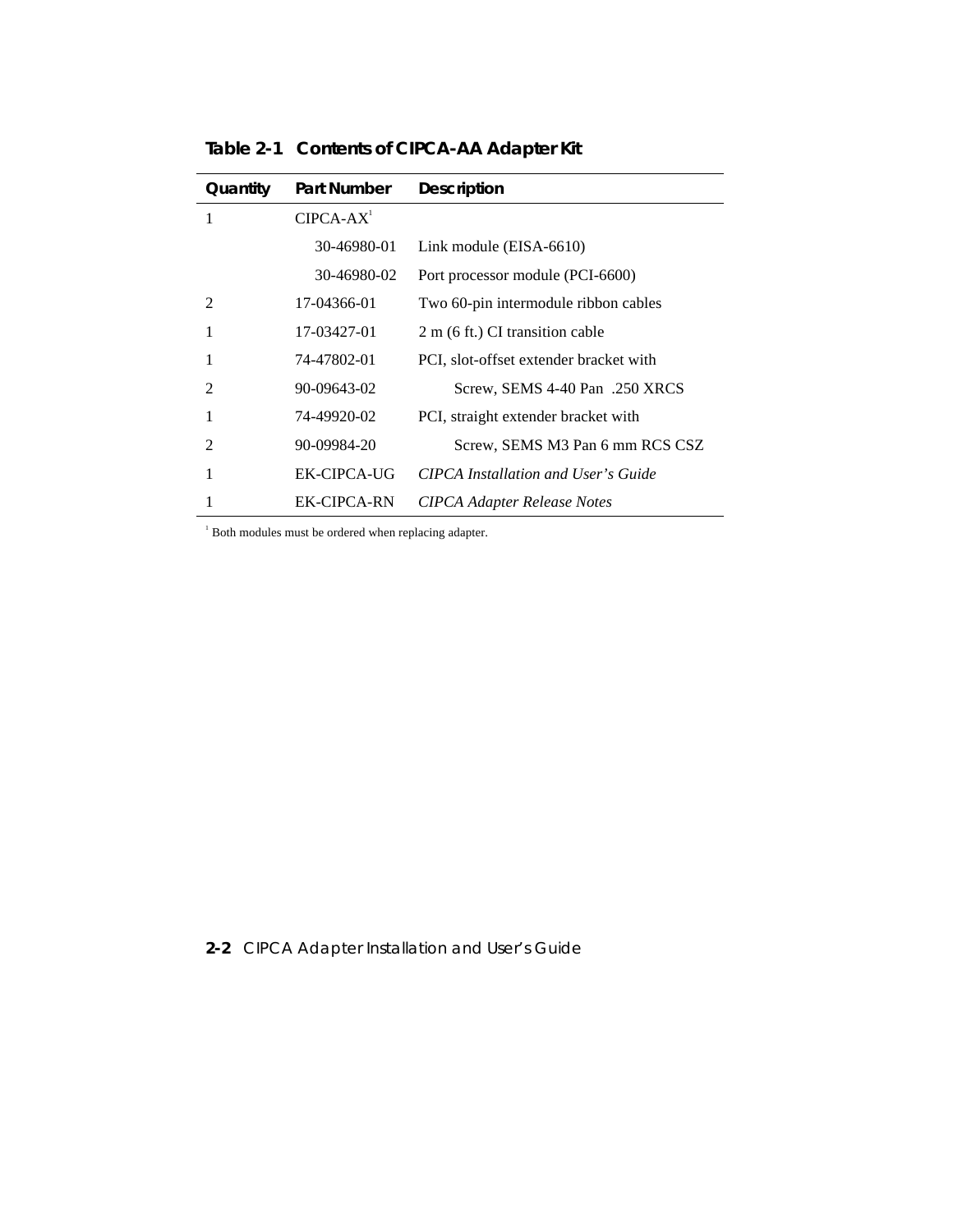| Quantity                    | <b>Part Number</b> | <b>Description</b>                     |
|-----------------------------|--------------------|----------------------------------------|
| 1                           | $CIPCA-BX1$        |                                        |
|                             | 30-46980-03        | Link module                            |
|                             | 30-46980-02        | Port processor module (PCI-6600)       |
| $\mathcal{D}_{\mathcal{L}}$ | 17-04366-02        | Two 60-pin intermodule ribbon cables   |
|                             | 17-03427-01        | 2 m (6 ft.) CI transition cable        |
| 2                           | 74-47802-01        | PCI, slot-offset extender bracket with |
| 4                           | 90-09643-02        | Screw, SEMS 4-40 Pan .250 XRCS         |
| $\mathfrak{D}$              | 74-49920-02        | PCI, straight extender bracket with    |
| 4                           | 90-09984-20        | Screw, SEMS M3 Pan 6 mm RCS CSZ        |
|                             | EK-CIPCA-UG        | CIPCA Installation and User's Guide    |
|                             | EK-CIPCA-RN        | <b>CIPCA Adapter Release Notes</b>     |

**Table 2-2 Contents of CIPCA-BA Adapter Kit**

<sup>1</sup> Both modules must be ordered when replacing adapter.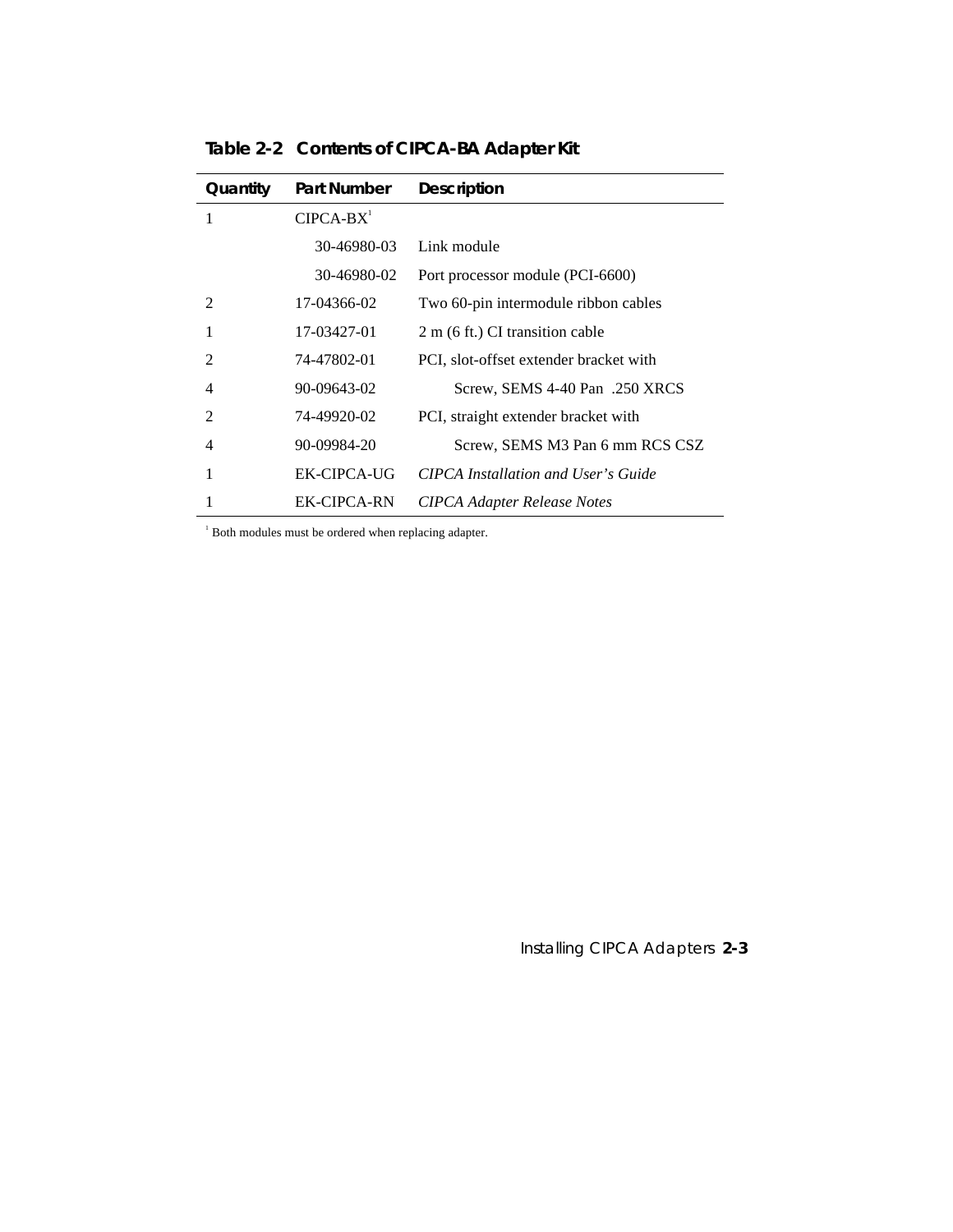| Quantity | Part Number | <b>Description</b>                                     |
|----------|-------------|--------------------------------------------------------|
|          | BNCIA-10    | External BNCIA cable set - 10 m $(33 \text{ ft.})^*$   |
|          | BNCIA-20    | External BNCIA cable set - $20 \text{ m}$ (65.5 ft.)*  |
|          | BNCIA-45    | External BNCIA cable set - $45 \text{ m}$ (147.5 ft.)* |

**Table 2-3 CIPCA Cable Sets**

\* Note that each BNCIA cable set consists of four separate coaxial cables.

#### **Other Tools Needed**

Phillips-head screwdriver (user-supplied)

### **2.4 Installation**

Perform the following steps to install the CIPCA adapter.

#### **2.4.1 Shut Down Power**

- 1. Perform an orderly shutdown of the operating system.
- 2. Set all power switches on the system and peripherals to the "off" position.
- 3. Unplug all power cords from the wall socket, then disconnect the cord from the system unit.
- 4. Remove the cover or panels from the system unit to access the PCI and EISA slots. Refer to the appropriate system documentation if necessary.

#### **2.4.2 Set the Link Module DIP Switches**

Before installing the link module, you must set the DIP switches for node ID and cluster size. Figure 2-1 shows the location of the DIP switches.

*CAUTION: Static electricity can damage electronic components. Use an antistatic wrist strap while handling the components.*

**2-4** CIPCA Adapter Installation and User's Guide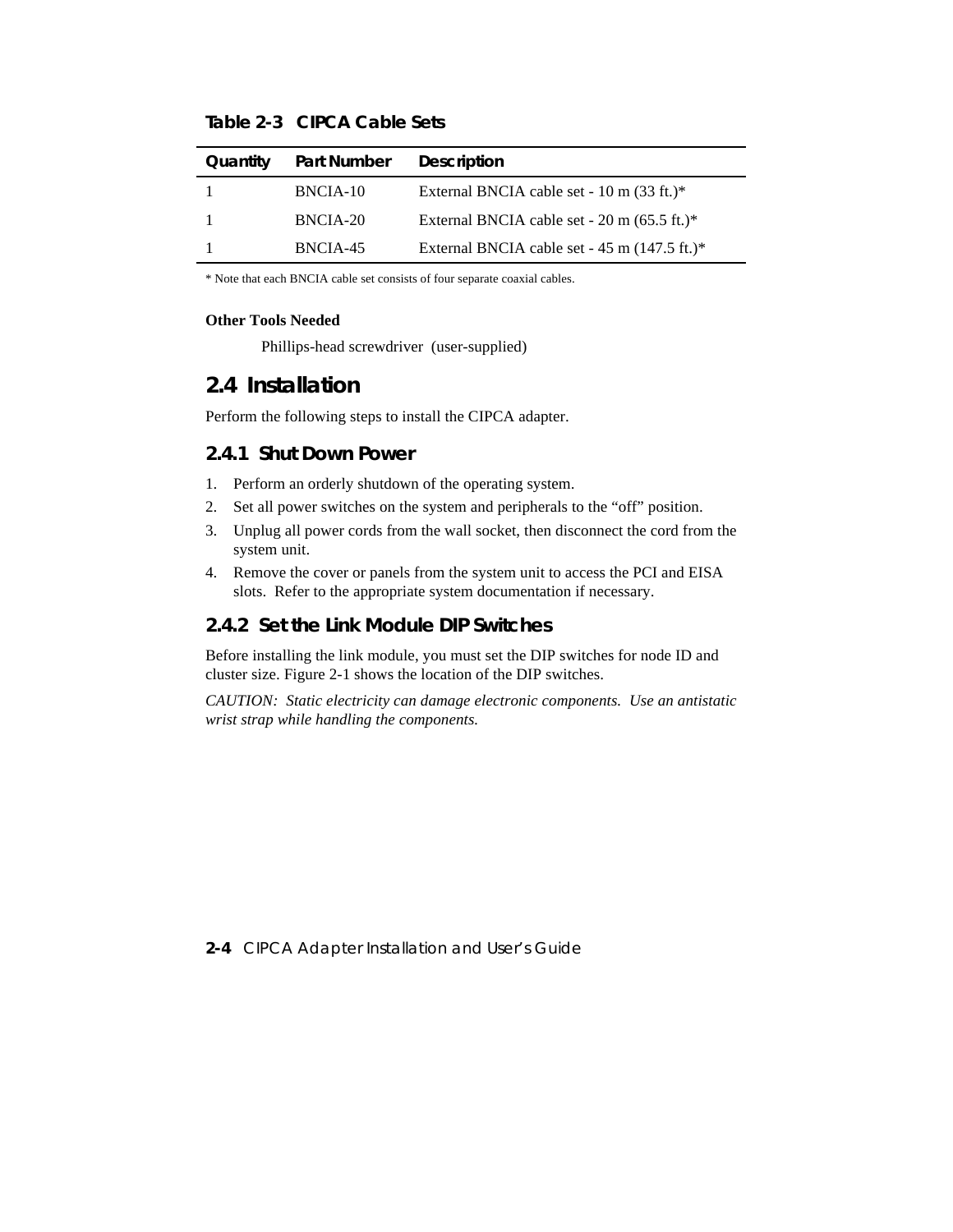

### **Figure 2-1 Location of DIP Switches on Link Module**

Figure 2-2 shows the open and closed switch positions and shows the DIP switch set for node ID 5 in a 16-node cluster. Switches 1 through 5 set the node identification. Switch 6 sets the cluster size. Table 2-4 shows the switch positions for setting the node ID for the CIPCA host system. Node numbers are binary encoded with the most significant bit (MSB) on the right.

### **Figure 2-2 Sample Switch Setting for Node ID 5 in a 16-Node Cluster**



PK0309.W MF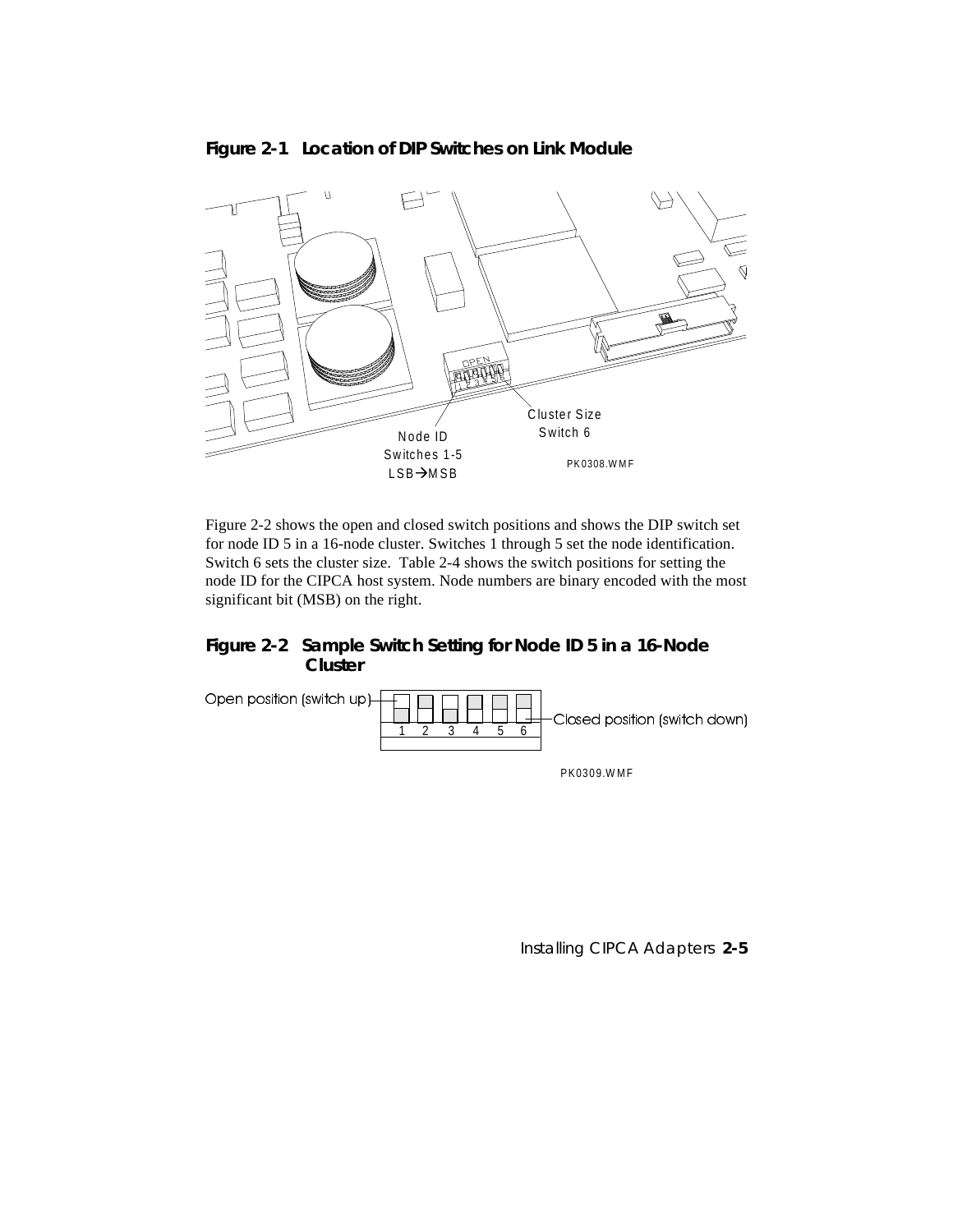| Node ID        | SW <sub>1</sub> | SW <sub>2</sub> | SW <sub>3</sub> | SW4    | SW <sub>5</sub> |
|----------------|-----------------|-----------------|-----------------|--------|-----------------|
| 0              | Closed          | Closed          | Closed          | Closed | Closed          |
| 1              | Open            | Closed          | Closed          | Closed | Closed          |
| $\overline{c}$ | Closed          | Open            | Closed          | Closed | Closed          |
| 3              | Open            | Open            | Closed          | Closed | Closed          |
| 4              | Closed          | Closed          | Open            | Closed | Closed          |
| 5              | Open            | Closed          | Open            | Closed | Closed          |
| 6              | Closed          | Open            | Open            | Closed | Closed          |
| 7              | Open            | Open            | Open            | Closed | Closed          |
| 8              | Closed          | Closed          | Closed          | Open   | Closed          |
| 9              | Open            | Closed          | Closed          | Open   | Closed          |
| 10             | Closed          | Open            | Closed          | Open   | Closed          |
| 11             | Open            | Open            | Closed          | Open   | Closed          |
| 12             | Closed          | Closed          | Open            | Open   | Closed          |
| 13             | Open            | Closed          | Open            | Open   | Closed          |
| 14             | Closed          | Open            | Open            | Open   | Closed          |
| 15             | Open            | Open            | Open            | Open   | Closed          |
| 16             | Closed          | Closed          | Closed          | Closed | Open            |
| 17             | Open            | Closed          | Closed          | Closed | Open            |
| 18             | Closed          | Open            | Closed          | Closed | Open            |
| 19             | Open            | Open            | Closed          | Closed | Open            |
| 20             | Closed          | Closed          | Open            | Closed | Open            |
| 21             | Open            | Closed          | Open            | Closed | Open            |
| 22             | Closed          | Open            | Open            | Closed | Open            |
| 23             | Open            | Open            | Open            | Closed | Open            |
| 24             | Closed          | Closed          | Closed          | Open   | Open            |
| 25             | Open            | Closed          | Closed          | Open   | Open            |
| 26             | Closed          | Open            | Closed          | Open   | Open            |
| 27             | Open            | Open            | Closed          | Open   | Open            |
| 28             | Closed          | Closed          | Open            | Open   | Open            |
| 29             | Open            | Closed          | Open            | Open   | Open            |
| 30             | Closed          | Open            | Open            | Open   | Open            |
| 31             | Open            | Open            | Open            | Open   | Open            |

**Table 2-4 Node ID Switch Settings on Link Module**

**2-6** CIPCA Adapter Installation and User's Guide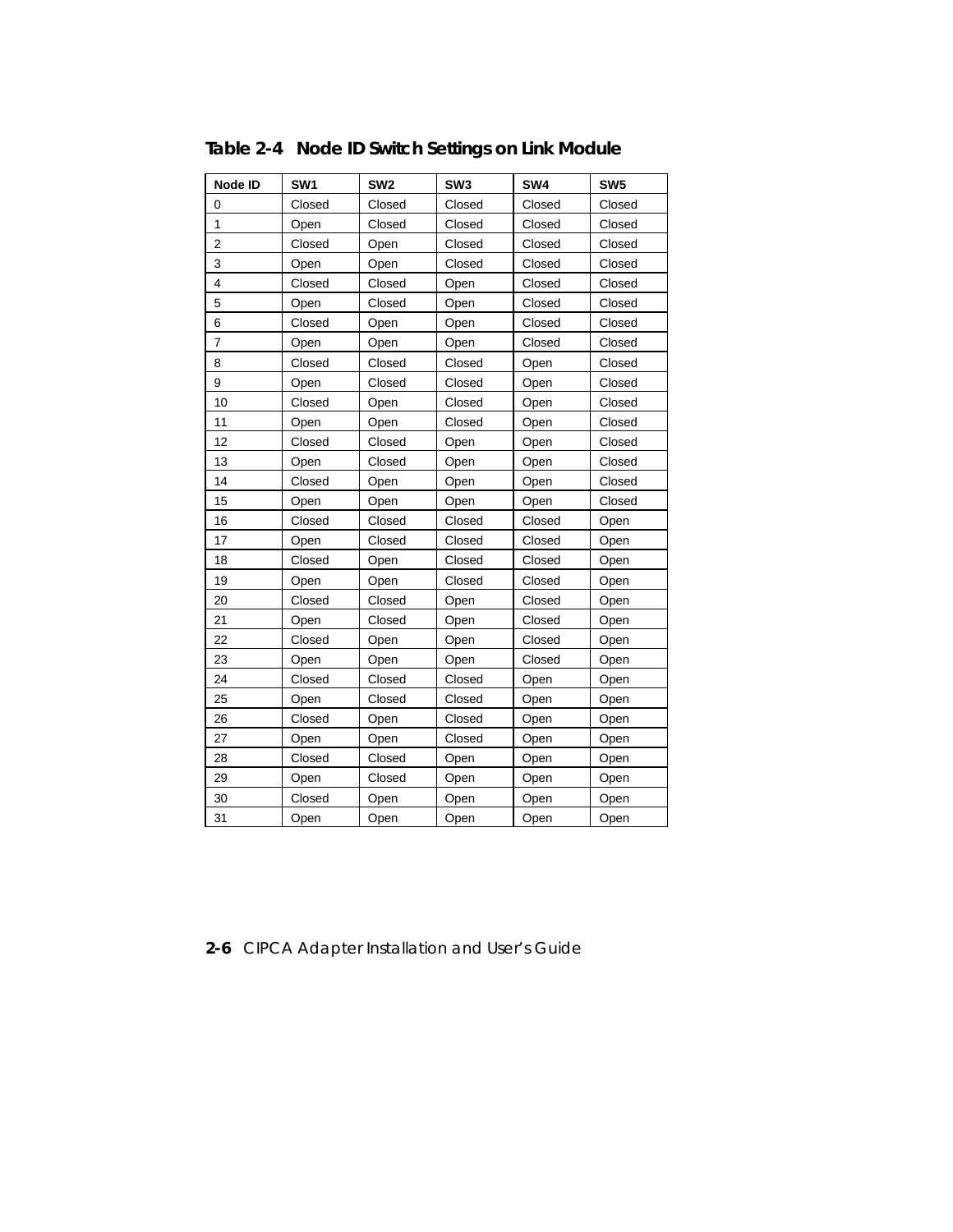Table 2-5 shows the options for setting cluster size. Guidelines for setting cluster size are as follows:

- Set all nodes in the cluster to the same size.
- If the cluster contains 16 or fewer nodes, set the cluster size to 16.

**Table 2-5 Setting Size of Node Cluster on DIP Switch**

| <b>Cluster Size</b> | SW6    |
|---------------------|--------|
| 16-node cluster     | Closed |
| 32-node cluster     | Open   |

#### **2.4.3 Attach Extender Bracket**

- Attach a PCI extender bracket to the port module, if installing CIPCA-AA. Refer to Table 2-6 for the appropriate type of bracket for your system.
- Attach PCI extender brackets to the port module and the link module, if installing CIPCA-BA. Refer to Table 2-6 for the appropriate type of bracket for your system.

#### **Table 2-6 PCI Extender Bracket Specifications for AlphaServer Systems**

| AlphaServer<br>Model | <b>Straight Extender</b><br><b>Bracket</b><br>(p/n 74-49920-02) | <b>Slot-Offset Extender</b><br><b>Bracket</b><br>$(p/n 74-47802-01)$ |
|----------------------|-----------------------------------------------------------------|----------------------------------------------------------------------|
| 8400                 | ✔                                                               |                                                                      |
| 8200                 | ✔                                                               |                                                                      |
| 4000                 |                                                                 | J                                                                    |
| 4100                 |                                                                 | J                                                                    |
| 2100                 | ✔                                                               |                                                                      |
| 2100A                |                                                                 |                                                                      |
| 2000                 |                                                                 |                                                                      |

Figure 2-3 shows the installation position of the PCI straight extender bracket. Figure 2-4 shows the installation position of the PCI offset extender bracket.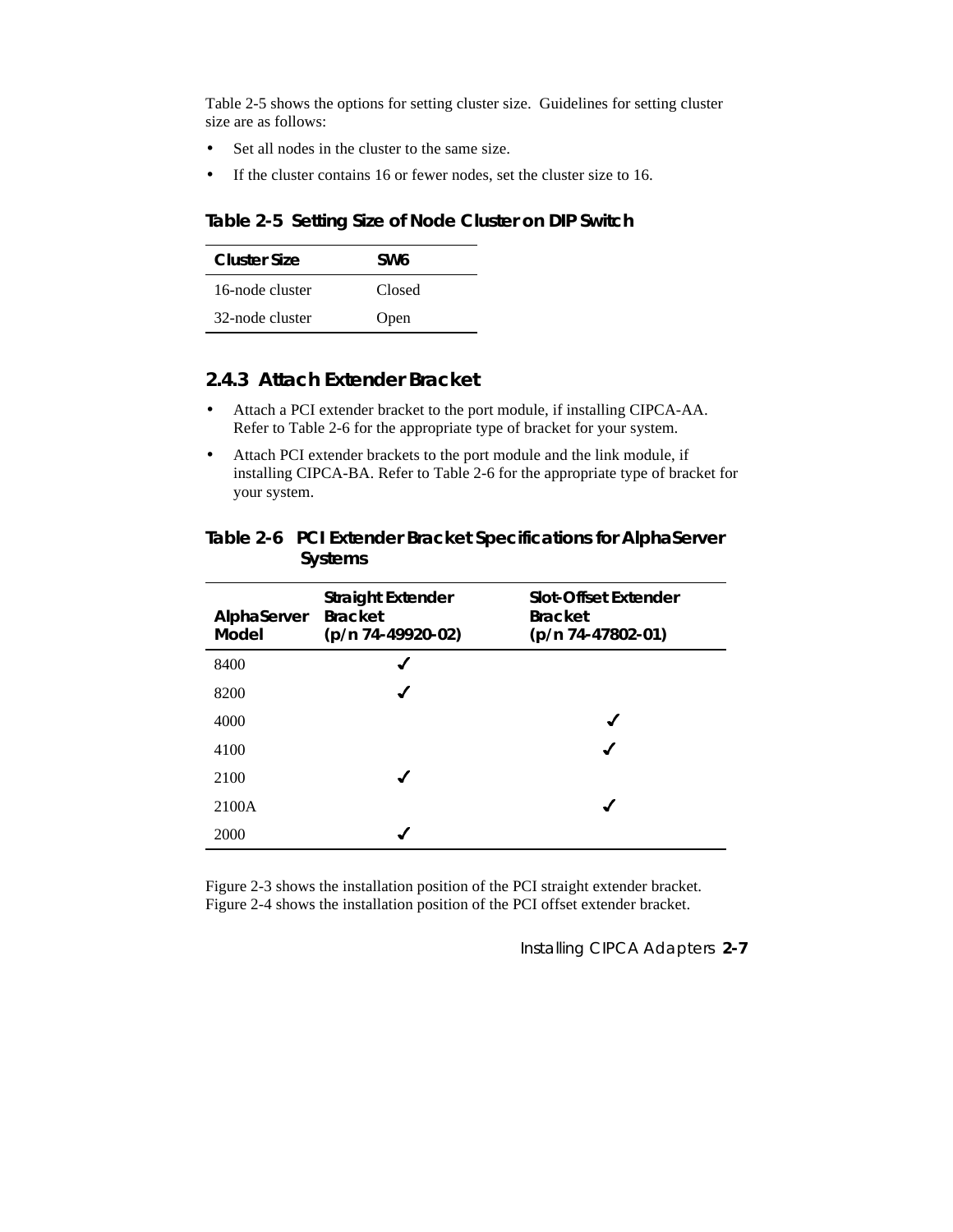**Figure 2-3 PCI Module Straight Extender Bracket Installation**



**Figure 2-4 PCI Module Offset Extender Bracket Installation**



**2-8** CIPCA Adapter Installation and User's Guide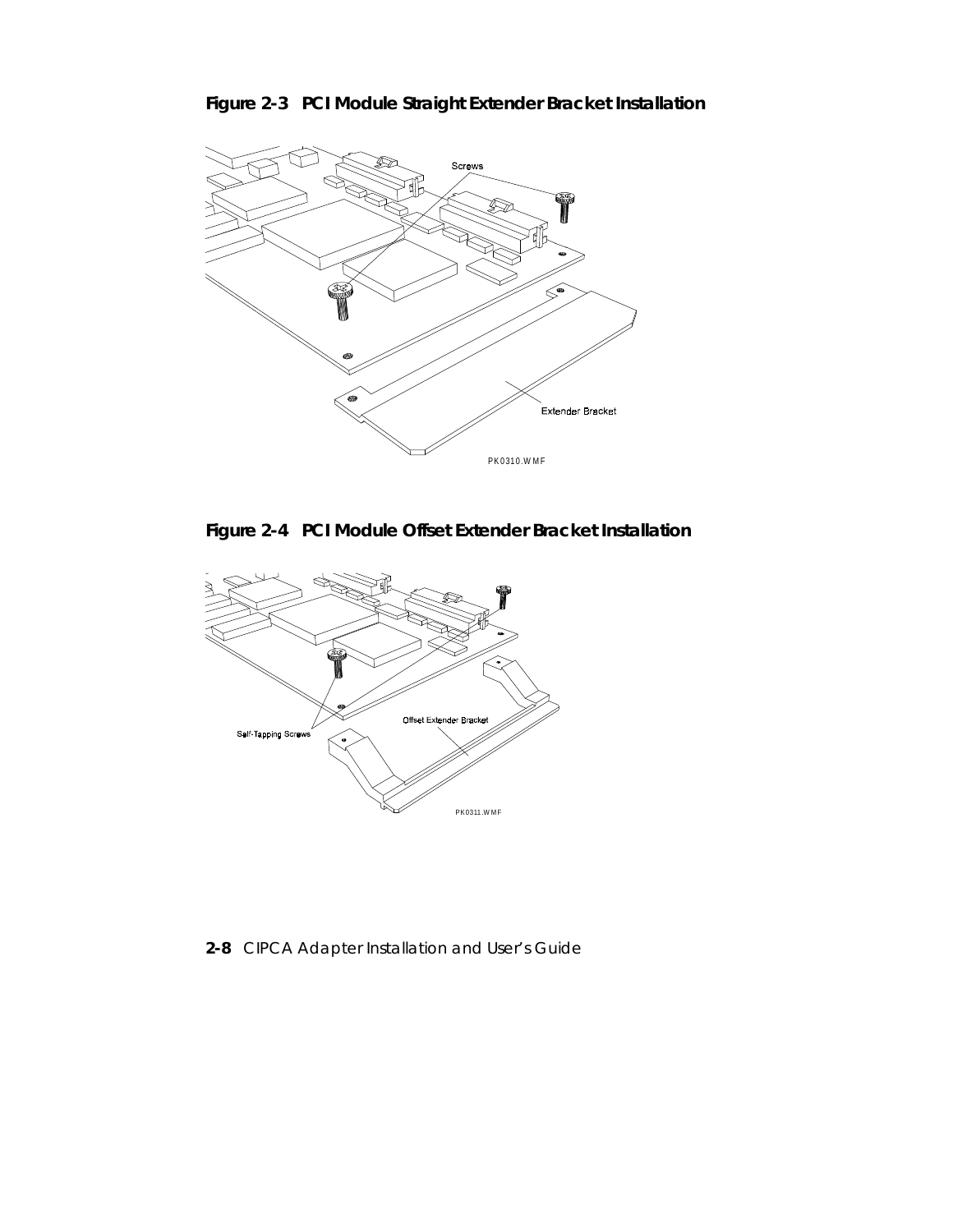### **2.4.4 Install the CIPCA Modules**

The AlphaServer systems that support CIPCA have different installation and placement rules. CIPCA installation procedures for each system are described in the subsections that follow.

*CAUTION: Intermodule ribbon cables should always be dressed to lay over the module handles. Do not tuck excess cable between modules. Tucking the excess cable between modules can block airflow and cause overheating.*

#### **2.4.4.1 Installing CIPCA in AlphaServer 8200/8400 Systems**

In AlphaServer 8400s, CIPCA modules plug into vertically mounted plug-in units (DWLPA or DWLPB). Each DWLPA has 12 expansion slots and can hold a mixture of PCI and EISA modules. In AlphaServer 8200s, CIPCAs plug into horizontally mounted PCI shelves (DWLPA or DWLPB).

Table 2-7, Figure 2-5, and Figure 2-6 show the recommended slot locations for installing CIPCA-AA in 8200/8400 systems. In vertically mounted DWLPA or DWLPB units (8400), count slots from the bottom up starting with Slot 0. In horizontally mounted DWLPA/B units (8200), count slots from right to left starting with Slot 0.

| <b>Preferred Location</b> | <b>Port Module</b> | Link Module               |
|---------------------------|--------------------|---------------------------|
| <b>First Choice</b>       | Slot 4 (PCI)       | Slot 3 (EISA Slot 2)      |
| Second Choice             | Slot 6 (PCI)       | $Slot 5$ (EISA $Slot 3$ ) |
| Third Choice              | Slot 8 (PCI)       | Slot 7 (EISA Slot 4)      |
| <b>Fourth Choice</b>      | Slot 10 (PCI)      | $Slot 9$ (EISA $Slot 6$ ) |

#### **Table 2-7 CIPCA-AA in AlphaServer 8200/8400**

*NOTE: The CIPCA-BA modules can be installed in any two adjacent PCI slots on 8200/8400 systems.*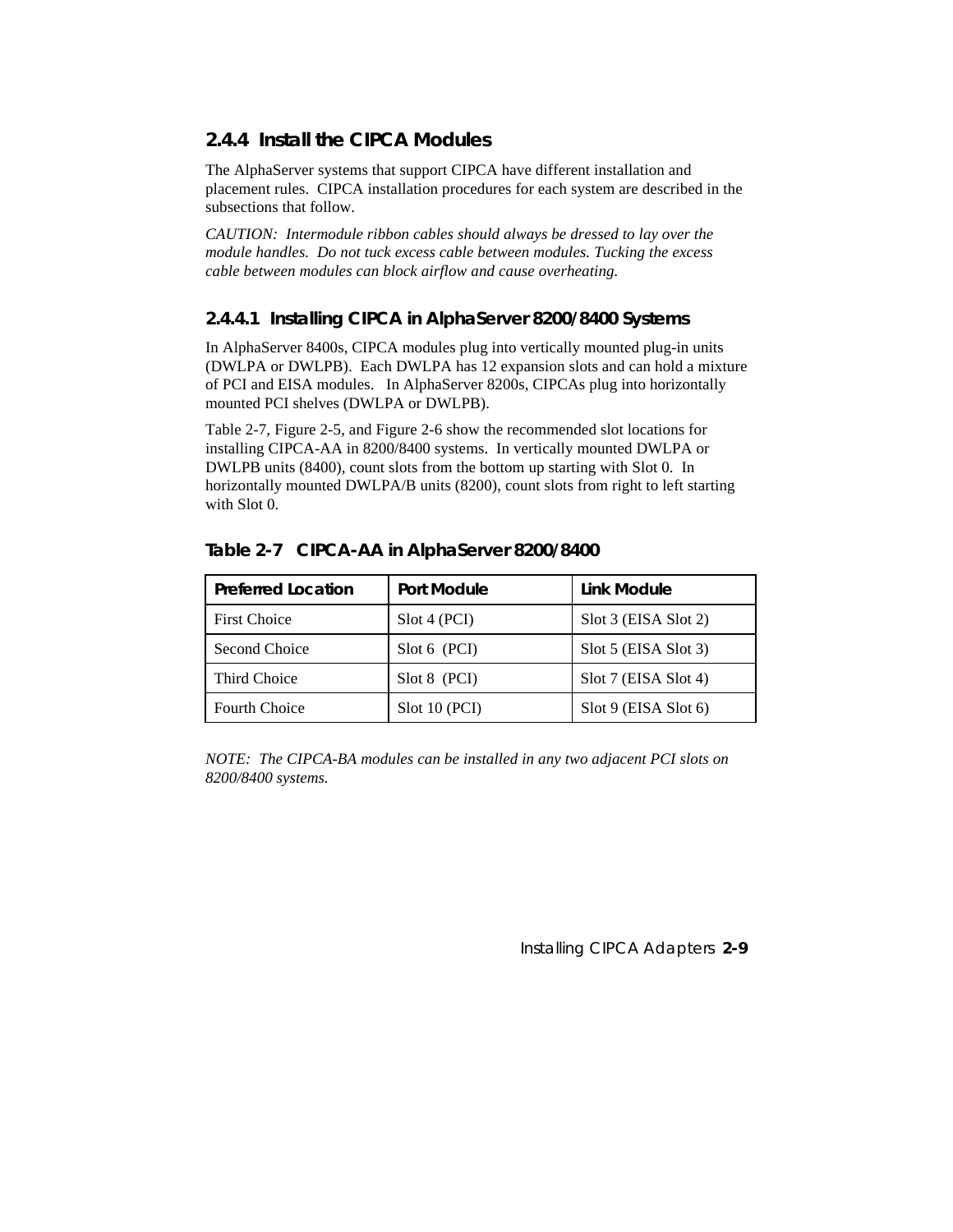**Figure 2-5 CIPCA-AA in AlphaServer 8400**



**Figure 2-6 CIPCA-AA in AlphaServer 8200**



**2-10** CIPCA Adapter Installation and User's Guide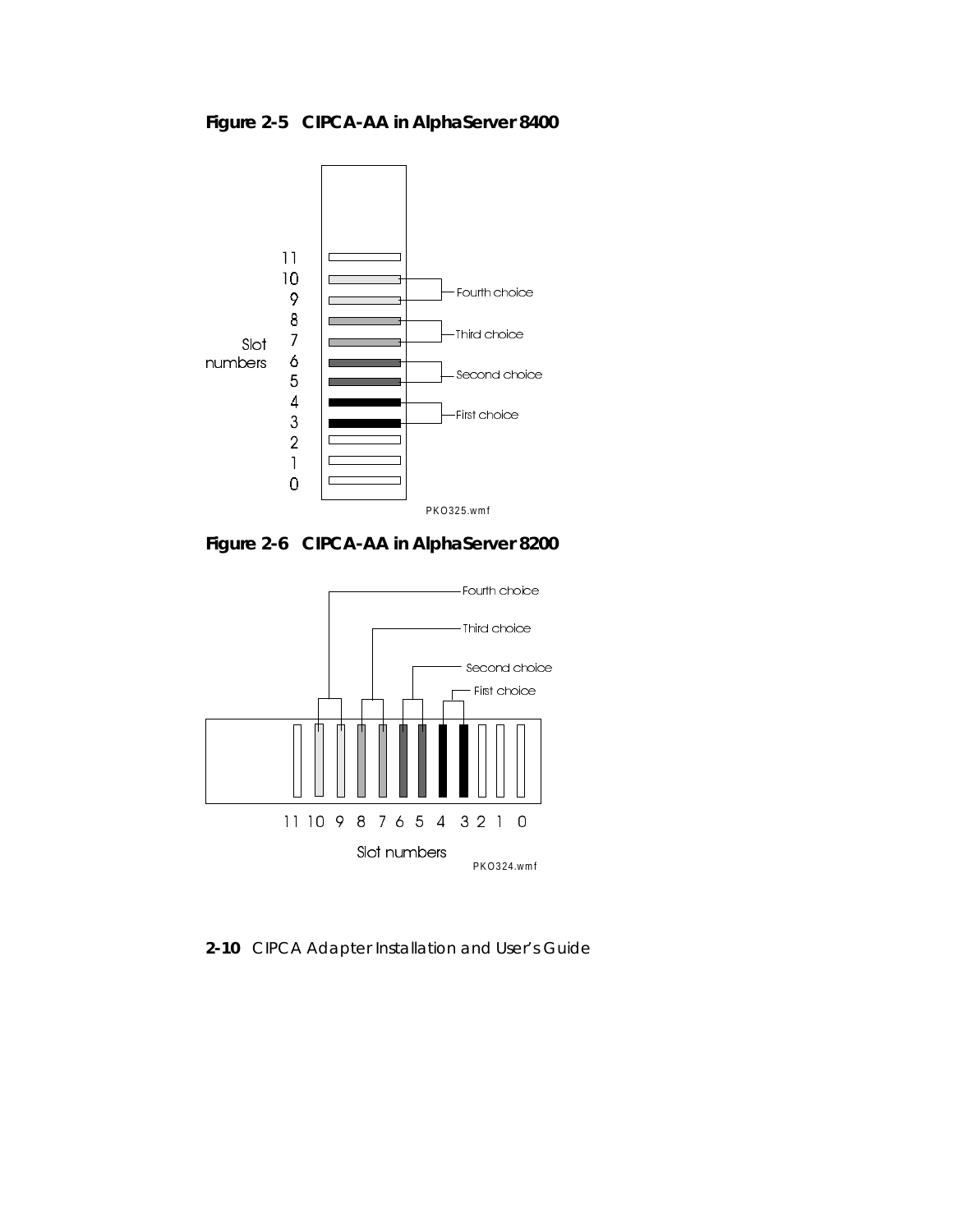To install the CIPCA modules in the AlphaServer 8200/8400, perform the following steps:

- 1. Attach a PCI straight extender bracket (part number 74-49920-02) to the port module, if installing CIPCA-AA. Attach straight extender brackets to the port and link modules, if installing CIPCA-BA.
- 2. Locate the DWLPA or DWLPB PCI shelf on the system unit. Any DWPLA or DWLPB can be used.
- 3. Locate the slots where the modules will be installed.

*NOTE: PCI slots are shorter than EISA slots.*

- 4. Remove the blank backplates from the backplane of the shelf.
- 5. Follow these guidelines when installing CIPCA in an AlphaServer 8200/8400:
	- Install the link module in an EISA slot, if CIPCA-AA, or install it in a PCI slot, if CIPCA-BA.
	- Install the port module in a PCI slot.
	- Install CIPCA modules in adjacent slots, if possible.
	- Install the port module in the higher slot number next to the link module.
- 6. Starting with either module, align the gold contacts on the module with the appropriate slot on the motherboard and press the module firmly into the socket.
- 7. Screw the module bracket into the backplane frame to secure the module.
- 8. Proceed to Section 2.4.5.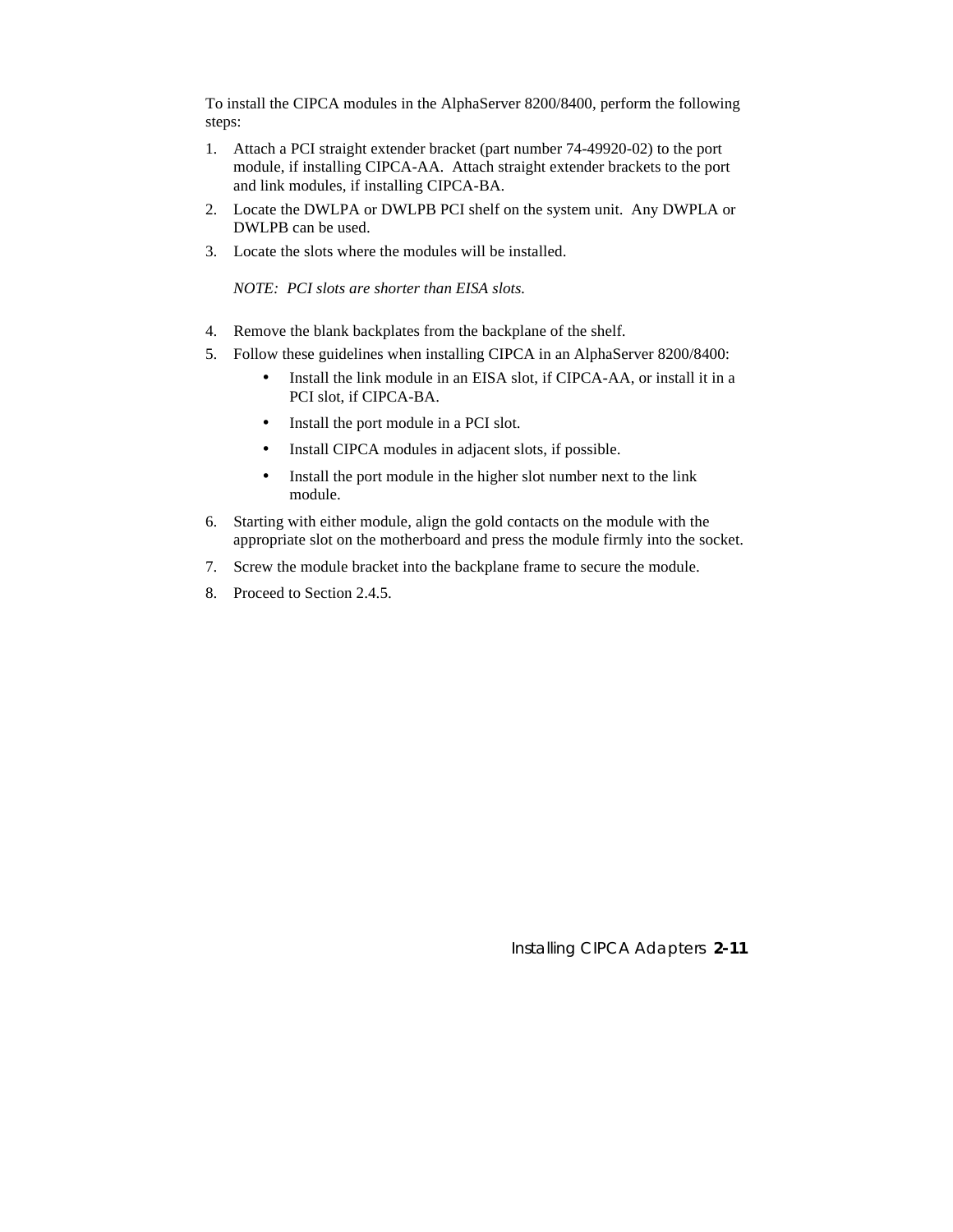#### **2.4.4.2 Installing CIPCA in AlphaServer 4000/4100 Systems**

In AlphaServer 4000/4100s, CIPCA modules plug into the PCI card cage. Table 2-8 lists the recommended slot locations, and Figure 2-7 illustrates the recommended slots for the CIPCA-AA.

*Note: The CIPCA-BA modules can be installed in any two adjacent PCI slots on AlphaServer 4000/4100 systems.*

|  | Table 2-8 CIPCA-AA in AlphaServer 4000/4100 Systems |  |  |  |
|--|-----------------------------------------------------|--|--|--|
|--|-----------------------------------------------------|--|--|--|

| Preferred<br>Location | Port Module               | Link Module               |
|-----------------------|---------------------------|---------------------------|
| <b>First Choice</b>   | PCIO slot 5               | EISA slot 3 (PCI0 slot 4) |
| Second Choice         | PCI0 slot 3 (EISA slot 2) | EISA slot 1 (PCI0 slot 2) |

*NOTE: In an AlphaServer 4000, the CIPCA-AA can be installed only in the PCI/EISA bus motherboard (B3050), which has EISA slots. The CIPCA-BA can be installed in either PCI bus motherboard.*

*The locations indicated in Table 2-8 are for the first CIPCA-AA module. If you are installing a second CIPCA-AA module, install the link module in EISA slot 2 and the port module in PCI0 slot 2.*

#### **2-12** CIPCA Adapter Installation and User's Guide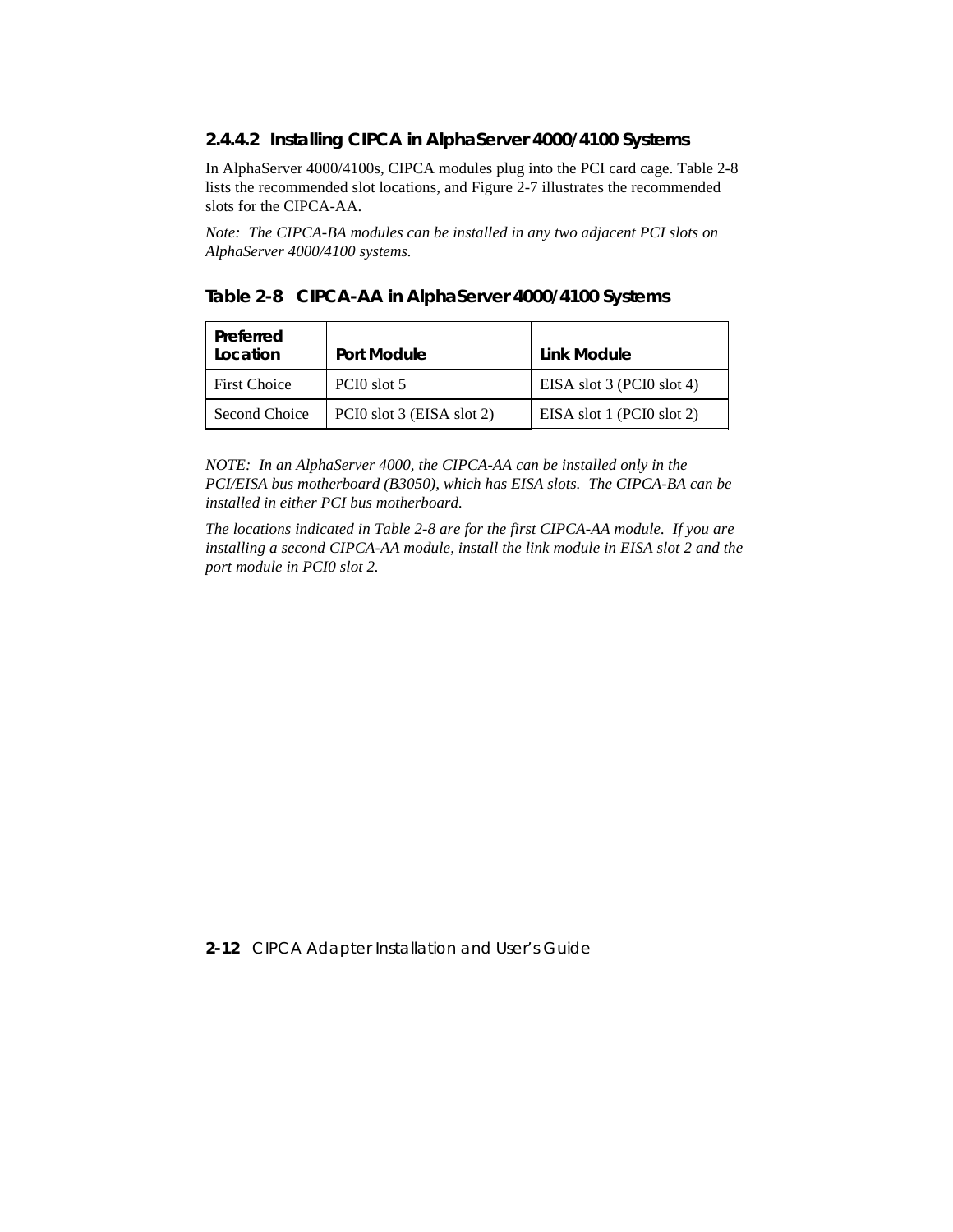



To install the CIPCA modules in the AlphaServer 4000/4100, perform the following steps:

- 1. Attach a PCI slot-offset extender bracket (part number 74-47802-01) to the PCI module, if installing CIPCA-AA. Attach offset extender brackets to the port and link modules, if installing CIPCA-BA.
- 2. Locate the slots where the modules will be installed.

*NOTE: PCI slots are shorter than EISA slots.*

- 3. Remove the blank backplates from the backplane of the system enclosure.
- 4. Follow these guidelines when installing CIPCA into an AlphaServer 4000/4100 system:
	- Install the link module in an EISA slot, if CIPCA-AA, or install it in a PCI slot, if CIPCA-BA.
	- Install the port module in a PCI slot directly above the link module.
- 5. Starting with either module, align the gold contacts on the modules with the appropriate slots on the motherboard and press the modules firmly into the connector.
- 6. Screw the bracket into the backplane frame to secure the modules in place.
- 7. Proceed to Section 2.4.5.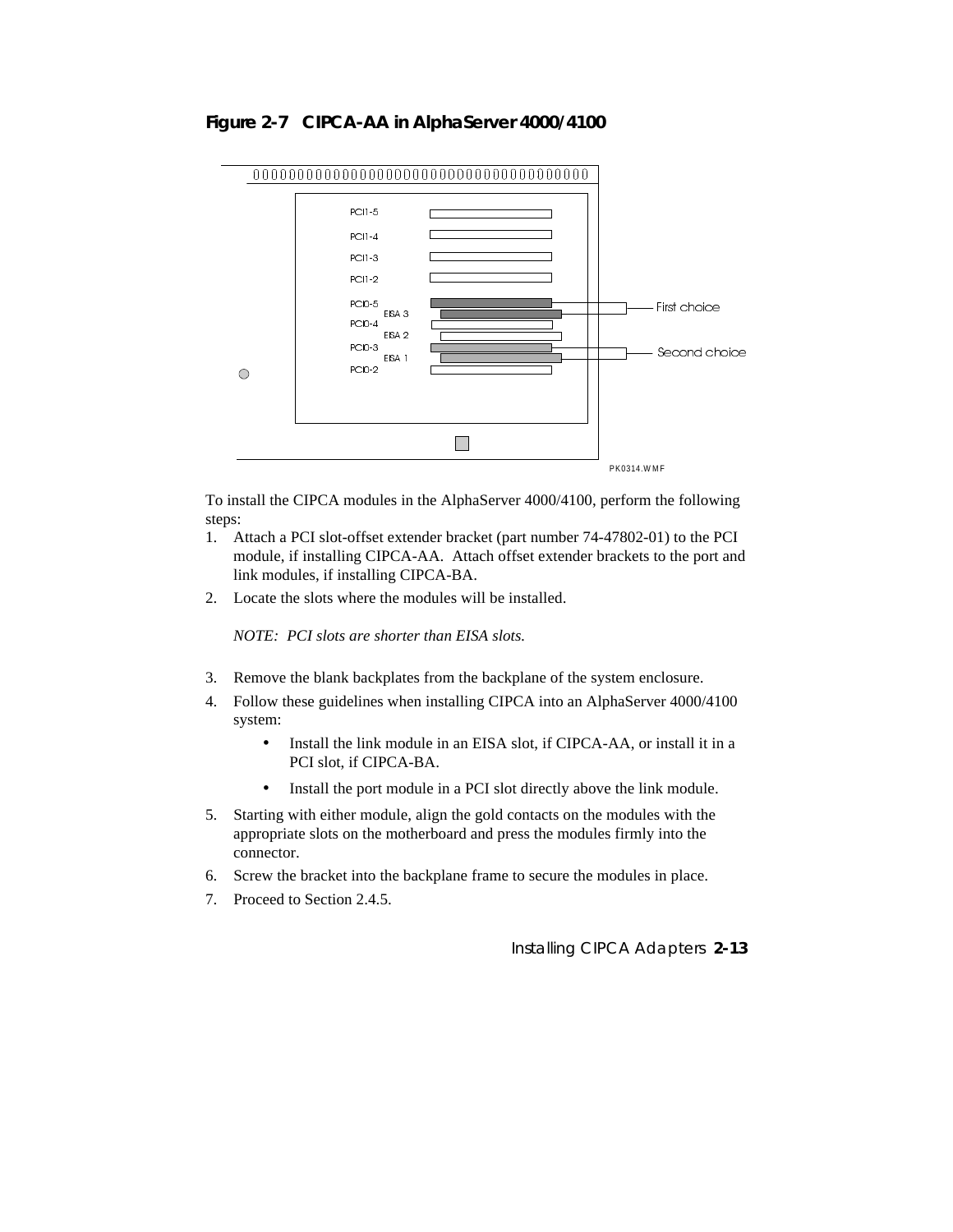### **2.4.4.3 Installing CIPCA in AlphaServer 2100 Systems**

An AlphaServer 2100 motherboard has eight EISA slots, three PCI slots, and a standard I/O module. Table 2-9 and Figure 2-8 show the recommended slot locations for installing CIPCA-AA in AlphaServer 2100 systems.

**Table 2-9 CIPCA-AA in AlphaServer 2100**

| <b>Preferred Location</b> | Port Module | Link Module |
|---------------------------|-------------|-------------|
| <b>First Choice</b>       | PCI Slot 1  | EISA Slot 2 |
| Second Choice             | PCI Slot 2  | EISA Slot 3 |

*NOTE: The CIPCA-BA modules can be installed in any two adjacent PCI slots on AlphaServer 2100 systems.*





**2-14** CIPCA Adapter Installation and User's Guide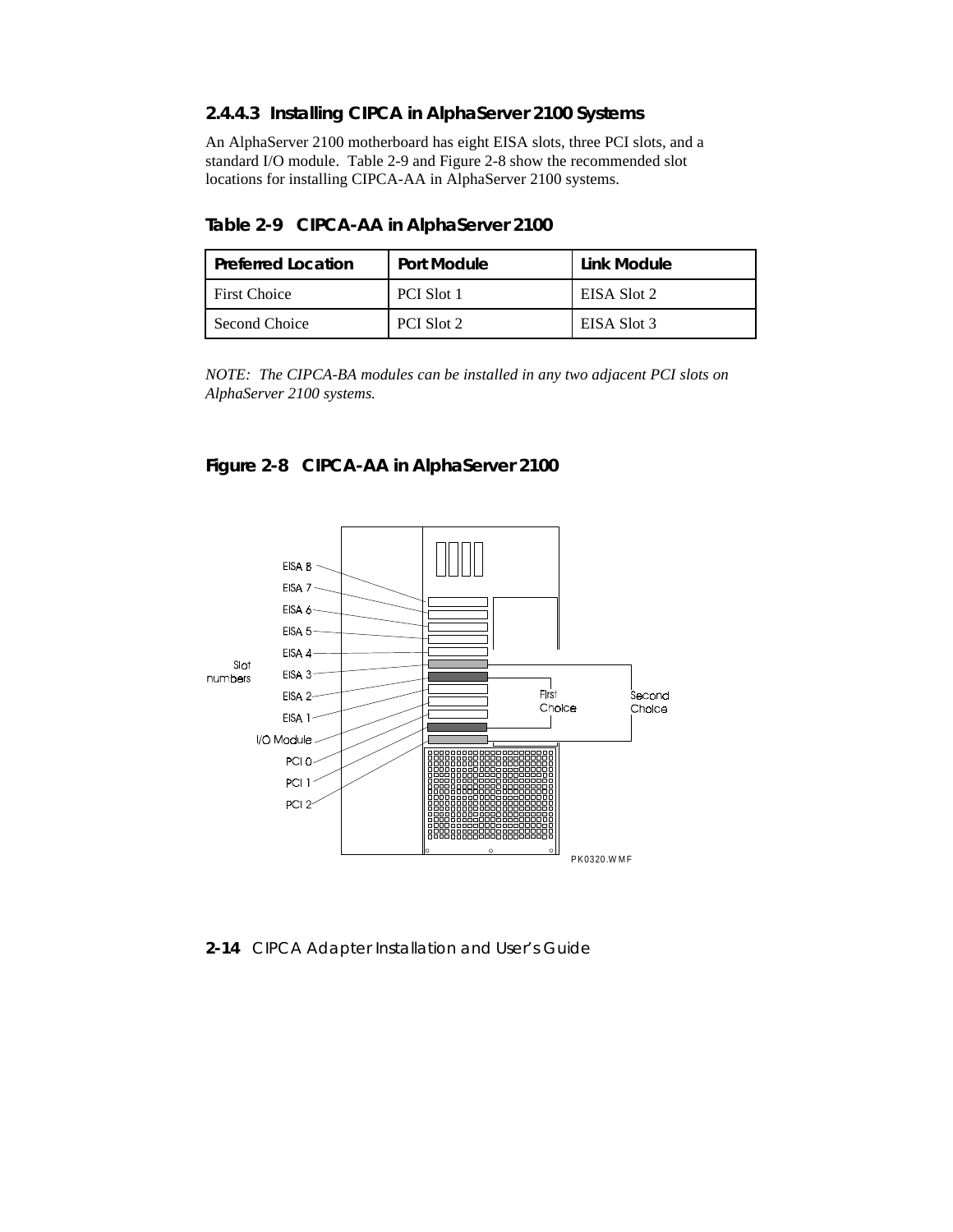To install the CIPCA modules in the AlphaServer 2100, perform the following steps:

1. Locate the slots where the modules will be installed.

*NOTE: PCI slots are shorter than EISA slots.*

- 2. Remove the blank backplates from the backplane of the system unit.
- 3. Attach a PCI straight extender bracket (part number 74-49920-02) to the port module, if installing CIPCA-AA. Attach PCI straight extender brackets to the port and link modules, if installing CIPCA-BA.
- 4. Follow these guidelines when installing CIPCA into an AlphaServer 2100 system:
	- Install the link module in an EISA slot, if CIPCA-AA, or install it in a PCI slot, if CIPCA-BA.
	- Install the port module in a PCI slot. PCI and EISA slots are labeled inside the unit.
- 5. Starting with either module, align the gold contacts on the module with the appropriate slot on the motherboard and press the module firmly into place.
- 6. Screw the bracket into the backplane frame to secure the modules in place.
- 7. Proceed to Section 2.4.5.

#### **2.4.4.4 Installing CIPCA in AlphaServer 2100A Systems**

An AlphaServer 2100A motherboard has three EISA slots and eight PCI slots. Table 2-10, Figure 2-9 and Figure 2-10 show the recommended slot locations for installing CIPCA-AA in AlphaServer 2100A systems.

#### **Table 2-10 CIPCA-AA in AlphaServer 2100A**

| <b>Preferred Location</b> | Port Module       | Link Module |
|---------------------------|-------------------|-------------|
| <b>First Choice</b>       | PCI Slot 0        | EISA Slot 1 |
| Second Choice             | <b>PCI Slot 1</b> | EISA Slot 2 |

*NOTE: For the CIPCA-BA variant, it is recommended that you install the modules on the secondary PCI bus (PCI 0 through PCI 3), reserving the primary PCI bus for latency-sensitive devices such as the CCMAA MEMORY CHANNEL adapter.*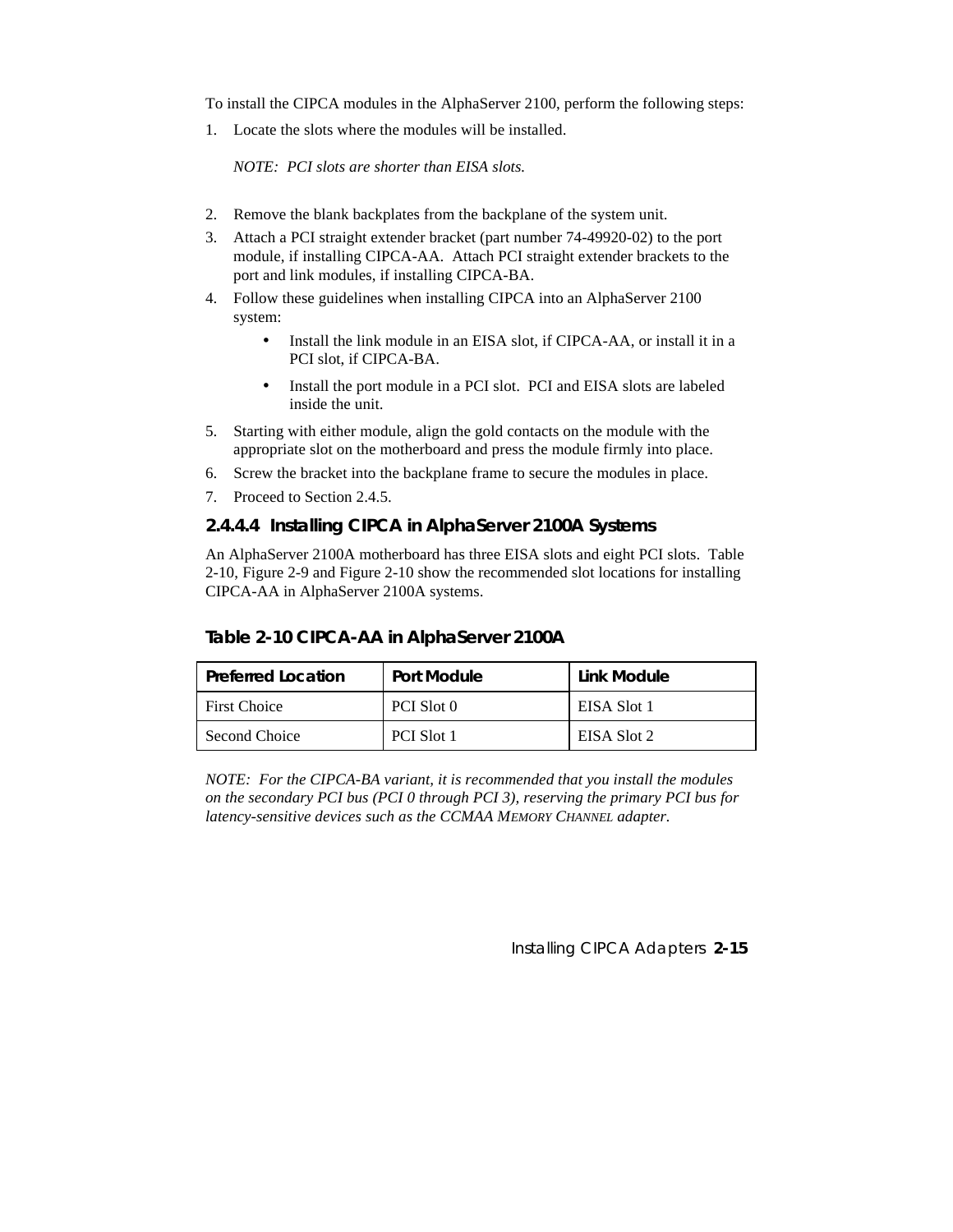# **Figure 2-9 CIPCA-AA in AlphaServer 2100A**



**2-16** CIPCA Adapter Installation and User's Guide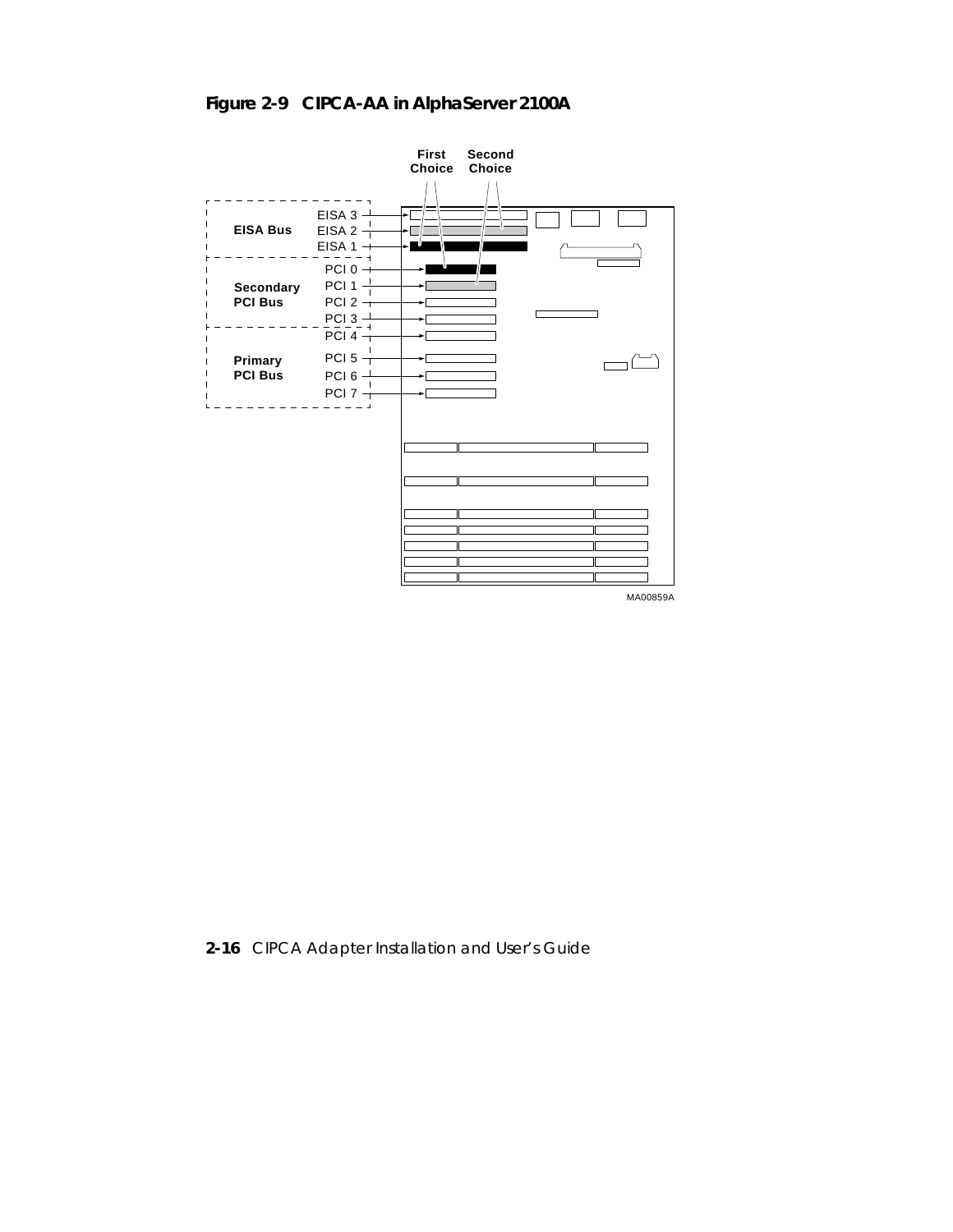### **Figure 2-10 CIPCA-AA in AlphaServer 2100A RM**

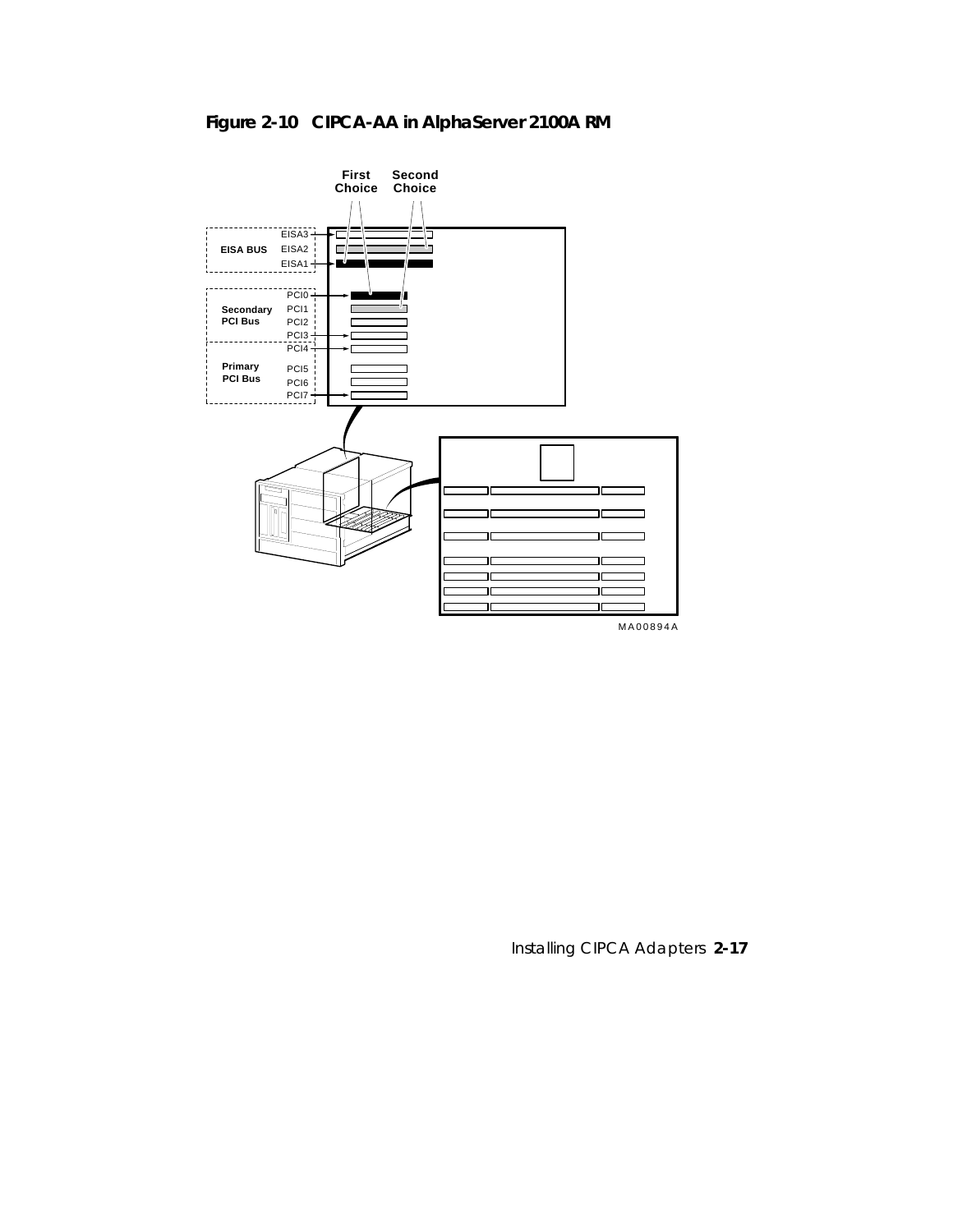To install the CIPCA modules in the AlphaServer 2100A, perform the following steps:

- 1. Attach a PCI offset extender bracket (part number 74-47802-01) to the port module, if installing CIPCA-AA. Attach offset extender brackets to the port and link modules, if installing CIPCA-BA.
- 2. Locate the slots where the modules will be installed.

*NOTE: PCI slots are shorter than EISA slots.*

- 3. Follow these guidelines when installing CIPCA in an AlphaServer 2100A system:
	- Install the link module in an EISA slot, if CIPCA-AA, or install it in a PCI slot, if CIPCA-BA.
	- Install the port module in a PCI slot. PCI and EISA slots are labeled inside the unit.
- 4. Starting with either module, align the gold contacts on the module with the appropriate slot on the motherboard and press the module firmly into place.
- 5. Screw the bracket into the backplane frame to secure the modules in place.

6. Proceed to Section 2.4.5.

*CAUTION: If your AlphaServer 2100A system has a PB2GA-FB (ATI MACH 64) graphics controller and/or a DEFPA FDDI controller installed, the pci\_parity environment variable must be set to "off." Otherwise, the system may not operate properly. If necessary, set this variable from the SRM console as follows:*

P00>>> set pci\_parity off

**2-18** CIPCA Adapter Installation and User's Guide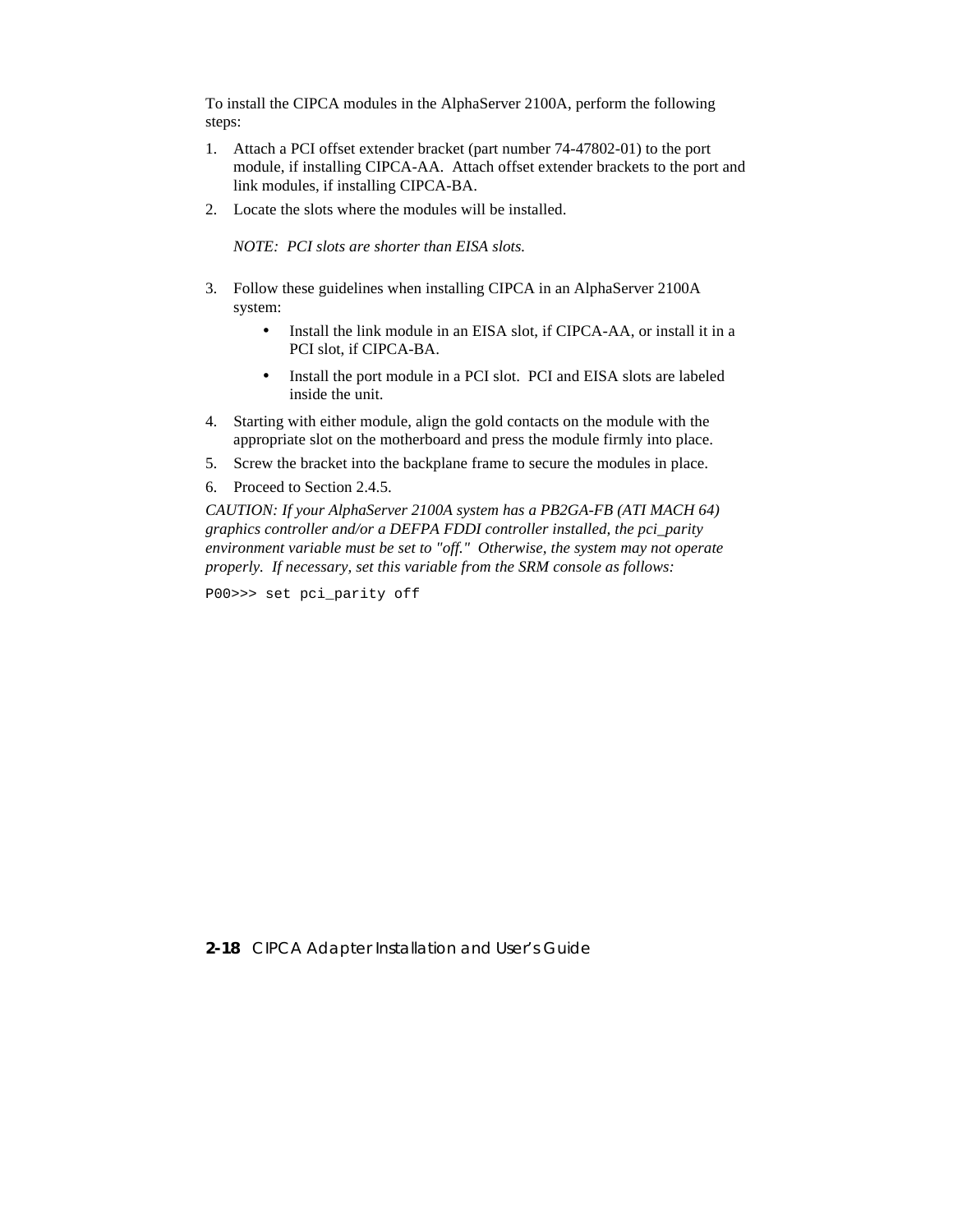#### **2.4.4.5 Installing CIPCA in AlphaServer 2000 Systems**

An AlphaServer 2000 motherboard has three PCI slots and seven EISA slots. Table 2-11 and Figure 2-11 show the recommended slot locations for installing CIPCA-AA in AlphaServer 2000 systems.

*NOTE: The CIPCA-BA modules can be installed in any two adjacent PCI slots on AlphaServer 2000 systems.*

#### **Table 2-11 CIPCA-AA in AlphaServer 2000**

| <b>Preferred Location</b> | Port Module       | Link Module |
|---------------------------|-------------------|-------------|
| <b>First Choice</b>       | PCI Slot 0        | EISA Slot 1 |
| Second Choice             | <b>PCI Slot 1</b> | EISA Slot 2 |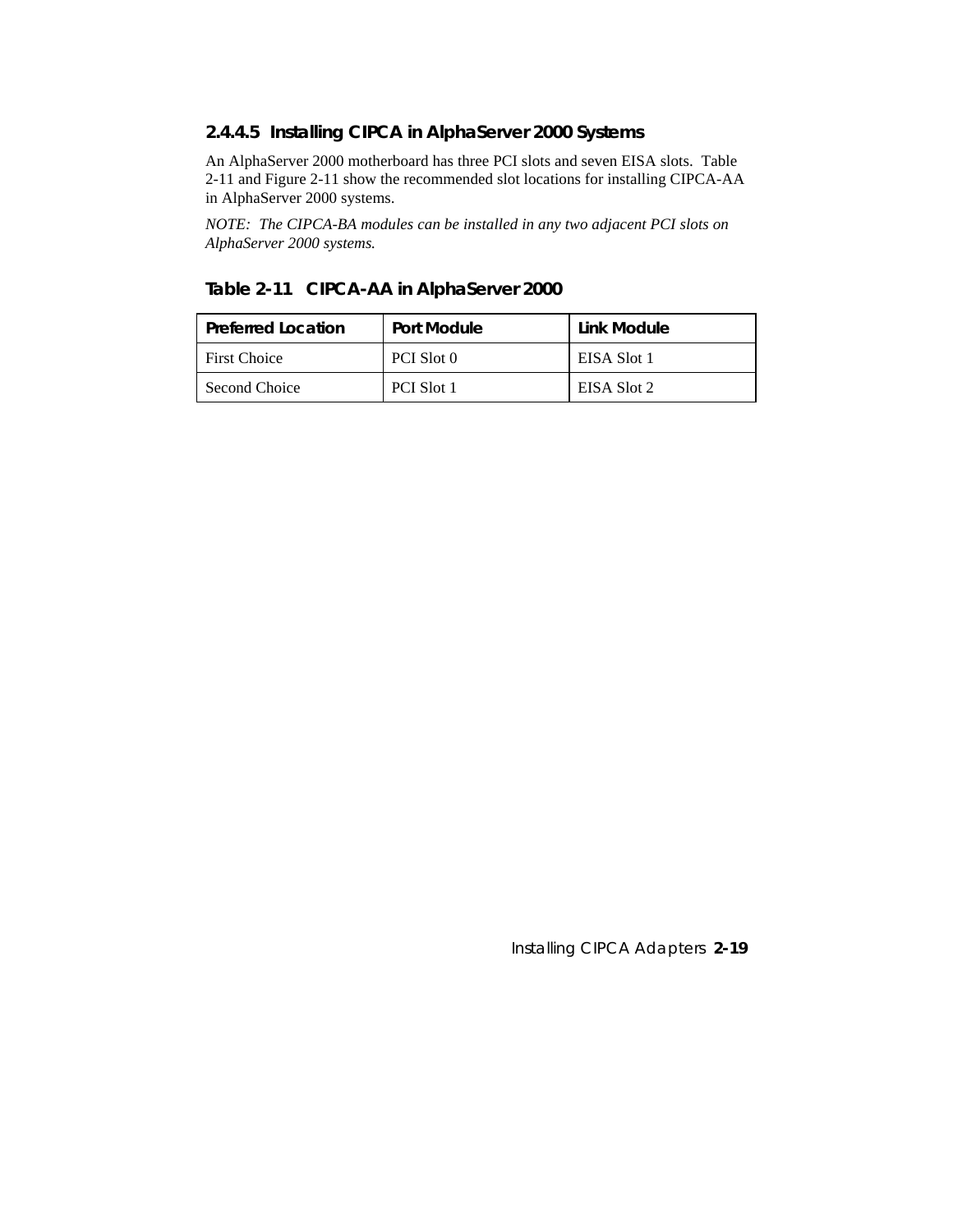### **Figure 2-11 CIPCA-AA in AlphaServer 2000**



**2-20** CIPCA Adapter Installation and User's Guide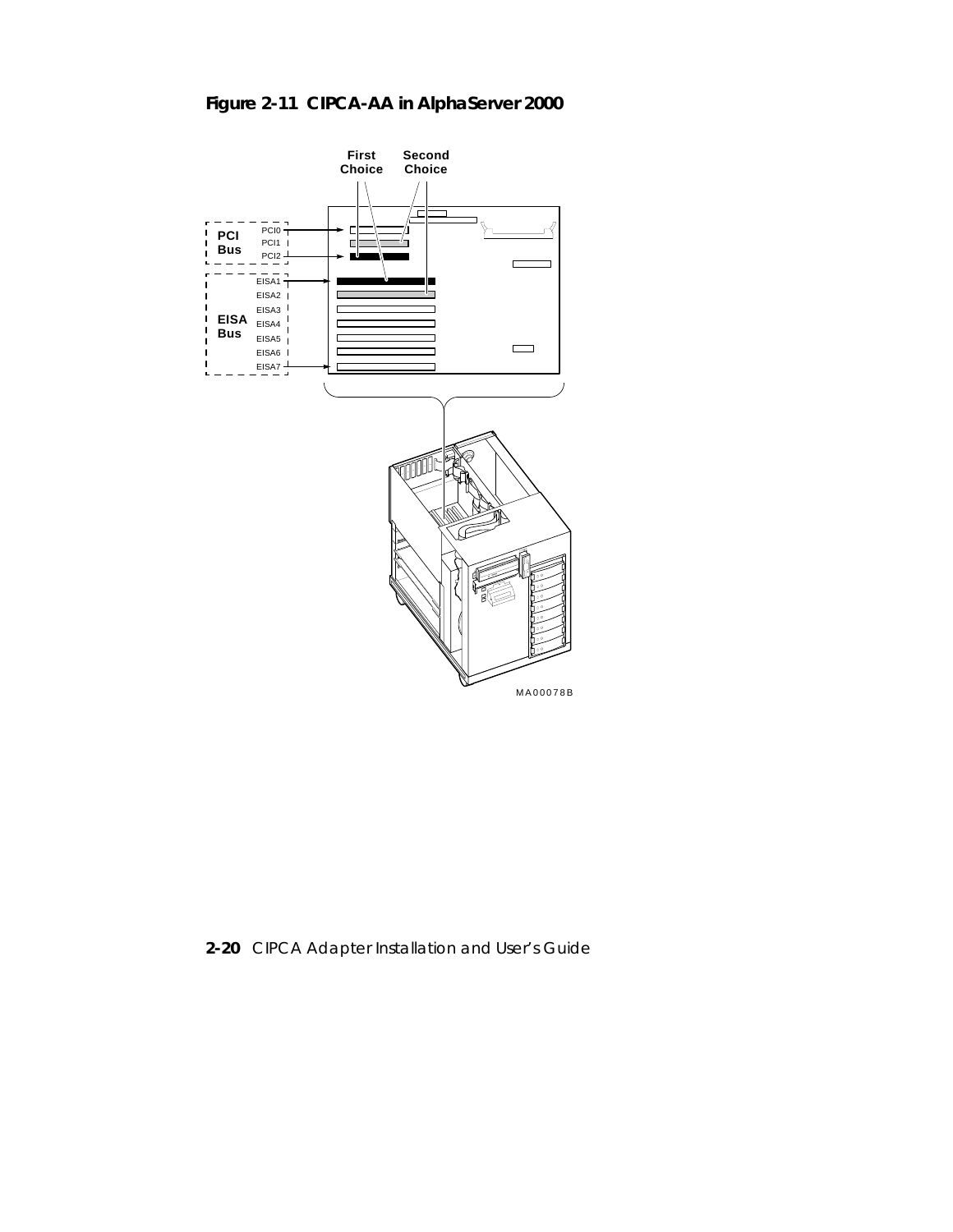To install the CIPCA modules in the AlphaServer 2000, perform the following steps:

- 1. Attach a PCI straight extender bracket (part number 74-49920-02) to the port module, if installing CIPCA-AA. Attach straight extender brackets to the port and link modules, if installing CIPCA-BA.
- 2. Locate the slots where the modules will be installed.

*NOTE: PCI slots are shorter than EISA slots.*

- 3. Follow these guidelines when installing CIPCA-AA in an AlphaServer 2000 system:
	- Install the link module in an EISA slot, if CIPCA-AA, or install it in a PCI slot, if CIPCA-BA.
	- Install the port module in a PCI slot. PCI and EISA slots are labeled inside the unit.
- 4. Starting with either module, align the gold contacts on the module with the appropriate slot on the motherboard and press the module firmly into place.
- 5. Screw the bracket into the backplane frame to secure the modules in place.
- 6. Proceed to Section 2.4.5.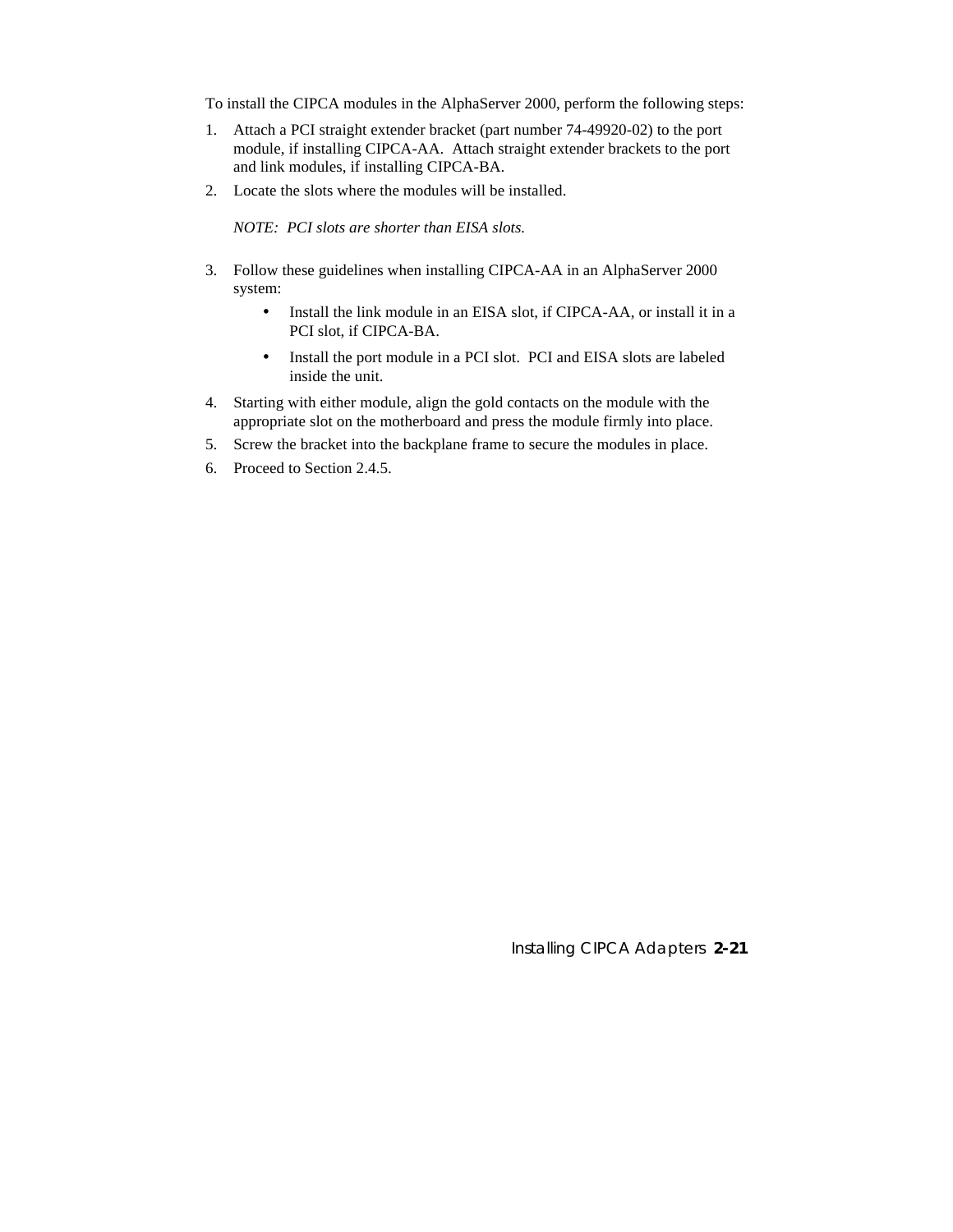### **2.4.5 Connect the Intermodule Ribbon Cables**

Connect the intermodule 60-pin ribbon cables to the port and link modules, as shown in Figure 2-12. The cables are keyed and are identical.

### **Figure 2-12 Ribbon Cable Connections**



**2-22** CIPCA Adapter Installation and User's Guide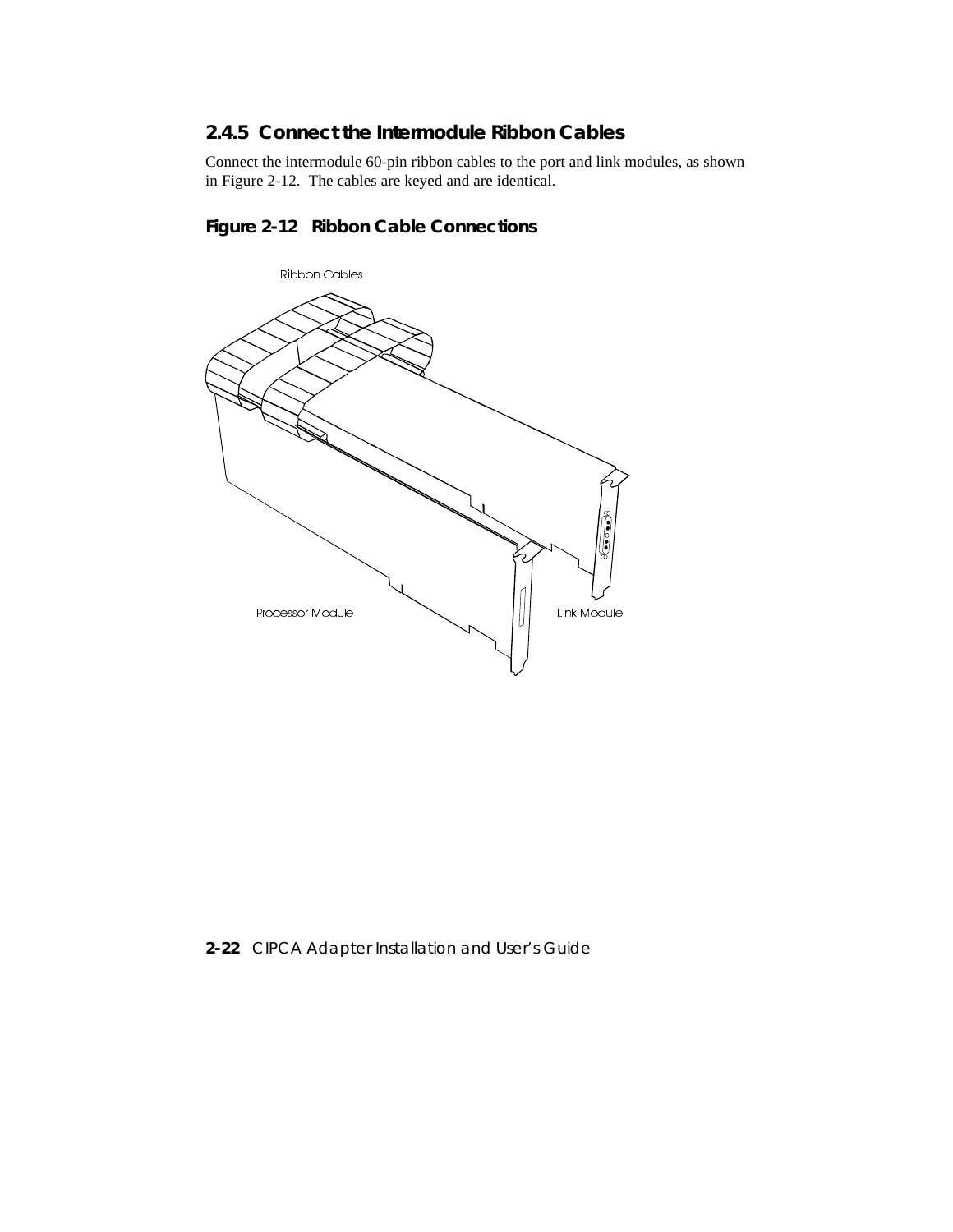# **2.4.6 Connect the External Cables**

- 1. Connect the CI transition cable to the external connector on the retaining bracket of the CIPCA link module. See Figure 2-13.
- 2. Connect the BNCIA cable set from the CI end of the connector (4 BNCIA cable receptacles) to the star coupler.

# **Figure 2-13 CI Transition Cable Connection to Link Module**



Installing CIPCA Adapters **2-23**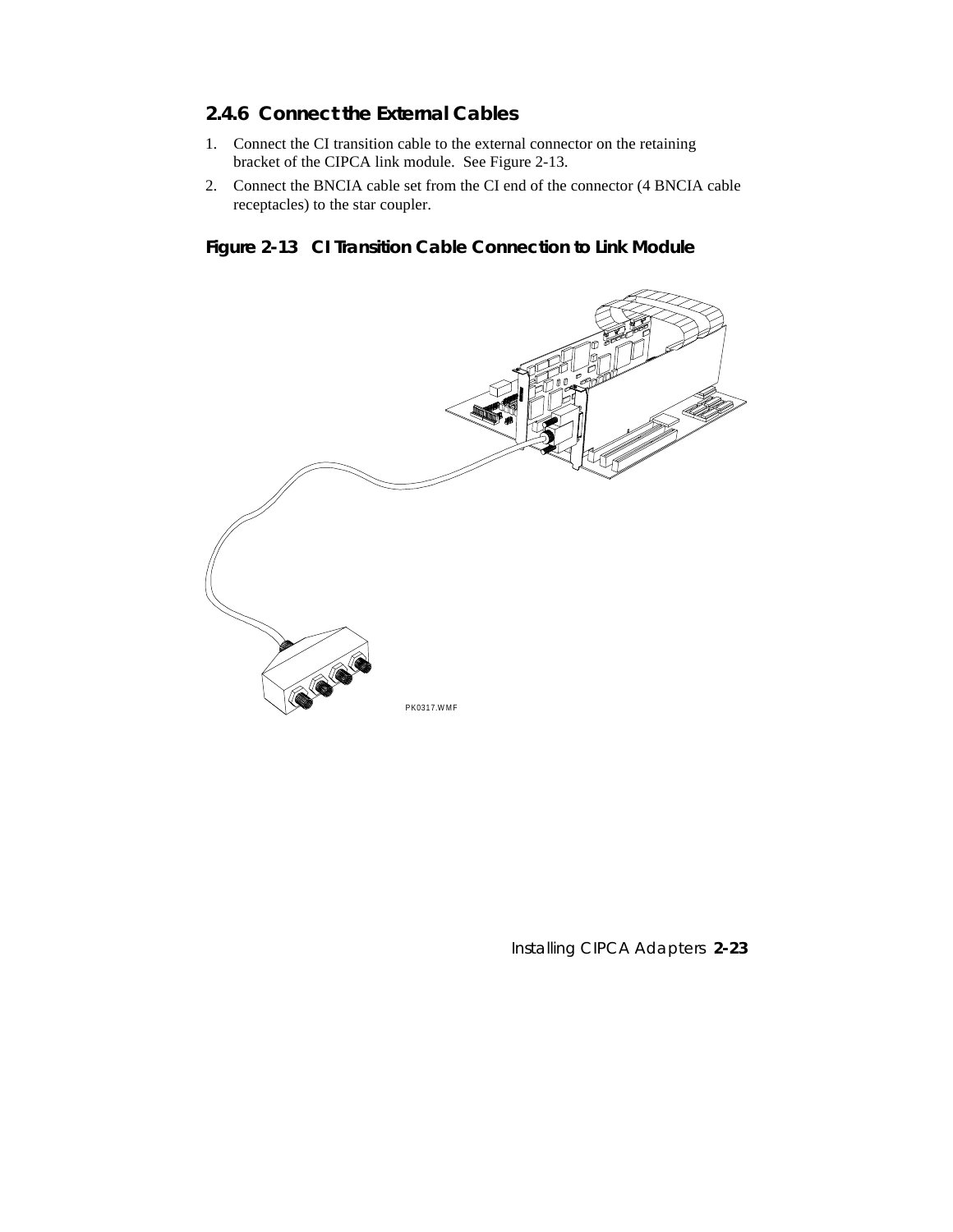# **2.4.7 Close the System Unit and Reconnect Power Cord**

Replace the panels and doors on the system unit. Reconnect all power cords. Refer to your system documentation for details.

# **2.4.8 Power on the System and Peripherals**

Power on the system and peripherals. System output from the power-up self-test to the console differs depending on the system.

**2-24** CIPCA Adapter Installation and User's Guide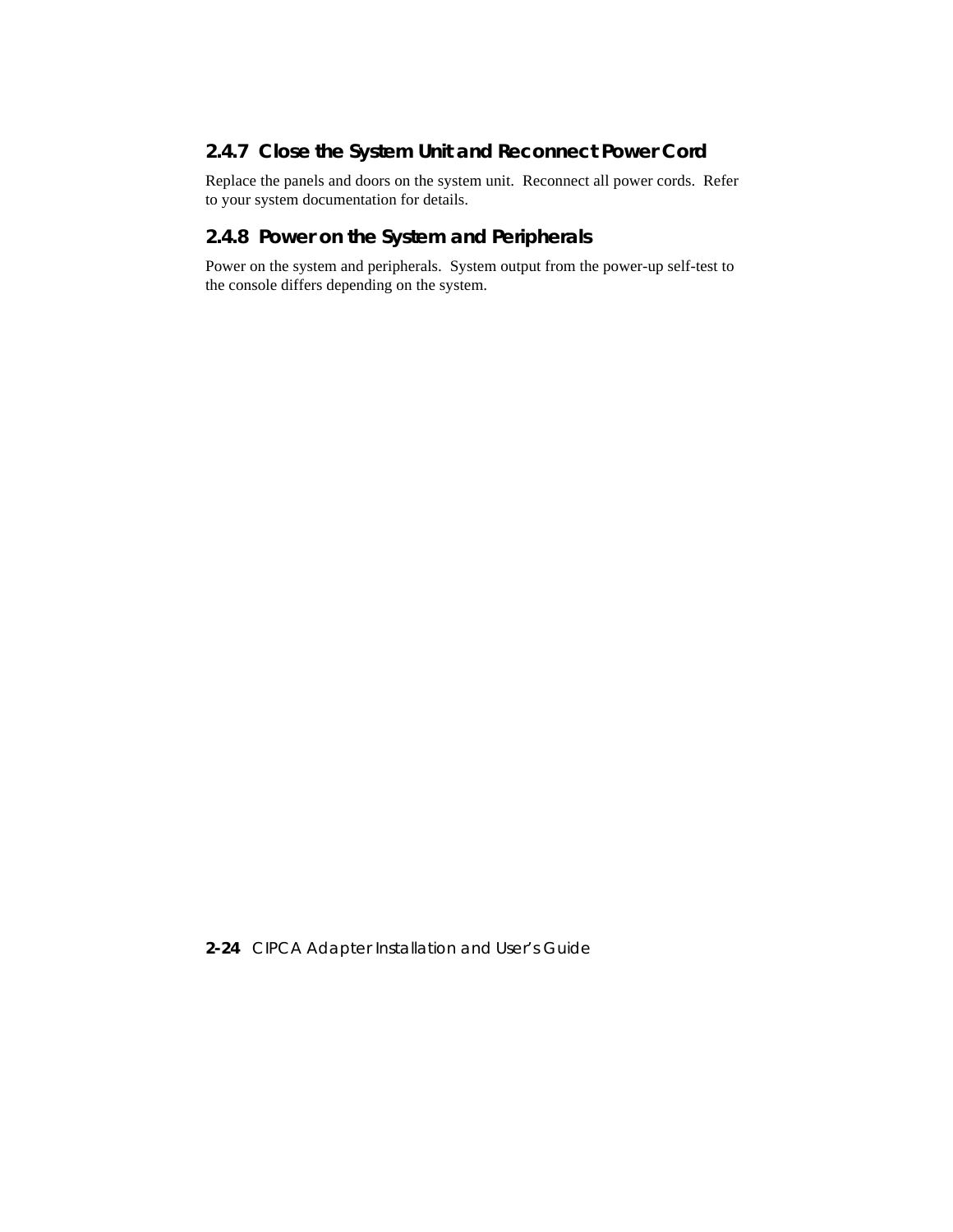# **Using CIPCA**

# **3.1 In This Chapter**

This chapter describes the operation of the CIPCA adapter. Sections in this chapter include:

- AlphaServer 8200/8400 Systems
- AlphaServer 4000/4100 Systems
- AlphaServer 2100/2100A Systems
- AlphaServer 2000 Systems
- Booting Disks Using CIPCA

# **3.2 AlphaServer 8200/8400 Systems**

After system initialization, you can verify the presence of a CIPCA module in the AlphaServer 8200/8400 by observing the power-up display. The display indicates that the device is recognized by the system console, as shown in Example 3-1. To determine whether the device has passed its self-test, observe the LEDs on the CIPCA port module. Table 5-1 explains the CIPCA initialization LED codes.

After the system has powered up to the console, further verify the installation using the **show config** and **show device** commands.

- The **show config** command displays the system buses and devices on each bus.
- The **show device** command displays the controllers and associated drives.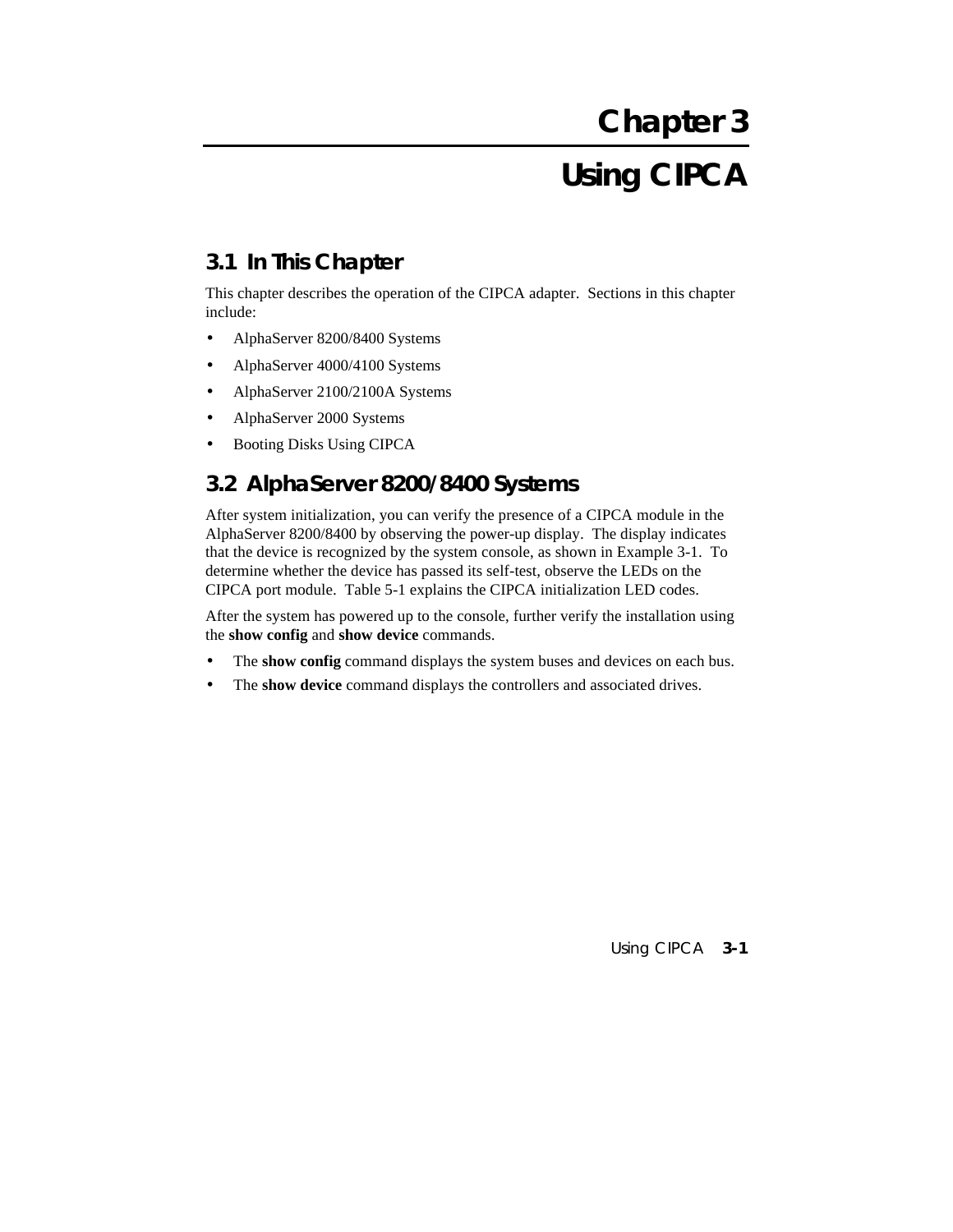# **3.2.1 Power-Up Display**

Example 3-1 shows a typical 8200/8400 power-up display. In the example, I/O channel C12 is labeled as the PCI bus. The plus signs (+) mean only that the module indicated is recognized by the system. In this example, the CIPCA is at PCI node 3. To verify it as a CIPCA module, use the **show device** and **show config** console commands described in the sections that follow.

**Example 3-1 AlphaServer 8200/8400 Power-Up Display**

F E D C B A 9 8 7 6 5 4 3 2 1 0 NODE # . . . A . . . M P TYP . . . o . . . + ++ ST1 . . . . . . . . EB BPD<br>. . . 0 . . . + ++ ST2 . . .  $\circ$  . . . . . . . . . . EB BPD .  $+$  . . .  $+$   $+$   $\text{ST3}$  . . . . . . . . EB BPD + . + . + . . . **+** . + . C12 PCI + . . . . . . . . . . . . . . . . C13 . . . . . . . . . . . . . . . . . C14 . . . . . . . . . . . . . . . . C15 . . . . . . A0 . ILV . . . . . . . 128 . 128MB

AlphaServer 8400 Console V4.1-6, SROM V1.3, Nov 23, 1996

 $\bullet$  Plus sign in slot 3 column indicates that the host system found a device installed in that location.

**3-2** CIPCA Adapter Installation and User's Guide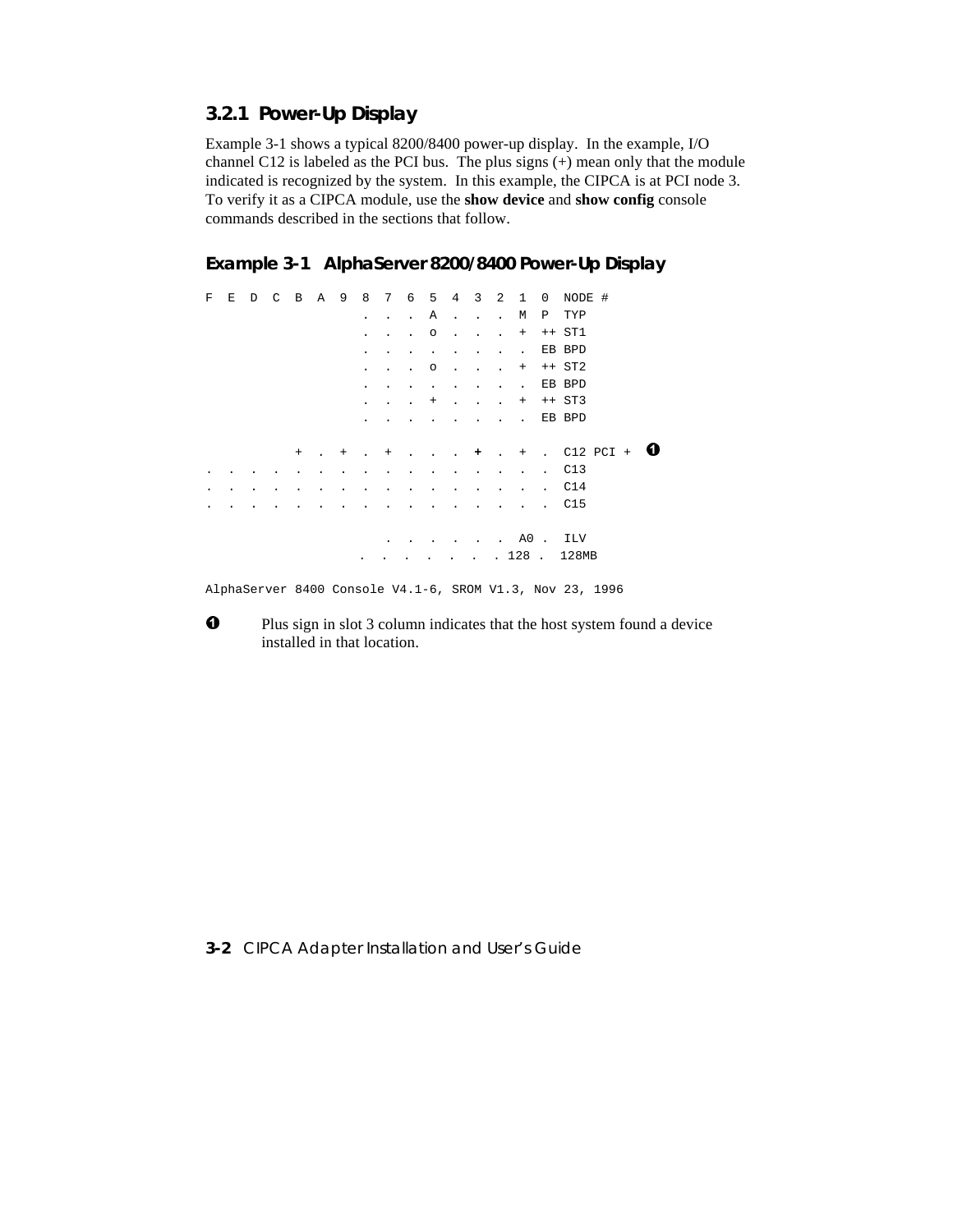# **3.2.2 Show Config Command**

Enter the **show config** command at the console prompt to verify the presence of the CIPCA device in the system configuration.

Example 3-2 shows a typical **show config** display for an AlphaServer 8200/8400 system. In the example, the console display indicates that the CIPCA adapter is installed in slot 3. Note that the two CIPCA modules are shown as one device installed in the port module slot. The plus sign shown next to the slot number indicates only that the system recognizes the device.

# **Example 3-2 AlphaServer 8200/8400 Show Config Display**

|         | Name                     | Type    | Mnemonic<br>Rev |                    |  |  |
|---------|--------------------------|---------|-----------------|--------------------|--|--|
| TLSB    |                          |         |                 |                    |  |  |
| $0 + +$ | KN7CC-AB                 | 8014    | 0000            | $kn7cc - ab0$      |  |  |
| $1 +$   | MS7CC                    | 5000    | 0000            | ms7cc0             |  |  |
| $5+$    | <b>KFTHA</b>             | 2000    | 0D02            | kftha0             |  |  |
|         |                          |         |                 |                    |  |  |
|         | C12 PCI connected kftha0 |         | pci0            |                    |  |  |
| $1 +$   | <b>KZPAA</b>             | 11000   | 0002            | kzpaa0             |  |  |
| $3+$    | <b>CIPCA</b>             | 0601095 | 0001            | cipca0 $\mathbf 0$ |  |  |
| $7+$    | <b>KZPSA</b>             | 81011   | 0000            | kzpsa0             |  |  |
| $9+$    | <b>KZPSA</b>             | 81011   | 0000            | kzpsal             |  |  |
| $B+$    | DECchip<br>21140-AA      | 91011   | 0011            | tulip0             |  |  |

 Indicates that the CIPCA module installed in slot 3 is on bus pci0 and has a default device name of cipca0. The module shown in the display is the port module in the PCI slot: the link module is not displayed.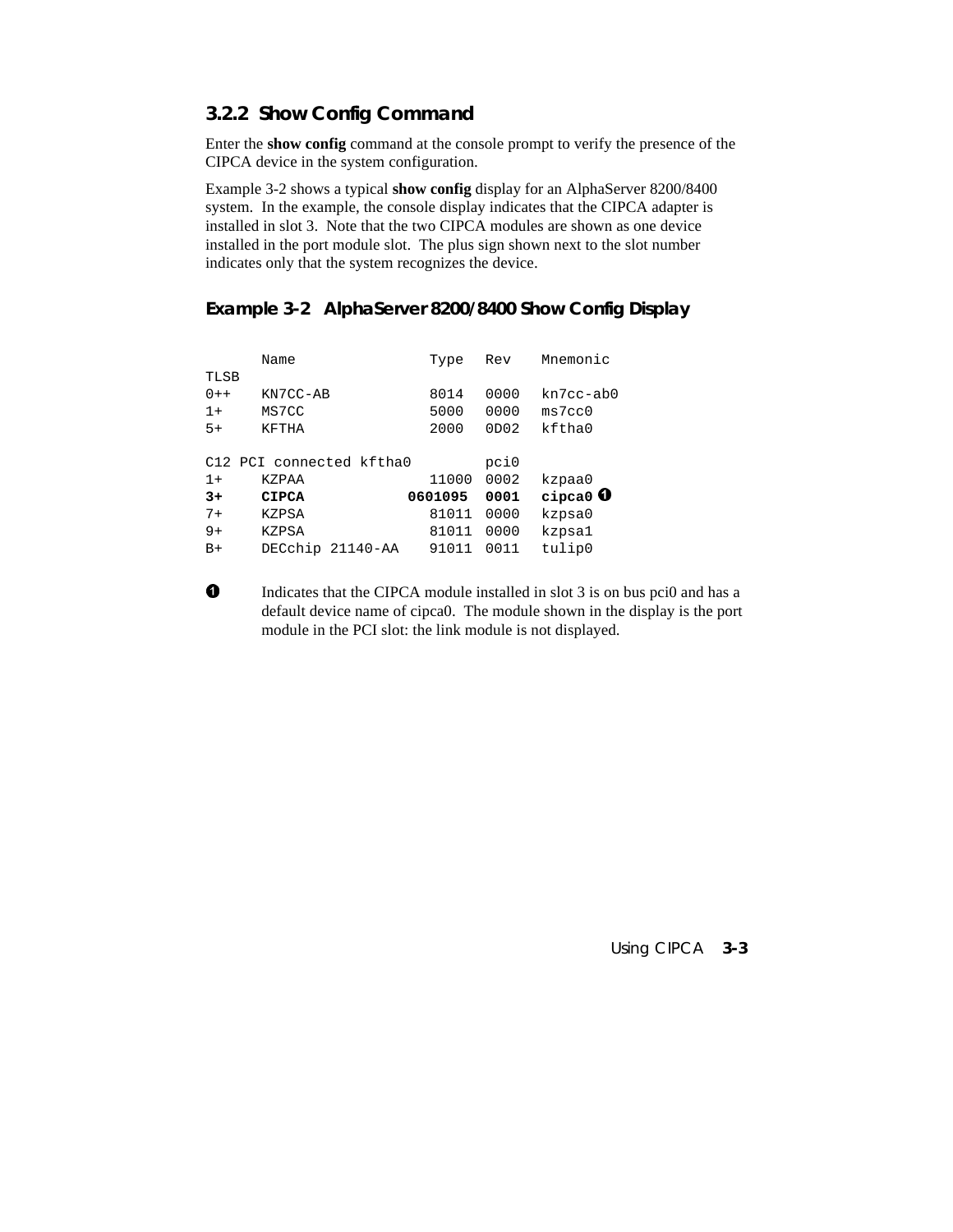# **3.2.3 Show Device Command**

Enter the **show device** command to identify disk and tape devices connected to the CIPCA adapter. Example 3-3 shows a typical **show device** command output from an AlphaServer 8200/8400 system. CIPCA device information is shown in boldface.

To use the information provided by the **show device** command, you must be able to decode the device names shown in the output. See the "show device" command section in the system documentation for how to interpret these names.

# **Example 3-3 AlphaServer 8200/8400 Show Device Display**

```
P00>>> show dev
polling for units on kzpaa0, slot 1, bus 0, hose12...
pka0.7.0.1.12 kzpaa0 SCSI Bus Id 7
dka0.0.0.1.12 dkA0 rrd44 1084
polling for units on cipca0, slot 3, bus 0, hose12...
cipca_a.0.0.3.12 dua CI Bus ID 0
cipca_a.0.0.3.12 New node 4 HSJ004 HSJ V25J HSJ4
dua600.4.0.3.12 HSJ004$DUA600 HSX0 
dua610.4.0.3.12 HSJ004$DUA610 HSX0
dua620.4.0.3.12 HSJ004$DUA620 HSX0
dua630.4.0.3.12 HSJ004$DUA630 HSX0
dua640.4.0.3.12 HSJ004$DUA640 HSX0
dua650.4.0.3.12 HSJ004$DUA650 HSX0
dua660.4.0.3.12 HSJ004$DUA660 HSX0
polling for units on kzpsa0, slot 7, bus 0, hose12...
kzpsa0.7.0.7.12 dkb Tpwr 1 Fast 1 Bus ID 7 F01 A09
dkb100.1.0.7.12
dkb200.2.0.7.12 Dkb100 RZ26J 589S
dkb300.3.0.7.12 Dkb100 RZ28J 589S
dkb400.4.0.7.12 Dkb100 RZ28J 589S
dkb500.5.0.7.12 Dkb100 RZ28L 589R
dkb600.6.0.7.12 Dkb100 RZ28L 589R
polling for units on kzpsa1, slot 9, bus 0, hose12...
kzpsa1.7.0.9.12 dkc Tpwr 1 Fast 1 Bus ID 7 F01 A09
dkc100.1.0.9.12 Dkb100 RZ28 442E
dkc200.2.0.9.12 Dkc200 RZ28 442E
dkc400.4.0.9.12 Dkc400 RZ28M 0568
dkc500.5.0.9.12 Dkc500 RZ28 442E
```
**O** Indicates the names for the HSJ disks in the CI cluster as dua6xx.4.0.3.12. Any one of these disks can be the system boot device.

**3-4** CIPCA Adapter Installation and User's Guide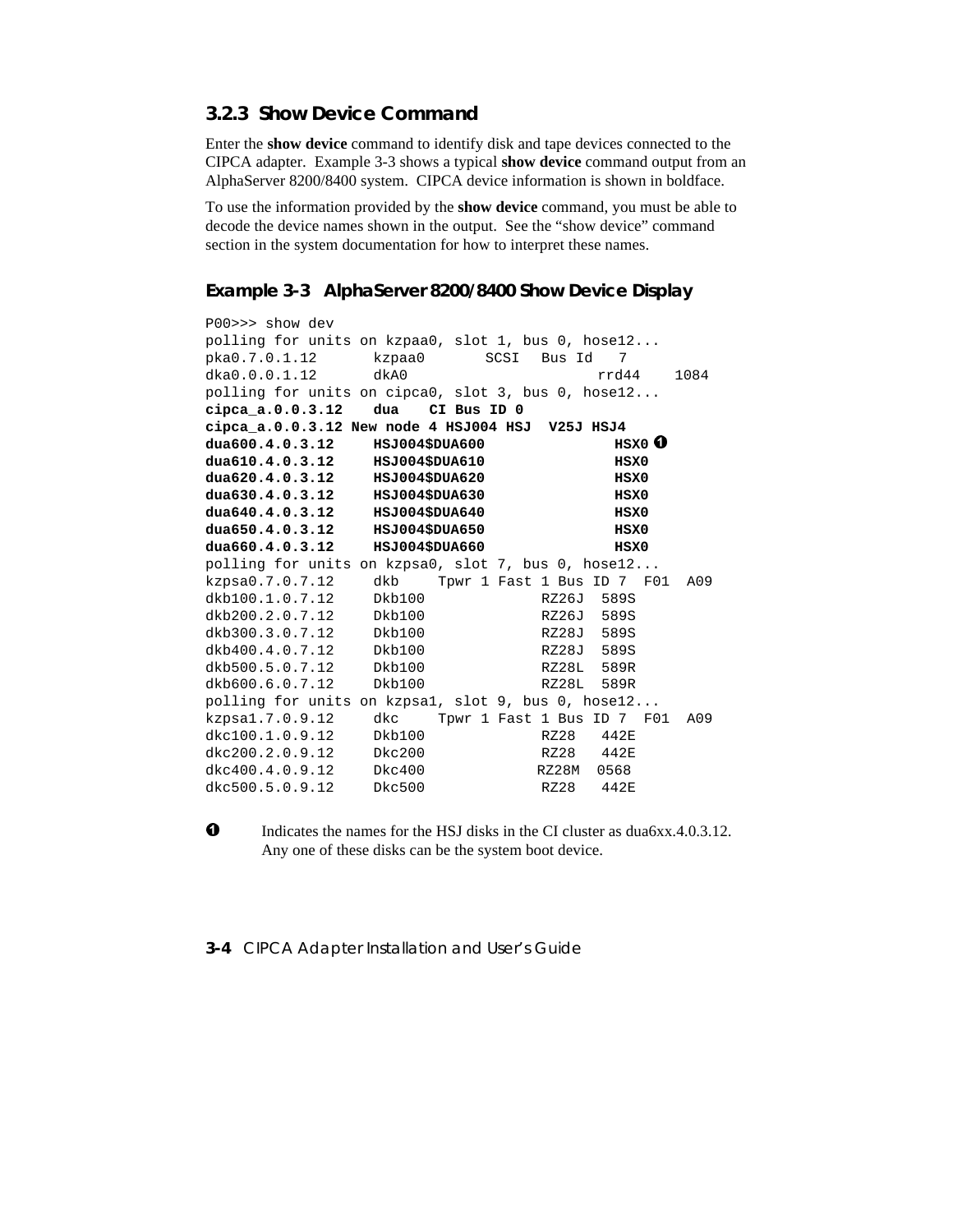# **3.3 AlphaServer 4000/4100 Systems**

After system initialization, you can verify the presence of a CIPCA module in the AlphaServer 4000/4100 by observing the power-up display. The display indicates that the device is recognized by the system console, as shown in Example 3-4. To determine whether the device has passed its self-test, observe the LEDs on the CIPCA port module. Table 5-1 explains the CIPCA initialization LED codes.

After the system has powered up to the console, further verify the installation using the **show config** and **show device** commands.

- The **show config** command displays the system buses and devices on each bus.
- The **show device** command displays the controllers and associated drives.

# **3.3.1 Power-Up Display**

Example 3-4 shows a typical power-up display for AlphaServer 4000/4100. The power-up display indicates that the installed devices in the system are recognized. The CIPCA device is in bus 0 slot 3.

#### **Example 3-4 Power-Up Display for AlphaServer 4000/4100**

```
 SROM V2.0 on cpu0
 SROM V2.0 on cpu1
XSROM V3.0 on cpu1
XSROM V3.0 on cpu0
BCache testing complete on cpu1
BCache testing complete on cpu0
mem_pair0 - 128 MB
20..20..21..21..23..
please wait 3 seconds for T24 to complete
24..24..
Memory testing complete on cpu1
Memory testing complete on cpu0
starting console on CPU 0
sizing memory
  0 128 MB SYNC
starting console on CPU 1
probing IOD1 hose 1
  bus 0 slot 1 - NCR 53C810
probing IOD0 hose 0
  bus 0 slot 1 - PCEB
    probing EISA Bridge, bus 1
  bus 0 slot 2 - S3 Trio64/Trio32
  bus 0 slot 3 - CIPCA
  bus 0 slot 4 - DECchip 21040-AA
```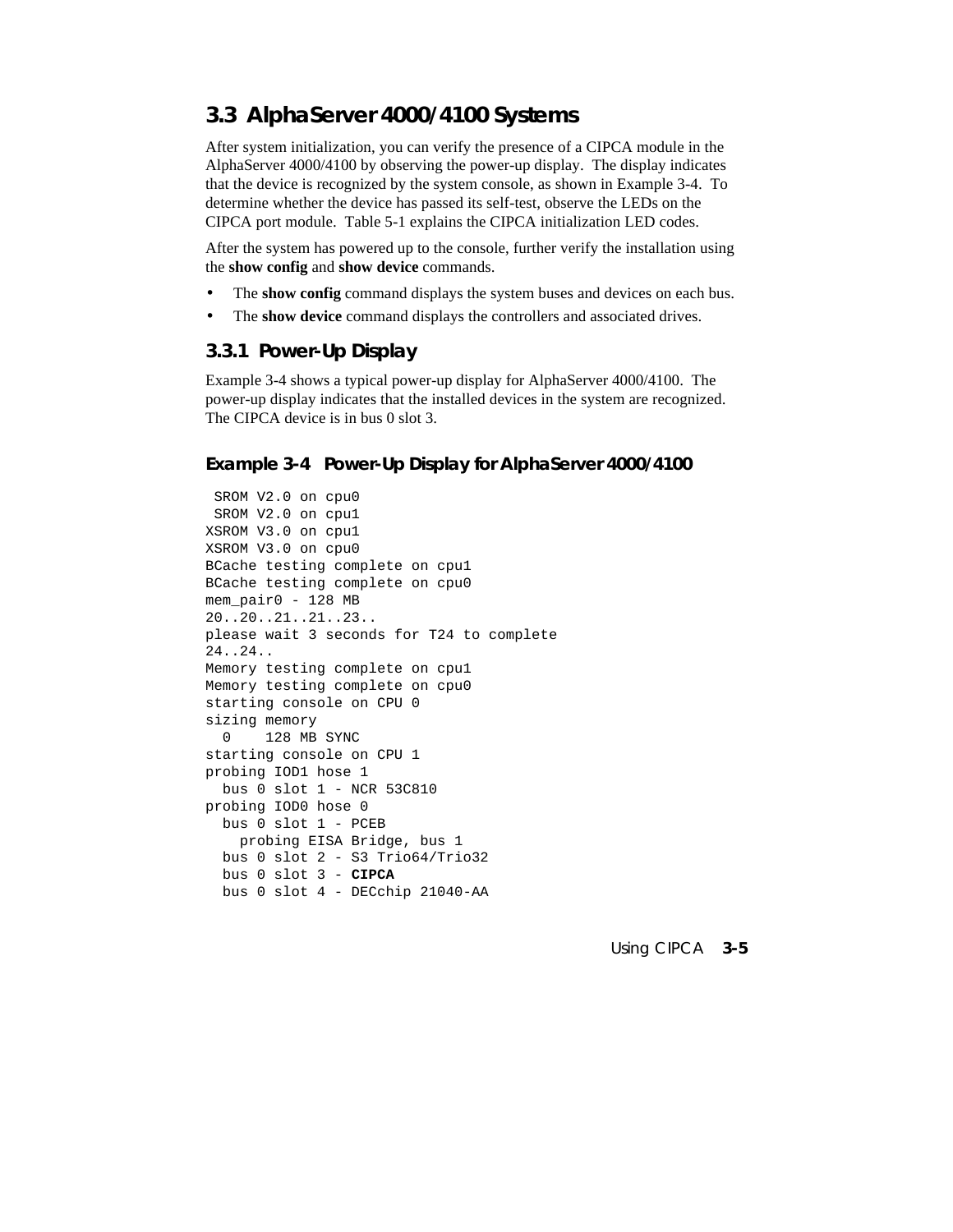```
 bus 0 slot 5 - NCR 53C810
probing IOD3 hose 3
probing IOD2 hose 2
   bus 0 slot 2 - PCI-PCI Bridge
     probing PCI-PCI Bridge, bus 2
       bus 2 slot 0 - ISP1020
configuring I/O adapters...
  ncr0, hose 1, bus 0, slot 1
   floppy0, hose 0, bus 1, slot 0
   tulip0, hose 0, bus 0, slot 3
  ncr1, hose 0, bus 0, slot 5
  isp0, hose 2, bus 2, slot 0
System temperature is 23 degrees C
AlphaServer 4000 Console V3.0-10, 19-NOV-1996 13:57:07
P00>>>
```
# **3.3.2 Show Config Command**

Enter the **show config** command at the console prompt to verify the presence of the CIPCA device in the system configuration. The console display shows the system configuration, identifying all components.

CIPCA is identified as a device on the PCI bus. Note that the system does not see the CIPCA link module; it only draws power from the slot and is not configured as a device.

Example 3-5 shows a typical **show config** display for an AlphaServer 4000/4100 system. In the example, the console display indicates that CIPCA is installed in PCI0–5. Note that the adapter set is shown as one device installed in one slot.

**3-6** CIPCA Adapter Installation and User's Guide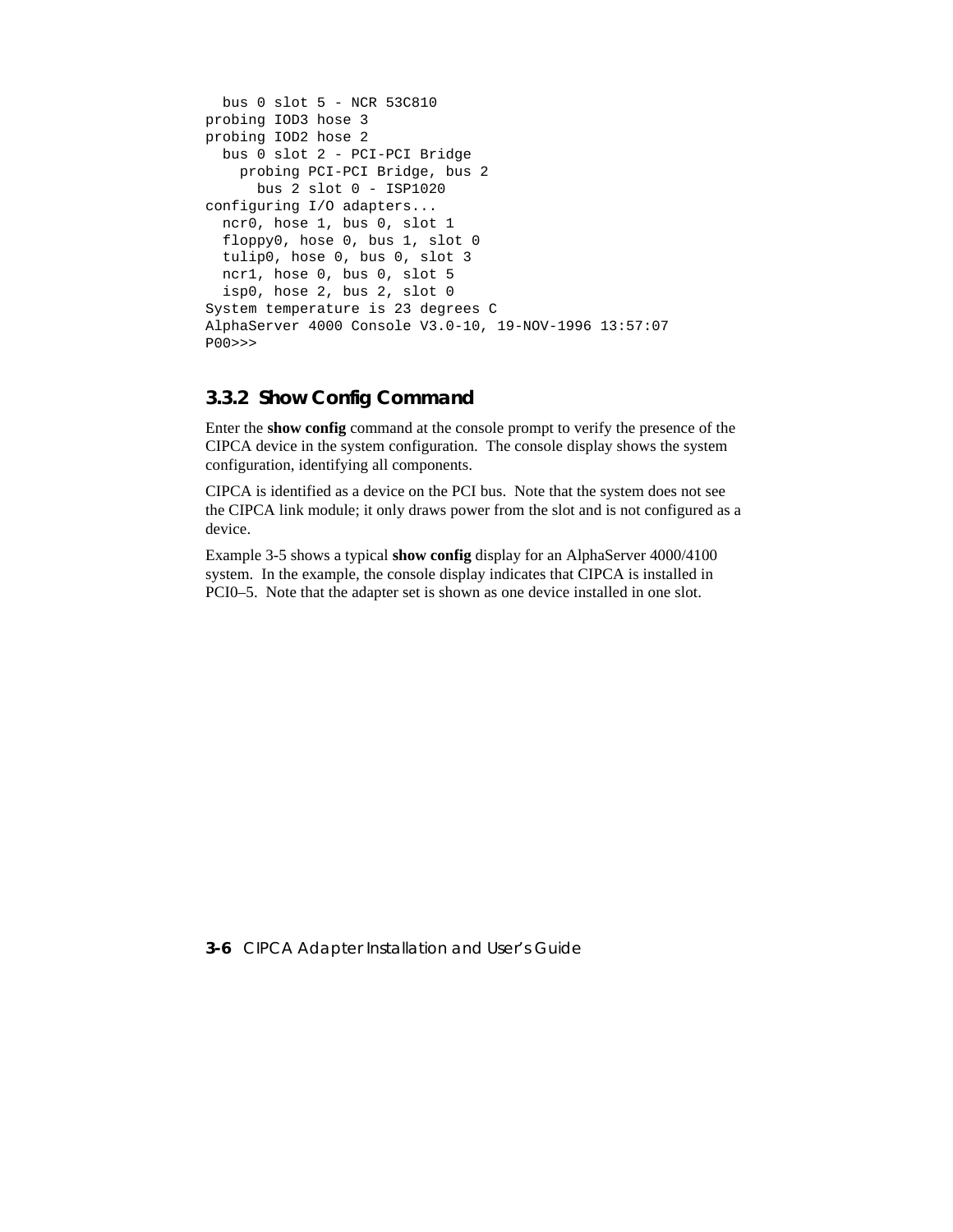# **Example 3-5 AlphaServer 4000/4100 Show Config Display**

P00>>> show config Digital Equipment Corporation AlphaServer 4100 Console V4.8-3 OpenVMS PALcode V1.19-5, Digital UNIX PALcode V1.21-18 Module Type Rev Name<br>System Motherboard 10 0000 mthrbrd0 System Motherboard and 0 0000 mthrhodor 0 0000 memory 64 MB EDO 0 000 memory Memory 64 MB EDO 0 0000<br>
CPU (4MB Cache) 3 0000<br>
CPU (4MB Cache) 3 0000 CPU (4MB Cache) 3 0000 cpu0 CPU (4MB Cache) 3 0000 cpu1 Bridge (IOD0/IOD1) 600 0032 iod0/iod1 PCI Motherboard and the state of the Motherboard and the Second State of the Second State of the Second State O CPU (4MB Cache) 3 0000 cpu2 CPU (4MB Cache) 3 0000 cpu3 Bus 0 iod0 (PCI0) Slot Option Name Type Rev Name<br>1+ PCEB 4828086 0005 pceb 1+ PCEB 4828086 0005 pceb0 2+ S3 Trio64/Trio32 88115333 0000 vga0 3+ DECchip 21040-AA 21011 0024 tulip0  **5+ CIPCA 6601095 0001 cipca0** Bus 1 pceb0 (EISA Bridge connected to iod0, slot 1) Slot Option Name Type Rev Name Bus 0 iod1 (PCI1) Slot Option Name Type Rev Name<br>1 NCR 53C810 11000 0002 ncr0 1 NCR 53C810 11000 0002 ncr0 2 NCR 53C810 11000 0002 ncr1 4 DECchip 21040-AA 21011 0023 tulip0 5 DEC PCI MC 181011 008B mc0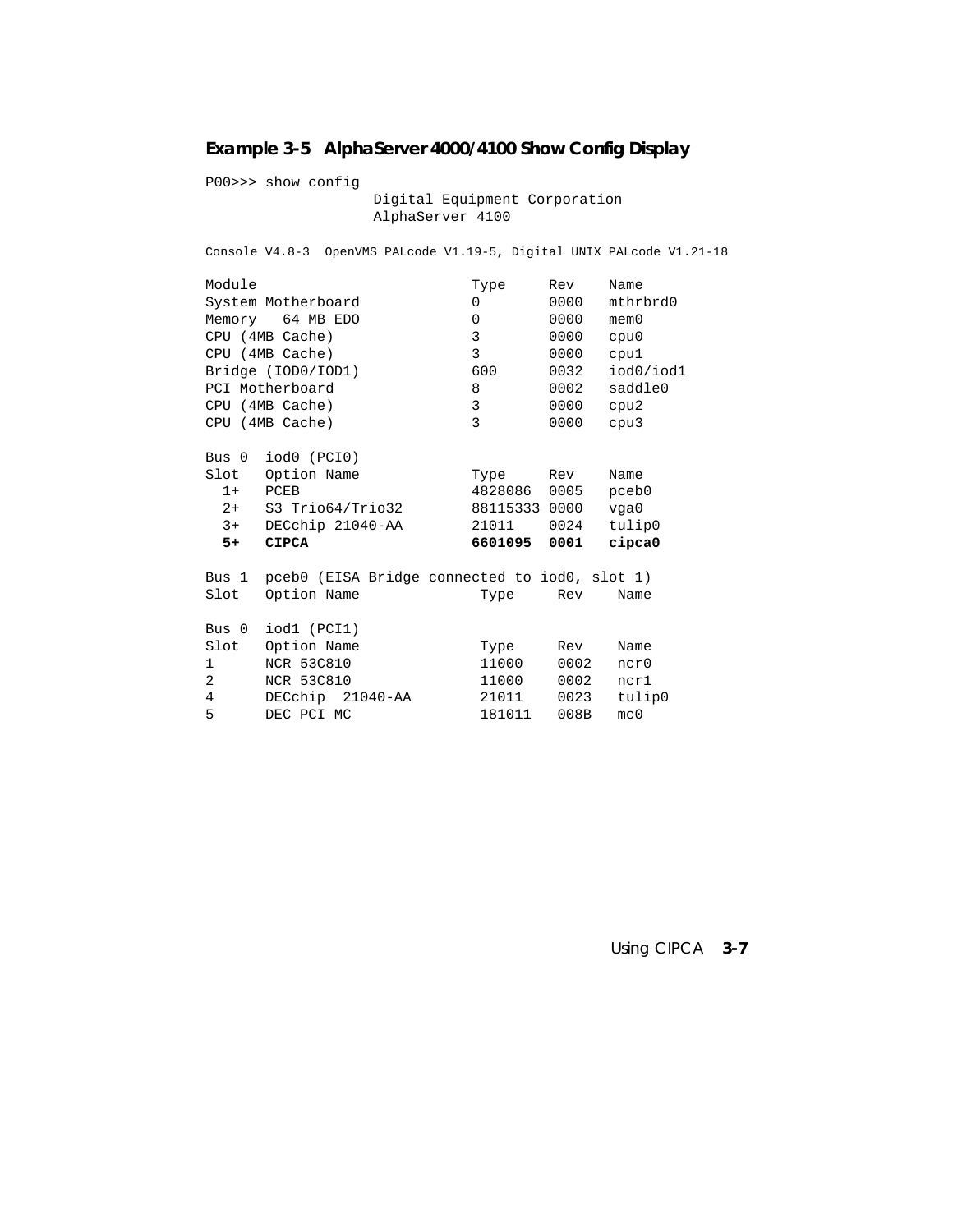# **3.3.3 Show Device Command**

Enter the **show device** or **show device cipca\*** command to verify CIPCA connections in the AlphaServer 4000/4100 system. Refer to Example 3-6. The **show device cipca\*** output lists each controller and its associated drives. CIPCA drives are shown as dua\*.\*.\*.\*.\*.

# **Example 3-6 AlphaServer 4000/4100 Show Device Cipca\* Display**

```
P00>>> show device cipca*
polling cipca0 (CIPCA)slot 5, bus 0 PCI, hose 0 cixcd_poll_comp
cipca_a.7.0.5.0 dua CI Bus ID 7
cipca_a.7.0.5.0 New node 4 HSJ004 HSJ V25J HSJ4
dua600.4.0.5.0 HSJ004$DUA600 HSX0 
dua610.4.0.5.0 HSJ004$DUA610 HSX0
dua620.4.0.5.0 HSJ004$DUA620 HSX0
dua630.4.0.5.0 HSJ004$DUA630 HSX0
dua640.4.0.5.0 HSJ004$DUA640 HSX0
dua650.4.0.5.0 HSJ004$DUA650 HSX0
dua660.4.0.5.0 HSJ004$DUA660 HSX0
P00>>>
```
**O** Indicates the names for the HSJ disks in the CI cluster as dua6xx.4.0.5.0 Any one of these disks can be the system boot device.

#### **3-8** CIPCA Adapter Installation and User's Guide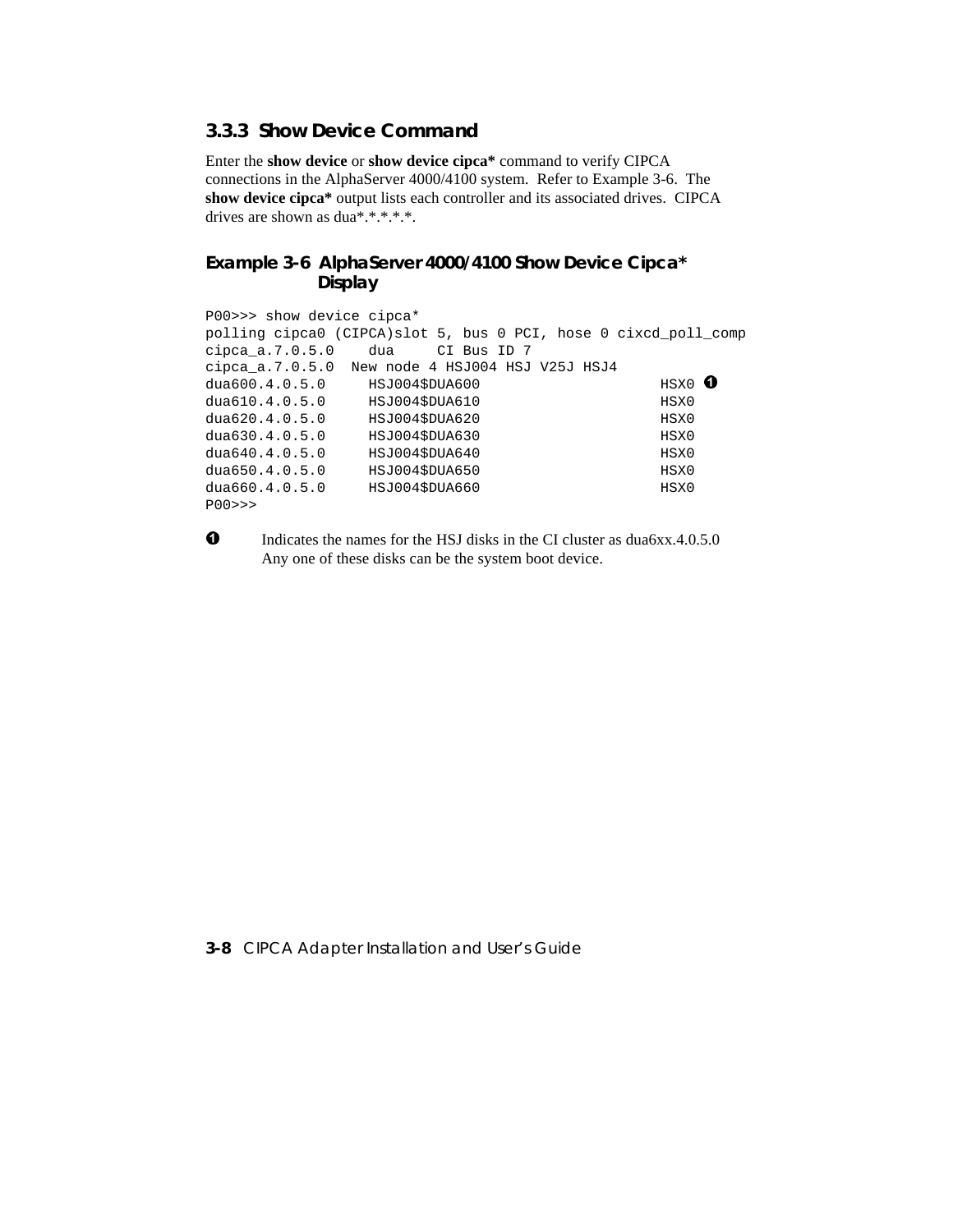# **3.4 AlphaServer 2100/2100A Systems**

After system initialization, you can verify the presence of a CIPCA module in the AlphaServer 2100/2100A by observing the power-up display. The display indicates that the device is recognized by the system console, as shown in Example 3-7. To determine whether the device has passed its self-test, observe the LEDs on the CIPCA port module. Table 5-1 explains the CIPCA initialization LED codes.

After the system has powered up to the console, further verify the installation using the **show config** and **show device** commands.

- The **show config** command displays the system buses and devices on each bus.
- The **show device** command displays the controllers and associated drives.

# **3.4.1 Power-Up Display**

Example 3-7 shows a typical AlphaServer 2100/2100A power-up display. The power-up display indicates that the installed devices in the system are recognized. The CIPCA device is in bus 0, slot 6.

#### **Example 3-7 Power-Up Display for AlphaServer 2100**

starting console on CPU 0 probing hose 0, PCI probing PCI-to-EISA bridge, bus 1 bus 0, slot 0 -- ewa -- DECchip 21040-AA bus 0, slot 1 -- pka -- NCR 53C810 bus 1, slot 1 -- vga -- Compaq Qvision bus 1, slot 7 -- dra -- Mylex DAC960 bus 1, slot 8 -- pua -- KFESA **bus 0, slot 6 -- pub -- CIPCA** bus 0, slot 7 -- drb -- Mylex DAC960 bus 0, slot 8 -- ewb -- DECchip 21140-AA starting console on CPU 1 starting console on CPU 2 starting console on CPU 3 Memory Testing and Configuration Status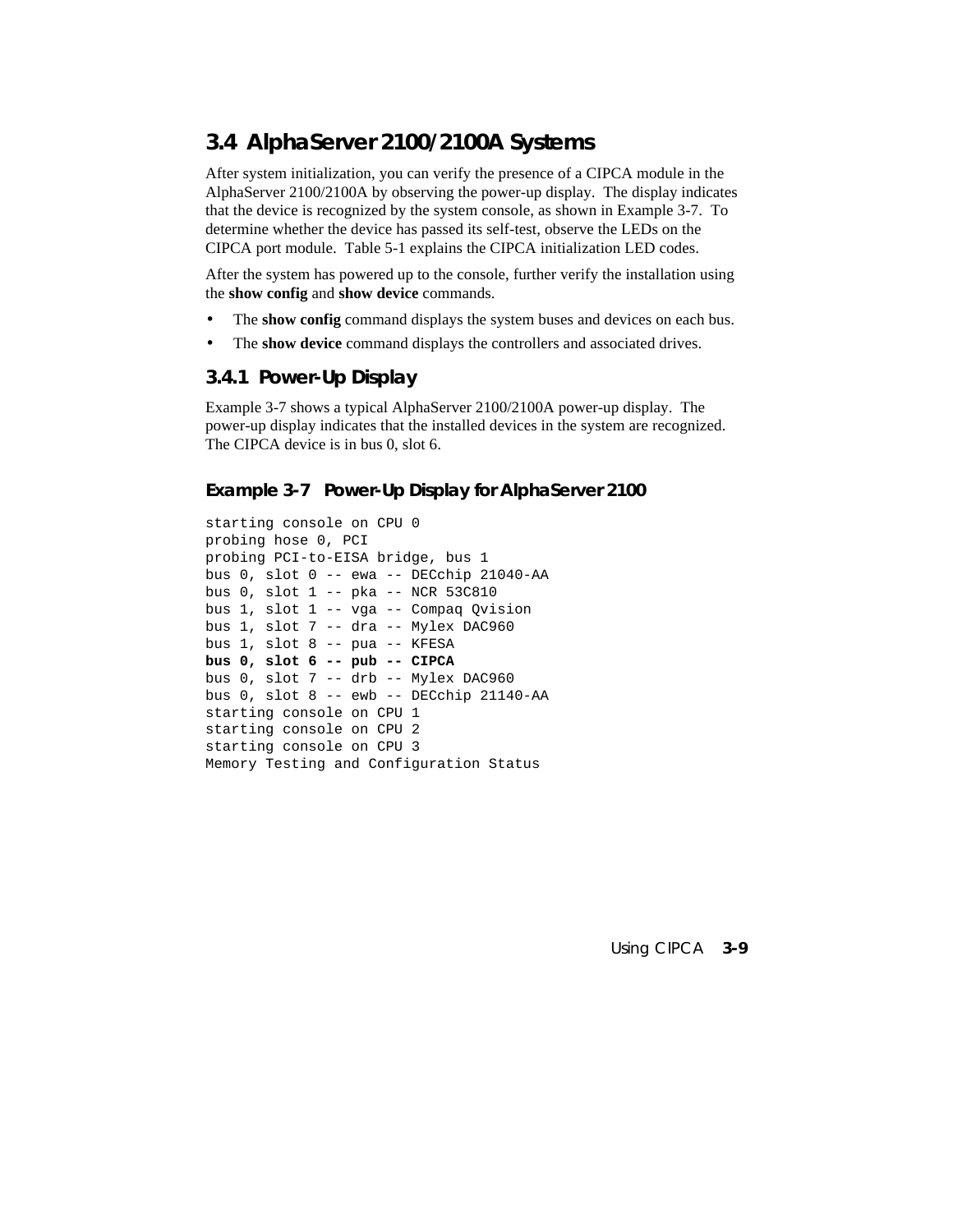# **3.4.2 Show Config Command**

Enter the **show config** command at the console prompt to verify the presence of the CIPCA device in the system configuration. The console display shows the system configuration, identifying all components.

CIPCA is identified as a device on the PCI bus. Note that the system does not see the CIPCA link module; it only draws power from the slot and is not configured as a device.

Example 3-8 shows a typical **show config** display for an AlphaServer 2100 or 2100A system. In the example, the console display indicates that CIPCA is installed in slot 6. Note that the adapter set is shown as one device installed in one slot.

#### **Example 3-8 AlphaServer 2100/2100A Show Config Display**

```
Digital Equipment Corporation
AlphaServer 2100 5/250
SRM Console V4.4-0 VMS PALcode V1.15.4, OSF PALcode V1-18.3
Component Status Module ID<br>CPU 0 P B2040-AB I
CPU 0 P B2040-AB DECchip (tm) 21164-5
CPU 1 P B2040-AA DECchip (tm) 21164-1
CPU 2 P B2040-AA DECchip (tm) 21164-1
Memory 0 P B2022-CA 512 MB
Memory 1 P B2021-BA 64 MB
I/O B2110-AA
                     dva0.0.0.1000.0 RX26
Slot Option Mose 0, Bus 0, PCI
0 DECchip 21040-AA ewa0.0.0.0.0 08-00-2B-E2-91-04
1 NCR 53C810 pka0.7.0.1.0 SCSI Bus ID 7
                      dka600.6.0.1.0 RRD45<br>mka400.4.0.1.0 TZK11
                      mka400.4.0.1.0mka500.5.0.1.0 TLZ07
2 Intel 84676EB<br>
6 CIPCA Bua.8.0.6.0 CI Bus ID 8
6 CIPCA pua.8.0.6.0
                      dua510.1.0.6.0 HSX0
                      dua520.1.0.6.0 HSX0
                      dua600.4.0.6.0 HSX0
                      dua610.4.0.6.0 HSX0
                      dua620.4.0.6.0 HSX0
                      dua640.4.0.6.0 HSX0<br>dua650.4.0.6.0 HSX0
                      dua650.4.0.6.0dua660.4.0.6.0 HSX0
7 Mylex DAC960 drb.0.0.7.0
```
**3-10** CIPCA Adapter Installation and User's Guide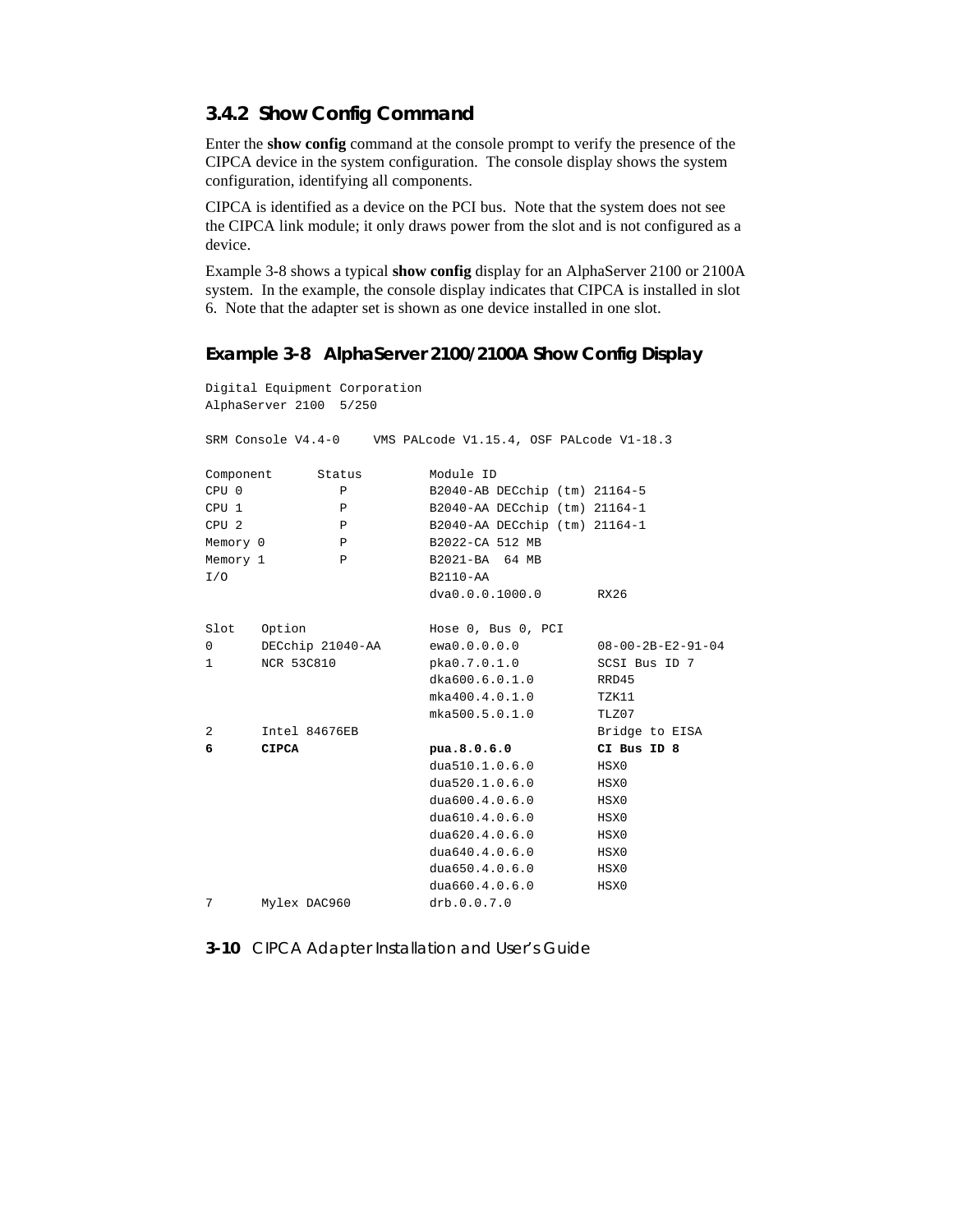|              |                  | drb0.0.0.7.0        | 1 Member JBOD                 |
|--------------|------------------|---------------------|-------------------------------|
|              |                  | drb1.0.0.7.0        | 2 Member RAID 1               |
|              |                  | drb2.0.0.7.0        | 1 Member JBOD                 |
|              |                  | drb3.0.0.7.0        | 2 Member RAID                 |
| 8            | DECchip 21140-AA | ewb0.0.0.8.0        | $00 - 00 - F8 - 00 - 11 - 50$ |
| Slot         | Option           | Hose 0, Bus 1, EISA |                               |
| $\mathbf{1}$ | Compag Ovision   |                     |                               |
| 7            | Mylex DAC960     | dra.0.0.1007.0      |                               |
|              |                  | dra0.0.0.1007.0     | 2 Member RAID 1               |
|              |                  | dra1.0.0.1007.0     | 2 Member RAID 0               |
|              |                  | dra2.0.0.1007.0     | 1 Member JBOD                 |
| 8            | KFESA            | pua0.7.0.1008.0     | DSSI Bus ID 7                 |
|              |                  | dua10.0.0.1008.0    | HSX0                          |
|              |                  | dua100.1.0.1008.0   | HSX0                          |
|              |                  | dual10.1.0.1008.0   | HSX0                          |
|              |                  | dua20.0.0.1008.0    | HSX0                          |
|              |                  | dua200.1.0.1008.0   | HSX0                          |
|              |                  | dua210.1.0.1008.0   | HSX0                          |
|              |                  | dua30.0.0.1008.0    | HSX0                          |
|              |                  | dua300.1.0.1008.0   | HSX0                          |
|              |                  | dua310.1.0.1008.0   | HSX0                          |
|              |                  | dua320.1.0.1008.0   | HSX0                          |
|              |                  | dua40.0.0.1008.0    | HSX0                          |
|              |                  | dua50.0.0.1008.0    | HSX0                          |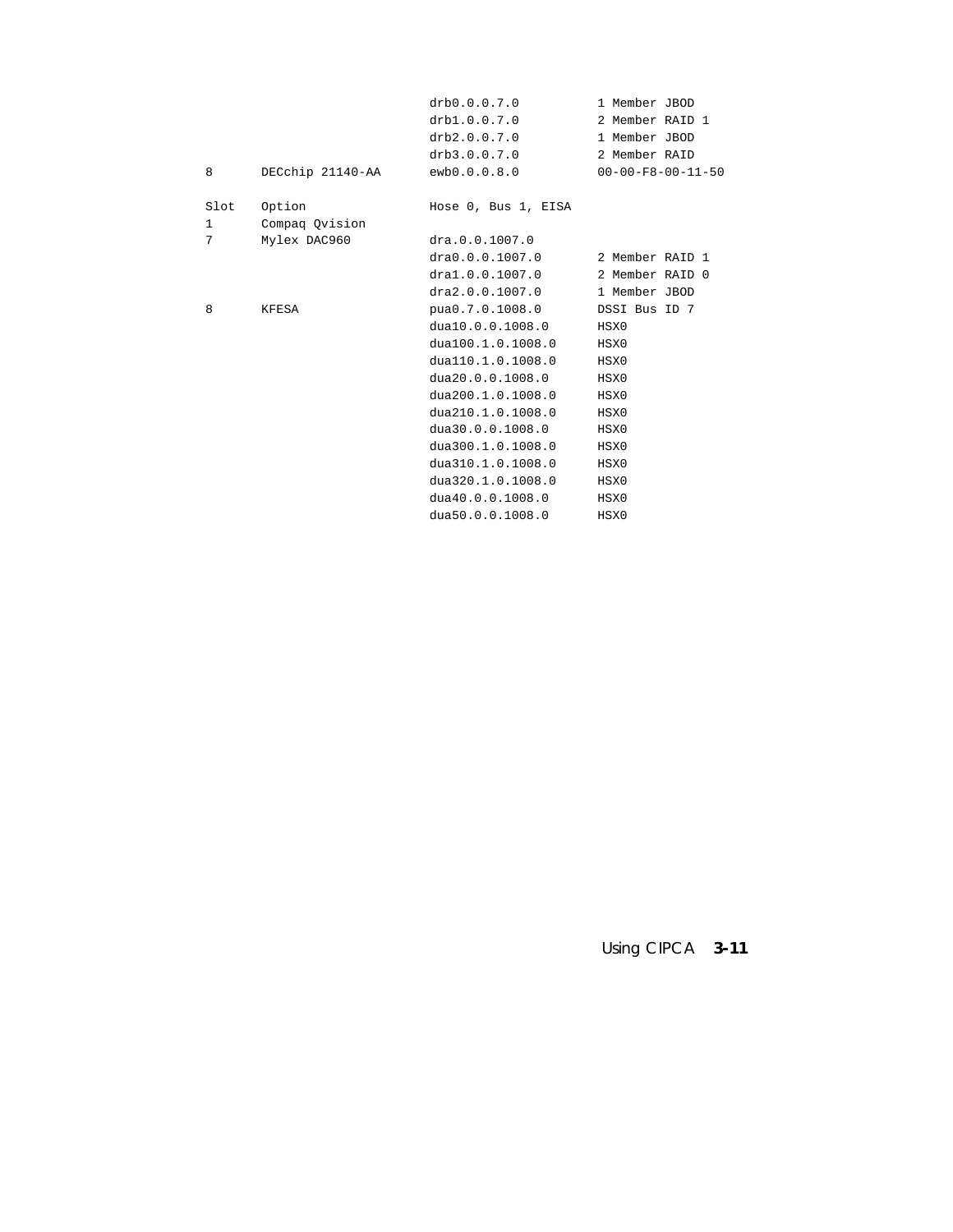# **3.4.3 Show Device Command**

Enter the **show device** command to verify CIPCA connections in the AlphaServer 2100 and 2100A systems. Example 3-9 shows the typical **show device** output from an AlphaServer 2100 system. Output from the 2100A is similar. The **show dev** output lists each controller and its associated drives. In the example, CIPCA information is shown in boldface. CIPCA drives are shown as dua\*.\*.\*.\*.\*  $\bullet$  and the CIPCA adapter information is identified as CIPCA $\Theta$ .

Note that in the **show device** command output, CIPCA is indicated by the OpenVMS device name conventions documented in the *AlphaServer 2100 Owner's Guide*. If necessary, see documentation for details.

**3-12** CIPCA Adapter Installation and User's Guide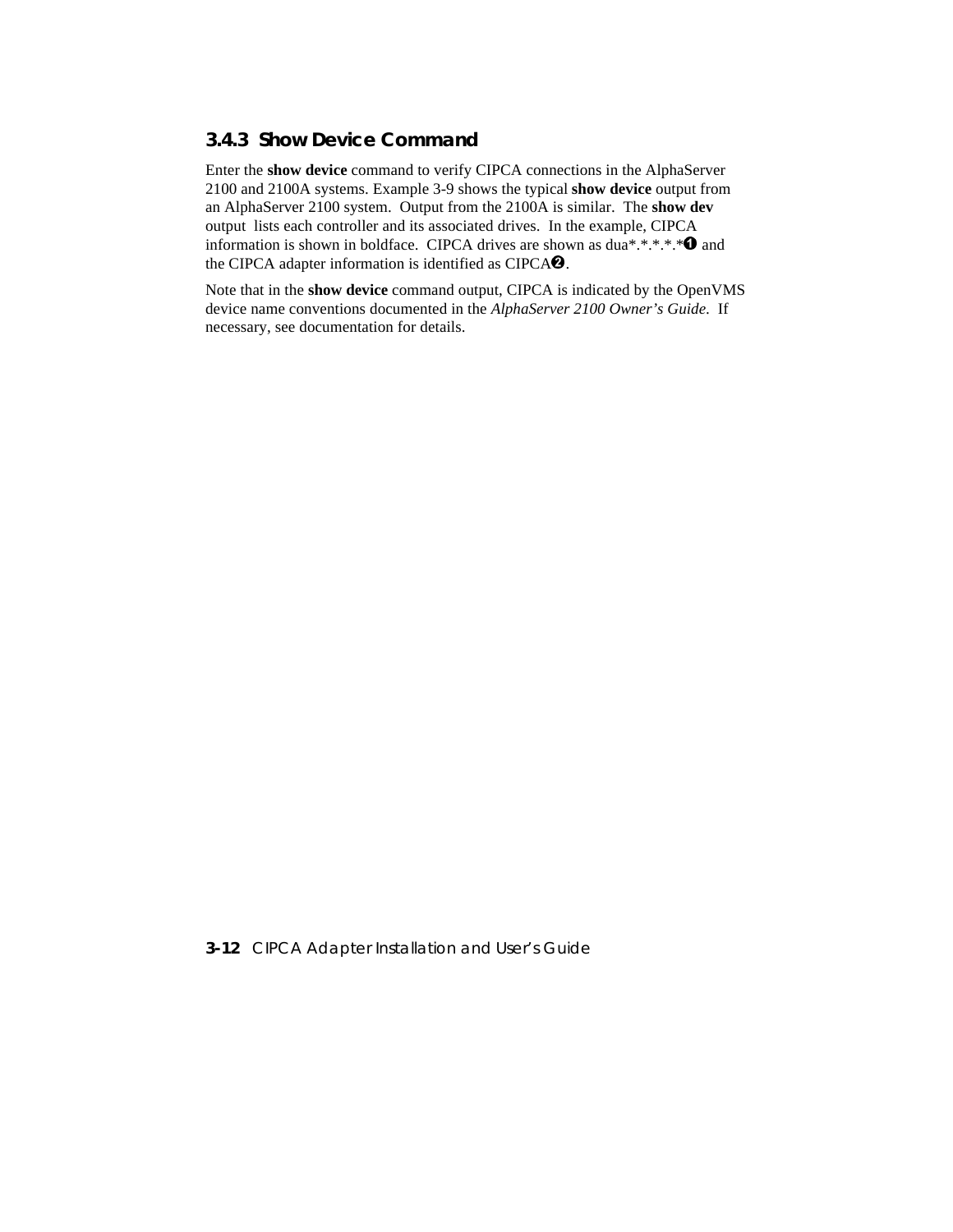# **Example 3-9 AlphaServer 2100 Show Device Display**

| P00>>> show dev        |                       |                               |
|------------------------|-----------------------|-------------------------------|
| dka600.6.0.1.0 DKA600  |                       | 1645<br>RRD45                 |
| dra0.0.0.1007.0        | DRA0                  | 2 Member RAID 1               |
| dra1.0.0.1007.0        | DRA1                  | 2 Member RAID 0               |
| dra2.0.0.1007.0        | DRA <sub>2</sub>      | 1 Member JBOD                 |
| drb0.0.0.1007.0        | DRB0                  | 1 Member JBOD                 |
| drb1.0.0.1007.0        | DRB1                  | 2 Member RAID 1               |
| drb2.0.0.1007.0        | DRB <sub>2</sub>      | 1 Member JBOD                 |
| drb3.0.0.1007.0        | DRB <sub>2</sub>      | 2 Member RAID 0               |
| dua10.0.0.1008.0       | \$1\$DUA10 (HSD10)    | HSX0                          |
| dua100.0.0.1008.0      | \$1\$DUA100(HSD30A)   | HSX0                          |
| dual10.0.0.1008.0      | \$1\$DUA110(HSD30A)   | HSX0                          |
| dua20.0.0.1008.0       | \$1\$DUA20 (HSD10)    | HSX0                          |
| dua200.0.0.1008.0      | \$1\$DUA200(HSD30A)   | HSX0                          |
| dua210.0.0.1008.0      | \$1\$DUA210(HSD30A)   | HSX0                          |
| dua30.0.0.1008.0       | $$1$DUA30$ (HSD $10)$ | HSX0                          |
| dua300.0.0.1008.0      | \$1\$DUA300(HSD30A)   | HSX0                          |
| dua310.0.0.1008.0      | \$1\$DUA310(HSD30A)   | HSX0                          |
| dua320.0.0.1008.0      | \$1\$DUA320(HSD30A)   | HSX0                          |
| dua40.0.0.1008.0       | \$1\$DUA40 (HSD10)    | HSX0                          |
| dua50.0.0.1008.0       | \$1\$DUA50 (HSD10)    | HSX0                          |
| dua510.1.0.6.0         | \$1\$DUA510(HSJ001)   | HSX0                          |
| dua520.1.0.6.0         | \$1\$DUA520(HSJ001)   | HSX0                          |
| dua600.1.0.6.0         | \$1\$DUA600(HSJ001)   | 1.<br>HSX0                    |
| dua610.1.0.6.0         | \$1\$DUA610(HSJ001)   | HSX0                          |
| dua620.1.0.6.0         | \$1\$DUA620(HSJ001)   | HSX0                          |
| dua630.1.0.6.0         | \$1\$DUA630(HSJ001)   | HSX0                          |
| dua640.1.0.6.0         | \$1\$DUA640(HSJ001)   | HSX0                          |
| dua650.1.0.6.0         | \$1\$DUA650(HSJ001)   | HSX0                          |
| dua660.1.0.6.0         | \$1\$DUA660(HSJ001)   | HSX0                          |
| dva0.0.0.1000.0        | DVA0                  | <b>RX26</b>                   |
| mka500.4.0.1.0         | MKA400                | <b>RX26</b>                   |
| slot 6<br>CIPCA hose 0 |                       | 2                             |
| ewa0.0.0.0.0           | EWA0                  | $08 - 00 - 2B - E2 - 91 - 04$ |
| ewb0.0.0.8.0           | EWB0                  | $00 - 00 - F8 - 00 - 11 - 50$ |
| pka0.7.0.1.0           | PKA0                  | SCSI Bus ID 7                 |
| pua0.7.01008.0         | PAA0                  | DSSI Bus ID<br>- 7            |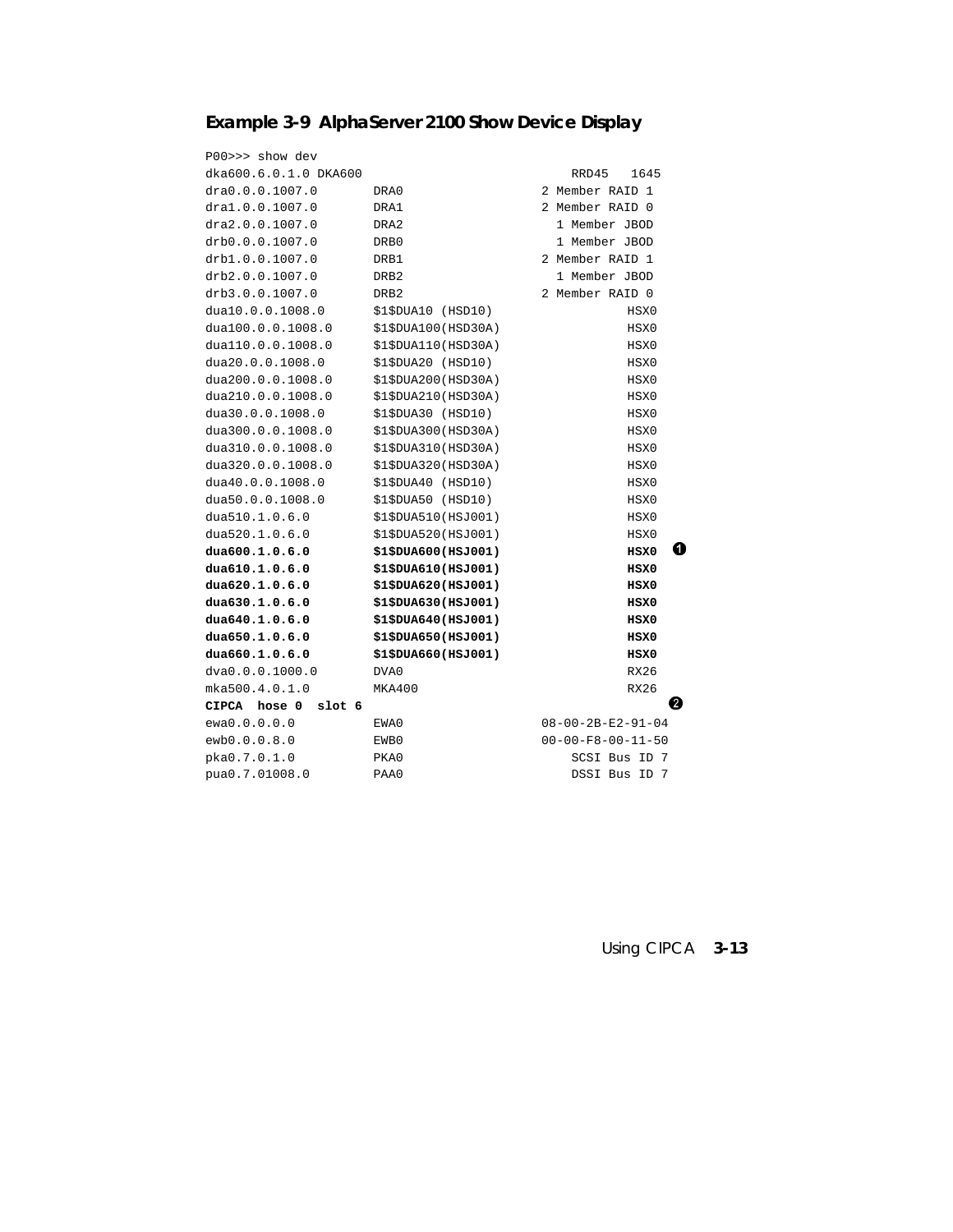# **3.5 AlphaServer 2000 Systems**

After system initialization, you can verify the presence of a CIPCA module in the AlphaServer 2000 by observing the power-up display. The display indicates that the device is recognized by the system console, as shown in Example 3-10. To determine whether the device has passed its self-test, observe the LEDs on the CIPCA port module. Table 5-1 explains the CIPCA initialization LED codes.

After the system has powered up to the console, further verify the installation using the **show config** and **show device** commands.

- The **show config** command displays the system buses and devices on each bus.
- The **show device** command displays the controllers and associated drives.

# **3.5.1 Power-Up Display**

Example 3-10 shows a typical AlphaServer 2000 power-up display. The power-up display indicates that the installed devices in the system are recognized. The CIPCA module is in bus 0, slot 8.

#### **Example 3-10 Power-Up Display for AlphaServer 2000 Systems**

```
VMS PALcode V1.15-4...., OSF PALcode V1.18-3
....starting console on CPU 0
initialized idle PCB
initializing semaphores
initializing heap
initial heap 1c0c0
memory low limit = 134000
heap = 1c0c0, 13fc0initializing driver structures
initializing idle process PID
XDELTA not enabled
initializing file system
initializing timer data structures
lowering IPL
CPU 0 speed is 4.00 ns (250MHz)
access NVRAM
entering idle loop
Starting Memory Diagnostics
SIMM memory module installed in slot 0
Testing CSIC on Memory Module 0
Testing all memory banks in parallel
Testing Memory bank 0
Testing Memory bank 1
```
**3-14** CIPCA Adapter Installation and User's Guide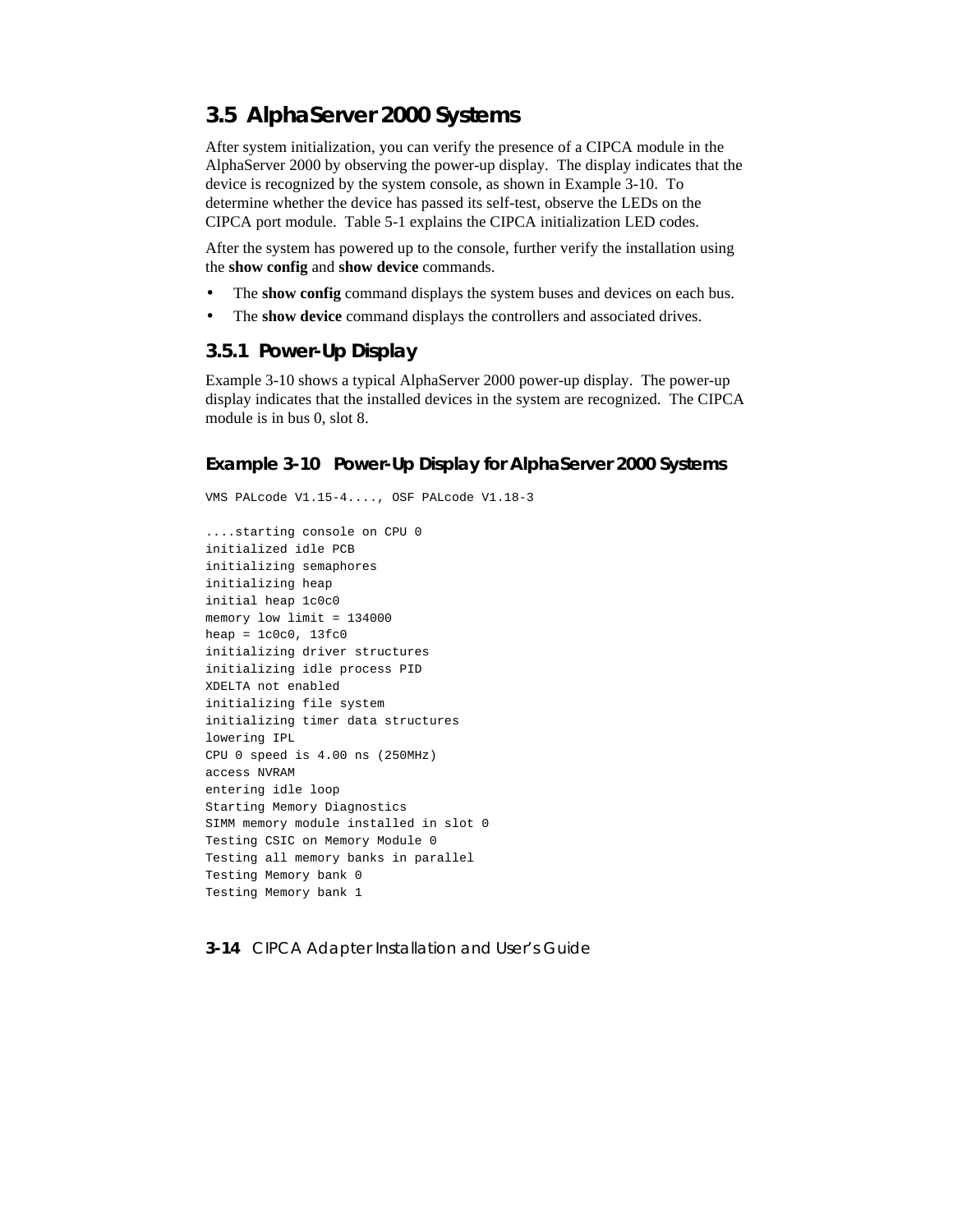```
Configuring Memory Modules
Configured memory size = 4000000
Memory Diagnostics completed
probing hose 0, PCI
bus 0, slot 1 -- pka -- NCR 53C810
bus 0, slot 7 -- ewa -- DECchip 21040-AA
bus 0, slot 8 -- pua -- CIPCA
probing hose 1, EISA
bus 0, slot 7 -- vga -- ISA VGA
initializing keyboard
starting console on CPU 1
initialized idle PCB
initializing idle process PID
lowering IPL
CPU 1 speed is 4.00 ns (250MHz)
Memory Testing and Configuration Status
Module Size Base Addr Intlv Mode Intlv Unit Status
------ ----- --------- ---------- ---------- ------
  0 64MB 00000000 1-Way 0 Passed
Total Bad Pages 0
Testing the System
Testing the Disks (read only)
Testing the Network
AlphaServer 2000 Console V4.4-7, built on Nov 29 1996 at 21:43:46
```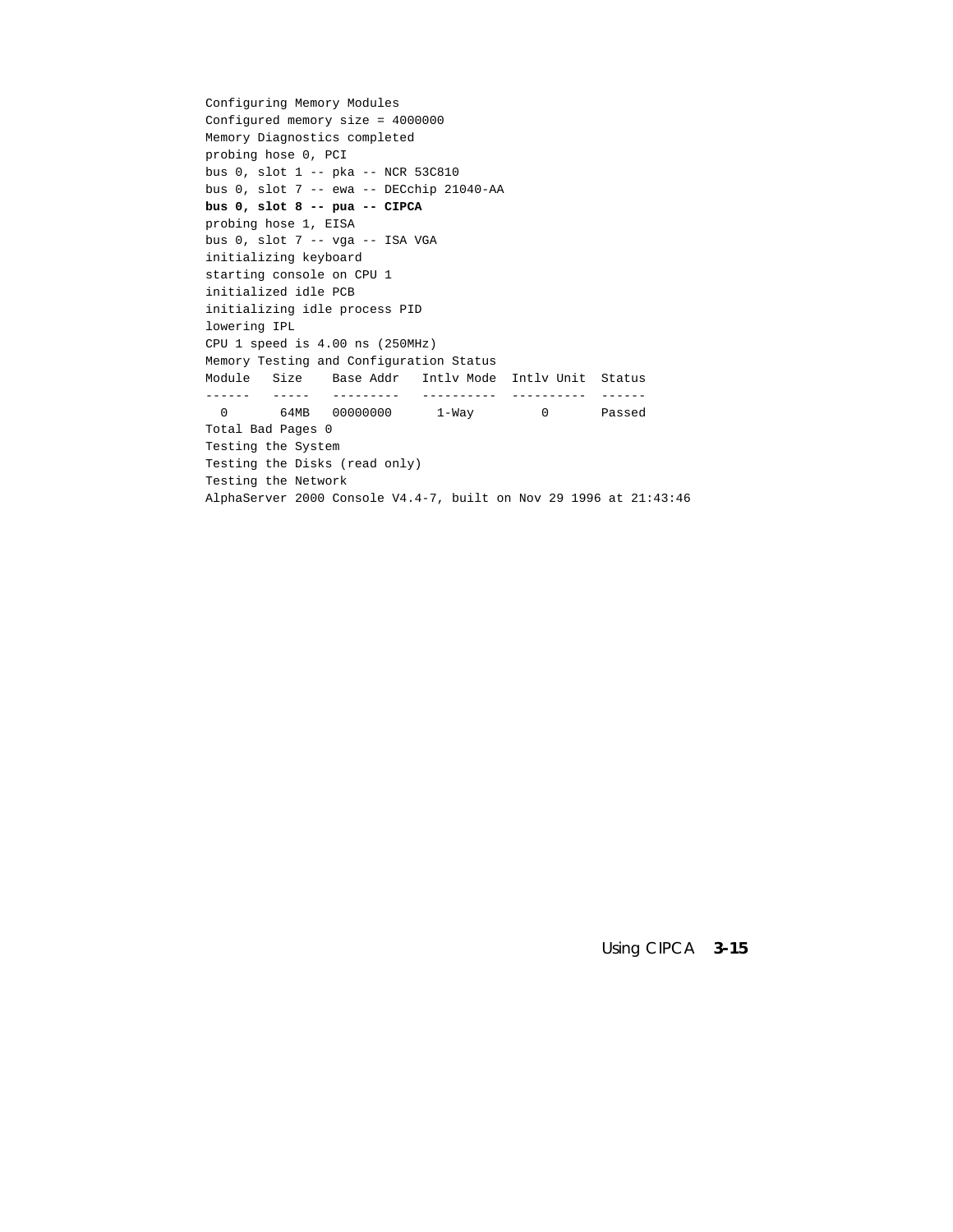# **3.5.2 Show Config Command**

Enter the **show config** command at the console prompt to verify the presence of the CIPCA device in the system configuration. The console display shows the system configuration, identifying all components. In this example, CIPCA information is shown in boldface.

CIPCA is identified as a device on the PCI bus. Note that the system does not recognize the CIPCA link module; it only resides in the slot to draw power and is not configured as a device.

Example 3-11 shows a typical **show config** display for an AlphaServer 2000 system. In the example, the console display indicates that CIPCA is installed in slot 8. Note that the adapter set is shown as one device installed in one slot.

# **Example 3-11 AlphaServer 2000 Show Config Display**

|                        | P00>>> show config   |                                          |                               |
|------------------------|----------------------|------------------------------------------|-------------------------------|
|                        |                      | Digital Equipment Corporation            |                               |
|                        |                      | AlphaServer 2000 5/250                   |                               |
|                        | SRM Console V4.3-226 | VMS PALcode V1.15-4, OSF PALcode V1.18-3 |                               |
|                        | Component Status     | Module ID                                |                               |
| CPU 0                  | P                    | B2040-AA DECchip (tm) 21164-1            |                               |
| CPU 1                  | $\mathbf{P}$         | B2040-AA DECchip (tm) 21164-1            |                               |
| Memory 0               | $\mathbf{P}$         | B2023-BA 64 MB                           |                               |
| I/O                    |                      | B2111-AA                                 |                               |
|                        |                      | dva0.0.0.0.1                             | RX26                          |
|                        | Slot Option          | Hose 0, Bus 0, PCI                       |                               |
| $1 \quad \blacksquare$ | <b>NCR 53C810</b>    | pka0.7.0.1.0                             | SCSI Bus ID 7                 |
|                        |                      | dka100.1.0.1.0                           | RZ28                          |
|                        |                      | dka600.6.0.1.0                           | RRD43                         |
| 2                      | Intel 82375EB        |                                          | Bridge to Hose 1,             |
|                        |                      |                                          | EISA                          |
| 7                      |                      | DECchip 21040-AA ewa0.0.0.7.0            | $08 - 00 - 2B - E5 - 63 - F7$ |
| 8                      | <b>CIPCA</b>         |                                          |                               |
|                        | Slot Option          | Hose 1, EISA                             |                               |
| 7                      | ISA VGA              |                                          |                               |

**3-16** CIPCA Adapter Installation and User's Guide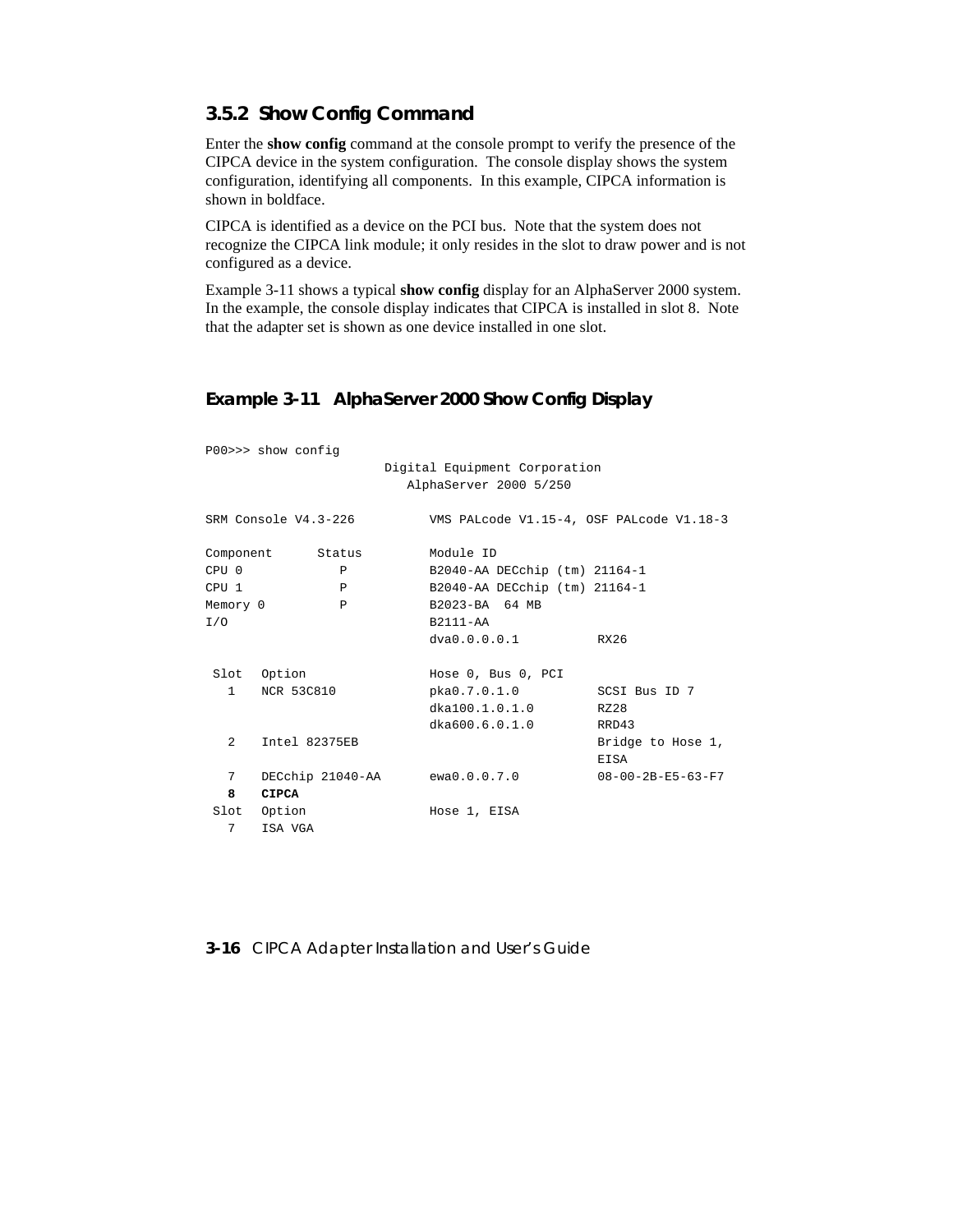# **3.5.3 Show Device Command**

Enter the **show device** or **show device cipca\*** command to verify CIPCA connections in the AlphaServer 2000 system. Example 3-12 shows a portion of the typical **show device** output from an AlphaServer 2000 system. The **show device** output lists each controller and its associated drives. In the example, CIPCA information is shown in boldface. CIPCA drives are shown as dua\*.\*.\*.\*.\*  $\bullet$  and the CIPCA adapter information is identified as CIPCA $\Theta$ .

Note that in the **show device** command output, CIPCA is indicated by the OpenVMS device name conventions documented in the *AlphaServer 2000 Owner's Guide*. If necessary, see documentation for details.

# **Example 3-12 AlphaServer 2000 Show Device Display**

P00>>> show dev

.

| dua600.1.0.6.0            | \$1\$DUA600(HSJ001) | HSX0                          |
|---------------------------|---------------------|-------------------------------|
| dua610.1.0.6.0            | \$1\$DUA610(HSJ001) | HSX0                          |
| dva0.0.0.1000.0           | DVA0                | RX26                          |
| mka500.4.0.1.0            | MKA400              | RX26                          |
| slot 6<br>hose 0<br>CIPCA |                     |                               |
| ewa0.0.0.1003.0           | EWA0                | $08 - 00 - 2B - 94 - D4 - BA$ |
| ewb0.0.0.2000.0           | EWB0                | $00 - 00 - 2B - E2 - 70 - 57$ |
| pka0.7.0.1.0              | PKA0                | SCSI Bus ID 7                 |
| pua0.7.0.2001.0           | PKB0                | SCSI Bus ID 7                 |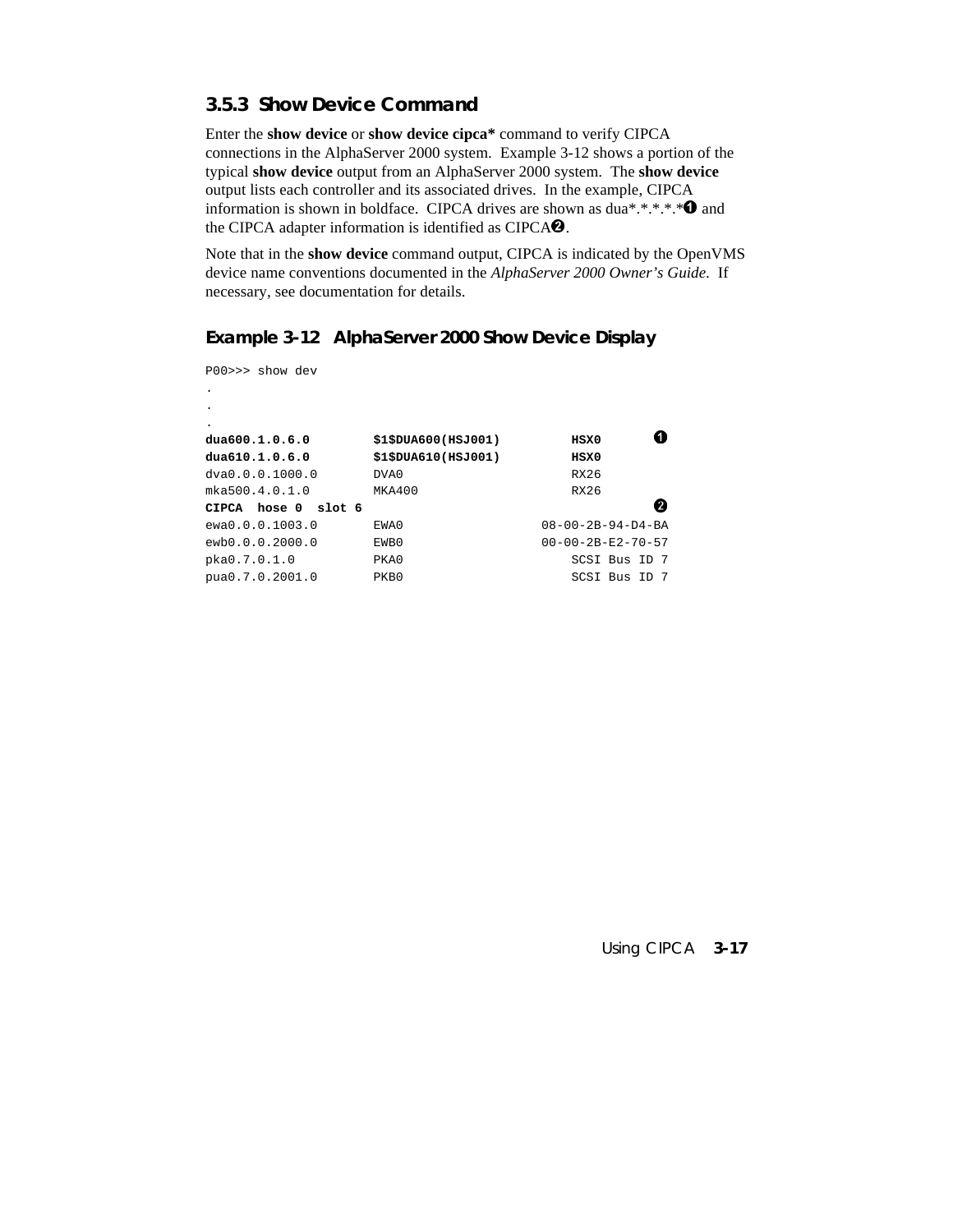# **3.6 Booting Disks Using CIPCA**

This section describes how to boot disks connected to a CIPCA adapter in AlphaServer 8200/8400, 4000/4100, and 2000/2100/2100A systems. You may want to verify the environmental settings for the cluster, such as operating system, default boot device, and boot flags. Refer to the documentation for your system if necessary.

These systems use four boot methods. The following sections describe each method using CIPCA.

# **3.6.1 Displaying Boot Information**

To view the boot configuration for your system, enter the **show boot\*** command. Using the asterisk in the comand line displays all the boot parameters. This command enables you to view the following settings in your boot file:

#### **Parameter Description**

| boot_device    | Device specified for last boot (may or may not be<br>successful)                      |
|----------------|---------------------------------------------------------------------------------------|
| boot file      | Boot file last used (for example, booting over network or<br>firmware updates)        |
| boot osflags   | Current osflag settings for root and boot mode<br>(conversational/non-conversational) |
| boot reset     | Status of reset flag (on/off)                                                         |
| bootdef dev    | Default boot device                                                                   |
| booted dev     | Device last booted                                                                    |
| booted file    | File used in last successful boot                                                     |
| booted-osflags | Boot flags specified for last successful boot                                         |

# **3.6.2 Simple Boot**

The simplest way to boot disks connected to CIPCA is to enter the **boot** command followed by the CIPCA device that was named in the **show config** console display. For example,

P00>>> boot dua600.3.0.3.12 -fl 0,0

#### **3-18** CIPCA Adapter Installation and User's Guide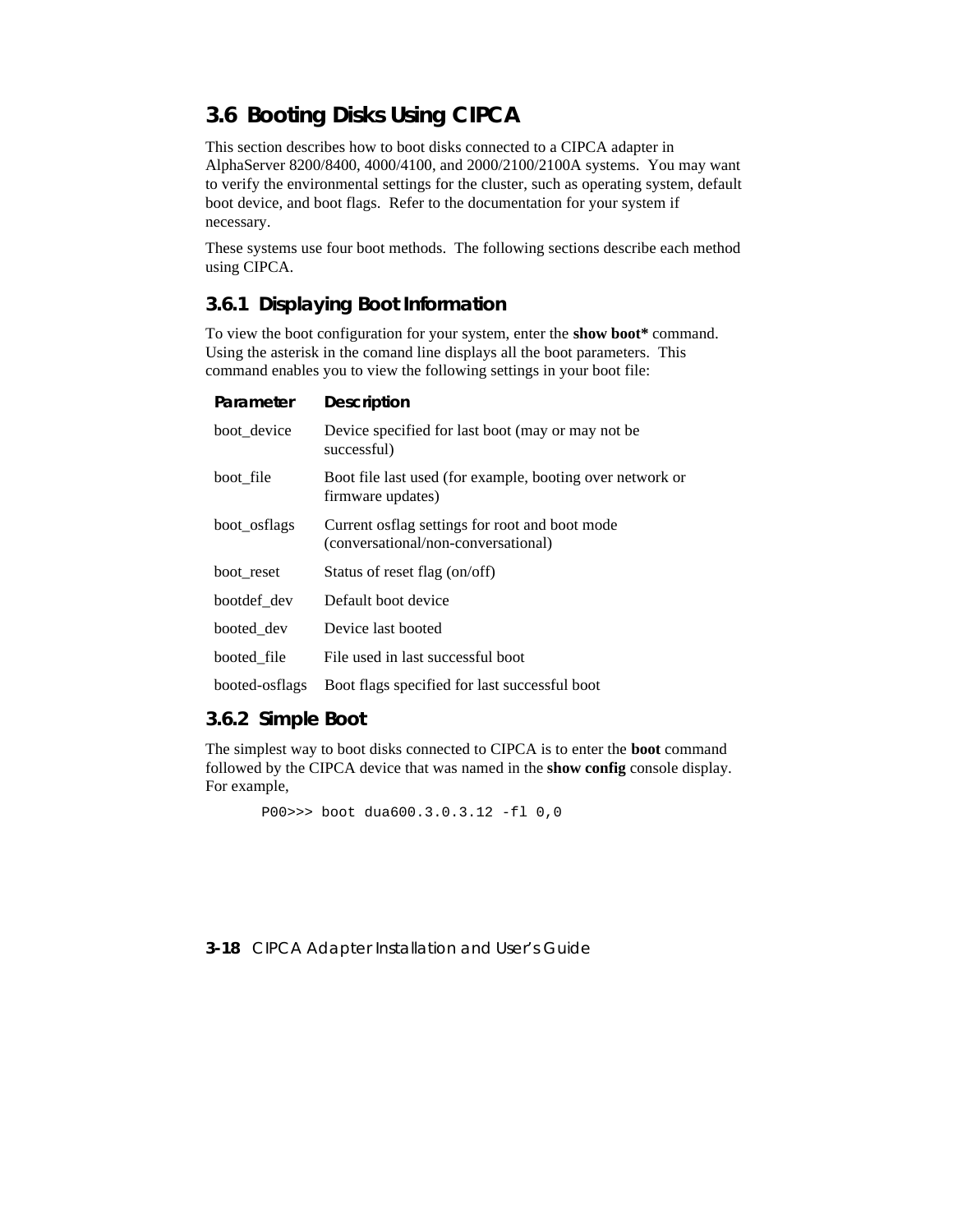#### **3.6.3 Setting CIPCA as the Default Boot Device**

You can set the CIPCA device as the default boot device by setting the CIPCA device name in the environment variable bootdef\_dev. At the console prompt, enter **set bootdef\_dev** followed by the CIPCA device name.

```
P00>>> set bootdef_dev dua600.3.0.3.12
P00>>> set boot_osflags 1,1
```
Once the bootdef\_dev variable is changed, boot using CIPCA by entering **boot** (or simply **b**) at the console prompt.

P00>>> boot

# **3.6.4 Setting Multiple CIPCAs as Default Boot Devices in Multicontroller Systems**

You can also set CIPCA as the default boot device in multicontroller systems to boot through the set bootdef\_dev environment variable. This method is typically used to specify both paths to a single disk when dual-redundant HSJs are used for failover.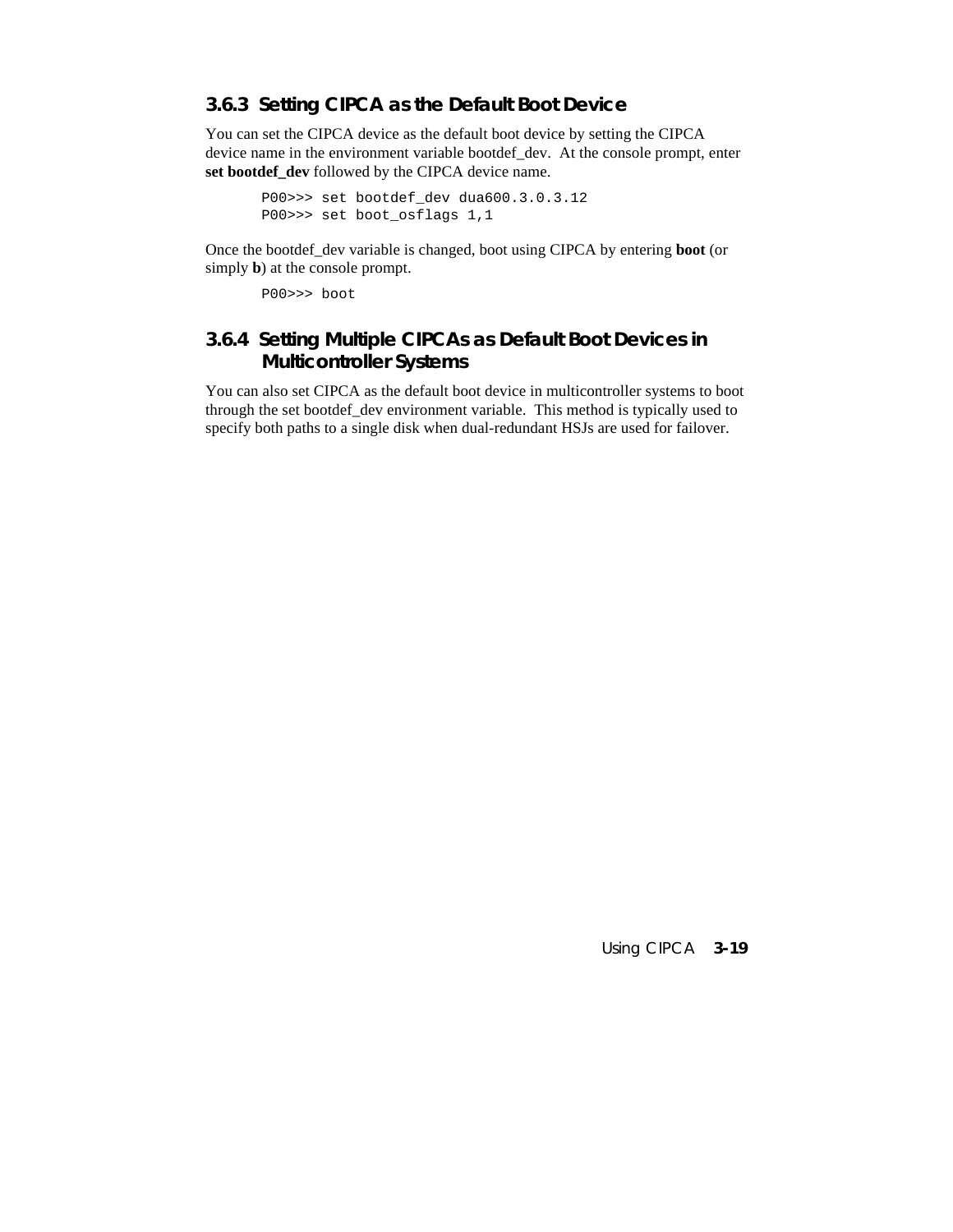Set the default boot device as follows. At the console prompt, enter **set bootdef\_dev** followed by the device name of each CIPCA disk in each of the RAID controllers you want to boot. Use commas as delimiters.

```
P00>>> set bootdef_dev dua600.3.0.3.12,dua600.4.0.3.12
P00>>> set boot_osflags 1,1
```
In line 1 in the example above, the boot device is a disk (or RAID set) named dua600. This disk is connected to a dual-redundant HSJ (or HSC) controller that uses CI node addresses 3 and 4. The CIPCA used is in PCI slot 3 on hose 12. When booting, console code first tries accessing the dua600 via the HSJ at CI node 3; if that fails, then console code tries using the path through the HSJ at CI node 4.

In line 2 of the example above, the root (directory on the system disk that contains the OpenVMS files) is set to one, followed by the boot mode variable, which in the above example is set to conversational bootstrap mode. Booting conversationally enables you to view or change SYSGEN parameters in SYSBOOT during the boot procedure. See the Owner's Guide for your system for further details.

Once the bootdef dev variable is set to include the CIPCA device names, boot via CIPCA by entering **boot** (or **b**) at the console prompt.

P00>>> boot

# **3.6.5 Setting CIPCA to Boot Automatically in Single or Multicontroller Systems**

To set the CIPCA device to autoboot, set the auto\_action environment variable to either **boot** or **restart**. Boot causes the system to boot automatically when it is turned on. Restart causes the system to boot automatically when the system is turned on or after it fails. Using **auto\_action**, the system boots from the CIPCA adapter specified in the bootdef\_dev variable and with defined boot\_osflags.

P00>>> set auto\_action [boot or restart]

Autoboot initiates the boot process automatically following the power-up procedure.

**3-20** CIPCA Adapter Installation and User's Guide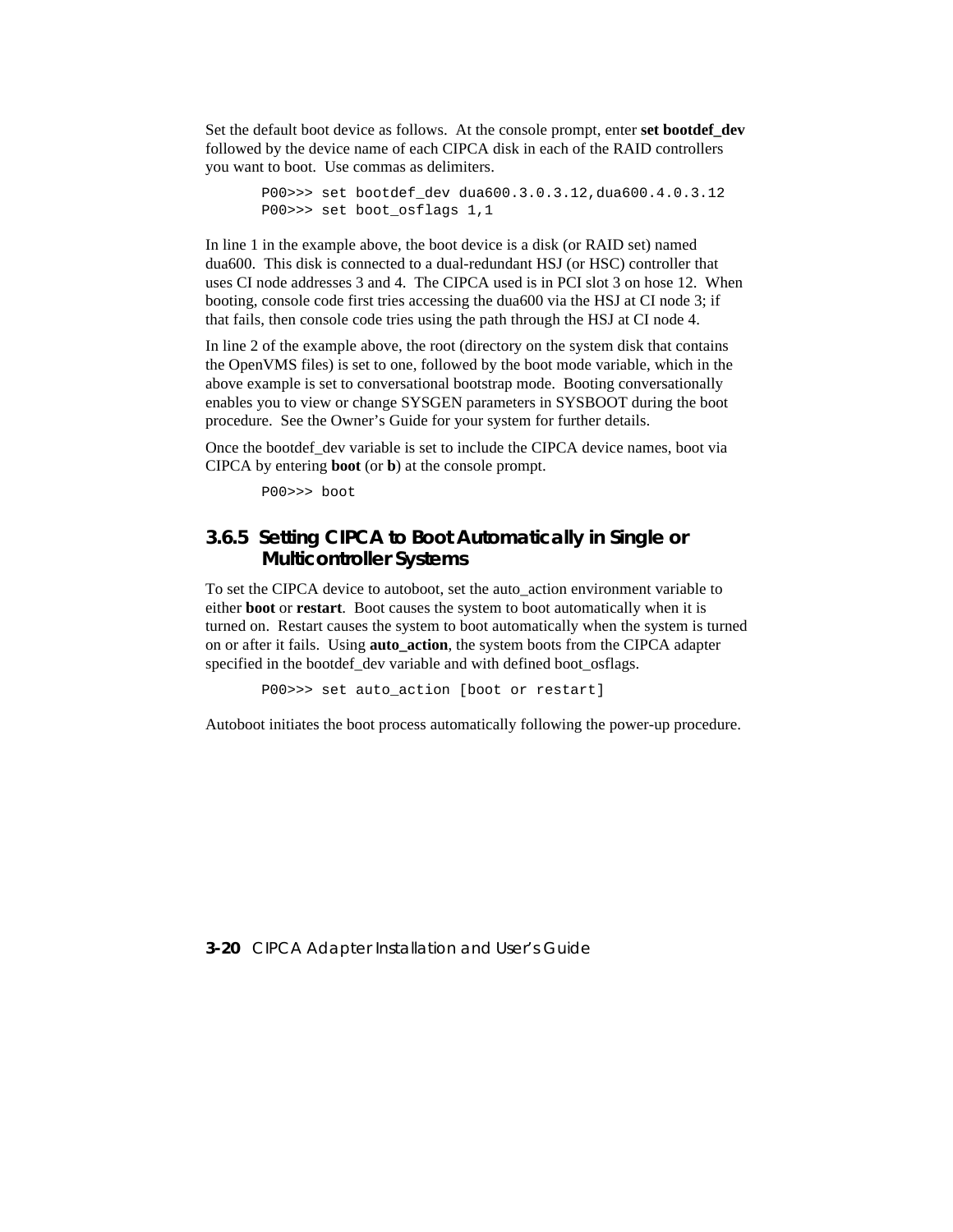# **3.6.6 Bootstrap Procedure Output**

Using any of the boot methods above, the system displays output similar to the examples that follow.

#### **Example 3-13 AlphaServer 8200/8400 Boot Output**

```
P00>>> b dka600 -fl 0,0
(boot dua600.4.0.3.12 -flags 0)
SRM boot identifier: mscp 18 10 0 11 1 ef00 6601095 DU 00000000F4BD
HSC011
boot adapter: cipca0 rev 1 in bus slot xx off of kftha0 in <br/>bus id>
<slot #>
building FRU table...............................
block 0 of dua600.4.0.3.12 is a valid boot block
reading 1089 blocks from dua600.4.0.3.12
bootstrap code read in
base = 200000, image\_start = 0, image\_bytes = 88200initializing HWRBP at 2000
initializing page table at 1f2000
initializing machine state
setting affinity to the primary CPU
jumping to bootstrap code
```
OpenVMS (TM) Alpha Operating System, Version V6.2-1H3

#### **Example 3-14 AlphaServer 4000/4100 Boot Output**

```
P00>>> boot
(boot dua640.4.0.5.0 -flags 0)
Building FRU table
block 0 of dua640.4.0.5.0 is a valid boot block
reading 1002 blocks from dua640.4.0.5.0
bootstrap code read in
base = 200000, image_start = 0, image_bytes = 7d400initializing HWRPB at 2000
initializing page table at 1f2000
initializing machine state
setting affinity to the primary CPU
jumping to bootstrap code
.
.
.
    OpenVMS (TM) Alpha Operating System, Version 6.2-1H3
```
 $\ddot{s}$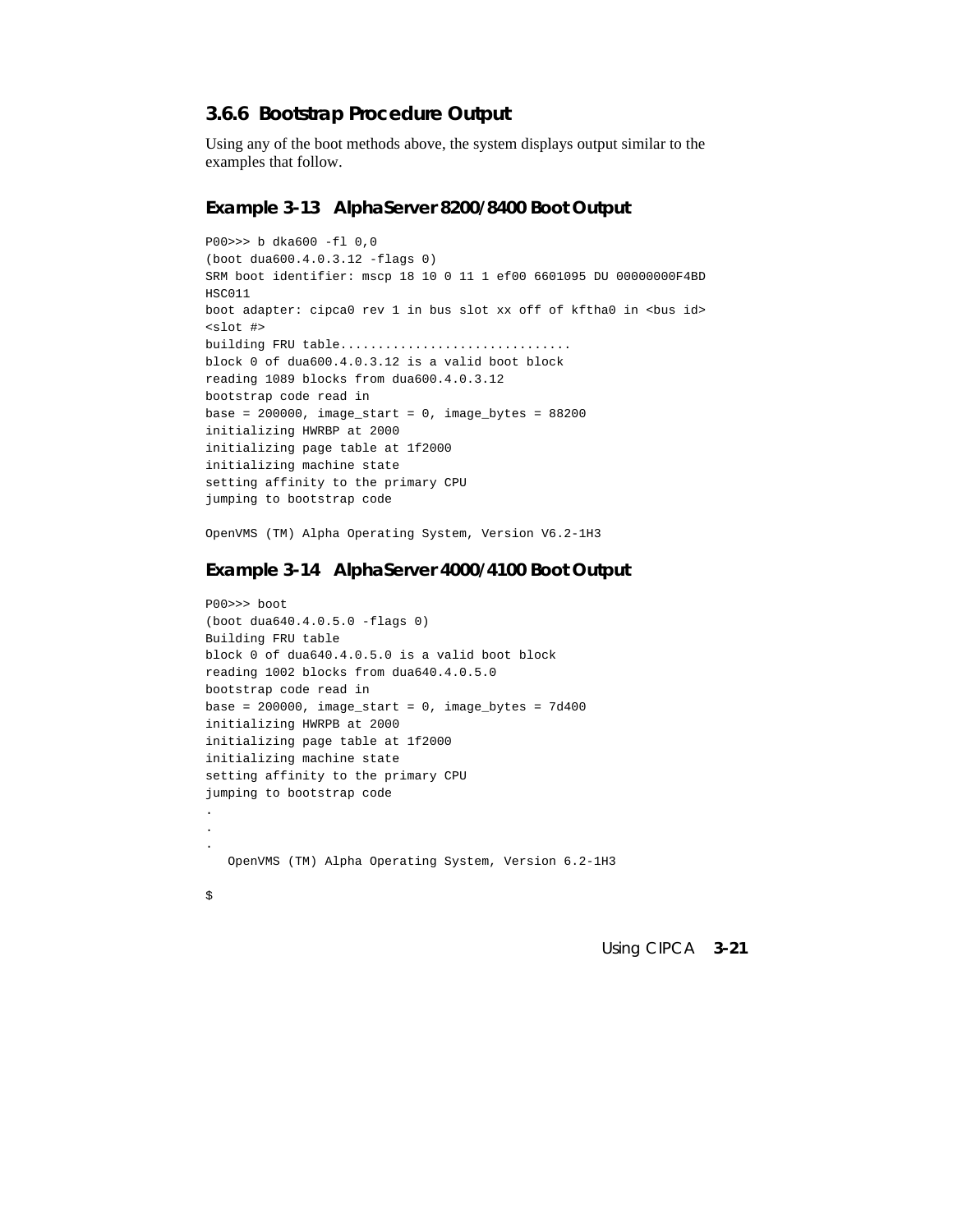# **Example 3-15 AlphaServer 2100 and 2000 Boot Output**

**. . .**

P00>>> b dka600 -fl 0,0 (boot dua600.4.0.6.0) block 0 of dua600.4.0.6.0 is a valid boot block reading 1089 blocks from dua600.4.0.6.0 bootstrap code read in base =  $200000$ , image\_start = 0, image\_bytes =  $88200$ initializing HWRBP at 2000 initializing page table at 1f2000 initializing machine state setting affinity to the primary CPU jumping to bootstrap code OpenVMS (TM) Alpha Operating System, Version V6.2-1H3

**3-22** CIPCA Adapter Installation and User's Guide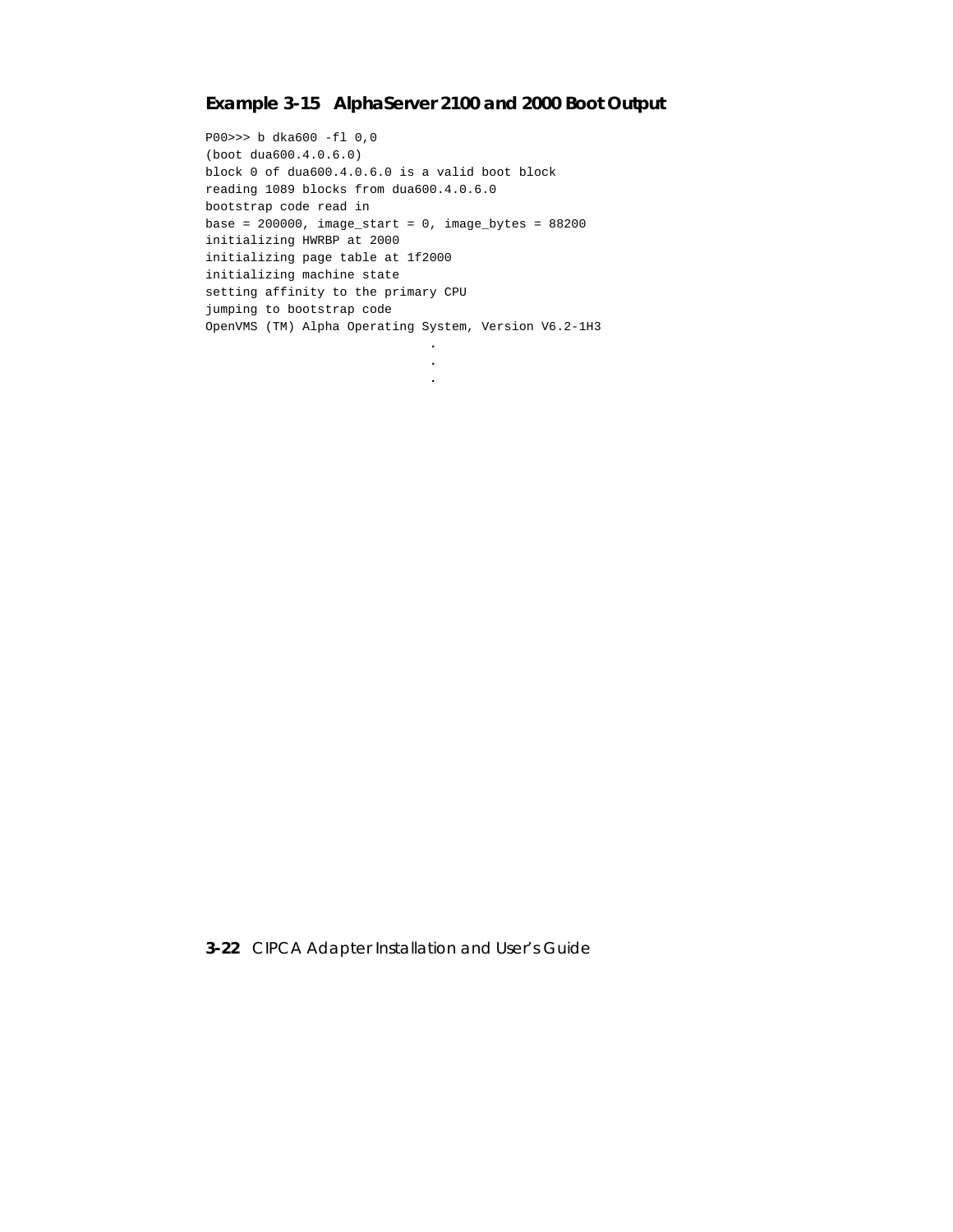# **Updating Firmware**

# **4.1 In This Chapter**

This chapter describes how to update CIPCA and console firmware for AlphaServer systems. The Loadable Firmware Update (LFU) utility is used to update console firmware and any devices installed in the system. This chapter covers the following topics:

- Firmware Updates
- Update Procedure Overview
- Updating CIPCA Firmware
- Updating Console Firmware

# **4.2 Firmware Updates**

Firmware updates are available either on Digital's Alpha Systems Firmware Update CD-ROM or through the Internet:

Using ftp, open a connection to ftp.digital.com, then go to

/pub/Digital/Alpha/firmware/

Using a World Wide Web browser, use the following URL:

http://ftp.digital.com/pub/Digital/Alpha/firmware/

The readme.html or readme.txt file explains how to download and use the firmware files. New firmware released between shipments of the CD-ROM are available in an interim directory: /pub/Digital/Alpha/firmware/interim/.

*NOTE: The firmware update procedures described in the following sections apply to V3.8 of the AlphaServer Systems Firmware Update CD-ROM. For later versions of the CD-ROM, the procedure may change. Please read the readme.html or readme.txt file on the CD-ROM, as well as the particular system's console firmware release notes, before beginning a firmware update.*

Updating Firmware **4-1**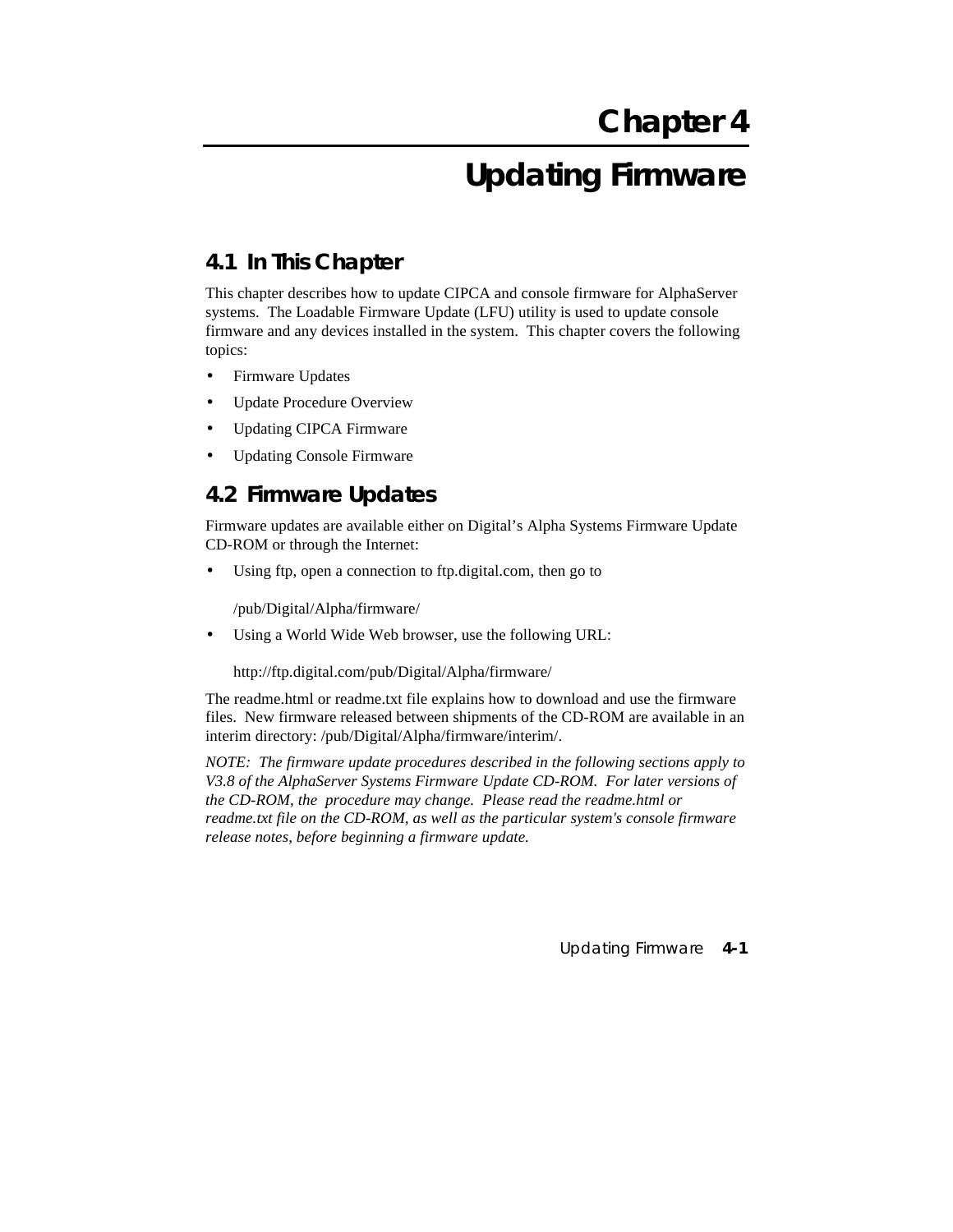Table 4–1 shows the minimum required firmware versions for the CIPCA adapter and supported AlphaServer systems. If your system firmware is below the minimum revision level, you will need to update the firmware in order to operate the CIPCA adapter.

| AlphaServer<br>System | Console Firmware<br>Minimum Revision | <b>CIPCA Firmware</b><br><b>Minimum Revision</b> |
|-----------------------|--------------------------------------|--------------------------------------------------|
| 8200/8400             | V3.0                                 | A111                                             |
| 4000                  | V3.0                                 | A214                                             |
| 4100                  | $V1.2 - 4$                           | A214                                             |
| 2000/2100/2100A       | V4.4                                 | A111                                             |

# **Table 4–1 Minimum Firmware Revisions for CIPCA and AlphaServer Systems**

*NOTE: Consult the firmware release notes and the release notes for your system to make sure that your firmware is compatible with the required operating system revision and hardware revision levels.*

### **4-2** CIPCA Adapter Installation and User's Guide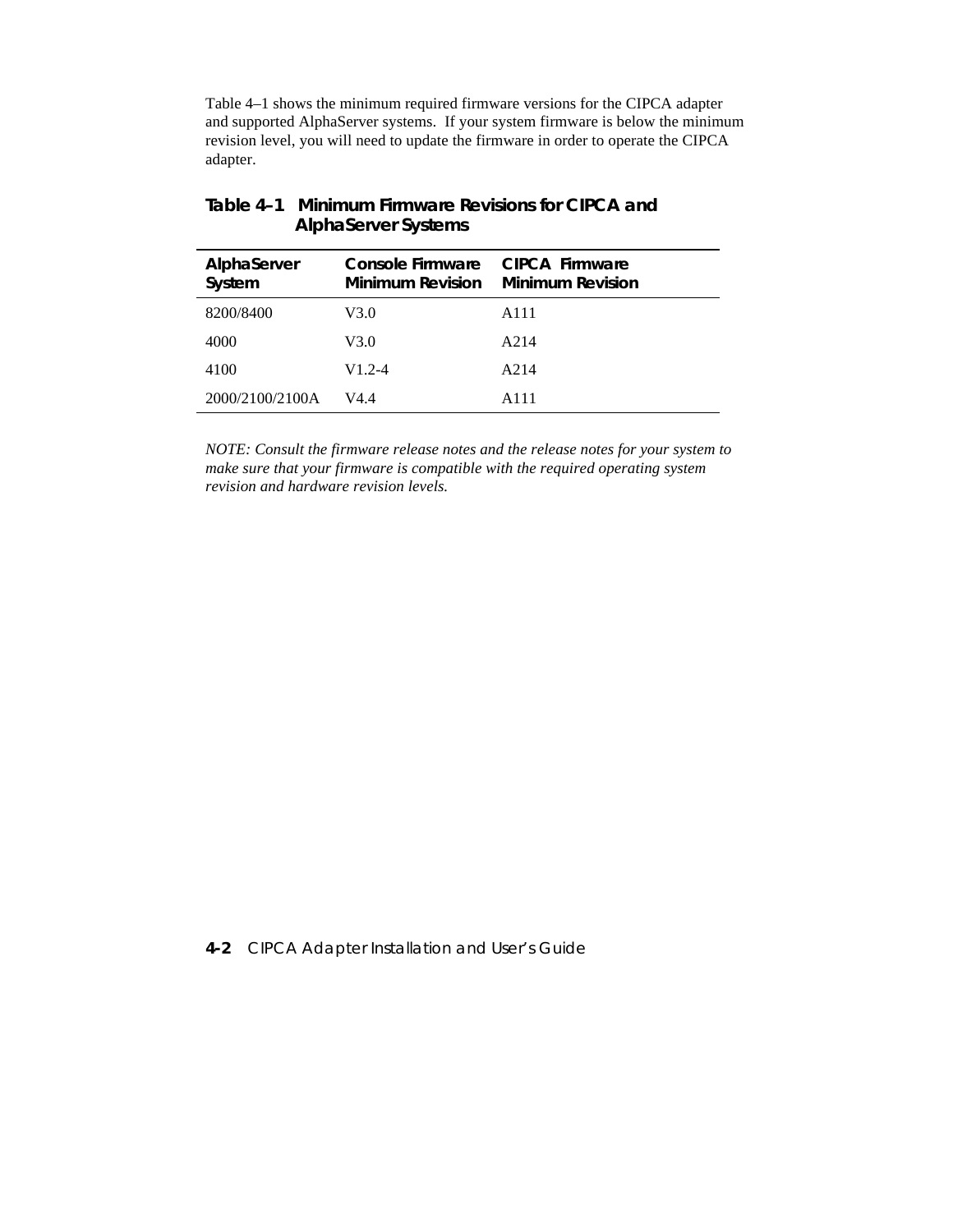# **4.3 Firmware Update Procedure Overview**

The procedure outlined below is an overview of the firmware update procedure. Firmware updates are performed using the loadable firmware update utility (LFU). Examples for the various AlphaServer models are shown in the sections that follow.

*NOTE: To use the loadable firmware update utility on AlphaServer 4000/4100 systems, type* **lfu** *at the SRM console prompt and follow the prompts.*

- After the system initializes, enter the **boot** command and the boot device name at the console prompt. The system README file is displayed, and then the name of the default firmware update file is displayed.
- At the **bootfile:** prompt, press Return to use the default bootfile.
- On AlphaServer 2x00 systems, enter the operating system OS\_TYPE, OpenVMS when prompted. The update utility loads and displays its command options.

*NOTE: This step is not required on AlphaServer 4000/4100 and AlphaServer 8200/8400 systems.*

- $\bullet$  The update prompt is displayed.
- Enter **list** to verify that you are loading the correct revision of the firmware and to list the devices in the system.
- At this point in the procedure, you can update a specific device shown in the **list** command output or update all devices in the system.
	- To update all the devices in the system, including the CIPCA firmware and the system console firmware, enter **update**.
	- To update a specific device, enter **update** *device\_name*, where *device\_name* is the specific device you want to update, as shown in the **list** command output.
- $\bullet$  Enter **y** to proceed with the firmware update.
- Enter **n** when the system queries if you want to perform a manual update.

*NOTE: This prompt does not appear when updating AlphaServer 8200/8400 systems or AlphaServer 4000/4100 systems.*

- $\Theta$  Enter **exit** to exit the firmware update utility. This step is not required on some systems.
- $\Phi$  Reset the system as appropriate. See the section documenting your AlphaServer system for details.

Updating Firmware **4-3**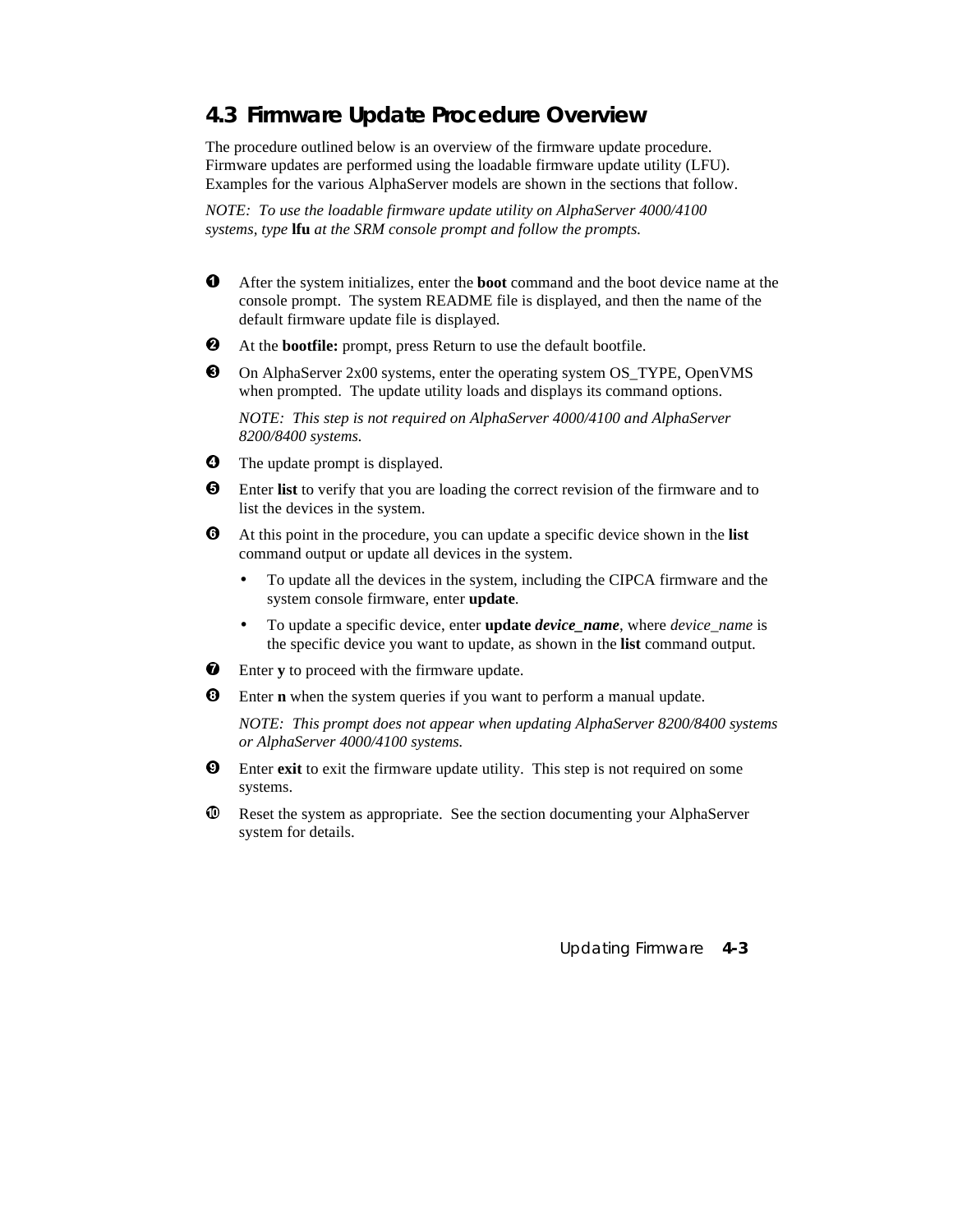# **4.3.1 LFU Filenames**

The loadable firmware update utility (LFU) file varies for each AlphaServer system. Table 4–2 specifies the LFU bootfile name required for each model of AlphaServer system. It is only necessary to enter the bootfile name if you are updating the firmware from media other than the AlphaServer Systems Firmware Update CD-ROM. For example, you need to enter the bootfile name if you download the firmware files from the Internet.

*NOTE: It is not necessary to specify an LFU bootfile for the AlphaServer 4100/4100 system, even if you are booting from media other than the Firmware Update CD-ROM. Enter the* **LFU** *command from the console prompt and specify the firmware load device, as described in Section 4.4.2.*

| <b>AlphaServer Model</b>      | <b>LFU Bootfile Required</b>      |
|-------------------------------|-----------------------------------|
| AlphaServer 8200/8400         | [alpha $8x00$ ]as $8000$ _v09.exe |
| AlphaServer 4000/4100         | See <i>NOTE</i> above.            |
| AlphaServer 2100A 5/xxx       | [alpha2100] as2100a_e5_v4_7.exe   |
| AlphaServer 2100A 4/xxx       | [alpha2100] as2100a_e4_v4_7.exe   |
| AlphaServer $2000/2100$ 5/xxx | [alpha2100]as2100_e5_v4_7.exe     |
| AlphaServer $2000/2100$ 4/xxx | [alpha2100]as2100_e4_v4_7.exe     |

#### **Table 4–2 LFU Filenames for AlphaServer Systems**

#### **4-4** CIPCA Adapter Installation and User's Guide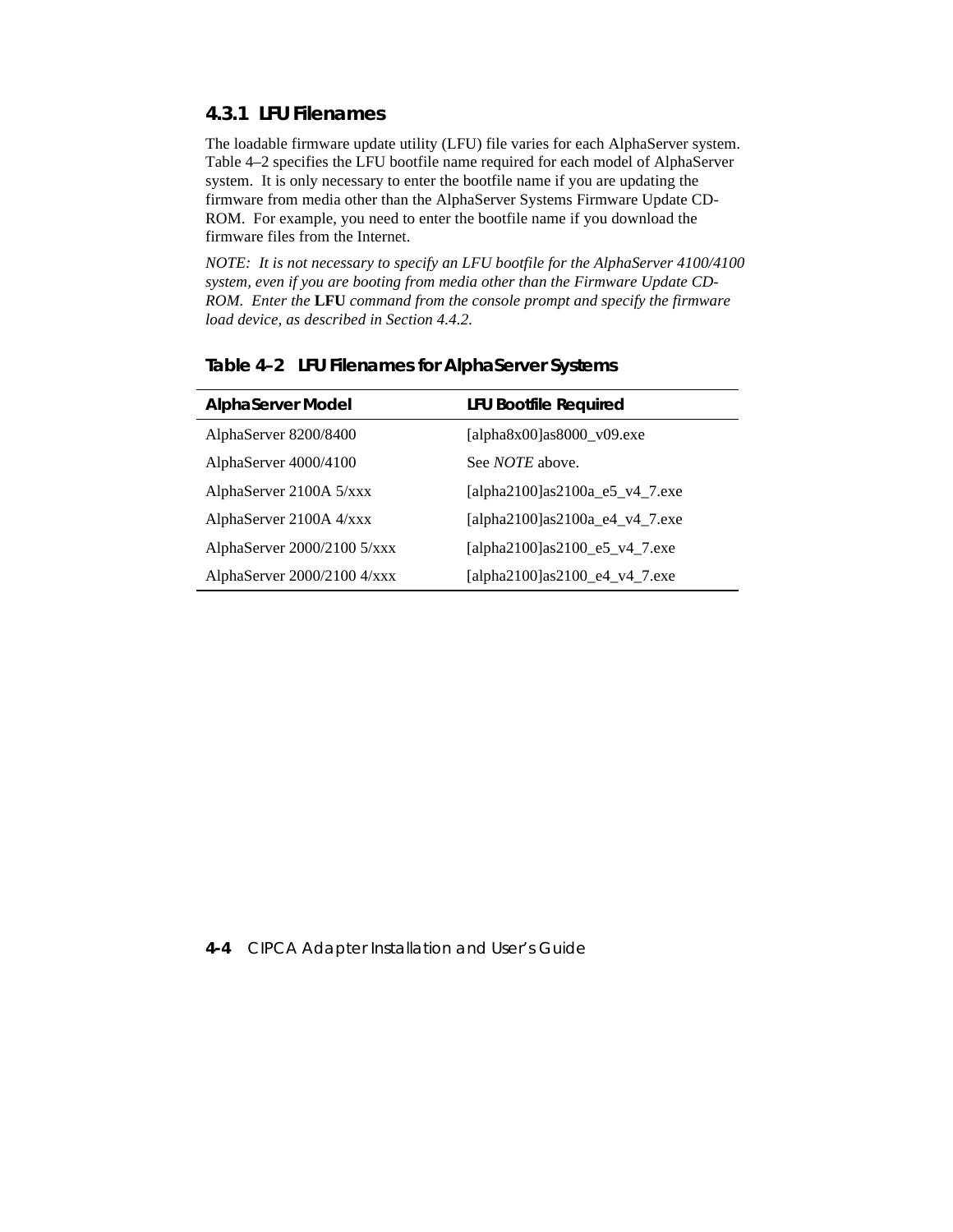# **4.4 Firmware Update Examples**

Examples of firmware updates from the distribution CD-ROM are covered in this section. The callouts in the examples correspond to the steps in the overview procedure found in Section 4.3.

# **4.4.1 Updating AlphaServer 8200/8400 Firmware**

If your system is not running the firmware revision listed in Table 4–1 or higher, you need to update AlphaServer 8200/8400 console firmware in order to use the CIPCA adapter. Example 4-1 illustrates the update procedure on an 8200/8400 system. The LFU is booted from the local SCSI CD-ROM drive using the Alpha Systems Firmware Update CD-ROM.

*NOTE: Set auto\_action to halt before running LFU. Afterward, you may restore it to its normal desired value.*

User input is shown in boldface. In this example, it is assumed that you have already initialized the system and determined the name of the CD-ROM drive.

# **Example 4-1 Typical Firmware Update Procedure for AlphaServer 8200/8400 Systems**

P00>>> **b dkd0** (boot dkd0.0.0.5.0 -flags 0) SRM boot identifier: scsi 0 5 0 0 0 ef00 10201077 boot adapter: isp3 rev 1 in bus slot 5 off of kftia0 in TLSB slot 8 Building FRU table................... block 0 of dkd0.0.0.5.0 is a valid boot block reading 1150 blocks from dkd0.0.0.5.0 bootstrap code read in base = 200000, image start = 0, image bytes =  $8fc00$ initializing HWRPB at 2000 initializing page table at 1f2000 initializing machine state setting affinity to the primary CPU jumping to bootstrap code

Updating Firmware **4-5**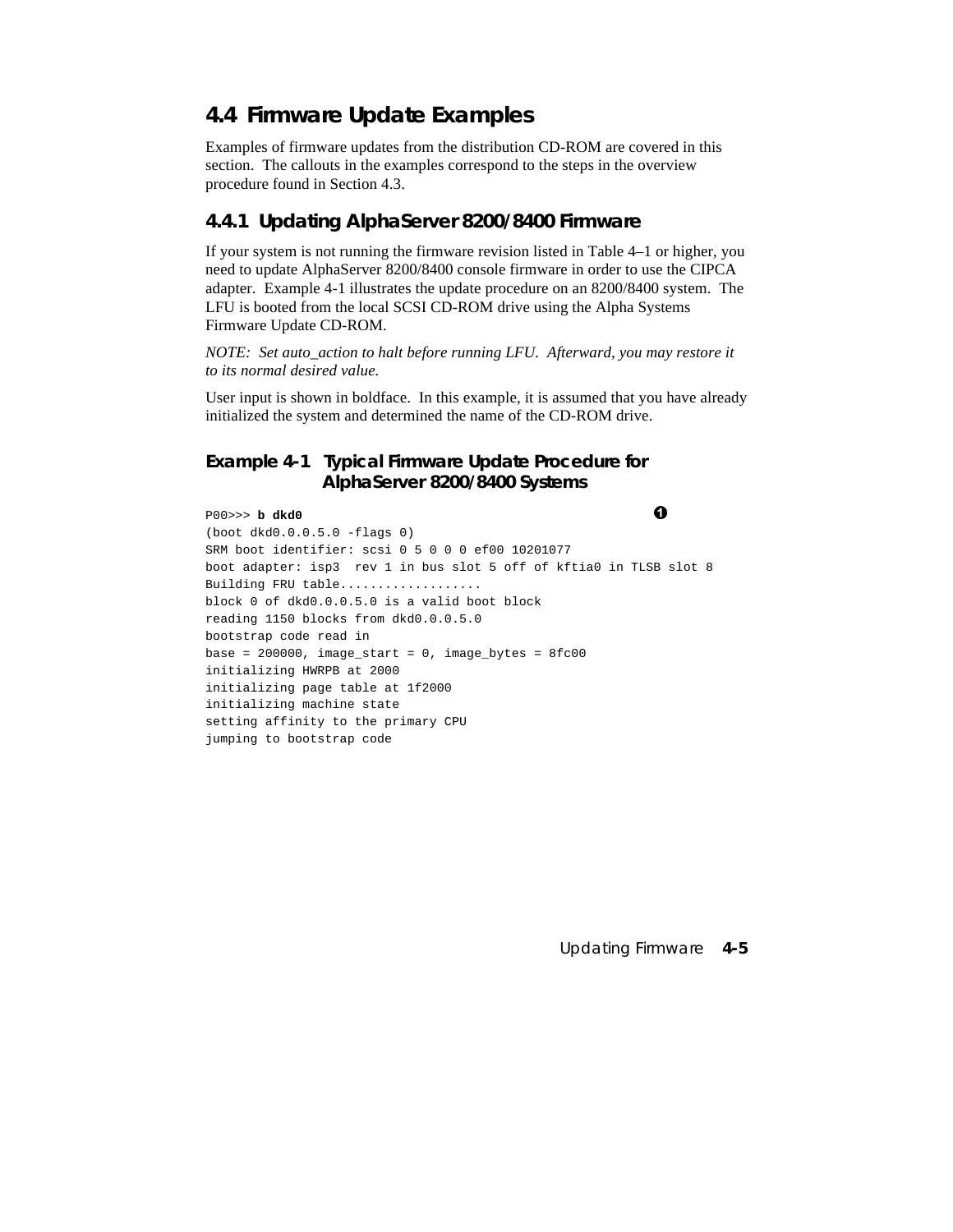++++++++++++++++++++++++++++++++++++++ 15-Nov-96 + AlphaServer 8200/8400 Firmware + + README-First !!! + ++++++++++++++++++++++++++++++++++++++

```
 1. Latest Firmware Update Revisions
```
 The latest Firmware Update Bootfile "AS8000\_V09.EXE" on the Alpha Firmware CD V3.8, contains the SRM Console V4.1, which has the following components (\* = CHANGED since last release) : SROM V3.1 VMS PALcode V1.19-2 \* UNIX PALcode V1.21-3 \* ISO1020 FW V2.10 AlphaBIOS 5.14 (Proto 3)

 The update bootfile also contains the following I/O Option Firmware Revisions (\* = CHANGED since last release) :

 Option Name Hardware Rev Firmware Rev ----------- ------------ ------------ Hit <RETURN> to scroll text, or <CTRL/C> to skip text. CIPCA All revs A315 \* DEFAA All revs 1.10 \* DEFPA All revs 2.46 DEMFA All revs 2.1 Hit <RETURN> to scroll text, or <CTRL/C> to skip text. The default bootfile for this platform is [ALPHA8X00]AS8000\_V09.EXE Hit <RETURN> at the prompt to use the default bootfile. Bootfile:  $\bullet$ Starting Firmware Update Utility

Unpacking firmware files readme adr = 1000020 len = 800(2048)

**.** . **.**

**4-6** CIPCA Adapter Installation and User's Guide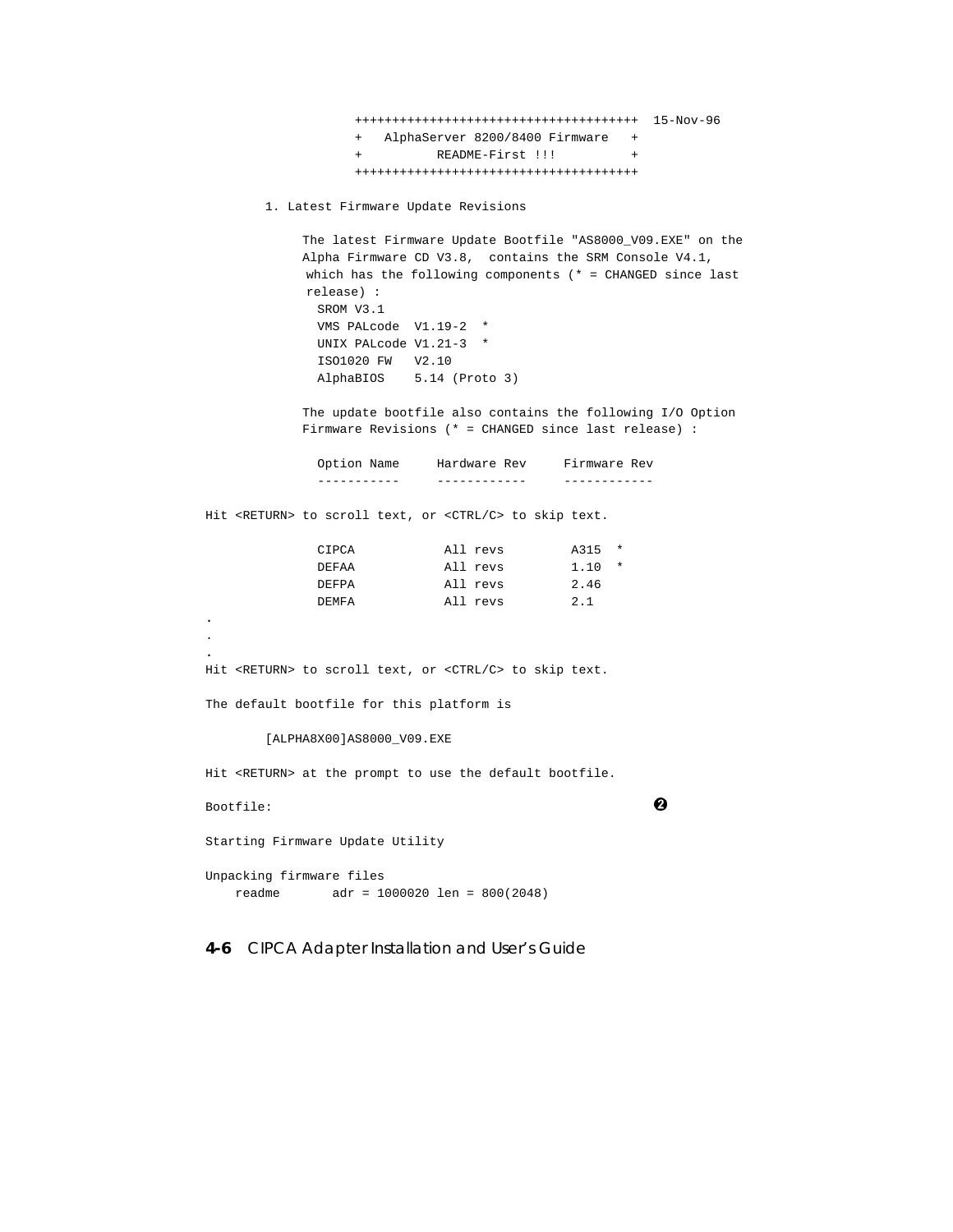```
 kn7cc_fw adr = 1000a40 len = 141000(1314816)
 arcrom adr = 1141c60 len = 60000(393216)
 cipca_fw adr = 11a1e80 len = ce00(52736)
 defaa_fw adr = 11db2c0 len = 78c00(494592)
 demfa_fw adr = 12540e0 len = 3de00(253440)
.
.
.
               ***** Loadable Firmware Update Utility *****
------------------------------------------------------------------------
 Function Description
------------------------------------------------------------------------
 Display Displays the system's configuration table.
 Exit Done exit LFU (reset).
 List Lists the device, revision, firmware name, and update
            revision.
 Modify Modifies port parameters and device attributes.
 Update Replaces current firmware with loadable data image.
 Verify Compares loadable and hardware images.
 ? or Help Scrolls this function table.
------------------------------------------------------------------------
```
UPD> list **OO** 

| Device       | Current Revision | Filename | Update Revision |
|--------------|------------------|----------|-----------------|
| cipca0       | A214             | cipca_fw | A315            |
| $d$ emna $0$ | 8.3              | demna_fw | 8.3             |
| kn7cc-ab0    | 3.0              | kn7cc_fw | 3.0             |
| kzmsa0       | 5.6              | kzmsa fw | 5.6             |
| pfi0         | 2.46             | dfpaa fw | 2.46            |
| xct0         | 129              | xct_fw   | Missing file    |
|              |                  | defaa_fw | 1.0             |
|              |                  | demfa_fw | 2.0             |
|              |                  | kcm44 fw | 3.1             |
|              |                  | kdm70 fw | 4.4             |
|              |                  | kfmsb_fw | 2.4             |
|              |                  | kzpsa fw | A09             |

#### Updating Firmware **4-7**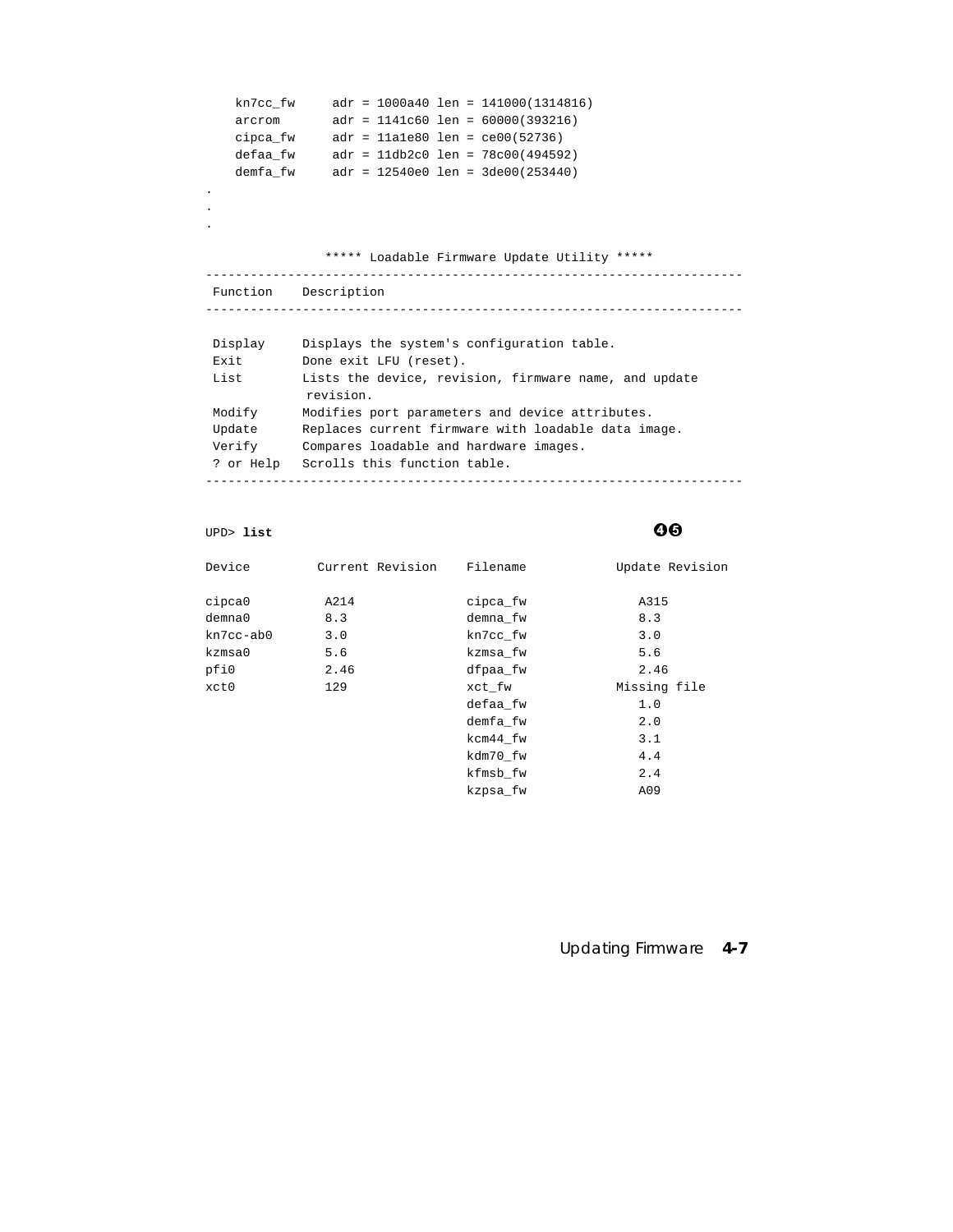```
UPD> update 0
```
Confirm update on: cipca0 demna0 kn7cc-ab0 kzmsa0 pfi0 xct0 [Y/(N)]**<sup>y</sup>** WARNING: updates may take several minutes to complete for each device.

|   |                     |              |   |                      |              |        |                                                             |   | DO NOT ABORT! |              |                                  |                                  |                      |              |                      |                 |
|---|---------------------|--------------|---|----------------------|--------------|--------|-------------------------------------------------------------|---|---------------|--------------|----------------------------------|----------------------------------|----------------------|--------------|----------------------|-----------------|
|   | cipca0<br>UPD> exit |              |   |                      |              |        | Updating to A315 Verifying A315 PASSED.                     |   |               |              |                                  |                                  |                      |              | Ø                    |                 |
|   |                     | Initializing |   |                      |              |        |                                                             |   |               |              |                                  |                                  |                      |              |                      |                 |
| F | Ε                   | D            | C | B                    | $\mathsf{A}$ | - 9    | 8                                                           | 7 | 6             | 5            | 4                                | 3                                | 2                    | $\mathbf{1}$ | $\mathbf 0$          | NODE #          |
|   |                     |              |   |                      |              |        | Α                                                           |   | $\bullet$     | $\mathbf{r}$ | Α                                | $\ddot{\phantom{a}}$             | М                    | $\mathbf P$  | $\ddot{\phantom{0}}$ | TYP             |
|   |                     |              |   |                      |              |        | $\circ$                                                     |   |               |              | $\circ$                          |                                  | $^{+}$               | $++$         |                      | ST1             |
|   |                     |              |   |                      |              |        | $\bullet$                                                   |   |               |              | $\bullet$                        |                                  | $\ddot{\phantom{a}}$ | ЕB           | $\ddot{\phantom{0}}$ | <b>BPD</b>      |
|   |                     |              |   |                      |              |        | $\circ$                                                     |   |               |              | $\circ$                          | $\ddot{\phantom{a}}$             | $\ddot{}$            | $++$         | ÷.                   | ST <sub>2</sub> |
|   |                     |              |   |                      |              |        | $\bullet$                                                   |   |               |              |                                  |                                  | $\cdot$              | ЕB           | ÷.                   | <b>BPD</b>      |
|   |                     |              |   |                      |              |        | $\ddot{}$                                                   |   |               |              | $\! + \!\!\!\!$                  | $\cdot$                          | $\ddot{}$            | $++$         | $\ddot{\phantom{a}}$ | ST3             |
|   |                     |              |   |                      |              |        |                                                             |   |               |              |                                  |                                  |                      | EB           |                      | <b>BPD</b>      |
|   |                     |              |   |                      |              |        |                                                             |   | $\ddot{}$     | $^{+}$       | $\begin{array}{c} + \end{array}$ | $\begin{array}{c} + \end{array}$ | $\ddot{}$            | $+$          | $+$                  | $CO$ $PCI$ +    |
|   |                     |              |   |                      |              |        |                                                             |   |               |              |                                  |                                  |                      |              |                      | C1              |
|   |                     |              |   |                      |              |        |                                                             |   |               |              |                                  |                                  |                      |              |                      | C16             |
|   | $\ddot{}$           |              |   |                      |              | $^{+}$ | $^{+}$                                                      |   |               | $\bullet$    | $\begin{array}{c} + \end{array}$ | $\! + \!\!\!\!$                  |                      |              |                      | $C17$ XMI +     |
|   |                     |              |   | $\ddot{\phantom{0}}$ | $^{+}$       |        |                                                             |   |               | $^{+}$       | $\ddot{\phantom{0}}$             |                                  |                      |              | $\ddot{\phantom{0}}$ | $C18$ PCI +     |
|   |                     |              |   |                      |              |        |                                                             |   |               |              |                                  |                                  | $\ddot{\phantom{0}}$ |              | $\bullet$            | C19             |
|   |                     |              |   |                      |              |        |                                                             |   |               |              |                                  |                                  | A0                   |              | $\ddot{\phantom{a}}$ | <b>ILV</b>      |
|   |                     |              |   |                      |              |        |                                                             |   |               |              |                                  | $\mathbf{r}$                     | 256                  |              | $\ddot{\phantom{a}}$ | 256MB           |
|   |                     |              |   |                      |              |        | AlphaServer Console V4.1-6, 15-NOV-1996 10:47:57, SROM V3.1 |   |               |              |                                  |                                  |                      |              |                      |                 |

# **4-8** CIPCA Adapter Installation and User's Guide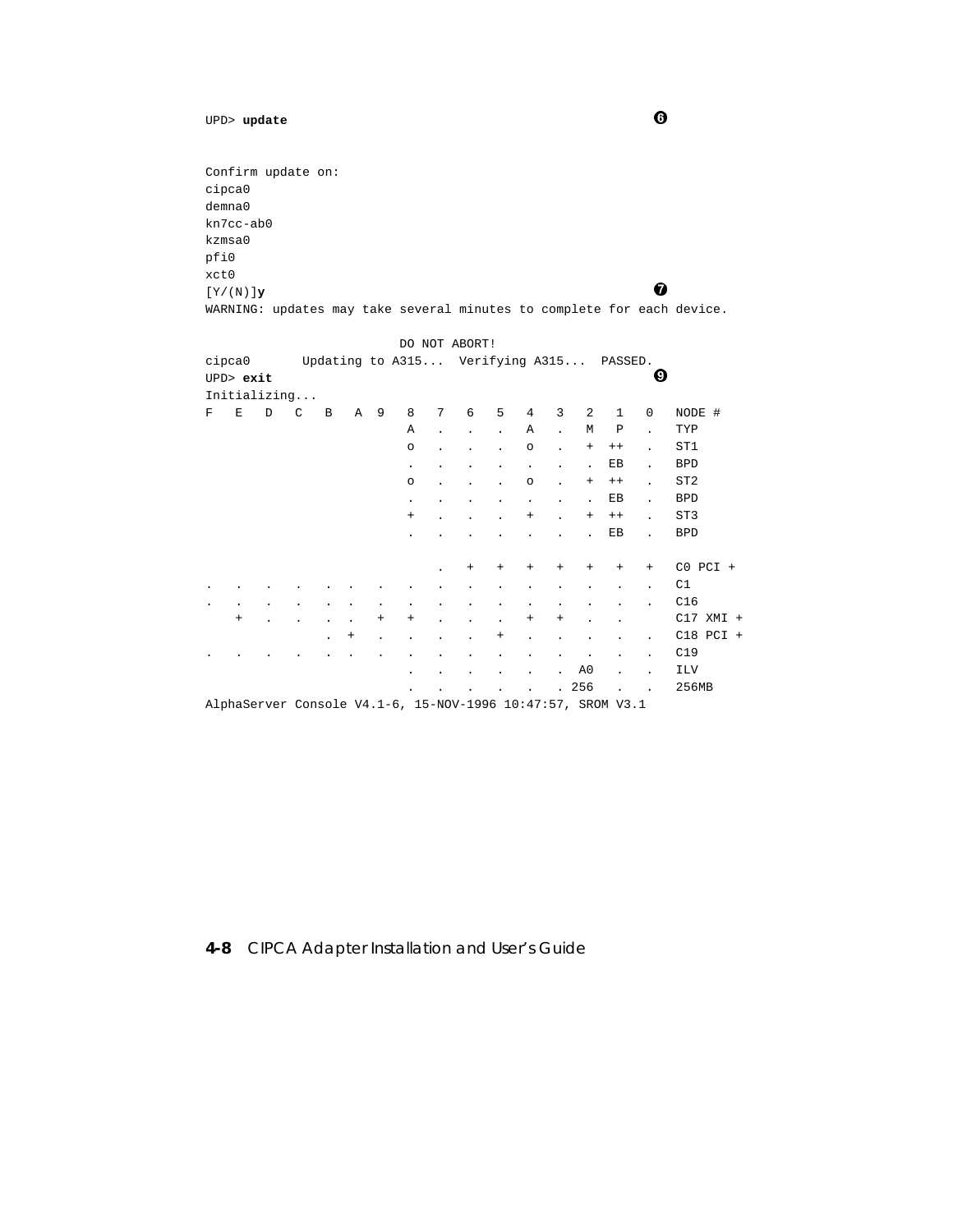# **4.4.2 Updating AlphaServer 4000/4100 Firmware**

If your system is not running the firmware revision listed in Table 4–1 or higher, you will need to update the console firmware in order to use the CIPCA adapter. This section describes how to run the update utility from the Alpha Systems Firmware Update CD-ROM. To load the update firmware from other devices, see the AlphaServer 4000/4100 user documentation.

Example 4-2 illustrates the update procedure. The example assumes you have loaded the Firmware Update CD-ROM. User input is shown in boldface. The callouts in the procedure correspond to steps 5, 6, 7, and 9 in the overview procedure in Section 4.3. As shown in the example, you enter **lfu** at the SRM console prompt, then enter the name of the firmware load device when prompted. At the next prompt, press Return to use the default firmware file name.

# **Example 4-2 Typical Firmware Update Procedure for AlphaServer 4000/4100**

P00>>> **lfu**

\*\*\*\*\* Loadable Firmware Update Utility \*\*\*\*\*

Select firmware load device (cda0, dva0, ewa0), or Press <return> to bypass loading and proceed to LFU: cda0

Please enter the name of the firmware files list, or Press <return> to use the default filename [AS4X00FW]:

Copying AS4X00FW from DKA600.6.0.1.1 Copying [as4x00]RHREADME from DKA600.6.0.1.1........ Copying [as4x00]RHSRMROM from DKA600.6.0.1.1........ Copying [as4x00]RHARCROM from DKA600.6.0.1.1........ Copying [options]CIPCA214 from DKA600.6.0.1.1....... Copying [options]DFPAA246 from DKA600.6.0.1.1....... Copying [options]KZPSAA10 from DKA600.6.0.1.1.......

Updating Firmware **4-9**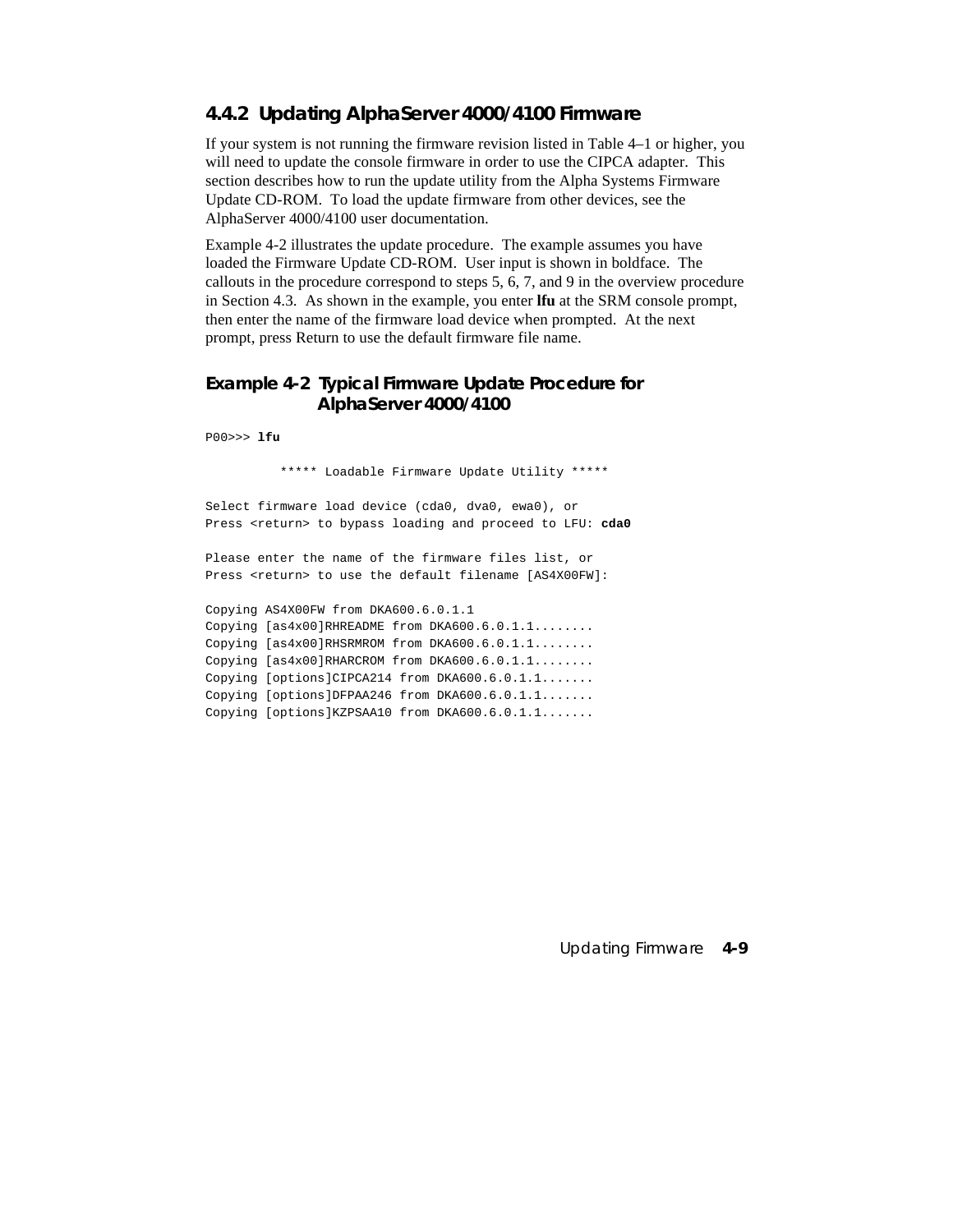------------------------------------------------------------------------ Function Description ------------------------------------------------------------------------ Display Displays the system's configuration table. Exit Done exit LFU (reset). List Lists the device, revision, firmware name, and update revision. Lfu Restarts LFU. Readme Lists important release information. Update Replaces current firmware with loadable data image. Verify Compares loadable and hardware images. ? or Help Scrolls this function table. ------------------------------------------------------------------------ UPD> list  $\bigcirc$ ,  $\bigcirc$ Device Current Revision Filename Update Revision AlphaBIOS V5.21-1 arcrom V5.24-0 cipca0 A214 cipca\_fw A315 kzpsa0 A09 kzpsa\_fw A10 srmflash  $V2.0-3$  srmrom  $V3.0-5$ UPD> **update**  WARNING: updates may take several minutes to complete for each device. Confirm update on: AlphaBIOS  $[Y/(N)]$  **y**  DO NOT ABORT! AlphaBIOS Updating to V5.24-0 Verifying V5.24-0 PASSED. Confirm update on: cipca0 [Y/(N)] **y**  DO NOT ABORT! cipca0 Updating to A315 Verifying A315 PASSED. Confirm update on: kzpsa0 [Y/(N)] **y** DO NOT ABORT! kzpsa0 Updating to A10 Verifying A10 PASSED. Confirm update on: srmflash [Y/(N)] **y** DO NOT ABORT! srmflash Updating to V3.0-5 Verifying V3.0-5 PASSED. UPD> **exit** ¡

**4-10** CIPCA Adapter Installation and User's Guide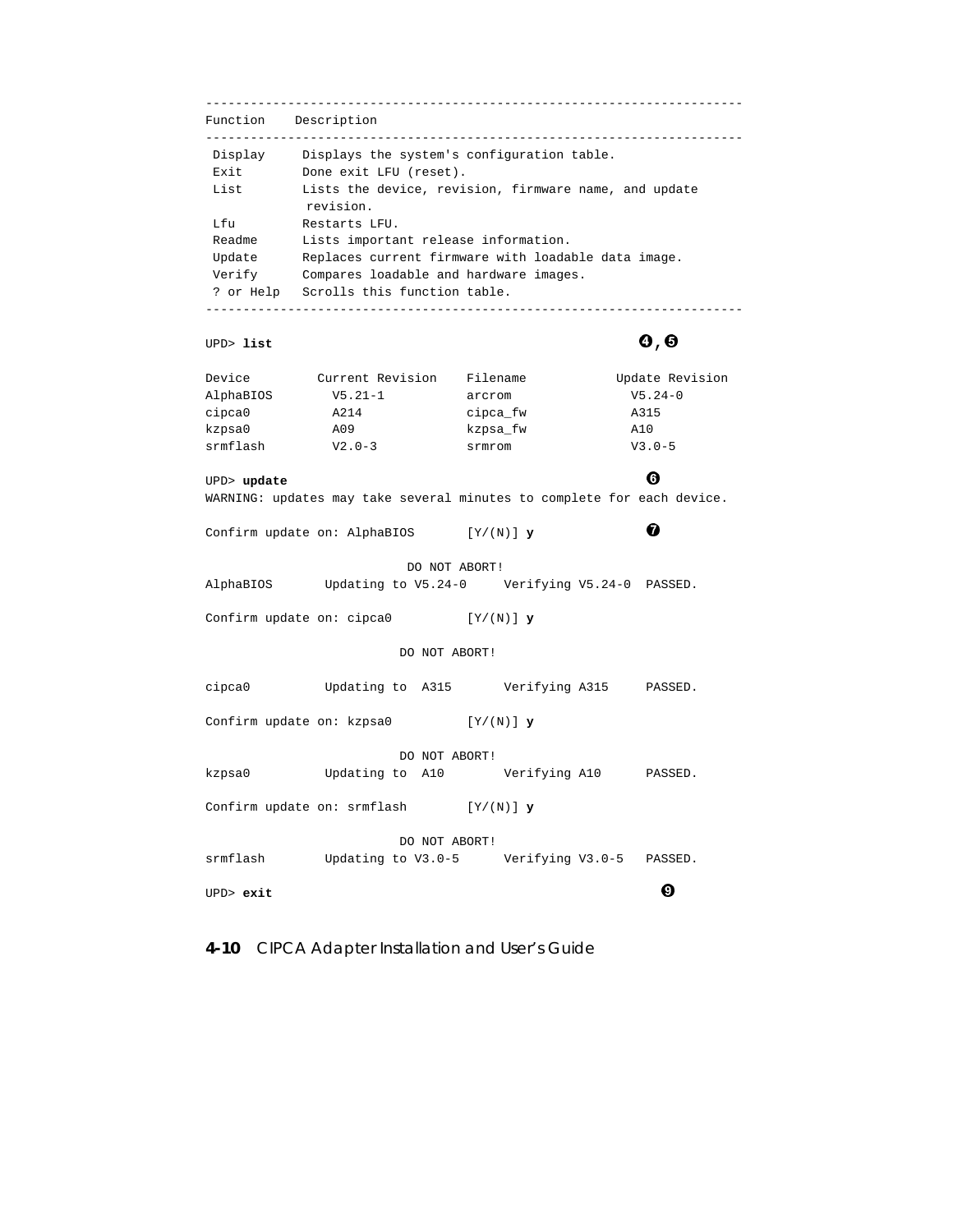# **4.4.3 Updating AlphaServer 2000/2100/2100A Firmware**

If your system is not running the firmware revision listed in Table 4–1 or higher, you will need to update the console firmware in order to use the CIPCA adapter. The update utility is booted from the CD in drive dka600. Example 4-3 illustrates the update procedure on a 2100 system. The procedure is the same on other AlphaServer 2x00 systems. User input is shown in boldface. The callouts in the procedure correspond to the steps in the overview procedure in Section 4.3.

# **Example 4-3 Typical Firmware Update Procedure for AlphaServer 2100 System**

P00>>> **b dka600** (boot dka600.6.0.1.0 -flags 0, a0) block 0 of dka600.6.0.1.0 is a valid boot block reading 1150 blocks from dka600.6.0.1.0 bootstrap code read in base = 200000, image start = 0, image bytes =  $8fc00$ initializing HWRPB at 2000 initializing page table at 5ff0000 initializing machine state setting affinity to the primary CPU jumping to bootstrap code

Updating Firmware **4-11**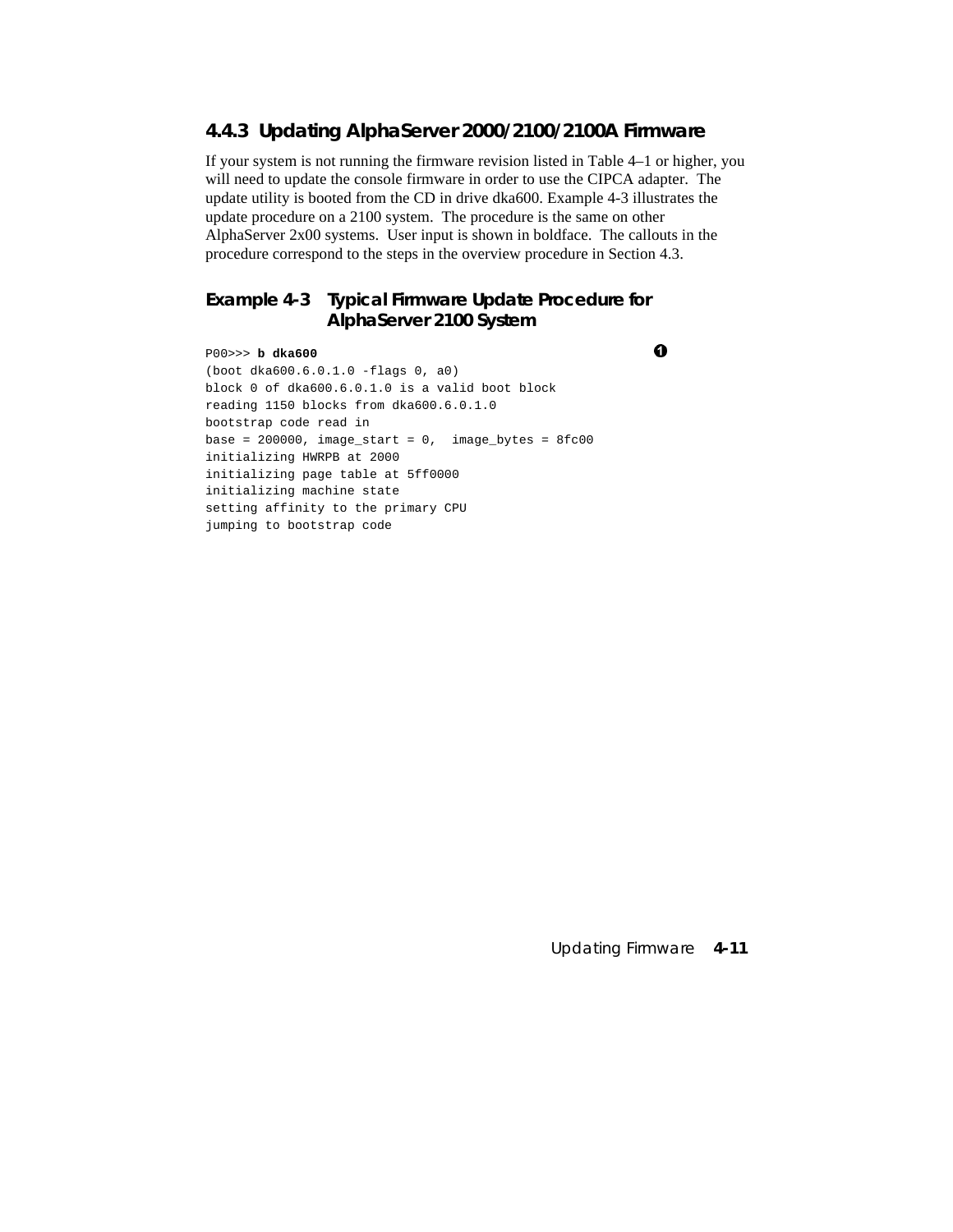+++++++++++++++++++++++++++++++++++++++++++ 15-Nov-96 + AlphaServer 2000/2100/2100A Firmware + README-First !!! +++++++++++++++++++++++++++++++++++++++++++ 1. Latest Firmware Update Revisions The latest Firmware Update Bootfiles located in the V3.8 CD directory [ALPHA2100] on the ISO9660 file structure, are the following : Model Bootfile ----- -------- AlphaServer 2000/2100 4/xxx AS2100\_E4\_V4\_7.EXE AlphaServer 2000/2100 5/xxx AS2100\_E5\_V4\_7.EXE AlphaServer 2100A 4/xxx AS2100A\_E4\_V4\_7.EXE AlphaServer 2100A 5/xxx AS2100A\_E5\_V4\_7.EXE **.** . . Hit <RETURN> to scroll text, or <CTRL/C> to skip text. The default bootfile for this platform is [ALPHA2100]AS2100\_E5\_V4\_7.EXE Hit <RETURN> at the prompt to use the default bootfile. Bootfile:  $\bullet$ VMS PALcode V1.19-2, OSF PALcode V1.21-1 starting console on CPU 0 initialized idle PCB initializing semaphores initializing heap initial heap 1c0c0 memory low limit = 200000 heap =  $1c0c0$ ,  $13fc0$ initializing driver structures initializing idle process PID XDELTA not enabled initializing file system initializing timer data structures lowering IPL CPU 0 speed is 4.00 ns (250MHz) access NVRAM entering idle loop

**4-12** CIPCA Adapter Installation and User's Guide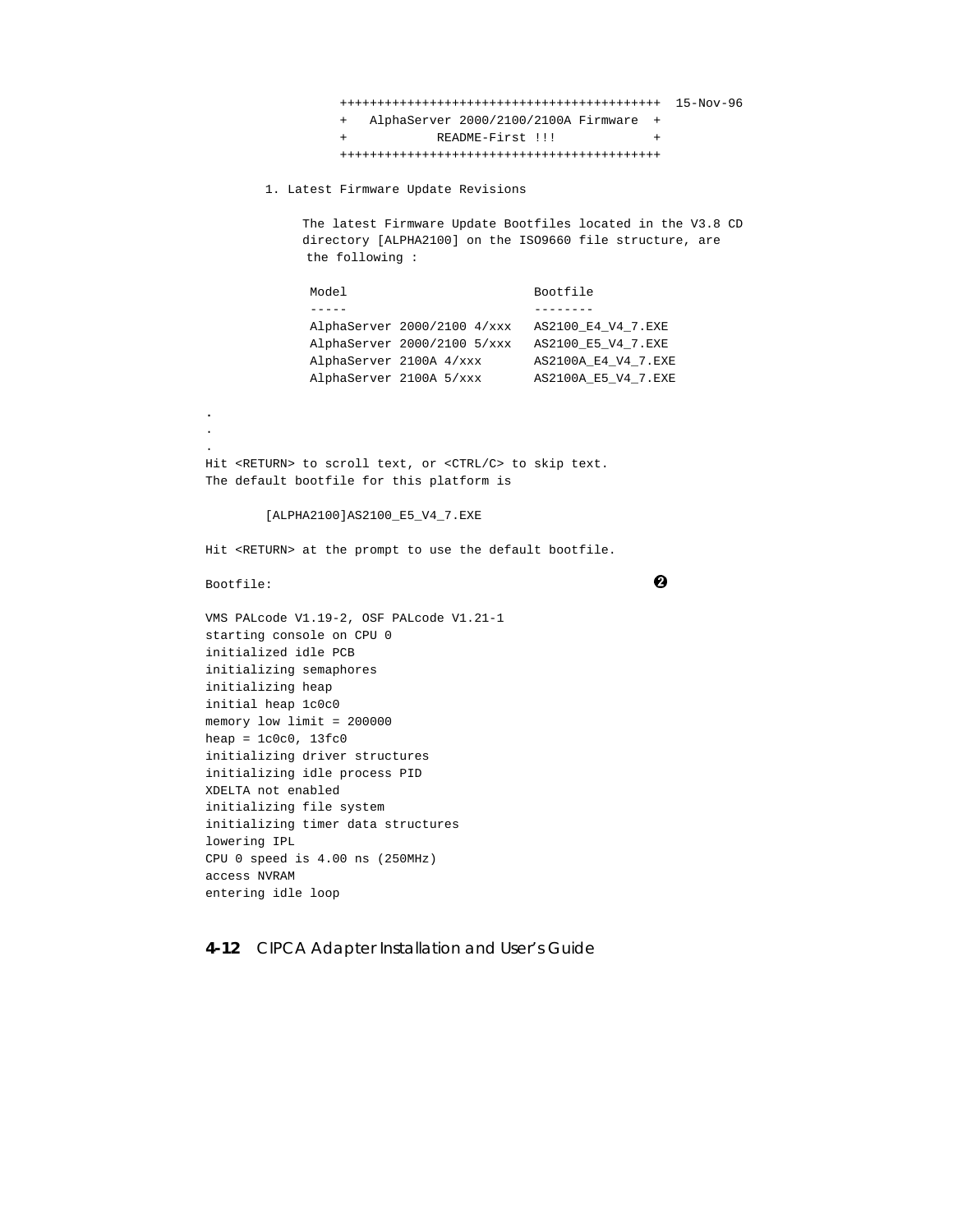```
Starting Memory Diagnostics
Memory Diagnostics completed
probing hose 0, PCI
probing PCI-to-EISA bridge, bus 1
probing PCI-to-PCI bridge, bus 2
bus 0, slot 0 -- ewa -- DECchip 21040-AA
bus 0, slot 1 -- pka -- NCR 53C810
bus 1, slot 3 -- fra -- DEFEA
bus 1, slot 8 -- vga -- Compaq Qvision
bus 0, slot 6 -- dra -- Mylex DAC960
bus 2, slot 0 -- ewb -- DECchip 21040-AA
bus 2, slot 1 -- pkb -- QLogic ISP1020
bus 0, slot 8 -- ewc -- DECchip 21140-AA
initializing keyboard
Checking dka600.6.0.1.0 for the option firmware files. . .
Copying DFEAA130 from dka600.6.0.1.0. . .
Copying DFEAB246 from dka600.6.0.1.0. . .
Copying DFXAA246 from dka600.6.0.1.0. . .
Copying KZPSAA10 from dka600.6.0.1.0. . .
Copying CIPCA315 from dka600.6.0.1.0. . .
Please enter your operating systems OS_TYPE:
  [NT, UNIX, OpenVMS]: OpenVMS 
       ***** Loadable Firmware Update Utility *****
------------------------------------------------------------------------
  Function Description
------------------------------------------------------------------------
 Display Displays the system's configuration table.
Exit Done exit LFU (reset).
 List Lists the device, revision, firmware name, and update 
             revision.
 Readme Lists important release information.
Update Replaces current firmware with loadable data image.
 Verify Compares loadable and hardware images.
 ? or Help Scrolls this function table.
------------------------------------------------------------------------
```
Updating Firmware **4-13**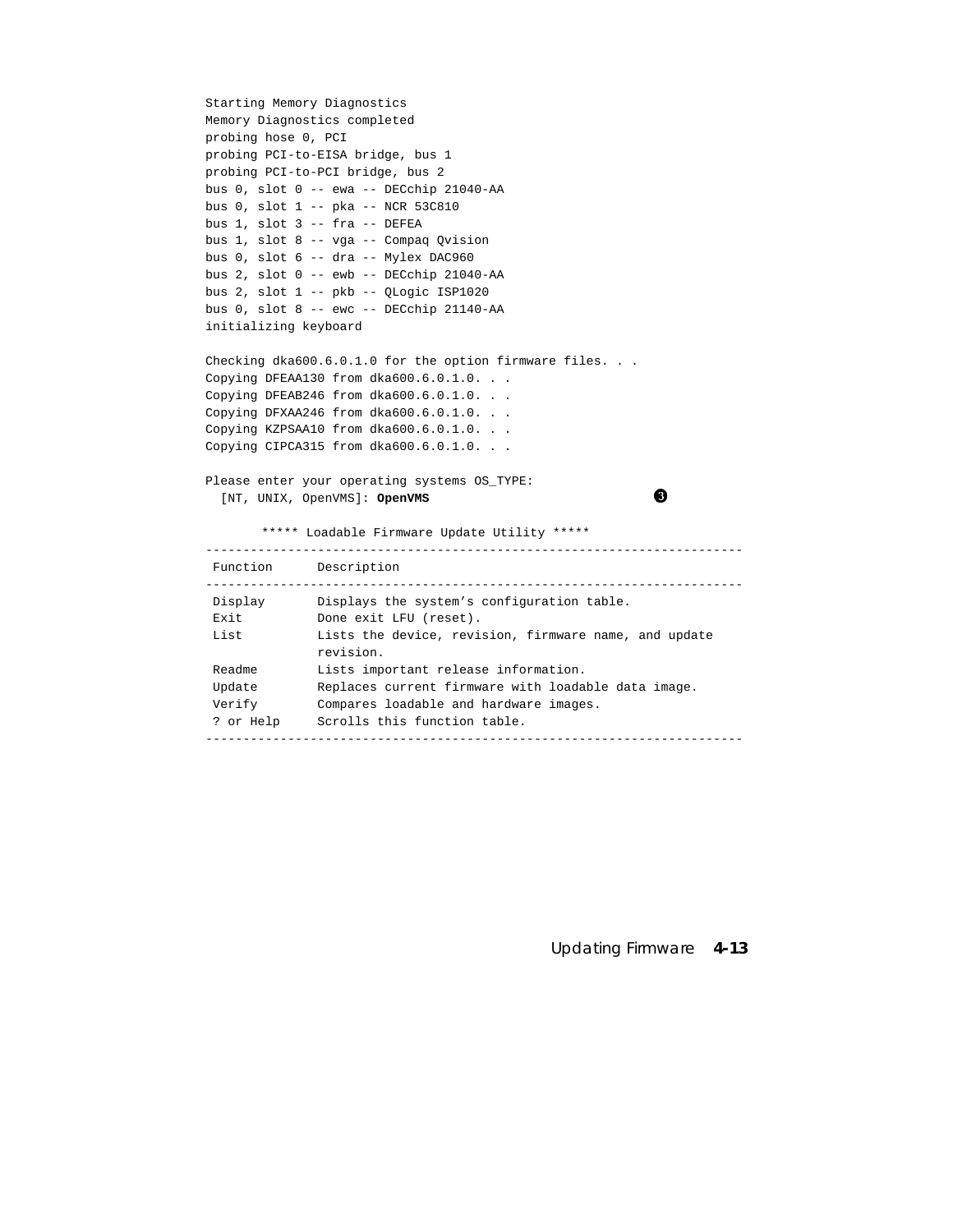| UPD> list          |                                                        |                                                                        | 00          |
|--------------------|--------------------------------------------------------|------------------------------------------------------------------------|-------------|
| Device             | Current Revision                                       | Filename                                                               | Update      |
| Revision           |                                                        |                                                                        |             |
| arcflash           | $4.43 - 0$                                             | arcrom                                                                 | $4.51 - 1$  |
| pua0               | A214                                                   | cipca fw                                                               | A315        |
| srmflash           | $4.3 - 226$                                            | srmrom                                                                 | $4.7 - 148$ |
|                    |                                                        | dfeaa fw                                                               | 1.3         |
|                    |                                                        | dfeab fw                                                               | 2.46        |
|                    |                                                        | dfpaa fw                                                               | 2.46        |
|                    |                                                        | kzpsa fw                                                               | A10         |
| UPD> update        |                                                        |                                                                        | ❻           |
| Confirm update on: |                                                        |                                                                        |             |
| arcflash           |                                                        |                                                                        |             |
| pua0               |                                                        |                                                                        |             |
| srmflash           |                                                        |                                                                        |             |
| $[Y/(N)]$ y        |                                                        |                                                                        | 7           |
|                    |                                                        | WARNING: updates may take several minutes to complete for each device. |             |
|                    | DO NOT ABORT!                                          |                                                                        |             |
| arcflash           |                                                        | Updating to $4.51-1$ Verifying $4.51-1$                                | PASSED.     |
| pua0               | Updating to A315 Verifying A315                        |                                                                        | PASSED.     |
| srmflash           | Updating to $4.7-148$ Verifying $4.7-148$              |                                                                        | PASSED.     |
| $UPD>$ exit        |                                                        |                                                                        | ❸           |
|                    | Do you want to do a manual update? [y/n] $n$           |                                                                        |             |
|                    | Please reset the system.                               |                                                                        |             |
|                    |                                                        |                                                                        |             |
|                    | Press the reset button on the AlphaServer front panel. |                                                                        | ø           |

## **4-14** CIPCA Adapter Installation and User's Guide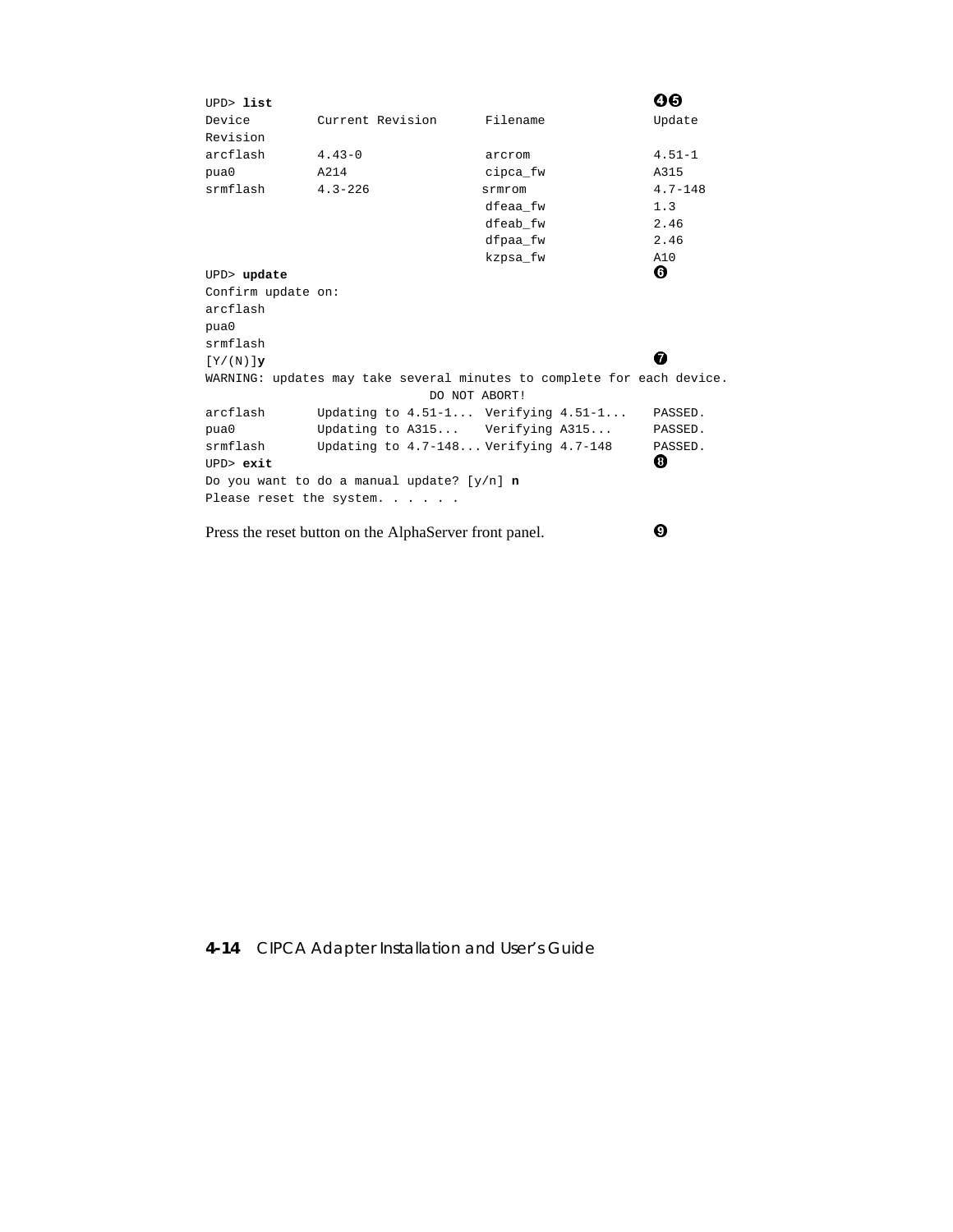# **Troubleshooting**

# **5.1 In This Chapter**

This chapter contains basic troubleshooting procedures for determining problems and causes. Sections in this chapter include:

- Reading LEDs
- Advanced Troubleshooting

## **5.2 Reading LEDs**

The LEDs are located on the adapter retaining bracket. indicates the location and position of the LEDs.

Troubleshooting **5-1**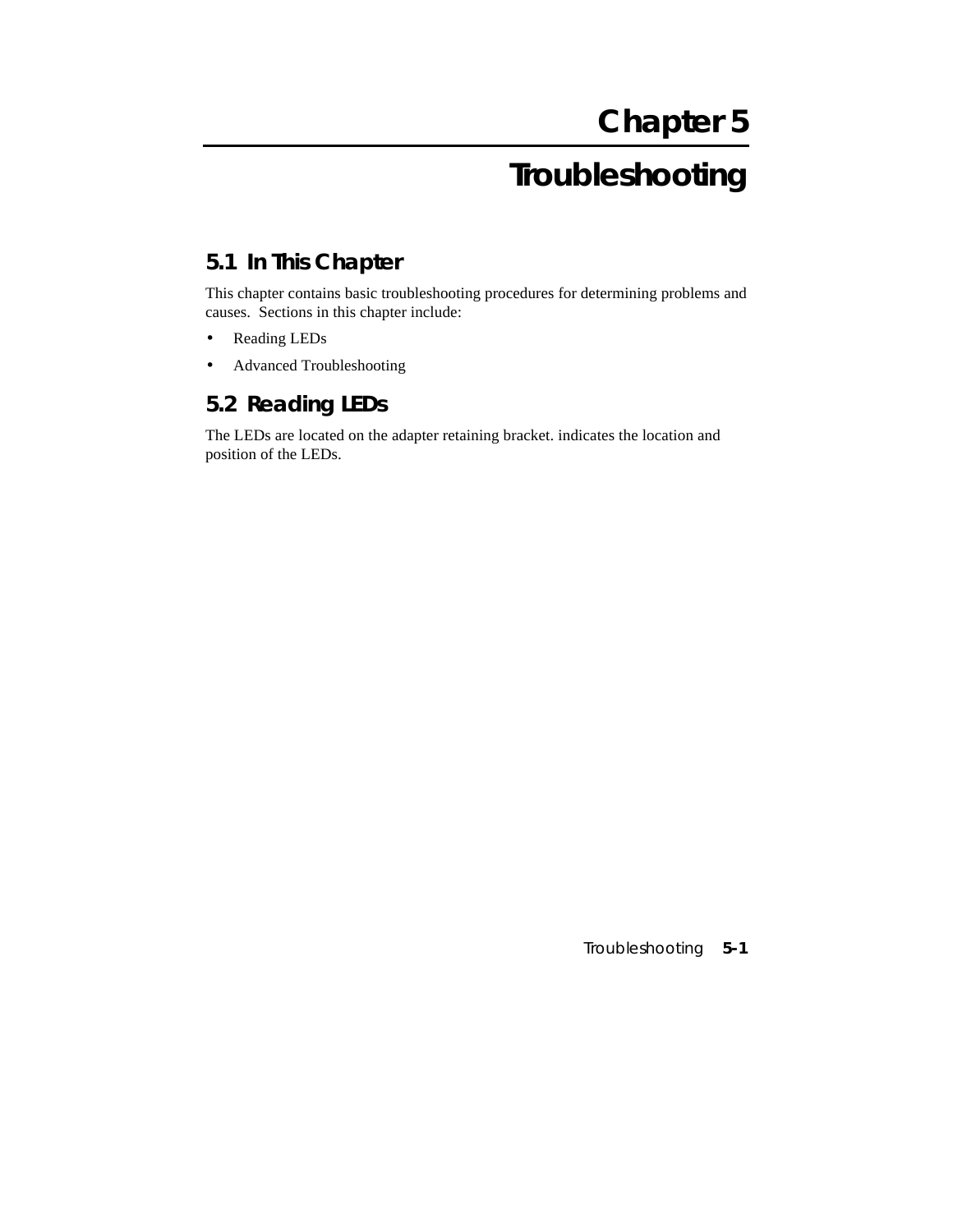



**5-2** CIPCA Adapter Installation and User's Guide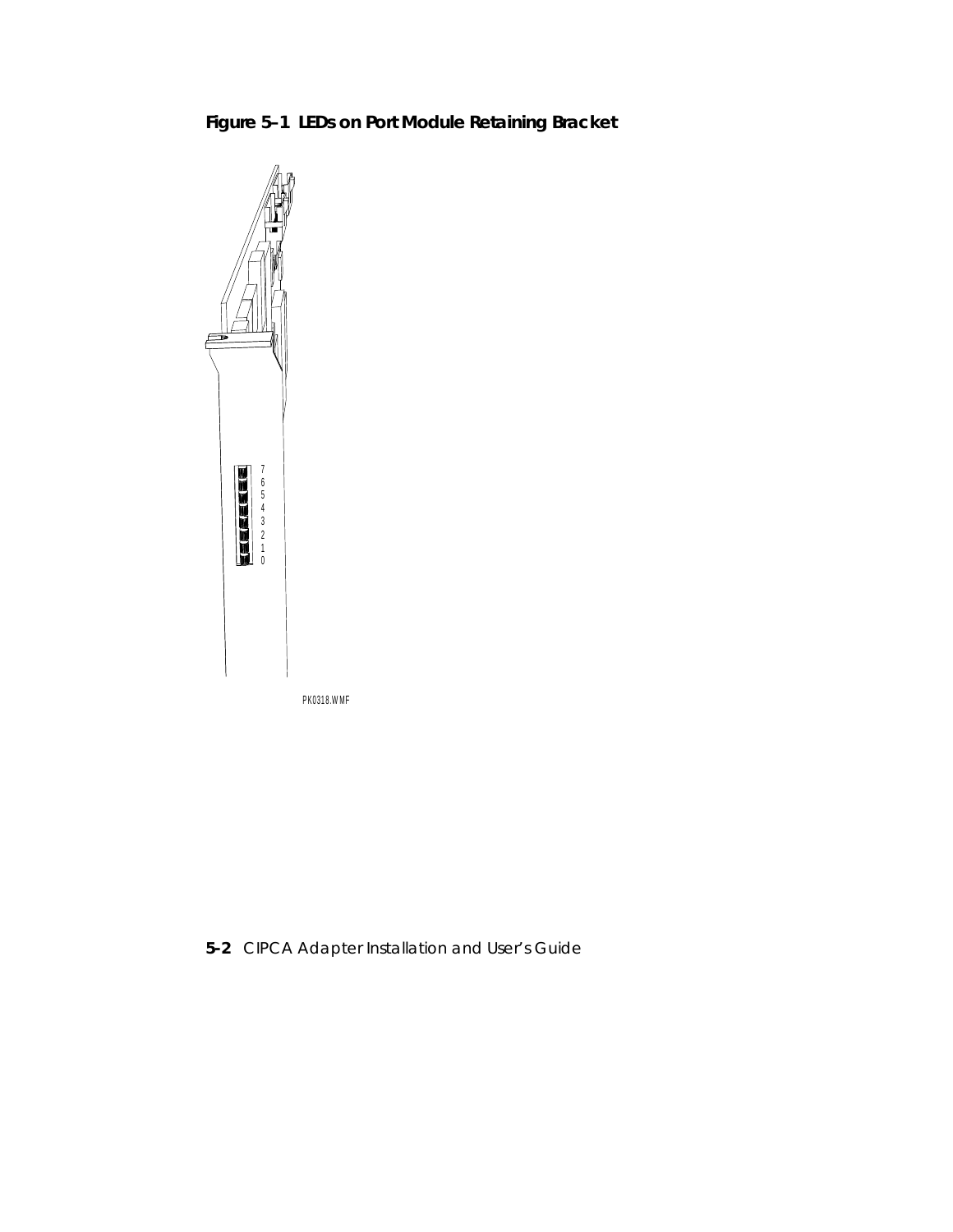During initialization, normal operation, and in the event of an error, the CIPCA port module displays information on its bank of eight LEDs.

Table 5–1 shows the LED codes displayed during the initialization of the adapter. The codes will appear in the order presented in the table. After initialization, the LEDs will remain in the state described in the last row of the table.

#### **Table 5–1 CIPCA Initialization Codes**

**Key:**

- $\bullet$  = Steady On
- $\bullet$  = On or Off depending on CIPCA status
- $*$  = Blinking

| Amber |   |   |   | Green |              |   |   | <b>Description</b>                                                                                                                                                                                                                                                                                                                                                    |
|-------|---|---|---|-------|--------------|---|---|-----------------------------------------------------------------------------------------------------------------------------------------------------------------------------------------------------------------------------------------------------------------------------------------------------------------------------------------------------------------------|
| 7     | 6 | 5 | 4 | 3     | $\mathbf{2}$ | 1 | 0 |                                                                                                                                                                                                                                                                                                                                                                       |
|       |   |   |   |       |              |   |   | Adapter hardware has been reset. All LEDs<br>on.                                                                                                                                                                                                                                                                                                                      |
|       |   |   |   |       |              |   |   | Adapter has begun initialization and self-test.                                                                                                                                                                                                                                                                                                                       |
|       |   |   |   |       |              |   |   | Adapter is loading microcode from the on-<br>board FLASH device.                                                                                                                                                                                                                                                                                                      |
|       |   |   |   |       |              |   |   | Adapter is in NPORT uninitialized state.                                                                                                                                                                                                                                                                                                                              |
|       |   |   |   |       |              |   |   | Adapter is in NPORT disabled state.                                                                                                                                                                                                                                                                                                                                   |
|       |   |   |   |       |              |   | ₩ | Adapter is in NPORT enabled state. LED 0<br>blinks. LED 6 will be On if the cluster size is<br>32 and Off if the cluster size is 16. LEDs 5-1<br>will be set On or Off to form a bit pattern<br>indicating the node number. LED 5 is the<br>MSB and LED 1 is the LSB. The LEDs will<br>remain in this state until the adapter is<br>reinitialized or an error occurs. |

Troubleshooting **5-3**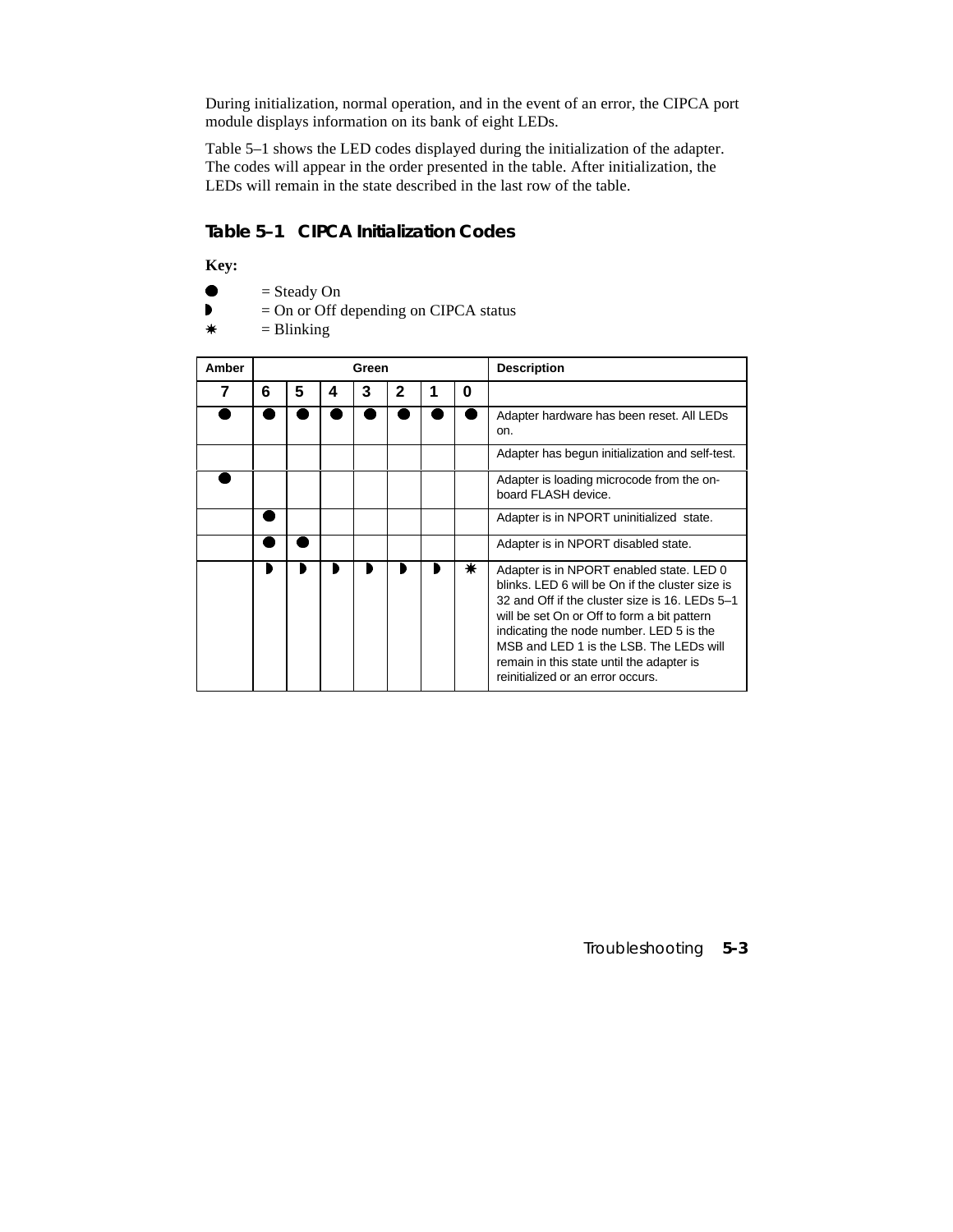If the CIPCA adapter encounters an error, it illuminates LED 7 (the amber LED) and displays an error code on the remaining LEDs. Table 5–2 shows the LED error codes.

#### **Table 5–2 CIPCA Error Codes**

**Key:**

- $\bullet$  = Steady On
- $\bullet$  = On or Off depending on CIPCA status
- $*$  = Blinking

| Amber |   |   |   | Green |              |   |   | <b>Description</b>                                                               | <b>Fault Area</b>                                                                                      |  |  |  |
|-------|---|---|---|-------|--------------|---|---|----------------------------------------------------------------------------------|--------------------------------------------------------------------------------------------------------|--|--|--|
| 7     | 6 | 5 | 4 | 3     | $\mathbf{2}$ | 1 | 0 |                                                                                  |                                                                                                        |  |  |  |
|       |   |   |   |       |              |   | ٠ | Reserved                                                                         | n/a                                                                                                    |  |  |  |
|       |   |   |   |       |              |   |   | Microcode checksum in<br><b>PROM</b> invalid                                     | Port module                                                                                            |  |  |  |
|       |   |   |   |       |              |   |   | Microprocessor SRAM<br>test failed                                               | Port module                                                                                            |  |  |  |
|       |   |   |   |       |              |   |   | Buffer SRAM test failed                                                          | Port module                                                                                            |  |  |  |
|       |   |   |   |       |              |   |   | Intermodule ribbon<br>cables are swapped                                         | Intermodule cable<br>fault. Reinstall the<br>cables.                                                   |  |  |  |
|       |   |   |   |       |              |   |   | Intermodule ribbon cable<br>on connector A is bad or<br>not installed correctly. | Intermodule cable<br>fault. Reinstall the<br>cables. To identify<br>connectors A and B,<br>see Note 2. |  |  |  |
|       |   |   |   |       |              |   |   | Intermodule ribbon cable<br>on connector B is bad or<br>not installed correctly. | Intermodule cable<br>fault. Reinstall the<br>cables. To identify<br>connectors A and B,<br>see Note 2. |  |  |  |

**(continued on next page)**

**5-4** CIPCA Adapter Installation and User's Guide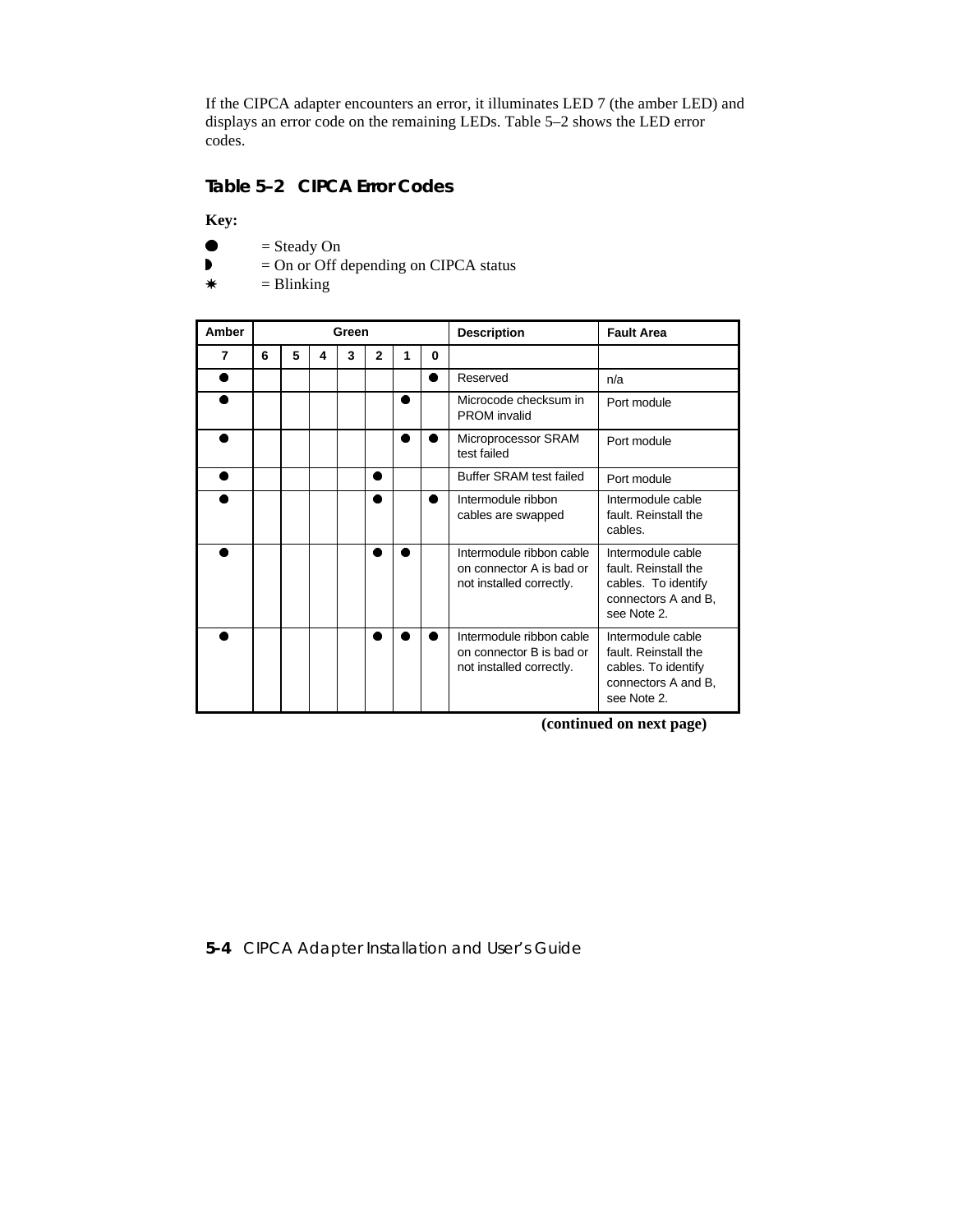## **Table 5-2 CIPCA Error Codes (cont.)**

**Key:**

- $\bullet$  = Steady On
- $\bullet$  = On or Off depending on CIPCA status
- $*$  = Blinking

| Amber          | Green |   |   |   |                |   |   | <b>Description</b>                                             | <b>Fault Area</b>  |
|----------------|-------|---|---|---|----------------|---|---|----------------------------------------------------------------|--------------------|
| $\overline{7}$ | 6     | 5 | 4 | 3 | $\overline{2}$ | 1 | 0 |                                                                |                    |
|                |       |   |   |   |                |   |   | Node address mismatch<br>for intermodule ribbon<br>cables      | Check link module. |
|                |       |   |   |   |                |   | ● | Cluster size mismatch<br>for intermodule ribbon<br>cables      | Check link module. |
|                |       |   |   |   |                |   |   | Contents of<br>Configuration PROM are<br>invalid               | Port module        |
|                |       |   |   |   |                |   |   | Invalid Port Register<br>access during Reset<br>Initialization | See Note 1.        |
|                |       |   | ≏ |   |                |   |   | Invalid pointer passed to<br>"free" routine                    | See Note 1.        |
|                |       |   |   |   |                |   | ● | Data structure to be<br>"freed" still linked to a<br>queue     | See Note 1.        |
|                |       |   | ● |   |                | ● |   | Internal inconsistency<br>detected                             | See Note 1.        |
| ٠              |       |   |   |   |                |   |   | Reserved                                                       | n/a                |
|                |       |   |   |   | ●              |   |   | Reserved                                                       | n/a                |
|                |       |   |   |   |                |   |   | Port Register read<br>interrupt found pending.                 | See Note 1.        |
|                |       |   |   |   |                |   |   | <b>Invalid Port Register</b><br>access by the driver           | See Note 1.        |
|                |       |   |   |   |                |   |   | DQE LEN/MQE LEN in<br>ABLK > IBUF_LEN                          | See Note 1.        |
|                |       |   |   |   |                |   |   | SBZ fields in ABBR<br>register not zero.                       | See Note 1.        |

**(continued on next page)**

Troubleshooting **5-5**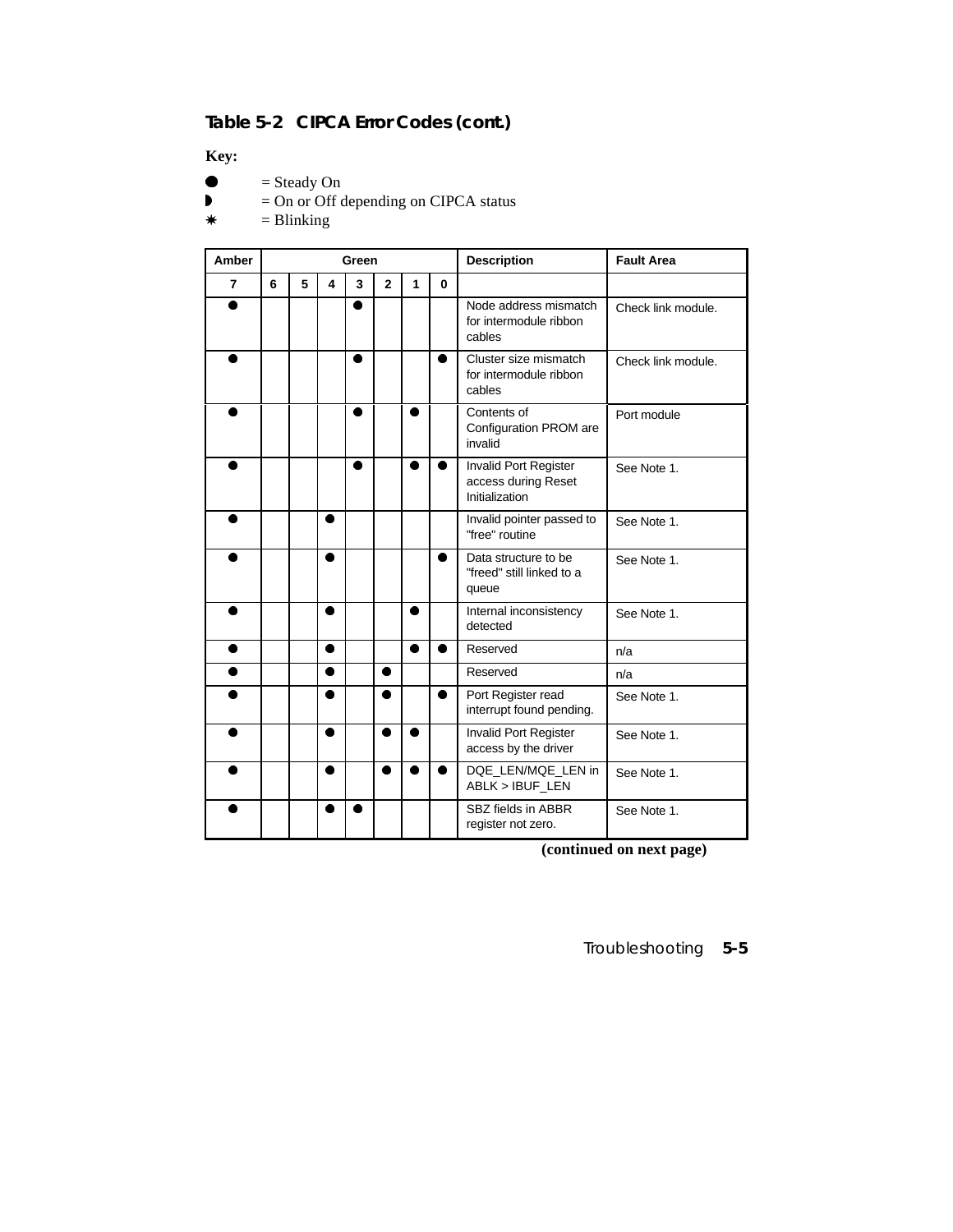| Amber          | Green |   |   |   |                |   |          | <b>Description</b>                                          | <b>Fault Area</b> |
|----------------|-------|---|---|---|----------------|---|----------|-------------------------------------------------------------|-------------------|
| $\overline{7}$ | 6     | 5 | 4 | 3 | $\overline{2}$ | 1 | $\bf{0}$ |                                                             |                   |
|                |       |   |   |   |                |   |          | SBZ fields in ABBR<br>register not zero.                    | See Note 1.       |
|                |       |   | ● |   |                |   |          | A driver to adapter<br>queue entry was not<br>recognized    | See Note 1.       |
|                |       |   |   |   |                |   |          | <b>AMTECR</b> was written<br>while MTD in AMCSR is<br>set   | See Note 1.       |
|                |       |   | ● |   |                | ● |          | Error status detected in<br>PCI DMA Ring 0                  | See Note 1.       |
| 0              |       | ● |   |   |                |   |          | Reserved                                                    | n/a               |
| Ω              |       | ● |   | ۰ |                | ● |          | Reserved                                                    | n/a               |
|                |       |   |   |   |                |   |          | Error status detected in<br>PCI DMA Ring 1                  | See Note 1.       |
| ≏              |       |   | ● |   |                |   |          | The microprocessor or<br>an ASIC detected a<br>parity error | See Note 1.       |
|                |       |   | ● |   |                |   |          | Invalid retransmit<br>dispatch index                        | See Note 1.       |
| Ω              |       |   |   |   |                |   |          | Parity error detected in<br>Tx Ring status field            | See Note 1.       |
|                |       | ٠ |   |   |                |   |          | Underrun detected in Tx<br>Ring status field                | See Note 1.       |
|                |       | Ω |   |   |                |   | ۰        | No Tx path available<br>while VC was open                   | See Note 1.       |
|                |       |   |   |   |                |   |          | Parity error detected in<br>Rx Ring status field            | See Note 1.       |

**Table 5-2 CIPCA Error Codes (cont.)**

**(continued on next page)**

**5-6** CIPCA Adapter Installation and User's Guide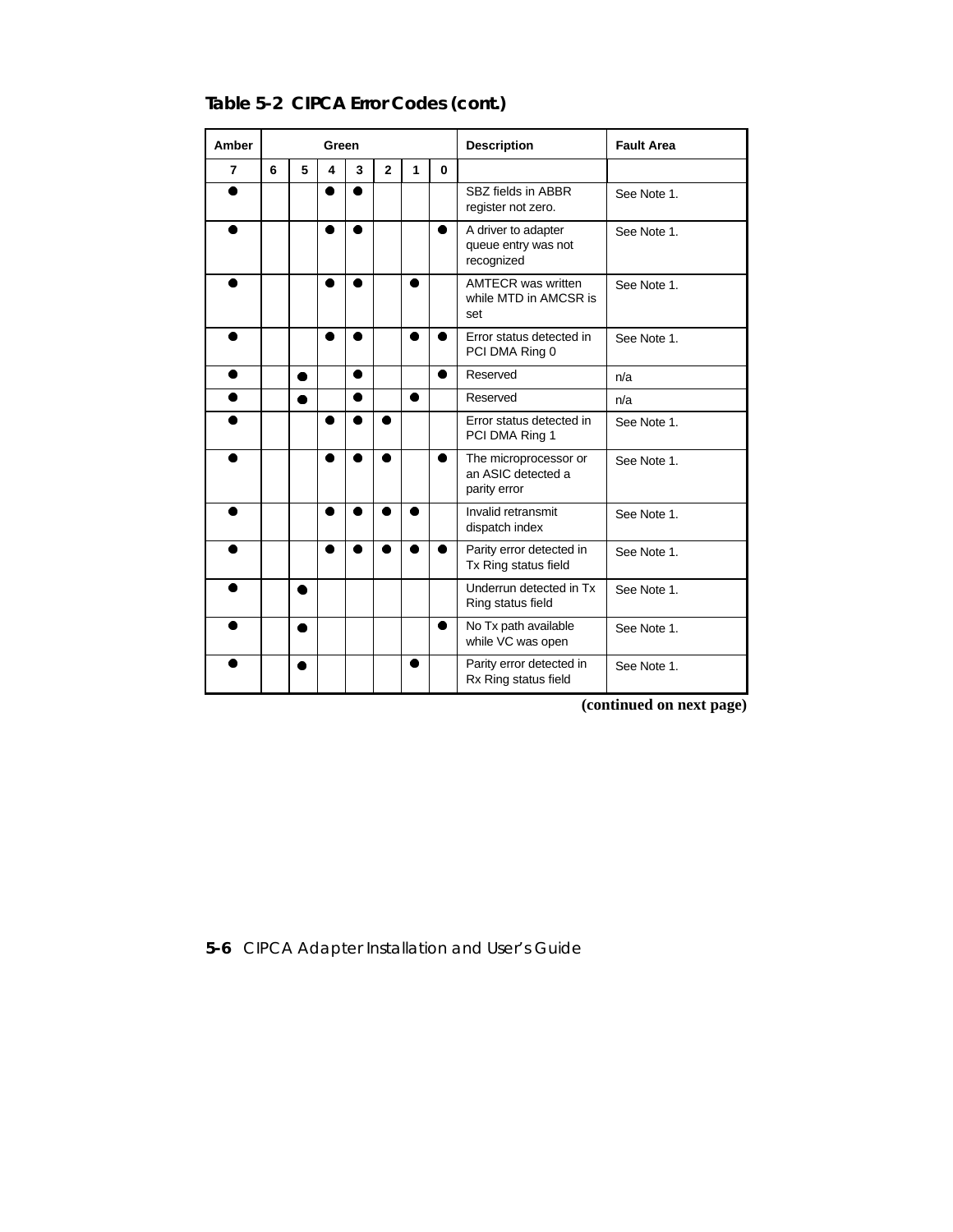## **Table 5-2 CIPCA Error Codes (cont.)**

**Key:**

- $\bullet$  = Steady On
- $\bullet$  = On or Off depending on CIPCA status
- $*$  = Blinking

| Amber          | Green |   |           |   |                |   |          | <b>Description</b>                                   | <b>Fault Area</b> |  |  |  |  |
|----------------|-------|---|-----------|---|----------------|---|----------|------------------------------------------------------|-------------------|--|--|--|--|
| $\overline{7}$ | 6     | 5 | 4         | 3 | $\overline{2}$ | 1 | $\bf{0}$ |                                                      |                   |  |  |  |  |
|                |       | ٠ |           |   |                |   |          | Error detected in CI<br>ASIC 0 RX status<br>register | See Note 1.       |  |  |  |  |
|                |       |   |           |   |                |   |          | Error detected in CI<br>ASIC 1 RX status<br>register | See Note 1.       |  |  |  |  |
|                |       |   |           |   |                |   |          | Error detected in CI<br>ASIC 0 TX status<br>register | See Note 1.       |  |  |  |  |
|                |       |   |           |   |                |   |          | Error detected in CI<br>ASIC 1 TX status<br>register | See Note 1.       |  |  |  |  |
|                |       |   |           |   |                |   |          | NRP1 buffer pointer was<br><b>NULL</b>               | See Note 1.       |  |  |  |  |
| Ω              |       | ۵ |           | ● |                |   |          | CIPCA machine check                                  | See Note 1.       |  |  |  |  |
| c              | ۰     |   |           |   |                |   |          | DSE Error Code 1 -                                   | See Note 1.       |  |  |  |  |
| Ω              |       |   | $\bullet$ |   |                | ● |          | DSE Error Code 2 -                                   | See Note 1.       |  |  |  |  |
| Ω              |       |   | a         |   |                |   |          | DSE Error Code 3 -                                   | See Note 1.       |  |  |  |  |
|                | ۰     | D |           |   | ۰              |   |          | DSE Error Code 4 -                                   | See Note 1.       |  |  |  |  |
|                |       |   | ۰         |   | Ω              |   | e        | DSE Error Code 5 -                                   | See Note 1.       |  |  |  |  |

**(continued on next page)**

Troubleshooting **5-7**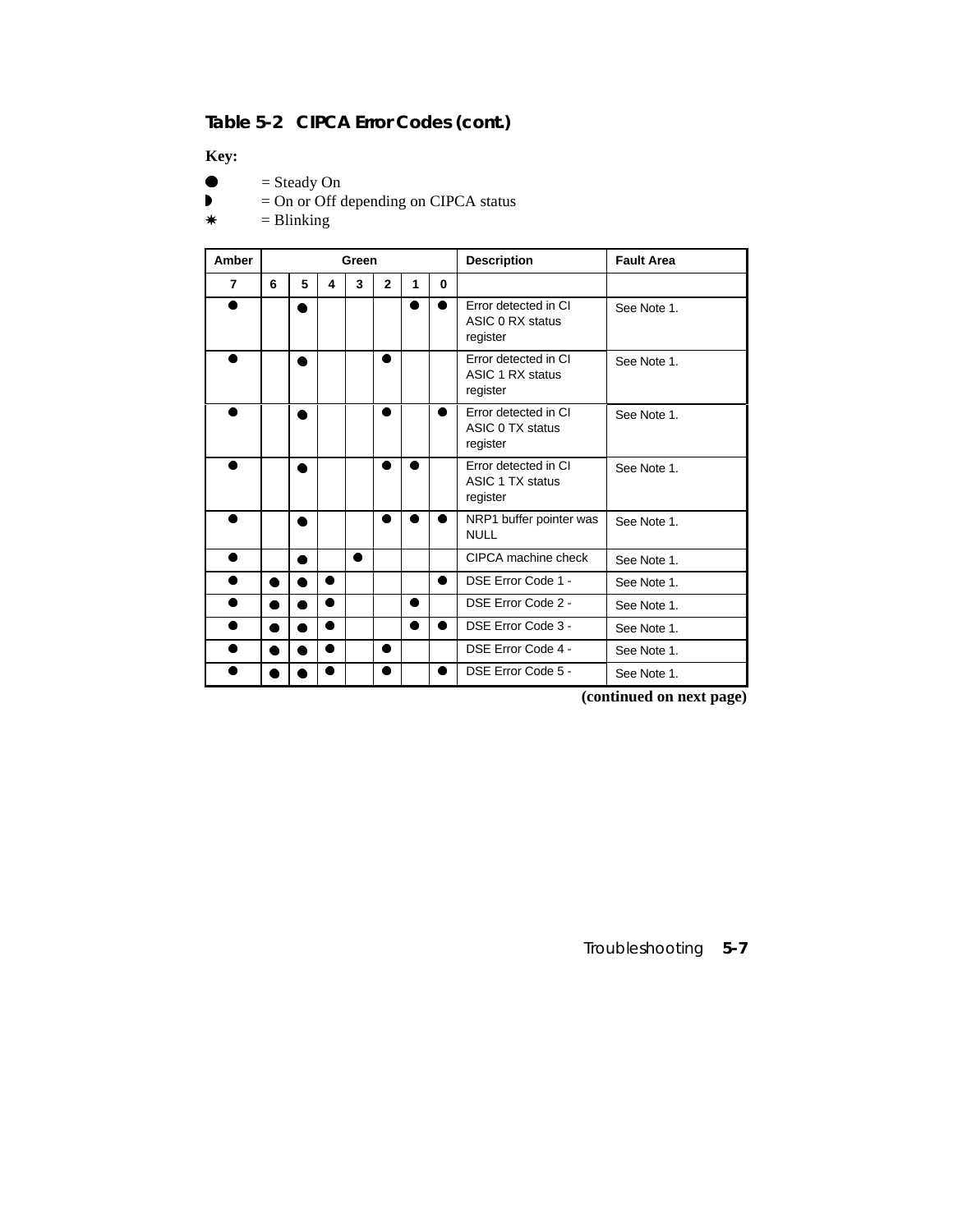**Table 5-2 CIPCA Error Codes (cont.)**

| Amber |   |   |   | Green |   |   |   | <b>Description</b>               | <b>Fault Area</b> |  |  |  |
|-------|---|---|---|-------|---|---|---|----------------------------------|-------------------|--|--|--|
| 7     | 6 | 5 | 4 | 3     | 2 |   | 0 |                                  |                   |  |  |  |
| ۰     |   |   |   |       |   |   |   | DSE Error Code 6 -               | See Note 1.       |  |  |  |
| ●     |   |   |   |       |   |   |   | DSE Error Code 7 -               | See Note 1.       |  |  |  |
|       |   |   |   |       |   |   |   | DSE Error Code 8 -               | See Note 1.       |  |  |  |
| 0     |   |   |   |       |   |   |   | Memory system error<br>(MSE)     | See Note 1.       |  |  |  |
| D     |   |   |   |       |   | ٠ |   | Sanity timer expiration<br>(STE) | See Note 1.       |  |  |  |

**Note 1:** Other error codes do not point specifically at either module or intermodule ribbon cabling. Some of these error codes may indicate problems with the OpenVMS device driver or other non-CIPCA components.

**Note 2:** Link module connectors are identified by the etch near the ribbon cable connectors. See Figure 5–2.

#### **Figure 5–2 Location of Path Identification Etch on Link Module**



## **5.3 Advanced Troubleshooting**

This section is for Field Service personnel only. Field Service personnel should refer to Appendix C for sample DECevent messages. The following commands can be used to invoke DECevent to analyze dump files:

- **diagnose** analyzes the current system log file
- **diagnose** [filename] analyzes the error log file named "filename.sys."

For further help, enter **help diagnose** at the OpenVMS prompt for more information about using tbe DECevent utility.

**5-8** CIPCA Adapter Installation and User's Guide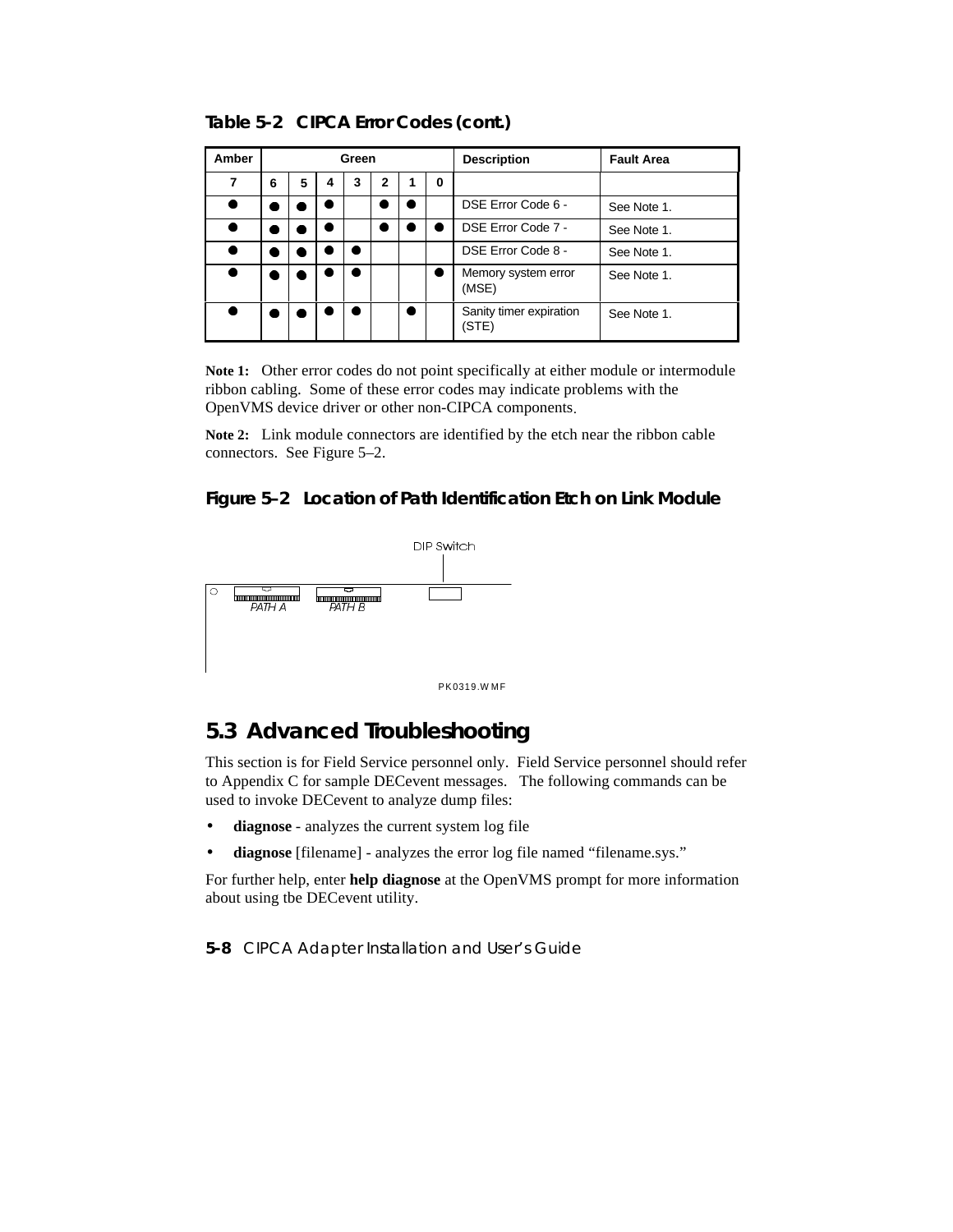Specifications for the CIPCA adapter are as follows:

## **Table A–1 Environmental Characteristics**

| Operating     | +10 to +40 degrees C (+50 to +104 degrees F)          |
|---------------|-------------------------------------------------------|
|               | 10% to 90% relative humidity                          |
|               | Sea level to $2000 \text{ m}$ (8000 ft)               |
| Non-operating | $-40$ to $+66$ degrees C ( $-40$ to $+151$ degrees F) |
|               | 8% to 95% relative humidity                           |
|               | $-300$ m $(-1000$ ft) to $3600$ m $(12000)$ ft)       |
|               |                                                       |

## **Table A–2 Electrical Characteristics**

|                             | Port Module<br>$(30-46980-02)$ | Link Module<br>$(30-46980-01)$ |
|-----------------------------|--------------------------------|--------------------------------|
| Power Consumption (typical) | 1.6 A at 5 V                   | 2.0 A at 5 V                   |

Specifications **A-1**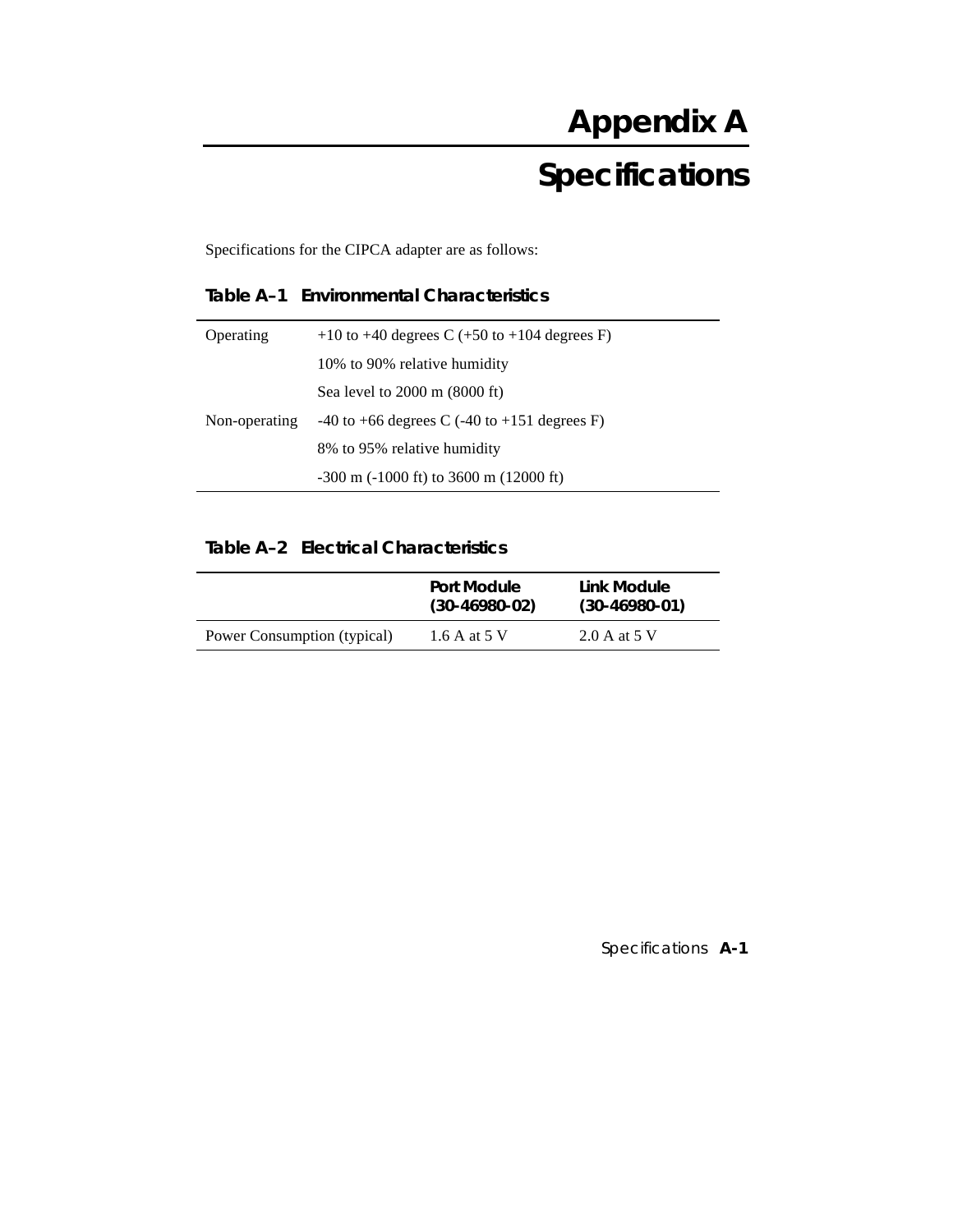# **Appendix B**

# **Registers**

The CIPCA adapter uses three sets of registers. This appendix describes the register sets and their uses. The general categories of registers are as follows:

- **PCI Configuration Registers.** Configure CIPCA for operation on the PCI bus. Two I/O map registers and one memory map register are provided to communicate with CIPCA.
- **PCI ASIC Hard Registers.** Map to the host using either I/O or memory address maps.
- **Soft Registers.** Provide N-Port communication capability with the host. Soft registers are located in the SRAM on the port module. Accesses are tracked by the ASIC transaction flags.

## **B.1 PCI Configuration Registers**

The PCI configuration space conforms to PCI specification 2.1. The configuration registers support byte, word, and longword (PCI doubleword) accesses. Write transactions to reserved fields are completed normally on the bus and then discarded. Read accesses to reserved or non-implemented registers complete normally and return a data value of 0.

The PCI Reset signal (RST#) resets all configuration registers to their default (power on) values. Software reset (ADPRST) has no effect on the configuration registers. Configuration register selection is sensitive only to the lower seven address lines. Thus, all I/O addresses are replicated throughout the entire 32-bit configuration address space. Table B–1 defines the supported PCI configuration registers and offsets. Detailed descriptions of each register follow Table B–1.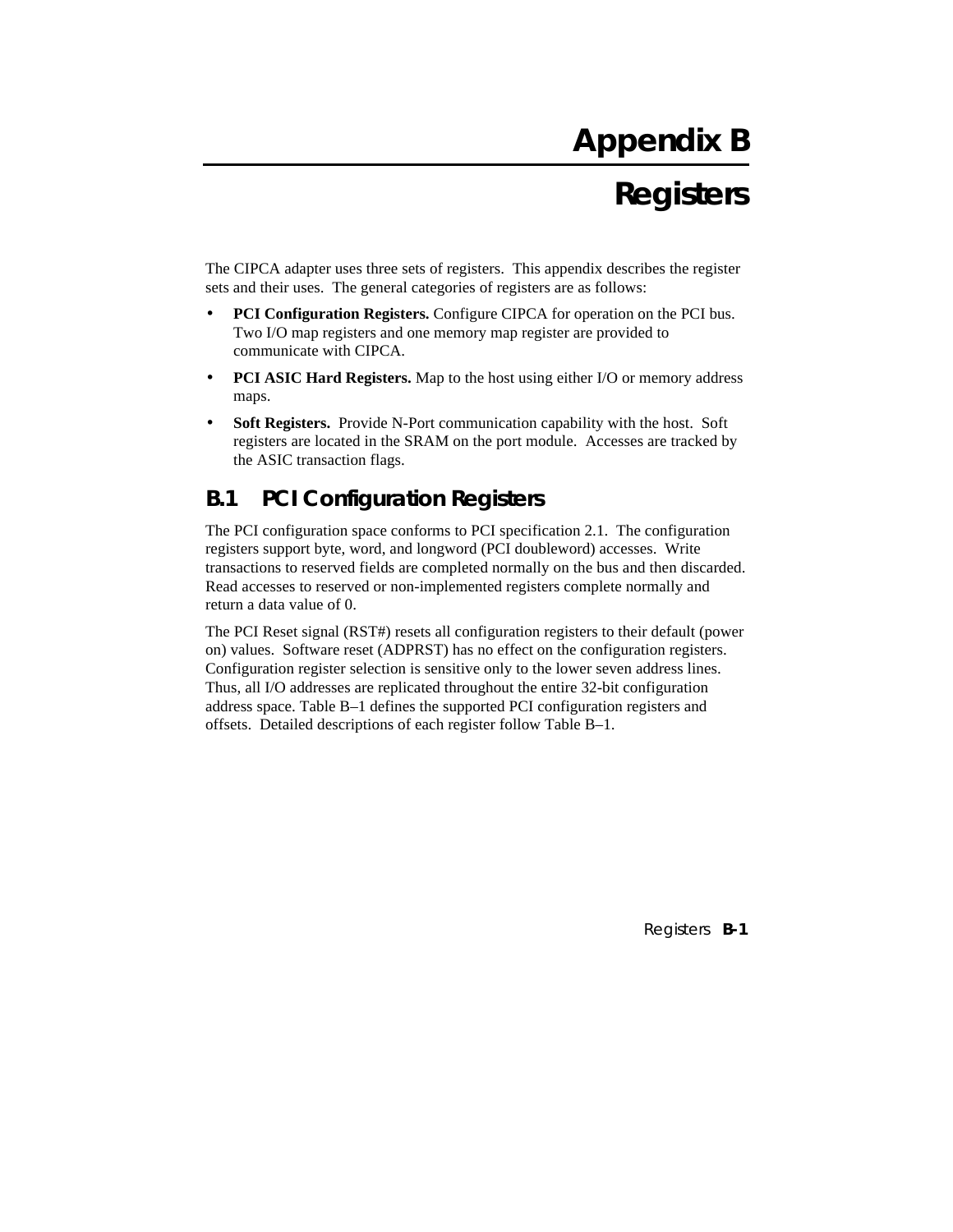| <b>Configuration Register</b> | Operation      | <b>Identifier</b> | I/O Address   |
|-------------------------------|----------------|-------------------|---------------|
| <b>Identification</b>         | Read only      | <b>CFID</b>       | 0x00          |
| Command and Status            | Read and write | <b>CFCS</b>       | 0x04          |
| Revision                      | Read only      | <b>CFRV</b>       | 0x08          |
| Cache and Latency             | Read and write | CFCL.             | 0x0C          |
| Base I/O Address 0            | Read and write | CIB <sub>0</sub>  | 0x10          |
| Base I/O Address 1            | Read and write | CIB <sub>1</sub>  | 0x14          |
| <b>Base Memory Address</b>    | Read and write | <b>CBMA</b>       | 0x18          |
| Reserved                      | N/A            | N/A               | $0x1C - 0x38$ |
| Interrupt                     | Read and write | CFIT              | 0x3C          |

**Table B–1 PCI Configuration Registers**

# **Configuration ID Register (CFID)**

The CFID register identifies the CIPCA adapter set. This register is read only. All reads return 0x06601095. Writes have no effect. Figure B–1 shows the CFID register bit fields.

## **Figure B–1 CFID Register Bit Fields**

|  |  | 3 3 2 2 2 2 2 2 2 2 2 2 2 1 1 1 1 1 |  |                    |  |  |  |  |  |  | 109876543210987654321098765432 |  |  |  |  |  |
|--|--|-------------------------------------|--|--------------------|--|--|--|--|--|--|--------------------------------|--|--|--|--|--|
|  |  |                                     |  |                    |  |  |  |  |  |  | .                              |  |  |  |  |  |
|  |  |                                     |  | Device ID (0x0660) |  |  |  |  |  |  | Vendor $ID(0x1095)$            |  |  |  |  |  |
|  |  |                                     |  |                    |  |  |  |  |  |  |                                |  |  |  |  |  |

#### **B-2** CIPCA Adapter Installation and User's Guide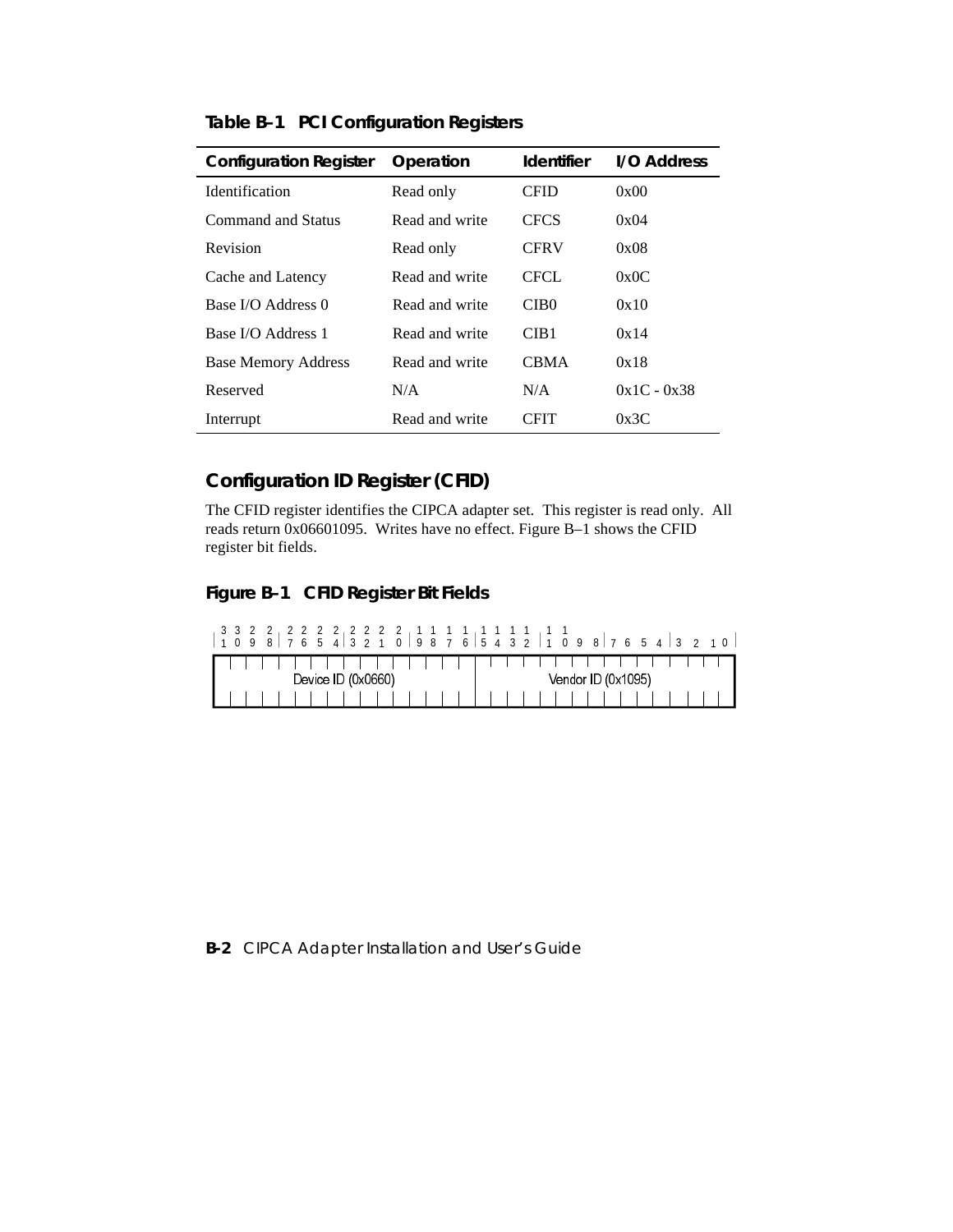## **Configuration Command and Status Register (CFCS)**

The CFCS register is divided into command and status register fields. Figure B–2 shows the CFCS register bit fields.

The **command field** (bits 0 - 15) provides overall control of CIPCA's ability to generate and respond to PCI cycles. After reset, all bits in this register are set to zero. Writing zero (0) to this register logically disconnects the device from the PCI bus.

The **status field** (bits 16 - 31) records status information for PCI bus-related events. The status bits do not clear when read. Writing one (1) clears these bits. Writing zero (0) has no effect.



#### **Figure B–2 CFCS Register Bit Fields**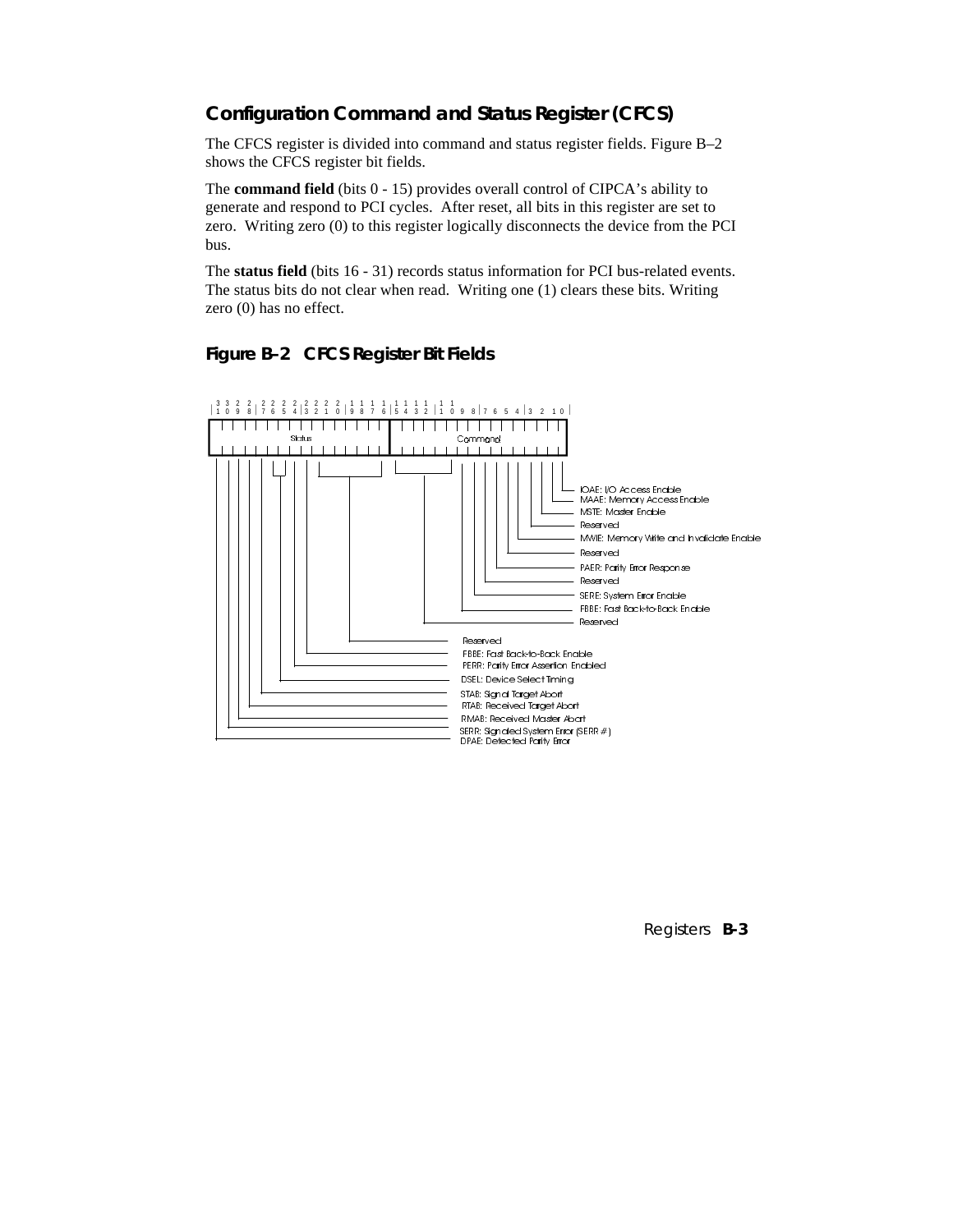## **Configuration Revision Register (CFRV)**

The CFRV register contains the CIPCA revision and class codes. This register contains the value 0xff000000 and is read only. Revision ID contains the revision of the CIPCA ASIC. Figure B–3 shows the CFRV register bit field ranges with class codes indicated.

## **Figure B–3 CFRV Register Bit Fields**

| 6 5 4 3 2<br>Q    | 3 3 2 2 2 2 2 2 2 2 2 2 2 1 1 1 1 1<br>$0$   9 8 7 6   5 4 3 2 |                          | $1 \Omega$<br>$1098$ 7 6 5 4 3 2 |
|-------------------|----------------------------------------------------------------|--------------------------|----------------------------------|
| <b>Base Class</b> | Sub Class                                                      | Programming<br>Interface | Revision ID                      |
|                   |                                                                |                          |                                  |

**B-4** CIPCA Adapter Installation and User's Guide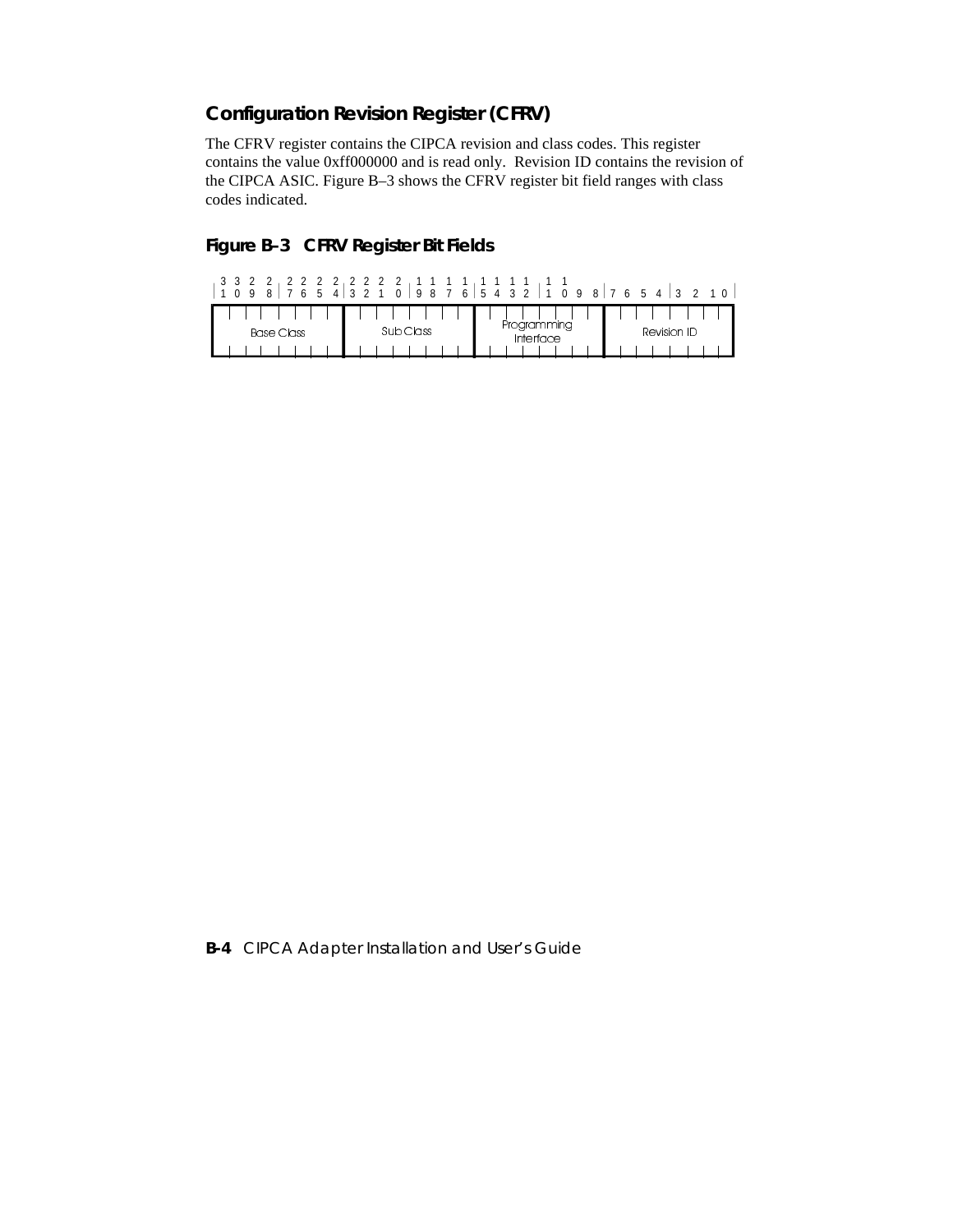## **Configuration Cache and Latency Register (CFCL)**

The CFCL register configures the latency timer and the cache line size values.

The **configuration latency timer** (bits <15:8>) is used when operating as a PCI bus master. This register specifies the value of the latency timer in units of PCI bus clocks (nanoseconds). The latency timer is initiated when FRAME\_L is asserted. When the latency timer expires with FRAME\_L still asserted, CIPCA initiates transaction termination as soon as GNT\_L expires. The latency timer is invalidated if FRAME\_L is deasserted with the latency timer still running.

The **cache line size** register specifies the system cache line size in longword (PCI doubleword) increments. If this register is zero (0), the PCI command "write and invalidate" is not used. Allowable values for this register are 0, 2, 4, 8, or 16.

Bits <31:16> are reserved (return 0 on reads). Figure B–4 shows the CFCL register bit fields.

#### **Figure B–4 CFCL Register Bit Fields**

| $1\; 0\; 9\; 8\; \vert\; 7\; 6\; 5\; 4\; \vert\; 3\; 2\; 1\; 0\; \vert\; 9\; 8\; 7\; 6\; \vert\; 5\; 4\; 3\; 2\; \vert\; 1\; 0\; 9\; 8\; \vert\; 7\; 6\; 5\; 4\; \vert\; 3\; 2\; 1\; 0\; \vert$ |               |                 |
|-------------------------------------------------------------------------------------------------------------------------------------------------------------------------------------------------|---------------|-----------------|
| .                                                                                                                                                                                               | <b>.</b>      |                 |
| Reserved (returns 0 on reads)                                                                                                                                                                   | Latency Timer | Cache Line Size |
|                                                                                                                                                                                                 |               |                 |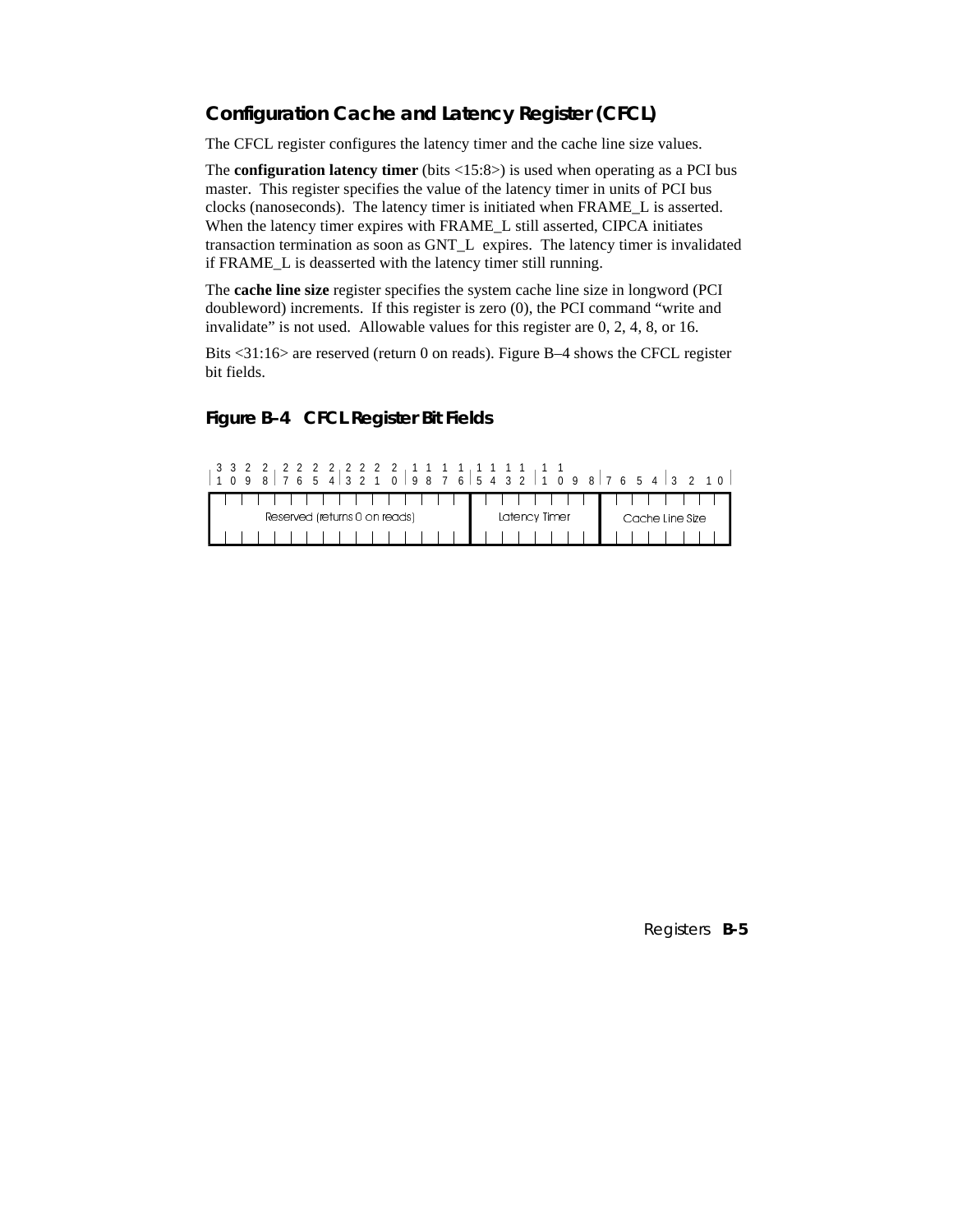## **Configuration Base I/O Address Register 0 (CIB0)**

The CIB0 register specifies the I/O address for accessing the CIPCA hard registers. This I/O space maps 256 bytes of the internal hard registers. Bit 0 is set on all reads, indicating that this is an I/O base register. Figure B–5 shows the CIB0 register bit fields.

## **Figure B–5 CIB0 Register Bit Fields**

|  |  |  |  |                                  |  |  |  |  |  |  | ,,,,,,,,,,,,,,,, |  |  |  |           |  |  |
|--|--|--|--|----------------------------------|--|--|--|--|--|--|------------------|--|--|--|-----------|--|--|
|  |  |  |  | Configuration Base I/O Address 0 |  |  |  |  |  |  |                  |  |  |  | All Zeros |  |  |
|  |  |  |  |                                  |  |  |  |  |  |  |                  |  |  |  |           |  |  |

**B-6** CIPCA Adapter Installation and User's Guide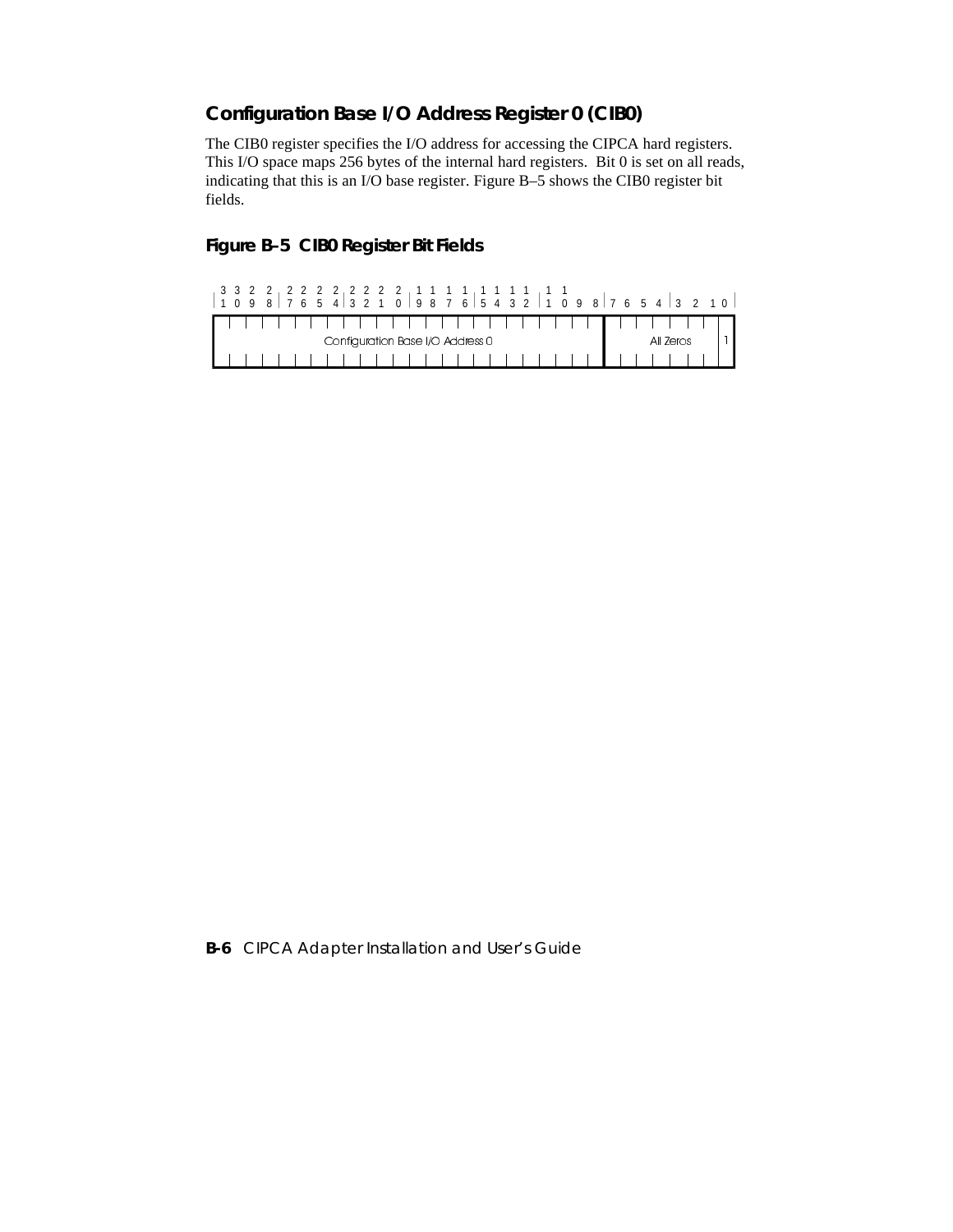## **Configuration Base I/O Address Register 1 (CIB1)**

The CIB1 register specifies the I/O address for accessing the CIPCA soft registers. Figure B–6 shows the CIB1 register bit fields.

## **Figure B–6 CIB1 Register Bit Fields**

|  |  |  |  | Configuration Base I/O Address 1 |  |  |  |  |  |  |  |  |  |  | All Zeros |  |  |
|--|--|--|--|----------------------------------|--|--|--|--|--|--|--|--|--|--|-----------|--|--|
|  |  |  |  |                                  |  |  |  |  |  |  |  |  |  |  |           |  |  |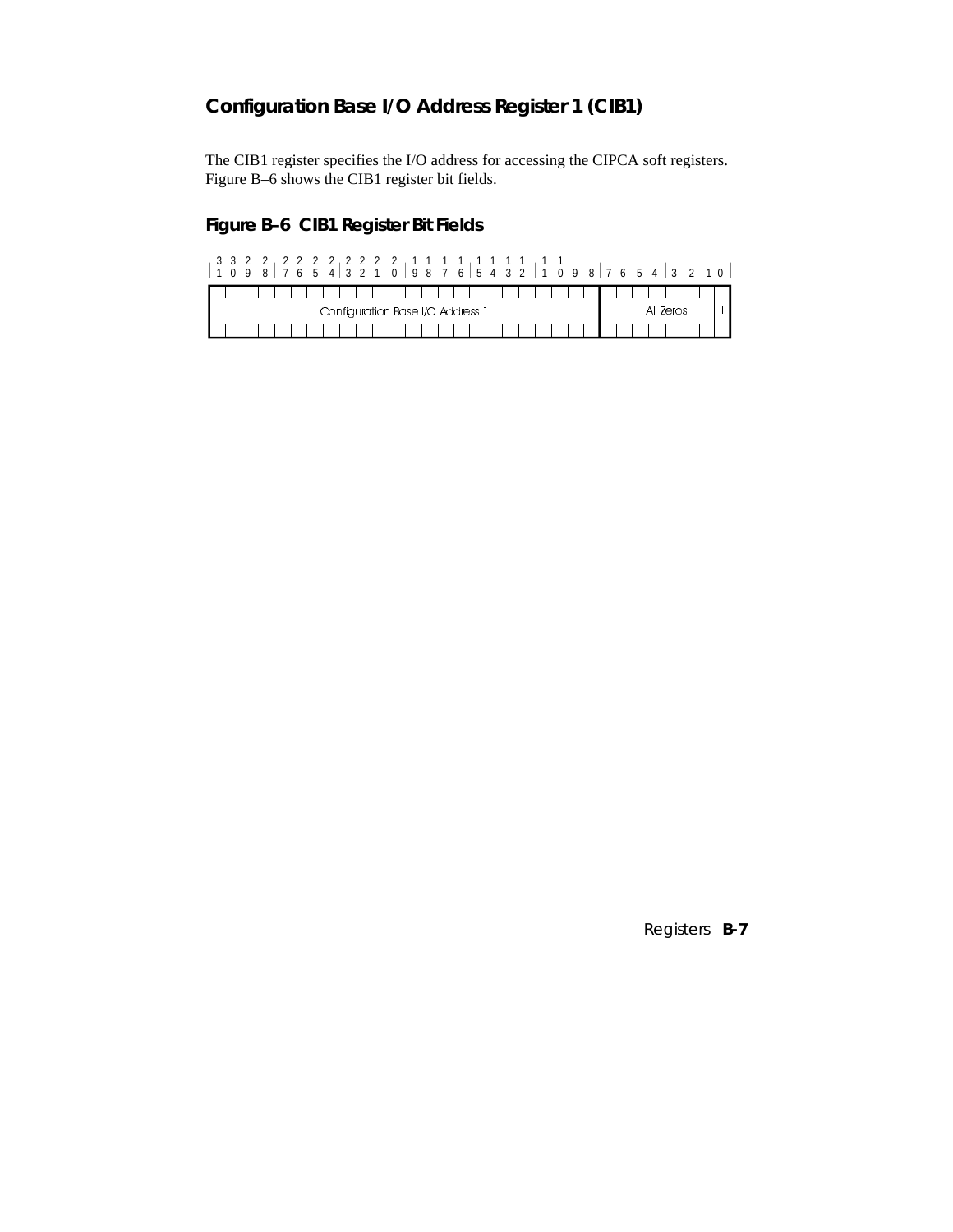## **Configuration Base Memory Address Register (CBMA)**

The CBMA register specifies the base memory address for accessing the CIPCA hard and soft registers. This memory space maps 64 Kbytes. The hard registers begin at offset 0x0 from CBMA. The soft registers begin at offset 0x100. Bit zero is clear on all reads indicating that this is a base memory register. Figure B–7 shows the CBMA register bit fields.

#### **Figure B–7 CBMA Register Bit Fields**

|  | $1\; 0\; 9\; 8\; \vert\; 7\; 6\; 5\; 4\; \vert\; 3\; 2\; 1\; 0\; \vert\; 9\; 8\; 7\; 6\; \vert\; 5\; 4\; 3\; 2\; \vert\; 1\; 0\; 9\; 8\; \vert\; 7\; 6\; 5\; 4\; \vert\; 3\; 2\; 1\; 0\; \vert$ |  |  |  |  |  |  |  |  |           |  |  |  |  |
|--|-------------------------------------------------------------------------------------------------------------------------------------------------------------------------------------------------|--|--|--|--|--|--|--|--|-----------|--|--|--|--|
|  |                                                                                                                                                                                                 |  |  |  |  |  |  |  |  |           |  |  |  |  |
|  | Configuration Base Memory Address                                                                                                                                                               |  |  |  |  |  |  |  |  | All Zeros |  |  |  |  |
|  |                                                                                                                                                                                                 |  |  |  |  |  |  |  |  |           |  |  |  |  |

**B-8** CIPCA Adapter Installation and User's Guide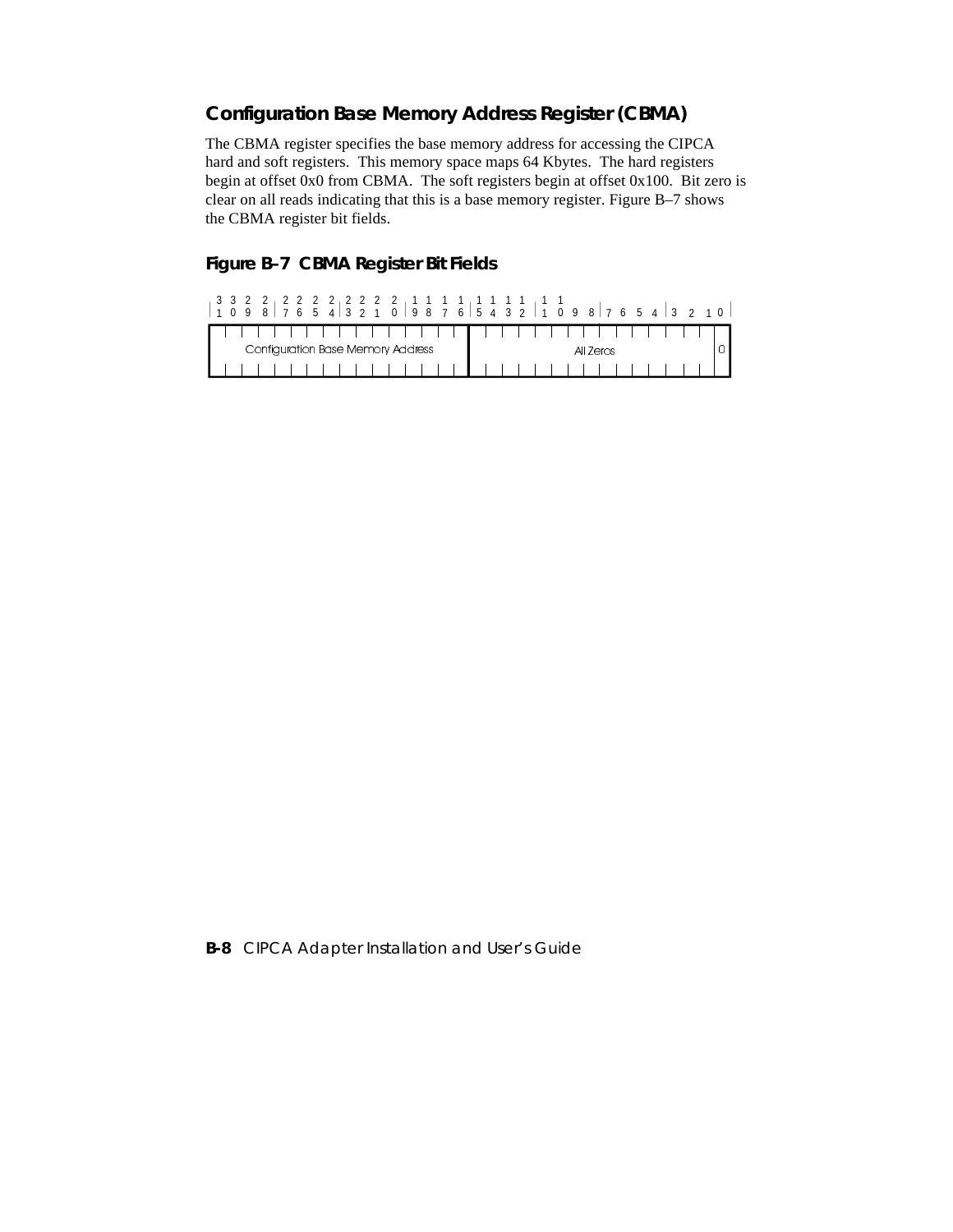## **Configuration Interrupt Register (CFIT)**

The CFIT register is divided into four sections: the interrupt line, the interrupt pin, minimum grant, and maximum latency. Minimum grant (Min\_Gnt) and maximum latency (Max\_Lat) are information-only registers used by the configuration to determine how often a bus master typically requires access to the PCI bus and the duration of a typical transfer when it does acquire the bus. Figure B–8 defines the bit fields for the CFIT register. Table B–2 describes the function of the CFIT register bit fields.

#### **Figure B–8 CFIT Register Bit Fields**

| 3 3 2 2 2 2 2 2 2 2 2 2 2 1 1 1 1 1<br>4<br>8<br>-5<br>6<br>9 | 3 2 1<br>$\Omega$ | 9 8 7 6 5 4 3 2 1 0 9 | 3 <sub>2</sub><br>$1\,0$<br>8 7 6 5<br>$4 \vert$ |
|---------------------------------------------------------------|-------------------|-----------------------|--------------------------------------------------|
|                                                               |                   |                       |                                                  |
| Max Lat                                                       | Min Gnt           | Interrupt Pin         | Interrupt Line                                   |
|                                                               |                   |                       |                                                  |

|  | Table B-2 CFIT Register Bit Field Functions |  |  |
|--|---------------------------------------------|--|--|
|--|---------------------------------------------|--|--|

| Register           | <b>Identifier</b> | <b>Field</b> | <b>Description</b>                                                                                                                                                               |
|--------------------|-------------------|--------------|----------------------------------------------------------------------------------------------------------------------------------------------------------------------------------|
| Interrupt<br>Line  | <b>LINE</b>       | 7:0          | Read/write register that provides interrupt<br>line routing information. This field can be<br>used by any host system. The values are<br>architecture specific.                  |
| Interrupt<br>Pin   | <b>PIN</b>        | 15:8         | Read-only register that defines which of the<br>four PCI interrupt request lines (INTA# -<br>INTD#) a function is connected to.<br>CIPCA's value is $0x01$ indicating INTA#.     |
| Minimum<br>Grant   | Min Gnt           | 23:16        | Read only. Specifies duration of burst<br>period in increments of 250 ns. A value of<br>zero indicates that the device has no<br>stringent requirements.                         |
| Maximum<br>Latency | Max Lat           | 31:24        | Read only. Specifies how often the device<br>needs access to the PCI bus in increments of<br>250 ns. A value of zero indicates that the<br>device has no stringent requirements. |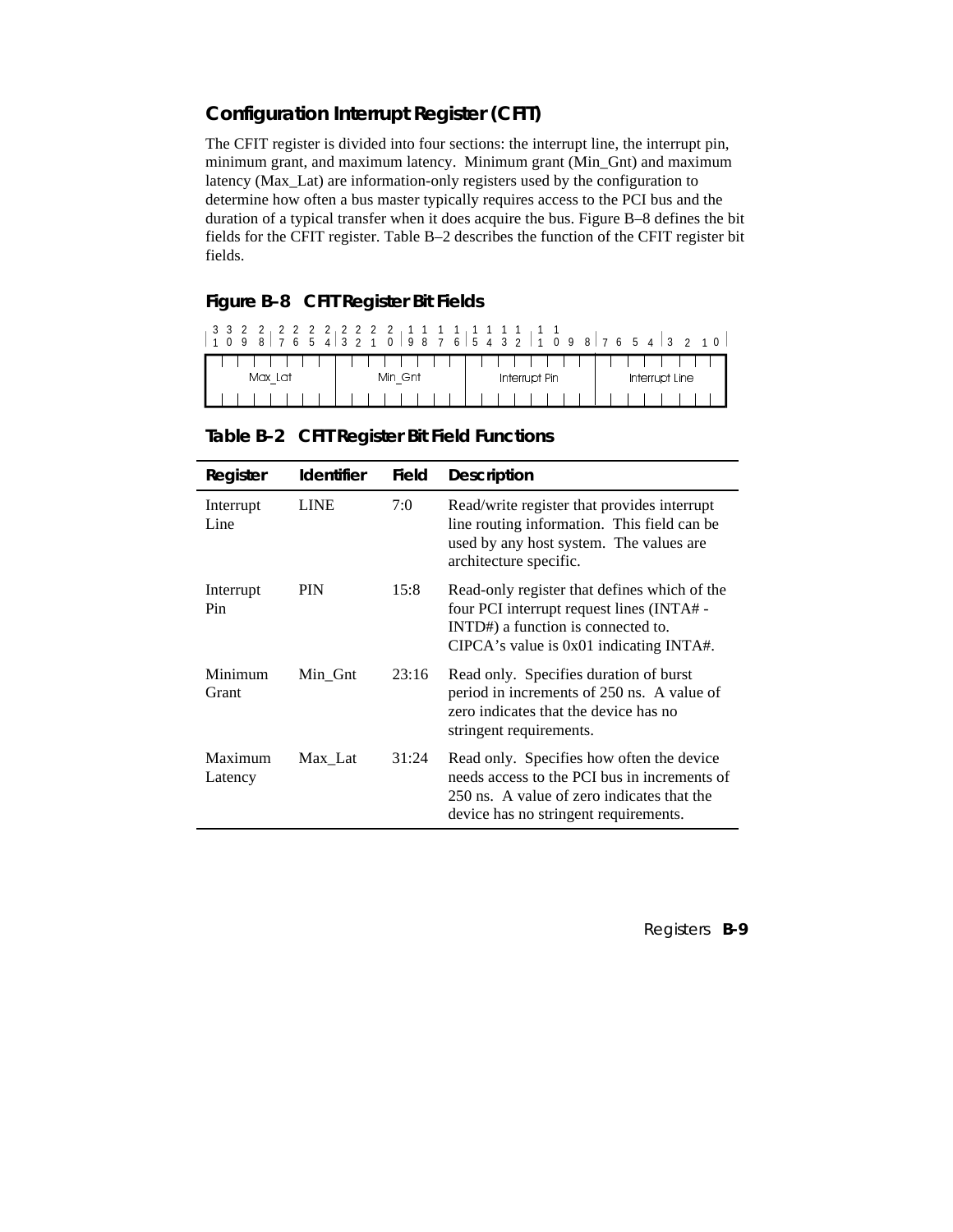# **B.2 PCI ASIC Hard Registers**

CIPCA contains six hard registers that are located within the PCI ASIC. These registers are accessed by the host using either the CIB0 or CMBA mapping registers.

Table B–3 defines each hard register, its offset, and function.

**B-10** CIPCA Adapter Installation and User's Guide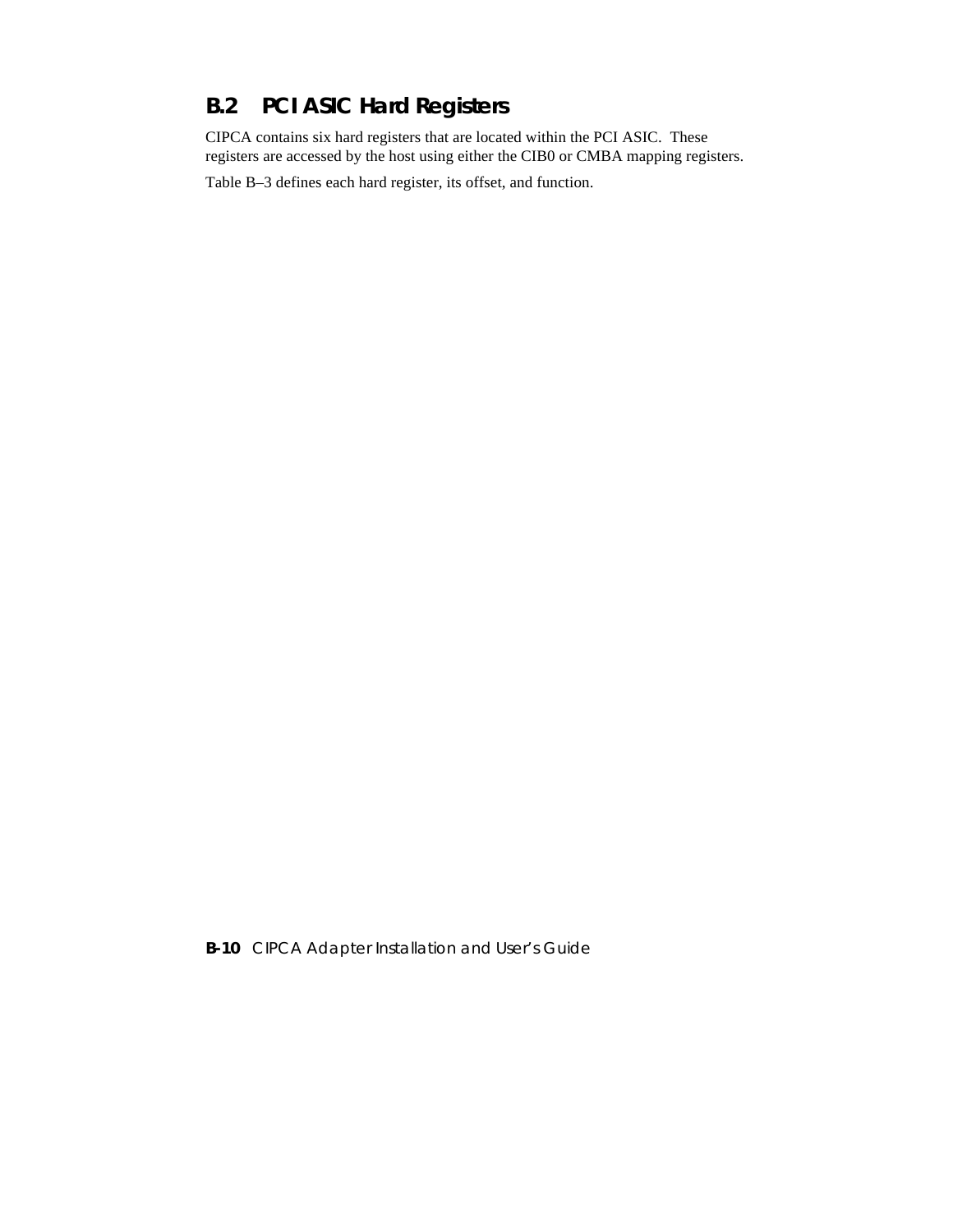| Hard<br>Register     | Operation         | <b>Identifier</b> | CIB <sub>0</sub><br><b>Offset</b> | <b>CBMA</b><br><b>Offset</b> | <b>Effect</b>                                                                                                                                                                |
|----------------------|-------------------|-------------------|-----------------------------------|------------------------------|------------------------------------------------------------------------------------------------------------------------------------------------------------------------------|
| Adapter<br>Reset     | Write Only        | <b>ADPRST</b>     | 0x00                              | 0x00                         | A write causes a<br>hardware reset on<br>the port and link<br>modules.                                                                                                       |
| Clear<br>Interrupt A | Write Only        | <b>CLRINTA</b>    | 0x08                              | 0x08                         | A write clears<br>ASIC's state of<br>INTA.                                                                                                                                   |
| Clear<br>Interrupt B | Write Only        | <b>CLRINTB</b>    | 0x10                              | 0x10                         | A write clears<br>ASIC's state of<br>INTB.                                                                                                                                   |
| Interrupt<br>Holdoff | Write Only        | <b>AITCR</b>      | 0x18                              | 0x18                         | A write forces the<br>link module holdoff<br>timer to reset its<br>expiration time. No<br>additional INTA<br>signal can be posted<br>until the holdoff<br>timer has expired. |
| <b>Node Status</b>   | Read and<br>Write | <b>NODESTS</b>    | 0x20                              | 0x20                         | Shows state of<br><b>INTA and INTB</b><br>internal signals. See<br>Figure B-1 and<br>Table B-1.                                                                              |
| Interrupt<br>Enable  | Read and<br>Write | <b>INTENA</b>     | 0x28                              | 0x28                         | Enables or disables<br>host system<br>interrupts. Default<br>is zero (interrupts<br>disabled). See<br>Figure B-10 and<br>Table B-5.                                          |

## **Table B–3 PCI ASIC Hard Registers**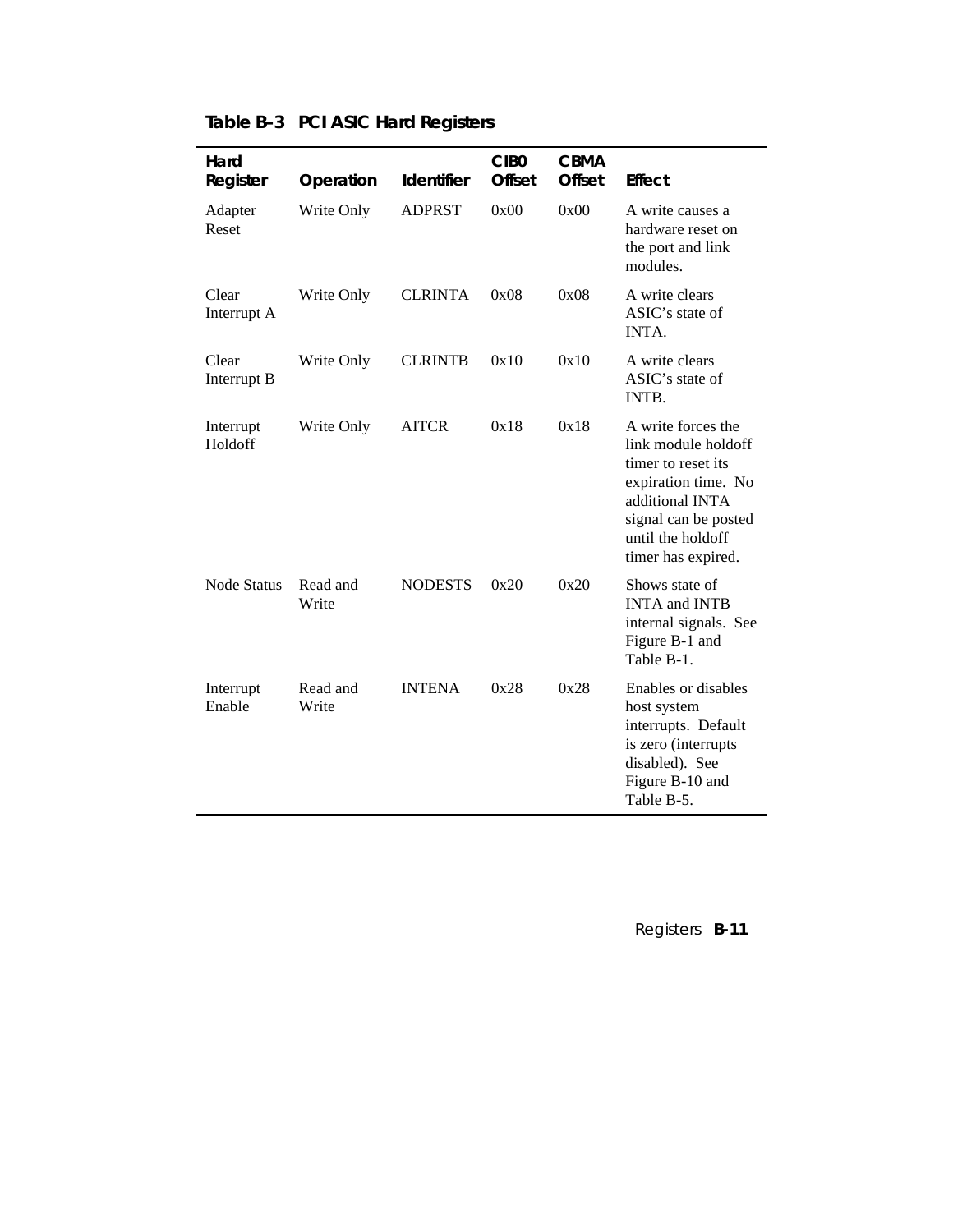## **Node Processor Status Register (NODESTS)**

Figure B–9 shows the bit fields of the Node Processor Status register. Table B–4 identifies and describes the NODESTS bit fields. Table B-4a describes the field definitions of the ADPSTA bit range. Table B-4b defines extended error information that is located in the CASR <ACC> field.

#### **Figure B–9 NODESTS Register Bit Fields**

| ,,,,,,,,,,,,,,,,,,,,,,, |               |
|-------------------------|---------------|
| CFCS Fields 31-16       | <b>ADPSTA</b> |
|                         |               |

## **Table B–4 NODESTS Register Bit Field Functions**

| Field | <b>Identifier</b>   | <b>Description</b>                                                                                                                                                                                                                                                                                                                 |
|-------|---------------------|------------------------------------------------------------------------------------------------------------------------------------------------------------------------------------------------------------------------------------------------------------------------------------------------------------------------------------|
| 31:16 | <b>CFCS</b>         | An alternate path to the configuration space CFCS<br>register.                                                                                                                                                                                                                                                                     |
| 5     | <b>INTB</b>         | Not used by CIPCA.                                                                                                                                                                                                                                                                                                                 |
|       | <b>INTA</b>         | When clear, the local node processor has not requested the<br>posting of INTA. Presentation of this value is delayed by<br>the interrupt holdoff timer.                                                                                                                                                                            |
| 3:0   | ADPSTA <sup>1</sup> | At reset, this field is defined as zero $(0)$ . Once the<br>processor module has completed diagnostics and has<br>transitioned to N_PORT INITIALIZED, this field is set to<br>1. If any error occurs, the field is set to a value greater<br>than 1. Once a non-zero value is posted, it remains set<br>until an ADPRST is issued. |

<sup>1</sup> See Table B-4a for a description of the bit definitions for this field.

#### **B-12** CIPCA Adapter Installation and User's Guide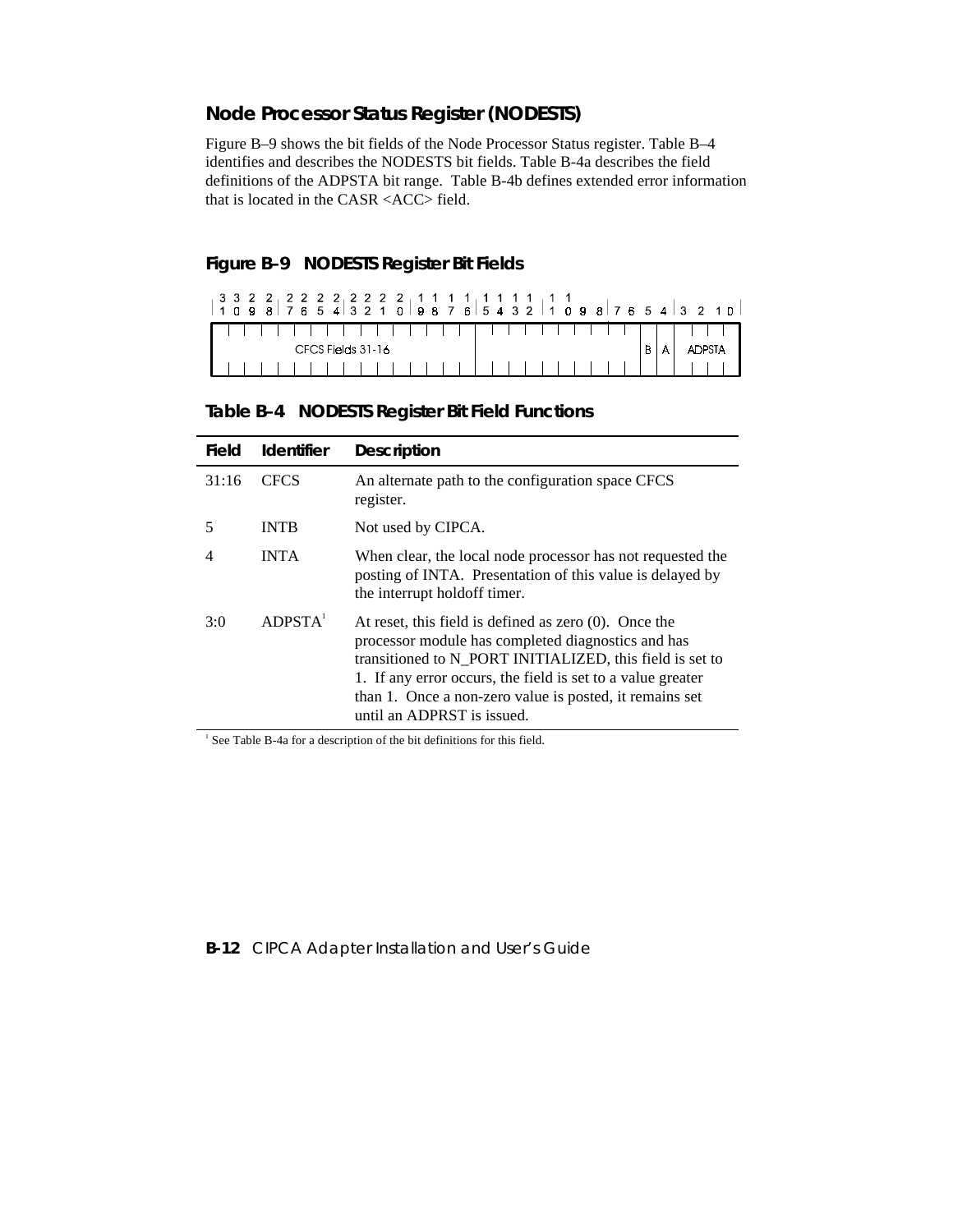| Field          | <b>Identifier</b> | <b>Description</b>                                                                                             |
|----------------|-------------------|----------------------------------------------------------------------------------------------------------------|
| $\Omega$       | <b>INPROCESS</b>  | Initialization is in process. If this exceeds ten<br>seconds, a catastrophic hardware failure has<br>occurred. |
| 1              | <b>INIT</b>       | "Reset Initialization" completed, ready for NPORT<br>initialization or microcode download.                     |
| $\mathfrak{D}$ | INV_UCODE         | Microcode checksum in PROM is invalid.                                                                         |
| 3              | CPURAM_BAD        | Microprocessor SRAM test failed.                                                                               |
| 4              | <b>BUFRAM_BAD</b> | Buffer SRAM test failed.                                                                                       |
| 5              | <b>CABLESWAP</b>  | Intermodule ribbon cables are swapped.                                                                         |
| 6              | CI PATHA          | CI path A is bad. $1$                                                                                          |
| 7              | <b>CI PATHB</b>   | CI path B is bad. $1$                                                                                          |
| 8              | NODADR_           | Node address for CI Path A does not agree with Path                                                            |
|                | <b>MISMATCH</b>   | <b>B.</b>                                                                                                      |
| 9              | CLUSIZ            | Cluster size for CI Path A does not agree with Path                                                            |
|                | <b>MISMATCH</b>   | B.                                                                                                             |

## **Table B–4a ADPSTA Field Definitions**

1 Table B-4b defines extended error information that is located in the CASR <ACC> field.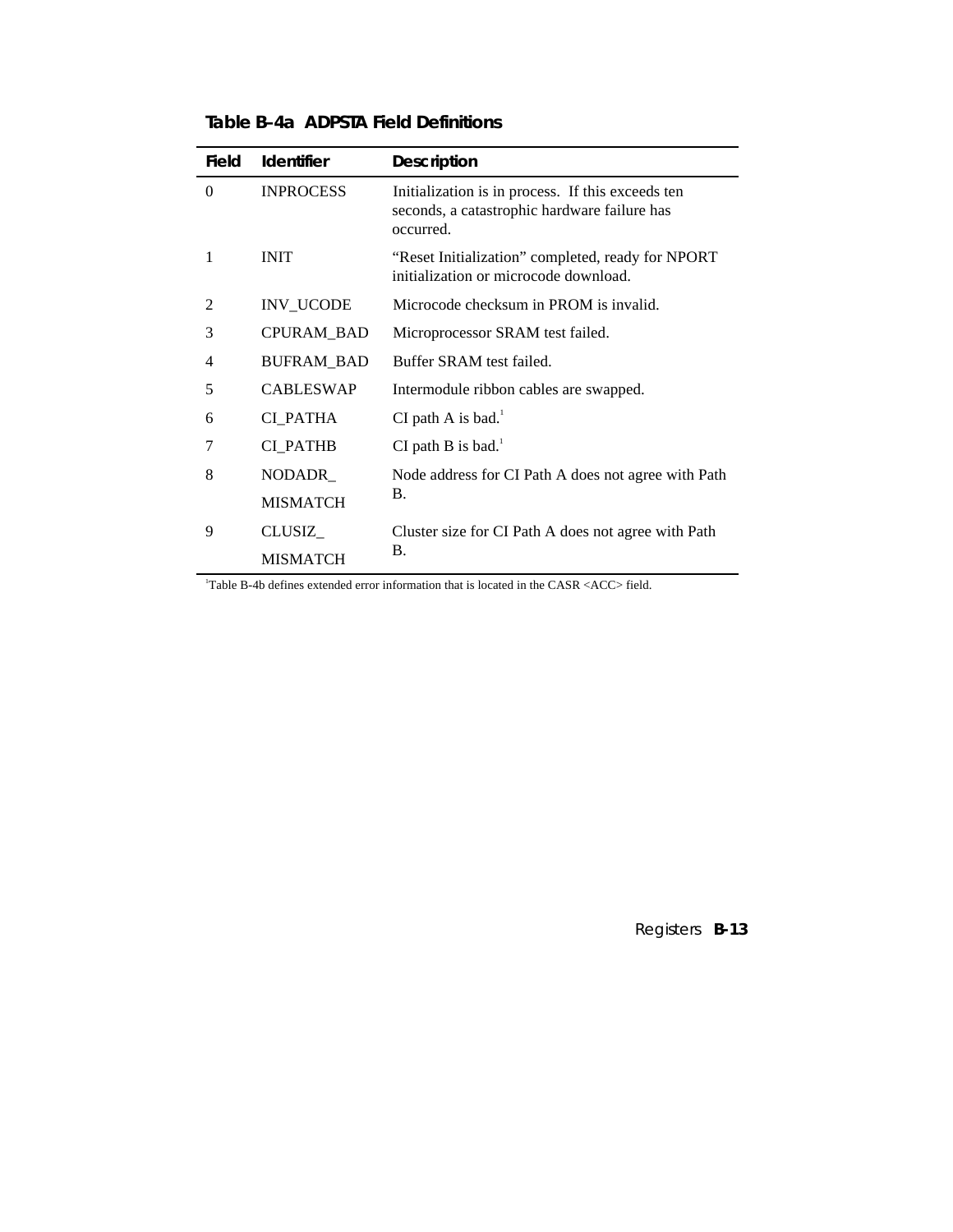| Field                       | <b>Identifier</b> | <b>Description</b>                                                      |
|-----------------------------|-------------------|-------------------------------------------------------------------------|
| 1                           | <b>DATATEST</b>   | Data miscompare was detected using Data Test<br>Register.               |
| $\mathcal{D}_{\mathcal{A}}$ | TXTO              | Timeout occurred waiting for Tx interrupt during CI<br>loopback test.   |
| 3                           | <b>TXSTS</b>      | Bad status detected in Tx ring status field during CI<br>loopback test. |
| 4                           | <b>RXTO</b>       | Timeout occurred waiting for Rx interrupt during CI<br>loopback test.   |
| 5                           | <b>RXSTS</b>      | Bad status detected in Rx ring status field during CI<br>loopback test. |
| 6                           | <b>MISCOMP</b>    | Data miscompare was detected during CI loopback<br>test.                |

**Table B–4b ACC Values when ADPSTA is CI\_PATHA or CI\_PATHB**

**B-14** CIPCA Adapter Installation and User's Guide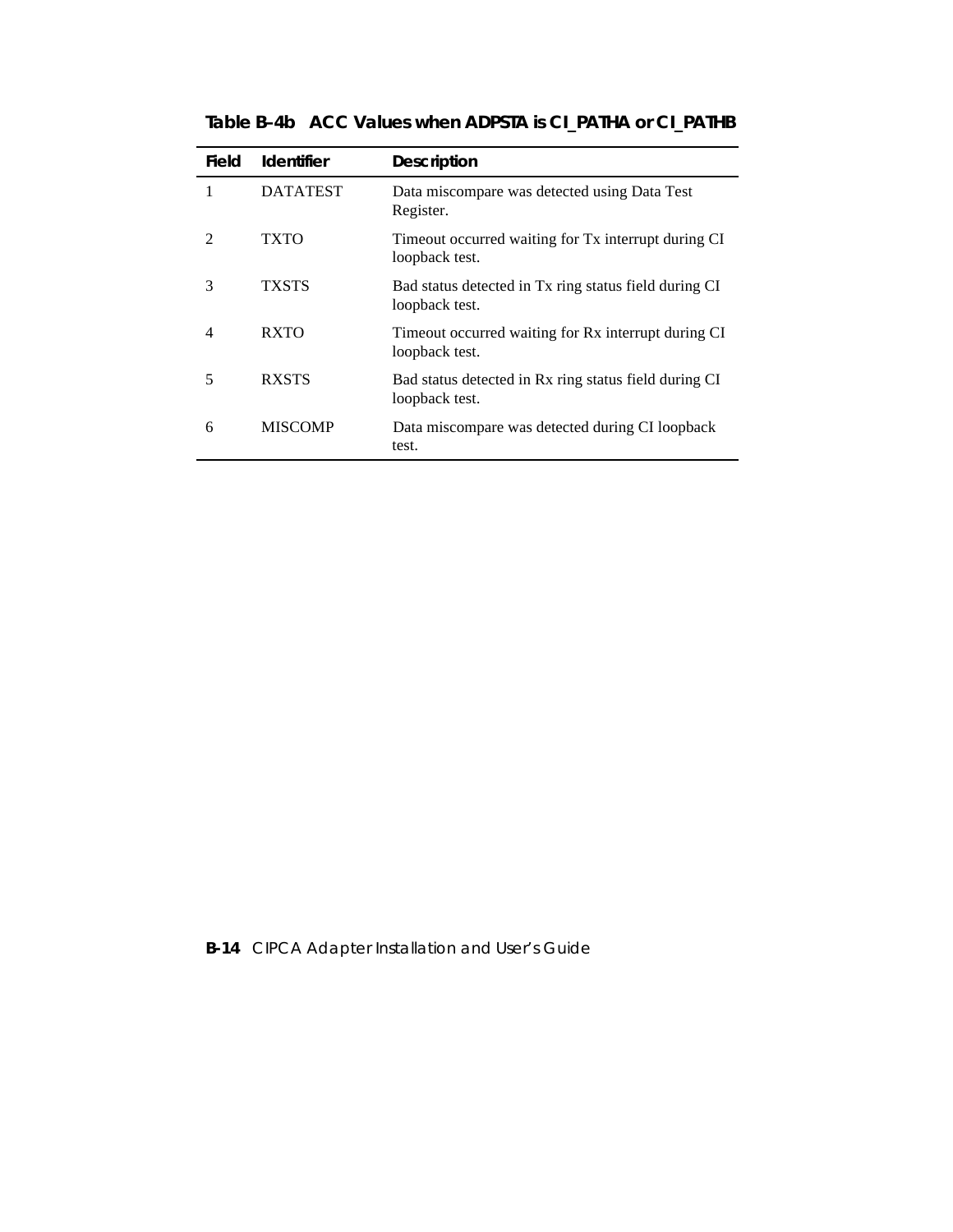## **Interrupt Enable Register (INTENA)**

Interrupt Enable (INTENA) is a read/write register used to enable or disable host system interrupts. The default value upon reset is zero (0). Figure B–10 shows the INTENA register bit fields. Table B–5 describes the INTENA register bit fields.

## **Figure B–10 Interrupt Enable Register Bit Fields**

**Table B–5 Interrupt Enable Register Bit Field Descriptions**

| Field | <b>Identifier</b> | <b>Description</b>                                                                                                                                             |
|-------|-------------------|----------------------------------------------------------------------------------------------------------------------------------------------------------------|
| 0     | ENAA              | Clear $(0)$ = an interrupting condition for INTA is not<br>presented in the INTA# signal.                                                                      |
|       |                   | Set $(1)$ = interrupting conditions are presented to the<br>INTA# signal. The internal value of INTA (status of<br>interrupting condition) is read at NODESTS. |
|       | <b>ENAB</b>       | Clear $(0)$ = interrupting conditions for INTB are not<br>presented to INTB# signal.                                                                           |
|       |                   | Set $(1)$ = interrupting conditions are presented to the<br>INTB# signal. The internal value of INTB (status of<br>interrupting condition) is read at NODESTS. |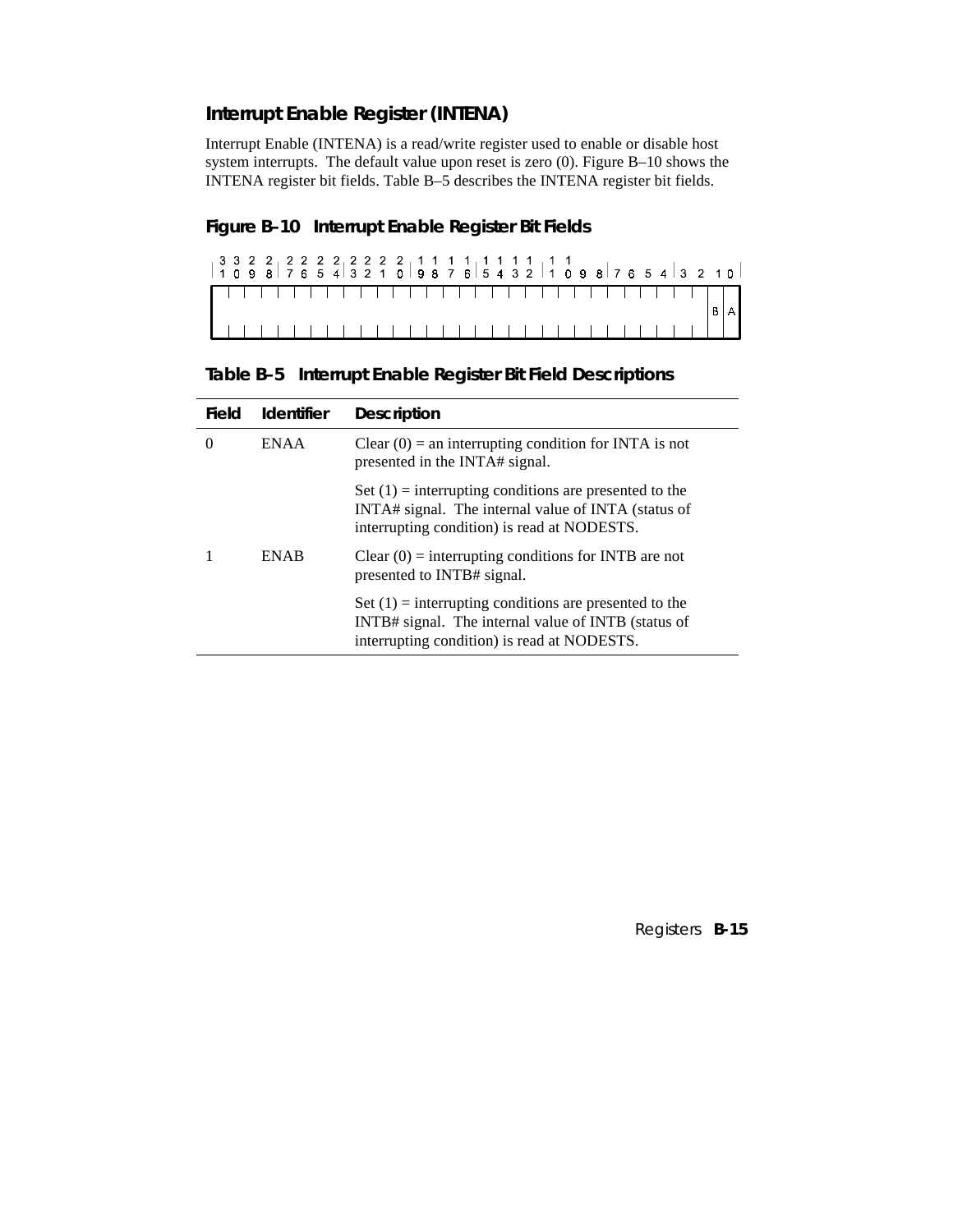## **B.3 Soft Registers**

Soft registers are locations that exist within CIPCA's SRAM buffer and have full byte, word, and longword (PCI doubleword) read/write access capabilities. All soft registers are 64 bits. The registers are accessed high-order longword followed by low-order longword. On register writes, only the low-order longword needs to be issued to signal the adapter.

## **Addressing Conventions**

These registers are addressed beginning at offset 0x0 from CIB1 or from offset 0x100 from CBMA. The ASIC soft register sequences provide for full read and write access to all soft registers. Table B–6 contains the definitions for each soft register and its appropriate offset.

**B-16** CIPCA Adapter Installation and User's Guide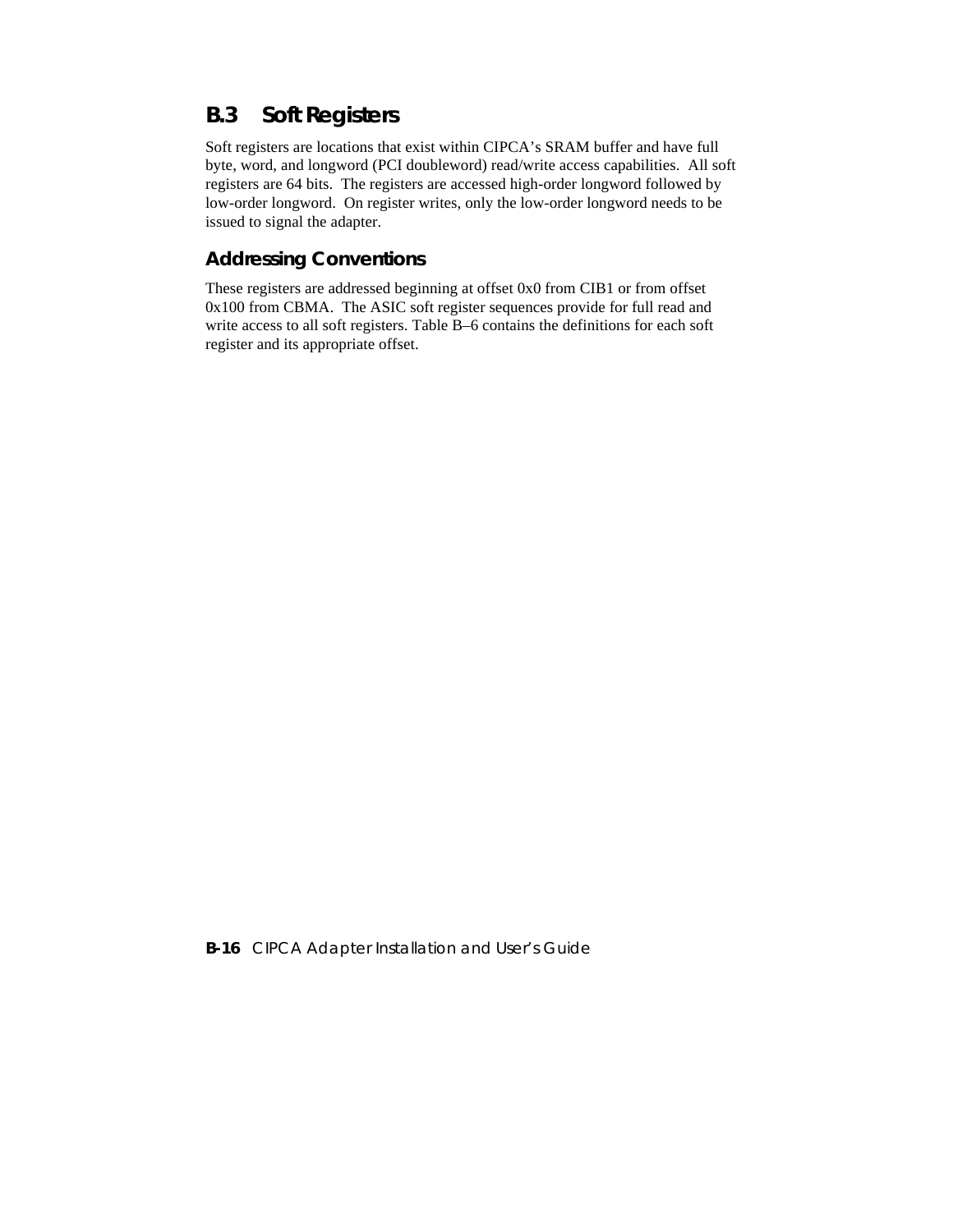| Soft Register                                           | Operation      | Identifier        | CIB <sub>1</sub><br><b>Offset</b> | <b>CBMA</b><br><b>Offset</b> |
|---------------------------------------------------------|----------------|-------------------|-----------------------------------|------------------------------|
| <b>Adapter Block Base</b>                               | Read and Write | <b>ABBR</b>       | 0x00                              | 0x100                        |
| <b>Channel Command Queue</b><br>2 Insertion             | Write only     | CCQ2IR            | 0x08                              | 0x108                        |
| <b>Channel Command Queue</b><br>1 Insertion             | Write only     | <b>CCQ1IR</b>     | 0x10                              | 0x110                        |
| <b>Channel Command Queue</b><br>0 Insertion             | Write only     | <b>CCQ0IR</b>     | 0x18                              | 0x118                        |
| <b>Adapter Datagram Free</b><br>Queue Insertion         | Write only     | <b>ADFQIR</b>     | 0x20                              | 0x120                        |
| <b>Adapter Message Free</b><br>Queue Insertion          | Write only     | <b>AMFQIR</b>     | 0x28                              | 0x128                        |
| Channel/Adapter Status                                  | Read only      | CASR <sup>1</sup> | 0x30                              | 0x130                        |
| Channel/Adapter Failing<br><b>Address</b>               | Read only      | <b>CAFAR</b>      | 0x38                              | 0x138                        |
| Channel/Adapter Status<br><b>Release Control</b>        | Write only     | <b>CASRCR</b>     | 0x40                              | 0x140                        |
| <b>Channel Initialize Control</b>                       | Write only     | <b>CICR</b>       | 0x48                              | 0x148                        |
| <b>Channel Enable Control</b>                           | Write only     | <b>CECR</b>       | 0x50                              | 0x150                        |
| Adapter Maintenance/<br><b>Sanity Timer Control</b>     | Write only     | <b>AMTCR</b>      | 0x58                              | 0x158                        |
| Adapter Maintenance/<br>Sanity Timer Expiration         | Write only     | <b>AMTECR</b>     | 0x60                              | 0x160                        |
| <b>Adapter Maintenance</b><br><b>Control and Status</b> | Read and write | AMCSR             | 0x68                              | 0x168                        |
| <b>ACC Extension Register</b>                           | Read and write | ACCX <sup>2</sup> | 0x70                              | 0x170                        |
| Unused                                                  | $-$            |                   | $0x78 -$<br>0xe0                  | $0x178 -$<br>0x1e0           |

# **Table B–6 Soft Register Definitions and Offsets**

 **(continued on next page)**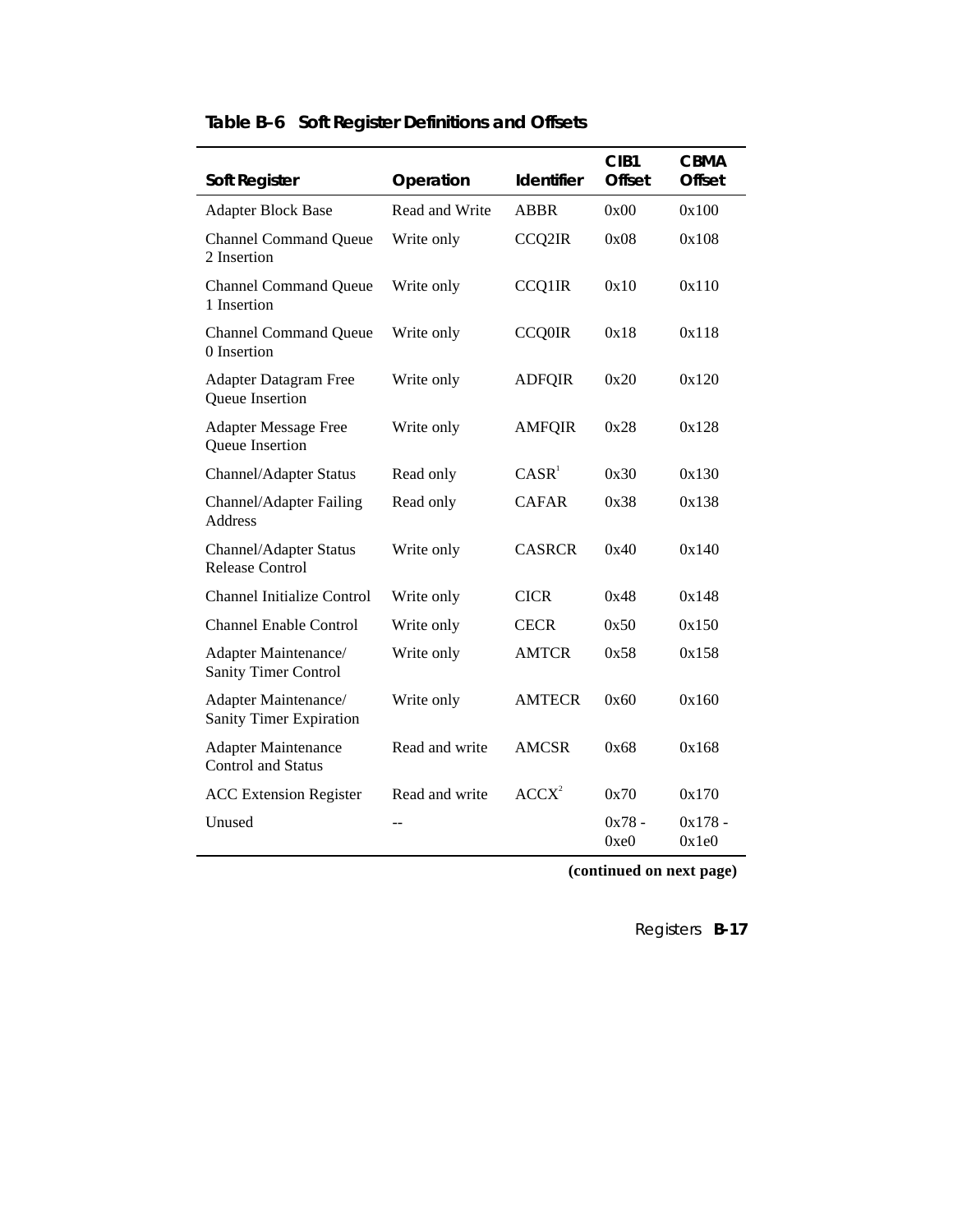| <b>Soft Register</b>                    | Operation      | <b>Identifier</b>           | CIB <sub>1</sub><br>Offset | <b>CBMA</b><br>Offset |
|-----------------------------------------|----------------|-----------------------------|----------------------------|-----------------------|
| Microcode Revision and<br><b>Status</b> | Read only      | $MREV^2$                    | 0xe8                       | 0x1e8                 |
| Microcode Update Status<br>Register     | Read and write | MUSR <sup>2</sup>           | 0xf0                       | 0x1f0                 |
| Microcode Update<br>Control and Address | Write only     | MUCAR <sup>2</sup>          | 0xf8                       | 0x1f8                 |
| Unused                                  |                |                             | N/A                        | 0x200                 |
| Alternate Clear Interrupt<br>A          | Write only     | ALT<br>CLRINTA <sup>2</sup> | N/A                        | 0x208                 |
| Alternate Interrupt<br>Holdoff          | Write only     | ALT<br>AITCR <sup>2</sup>   | N/A                        | 0x218                 |
| Alternate Interrupt Enable              | Write only     | ALT<br>INTENA <sup>2</sup>  | N/A                        | 0x228                 |

#### **Table B-6 Soft Register Definitions and Offsets (cont.)**

<sup>1</sup>Specification deviates from N\_PORT, <sup>2</sup>CIPCA-specific registers

## **Addresses in CIPCA Soft Registers**

All soft registers that contain physical addresses are a nonadjusted host address. Table B–7 defines the valid bits within an address register.

#### **Table B–7 CIPCA Soft Register Definition**

| <b>Bits</b>        | <b>Definition</b>                  |
|--------------------|------------------------------------|
| 63 to 32           | Must be Zero                       |
| $31 \text{ to } 0$ | Physical Addresses $\leq$ 31 to 0> |

## **Carrier Soft Registers**

All registers that contain an address to a carrier MUST have the address of the new Tail Pointer written. The CIPCA firmware uses the tail pointer in the soft registers to terminate N\_PORT queue operations.

**B-18** CIPCA Adapter Installation and User's Guide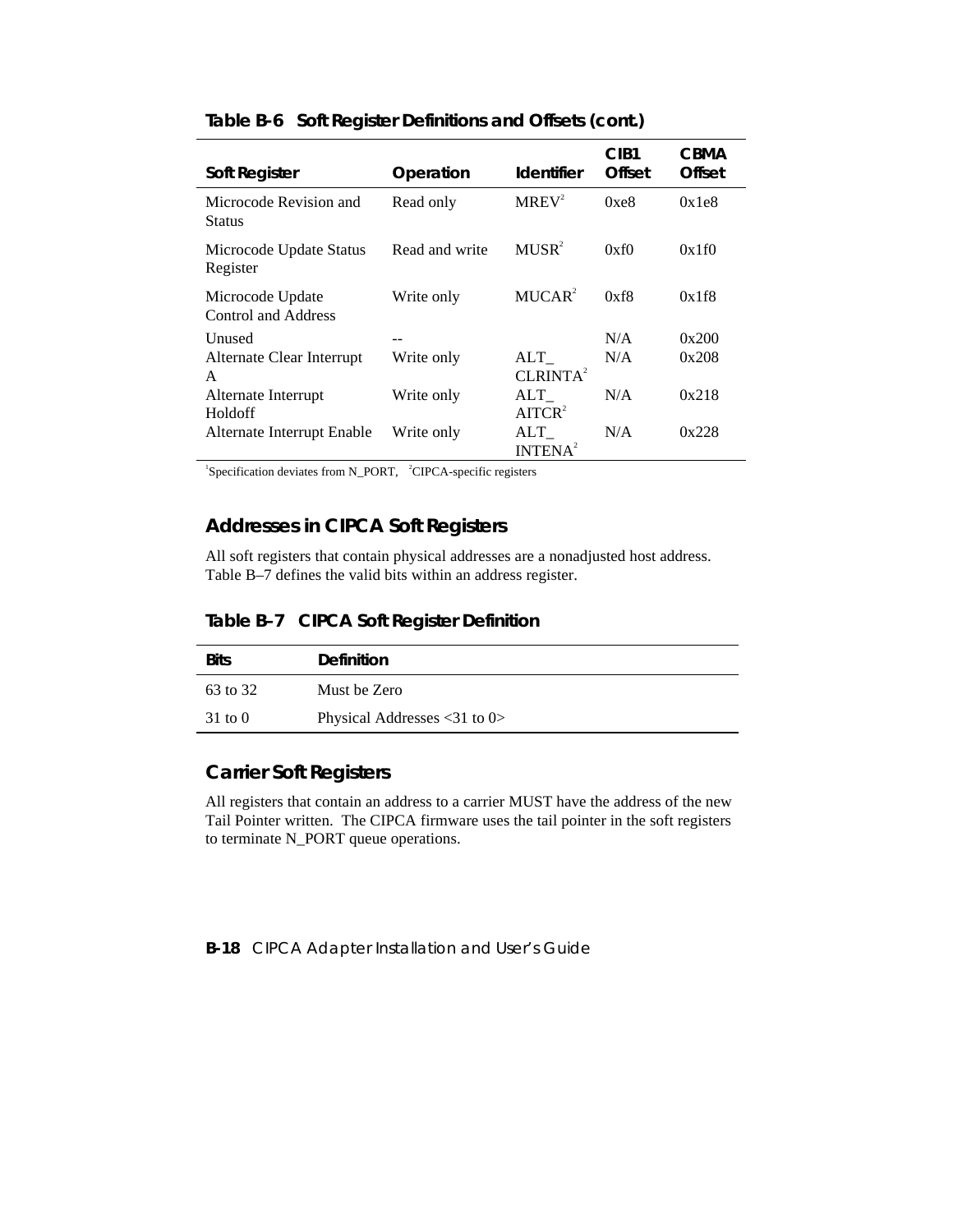## **Channel/Adapter Status Register (CASR)**

The Channel/Adapter Status Register returns status to the port driver after either a miscellaneous or response interrupt. CIPCA uses the Adapter Single Interrupt Completion bit (ASIC) to indicate that the adapter is requesting a completion interrupt. To restrict slave register accesses on normal interrupt processing, CIPCA's interrupt model is as follows:

- Reads of CASR with only IC|EC|ASIC bits set must not acknowledge the interrupt (by writing CASRCR). The read of CASR always clears the hardware presentation of INTA. New status can be posted after the CASR read has occurred.
- Reads of CASR with other bits set must be acknowledged with the write to CASRCR. The read of CASR dismisses the hardware status of INTA. No new status is posted from the adapter until a write of CASRCR has occurred.

The CASR ACC field is defined as a full 16-bit error code. All additional information to this error can be found in the ACCX register. Table B–8 lists all defined ACC values for conditions when CASR<AC> is set.

| Value | <b>Identifier</b>  | <b>Description</b>                                                      |
|-------|--------------------|-------------------------------------------------------------------------|
| 0x10  | <b>BAD_PTR</b>     | Out of range data structure pointer passed to<br>"free" routine.        |
| 0x11  | NOT_FREE           | Data structure to be "freed" still linked to a<br>queue.                |
| 0x12  | <b>INSANE</b>      | General error code reports some "insane"<br>firmware condition.         |
| 0x13  | PCIDMA0 INT        | PCI DMA engine 0 interrupt found pending.<br>Should never be enabled.   |
| 0x14  | <b>INV CONTENT</b> | Value of PCI DMA engine 1 content counter<br>$>$ 3.                     |
| 0x15  | PORTREG_RDINT      | Port register read interrupt found pending.<br>Should never be enabled. |
| 0x16  | PORTREG INVLD      | An unexpected Port Register access by the host<br>has occurred.         |

**Table B–8 ACC Values when CASR<ACC> Is Set**

 **(continued on next page)**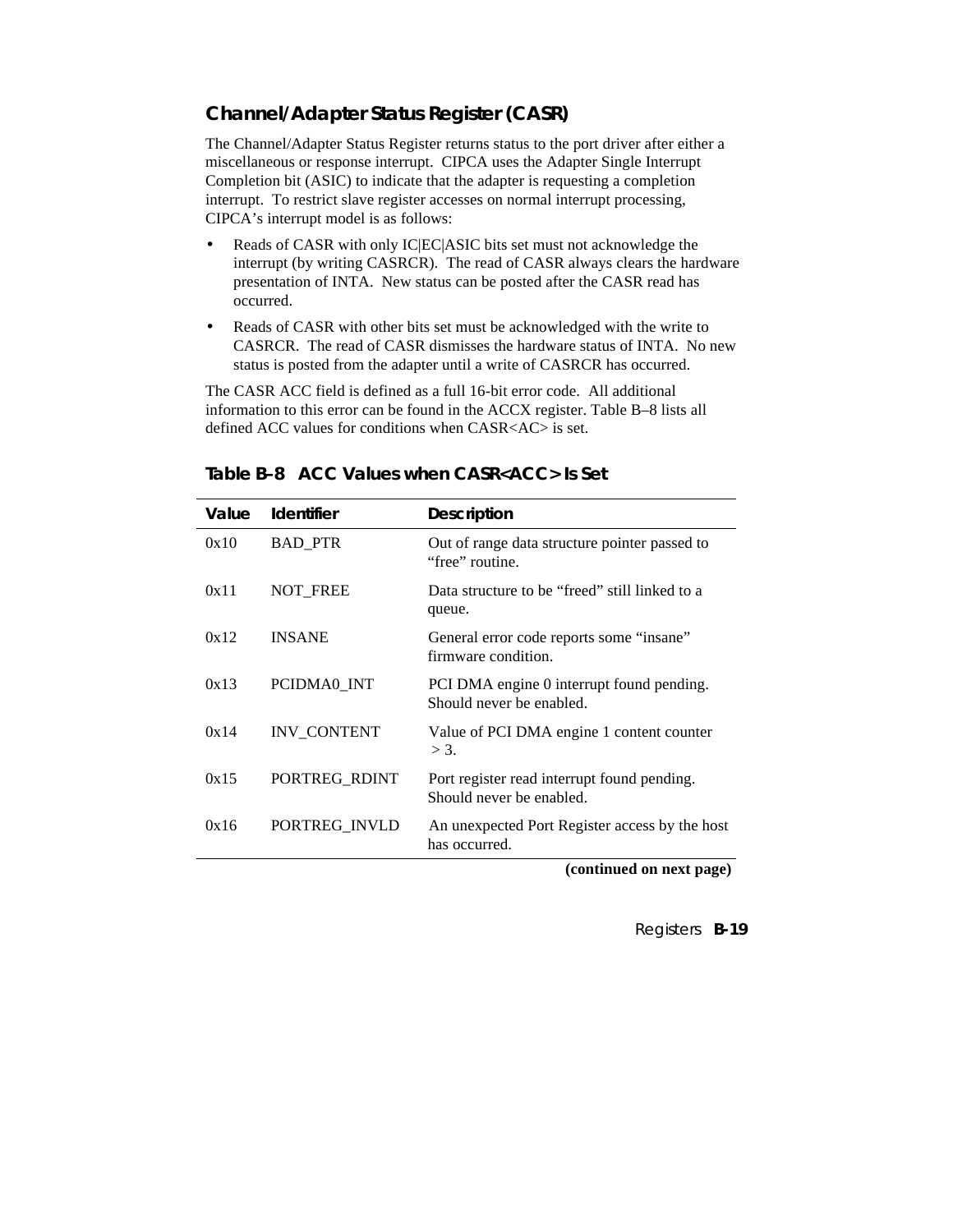|  |  |  | Table B-8 ACC Values when CASR <acc> Is Set (cont.)</acc> |
|--|--|--|-----------------------------------------------------------|
|--|--|--|-----------------------------------------------------------|

| Value | Identifier           | <b>Description</b>                                                                                                                                                                                                   |
|-------|----------------------|----------------------------------------------------------------------------------------------------------------------------------------------------------------------------------------------------------------------|
| 0x17  | <b>INVLD_XQE_LEN</b> | DQE_LEN or MQE_LEN in Adapter Block is<br>greater than IBUF_LEN.                                                                                                                                                     |
| 0x18  | ABBR_BAD             | SBZ fields in ADDR Register are not zero.                                                                                                                                                                            |
| 0x19  | <b>QPTR_STOPPER</b>  | A Driver to Adapter Queue entry was not<br>recognized.                                                                                                                                                               |
| 0x1a  | MTD_AMTECR           | AMTECR was written while MTD in AMCSR<br>is set.                                                                                                                                                                     |
| 0x1h  | PCIDMA0              | Error status detected in PCI DMA Ring for<br>DMA engine 0.                                                                                                                                                           |
| 0x1c  | PCIDMA1              | Error status detected in PCI DMA Ring for<br>DMA engine 1.                                                                                                                                                           |
| 0x1d  | <b>PE</b>            | A parity error was detected. The specific<br>parity error type is found in byte 0 of the<br>ACCX <xerr> register. If the parity error<br/>type is PCI, byte 1 of the XERR field gives<br/>further definition.</xerr> |
| 0x1e  | CI_INV_RTX           | An invalid set of conditions exists which make<br>up the retransmit dispatch index.                                                                                                                                  |
| 0x1f  | <b>CI_TX_PARERR</b>  | Parity error detected in Tx Ring status field.                                                                                                                                                                       |
| 0x20  | CI_TX_UNDERUN        | Underrun detected in Tx Ring status field.                                                                                                                                                                           |
| 0x21  | <b>CI_TX_NOPATH</b>  | No Tx path available when VC was open.                                                                                                                                                                               |
| 0x22  | <b>CI RX PARERR</b>  | Parity error detected in Rx Ring status field.                                                                                                                                                                       |
| 0x23  | CI_ASIC0_RXFAIL      | Fatal error detected in CI ASIC 0 internal<br>receive status register.                                                                                                                                               |
| 0x24  | CI_ASIC1_RXFAIL      | Fatal error detected in CI ASIC 1 internal<br>receive status register.                                                                                                                                               |

 **(continued on next page)**

**B-20** CIPCA Adapter Installation and User's Guide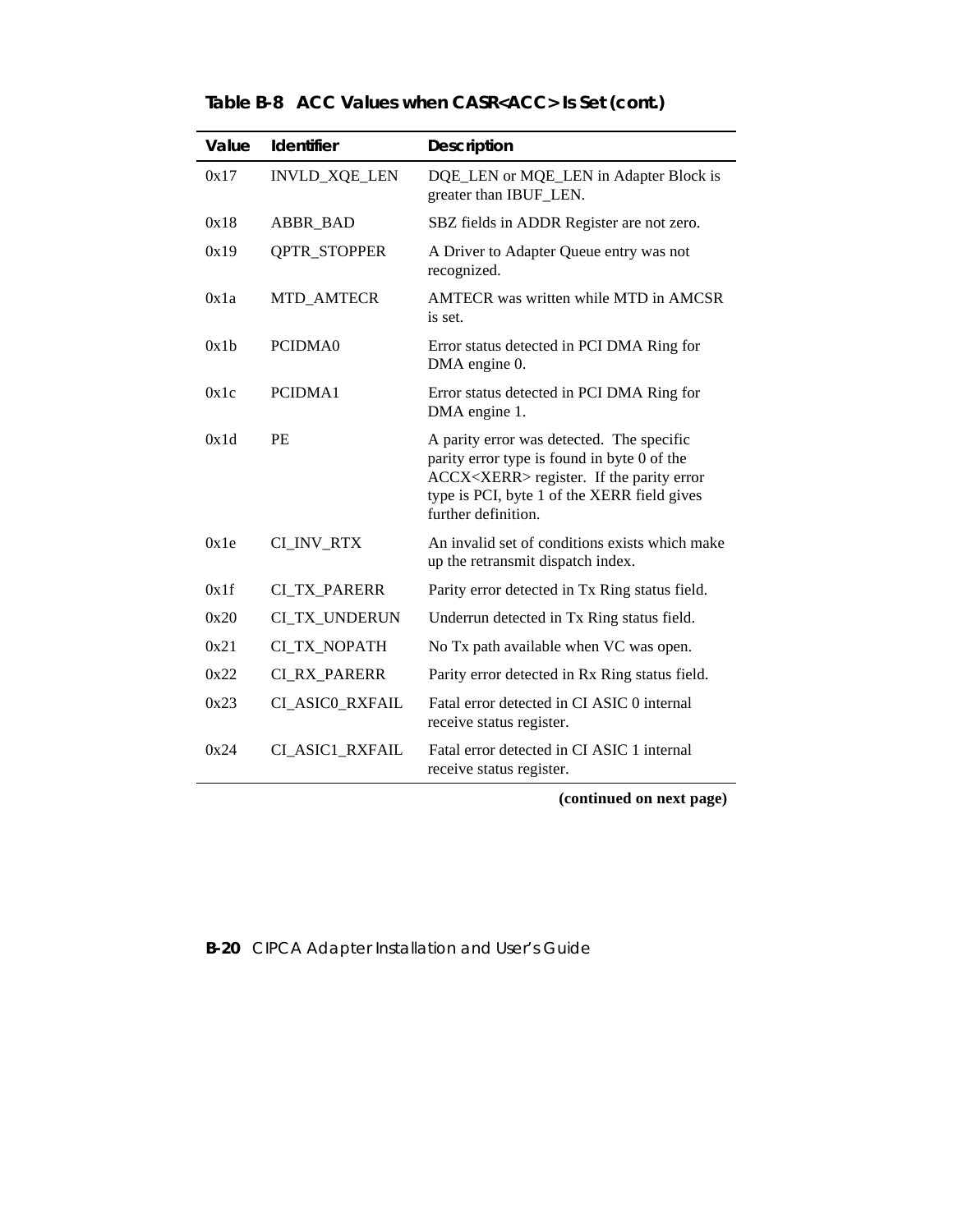|  | Table B-8 ACC Values when CASR <acc> Is Set (cont.)</acc> |  |
|--|-----------------------------------------------------------|--|
|--|-----------------------------------------------------------|--|

| Value | <b>Identifier</b>    | <b>Description</b>                                                       |
|-------|----------------------|--------------------------------------------------------------------------|
| 0x25  | CI ASICO TXFAIL      | Fatal error detected in CI ASIC 0 internal<br>transmit status register.  |
| 0x26  | CI ASIC1 TXFAIL      | Fatal error detected in CI ASIC 1 internal<br>transmit status register.  |
| 0x27  | NRP1 NULL            | Pointer to "NR Plus 1" buffer was NULL<br>while "waiting for NR Plus 1." |
| 0x28  | <b>MACHINE CHECK</b> | The microprocessor encountered a<br>miscellaneous exception.             |

## **ACC Extension Register (ACCX)**

Figure B–11 shows ACCX register bit ranges. The Line and Module fields are firmware release dependent and only useful to the firmware maintainer. Values for XERR are dependent upon select ACC error codes. Table B–9 describes the values of XERR for select ACC errors.

## **Figure B–11 ACCX Extension Register**

| 63 | 48 47    |             | 31<br>32 <sub>2</sub> | 16 15 | 0        |
|----|----------|-------------|-----------------------|-------|----------|
|    |          |             |                       |       |          |
|    | Reserved | <b>XERR</b> | Line $\#$             |       | Module # |
|    |          |             |                       |       |          |

| Table B-9 XERR Values for Select ACC Errors |  |  |  |
|---------------------------------------------|--|--|--|
|---------------------------------------------|--|--|--|

| <b>ACC Error Code</b> | <b>XERR Description</b>                                                                                                       |
|-----------------------|-------------------------------------------------------------------------------------------------------------------------------|
|                       |                                                                                                                               |
| PCIDMA0               | <b>PCI DMA Ring Status</b>                                                                                                    |
| PF.                   | The specific parity error type is found in byte 0. If the<br>parity error type is PCI, byte 1 provides further<br>definition. |
| CL_INV_RTX            | The dispatch index.                                                                                                           |
|                       |                                                                                                                               |

**(continued on next page)**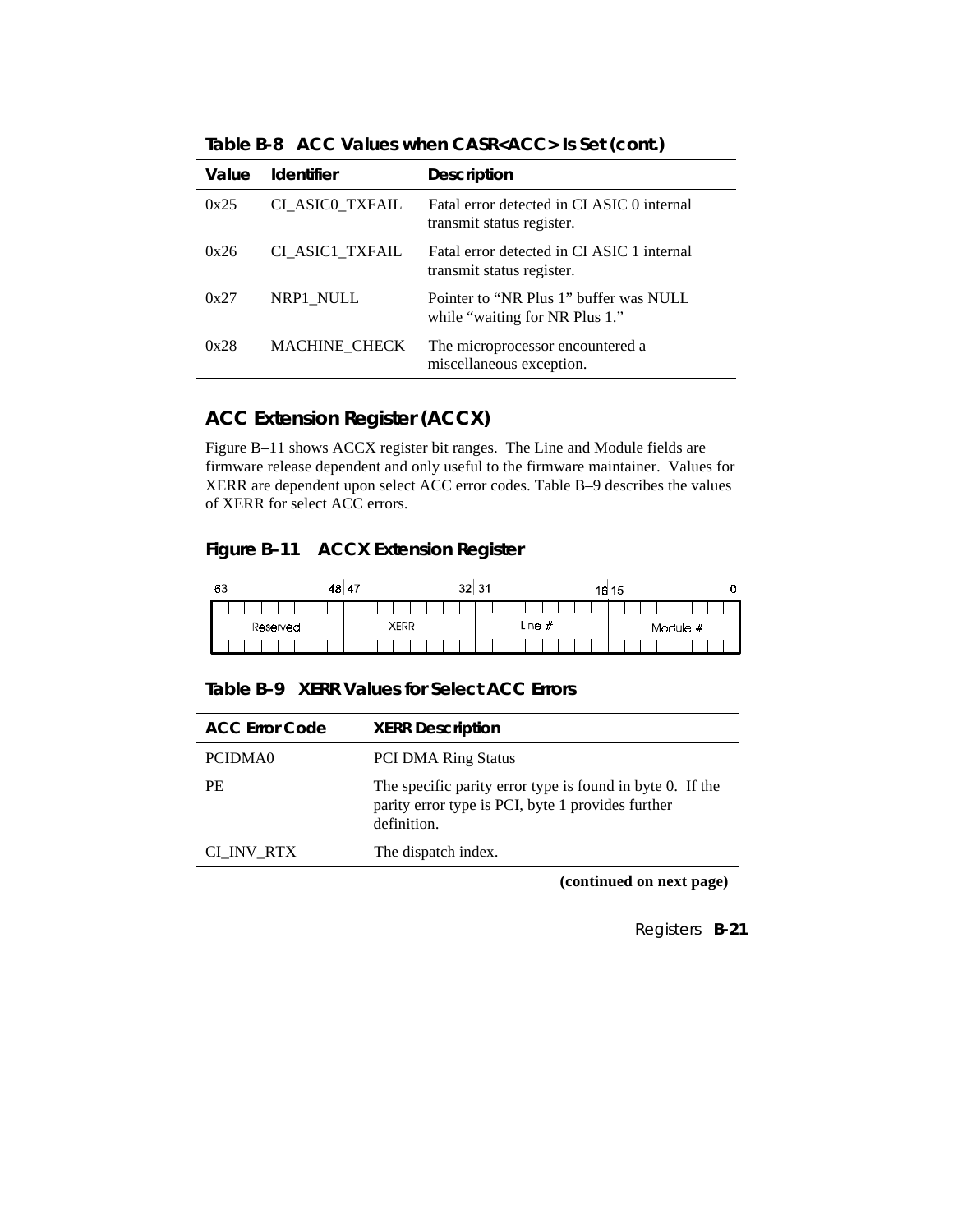| <b>ACC Error Code</b> | <b>XERR Description</b>               |
|-----------------------|---------------------------------------|
| <b>CI TX PARERR</b>   | $0 = CI$ ASIC $0, 1 = CI$ ASIC 1      |
| CI TX UNDERUN         | $0 = CI$ ASIC 0, $1 = CI$ ASIC 1      |
| CI_TX_NOPATH          | $0 = CI$ ASIC 0, $1 = CI$ ASIC 1      |
| <b>CI RX PARERR</b>   | $0 = CI$ ASIC 0, $1 = CI$ ASIC 1      |
| CI ASICO RXFAIL       | Contents of internal status register. |
| CI ASIC1 RXFAIL       | Contents of internal status register. |
| CI ASICO TXFAIL       | Contents of internal status register. |
| CI ASIC1 TXFAIL       | Contents of internal status register. |

**Table B–9 XERR Values for Select ACC Errors**

**B-22** CIPCA Adapter Installation and User's Guide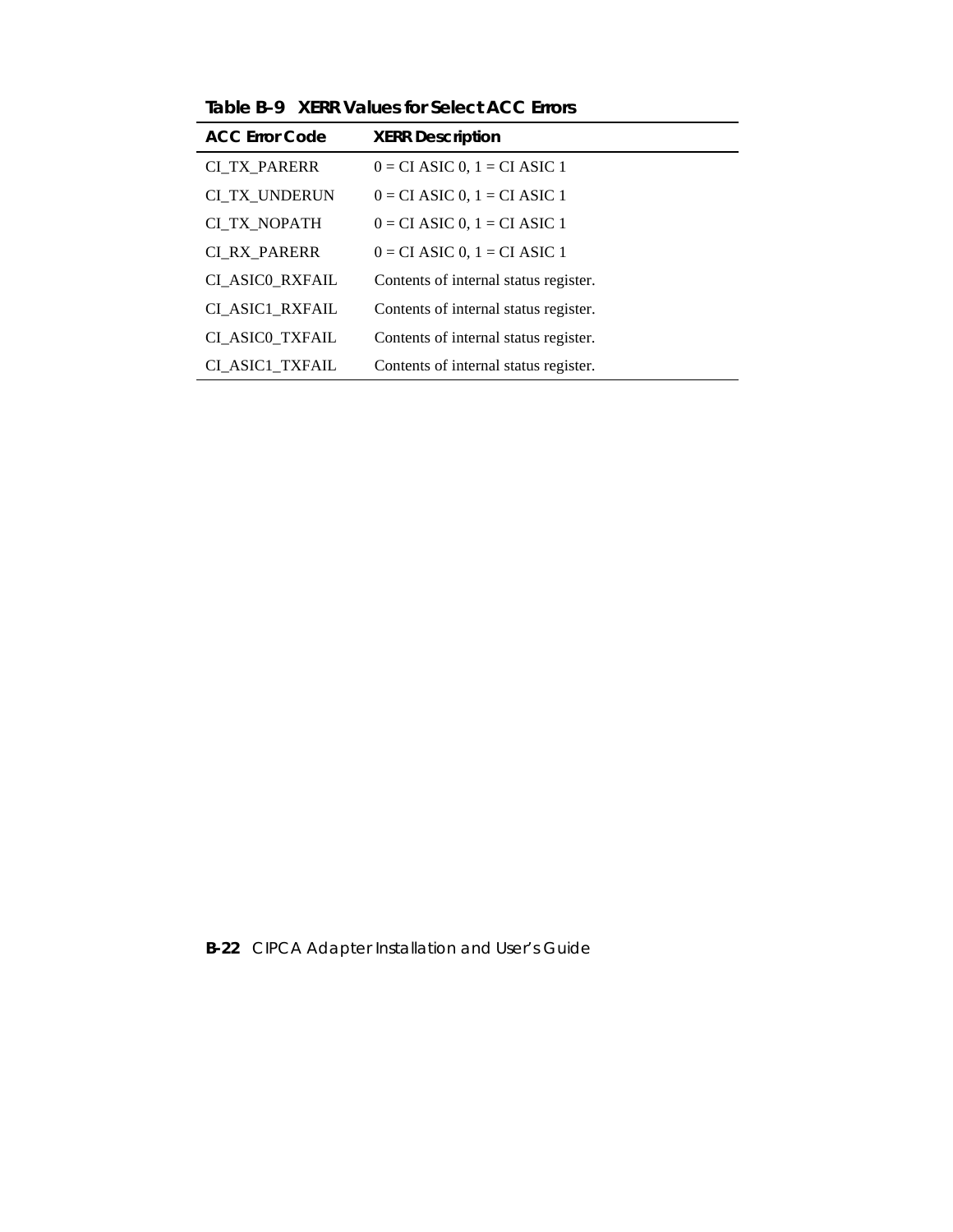## **Module and Firmware Revision Register (MREV)**

The Module and Firmware Revision Register is used to present the module hardware revision, hardware capabilities, and current executing firmware revision. This register is valid only when NODESTS is non-zero. Figure B–12 shows the MREV bit fields. Table B–10 describes the contents of each field.

#### **Figure B–12 Module and Firmware Revision Register (MREV)**

| 63 |  |  |                   |  |  |  |  |  |  | 32 <sub>1</sub> | 31 |       | 24 23      |  |        | 10 15 |  |            |  | 0 |
|----|--|--|-------------------|--|--|--|--|--|--|-----------------|----|-------|------------|--|--------|-------|--|------------|--|---|
|    |  |  | Firmware Revision |  |  |  |  |  |  |                 |    |       | Module Rev |  | Module |       |  | Serial No. |  |   |
|    |  |  |                   |  |  |  |  |  |  |                 |    | Flags |            |  | Rev    |       |  |            |  |   |

#### **Table B–10 MREV Field Definition**

| Field         | <b>Description</b>                               |                                                        |  |  |  |  |  |  |  |  |  |
|---------------|--------------------------------------------------|--------------------------------------------------------|--|--|--|--|--|--|--|--|--|
| <b>SERIAL</b> |                                                  | Two-byte little-endian value                           |  |  |  |  |  |  |  |  |  |
| <b>MODREV</b> | ASCII presentation of the PCI PCB major revision |                                                        |  |  |  |  |  |  |  |  |  |
| <b>MODFLG</b> | Module capabilities bit field (see below)        |                                                        |  |  |  |  |  |  |  |  |  |
|               | bit                                              | value                                                  |  |  |  |  |  |  |  |  |  |
|               | 0                                                | Alternate interrupt hardware present                   |  |  |  |  |  |  |  |  |  |
|               | $1 - 7$                                          | reserved                                               |  |  |  |  |  |  |  |  |  |
| <b>FWREV</b>  |                                                  | ASCII presentation of the Firmware revision (4 bytes)* |  |  |  |  |  |  |  |  |  |

\*The FWREV field always contains ASCII readable characters. Treat this as a character string. Byte 0 is the first character and byte 3 is the last byte. The upper two bytes must contain a hex representation of an increasing revision value.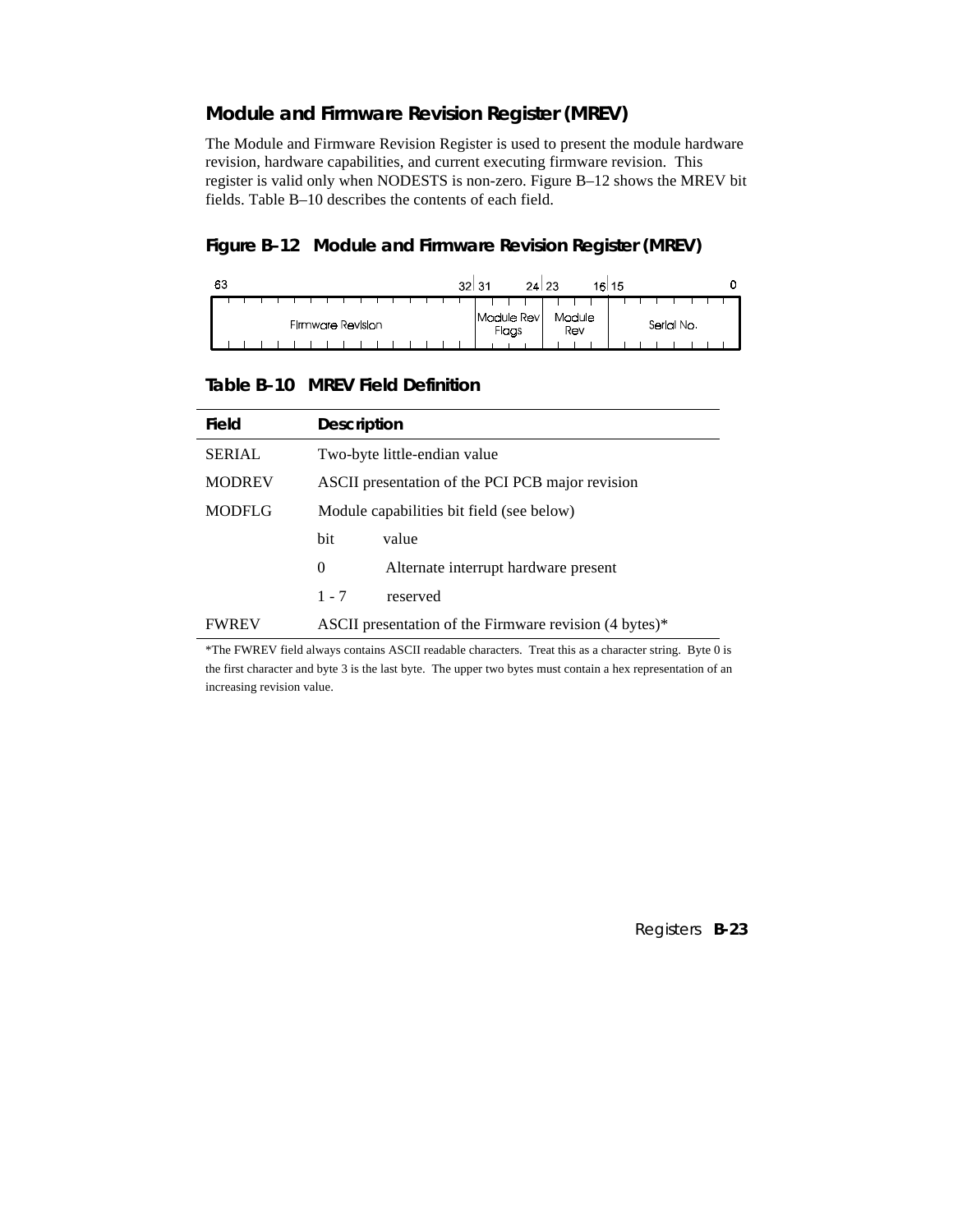## **Microcode Update Status Register (MUSR)**

MUSR is used to present the state and status of a microcode update sequence. It is only valid when ADPSTA has a value of either 1 or 2. Figure B–13 shows the bit fields in the MUSR register. Table B–11 describes the contents of each field. Table B–12 contains the field definitions for the Status (STS) field of the MUSR register.

## **Figure B–13 Microcode Update Status Register (MUSR)**

|  |  | ▌╎╎╎╎╎╎╎╎╎╎╎╎╎╎╎╎┆┆┆╎╎╎╎╎╎╎╎╎╎╎╎╎║╣ <mark>╣</mark> ┋╎ |  |  |  |  |  |  |  |  |  |  |  |  |  |                                                |  |
|--|--|-------------------------------------------------------|--|--|--|--|--|--|--|--|--|--|--|--|--|------------------------------------------------|--|
|  |  |                                                       |  |  |  |  |  |  |  |  |  |  |  |  |  |                                                |  |
|  |  |                                                       |  |  |  |  |  |  |  |  |  |  |  |  |  | $\begin{bmatrix} 1 & 1 \\ 0 & 1 \end{bmatrix}$ |  |

**Table B–11 Microcode Update Status Register Description (MUSR)**

| Field | <b>Identifier</b> | <b>Description</b>                                                                                                                                                              |
|-------|-------------------|---------------------------------------------------------------------------------------------------------------------------------------------------------------------------------|
| 31:16 | <b>STS</b>        | This field provides a completion status of a microcode<br>load attempt. Table B-12 defines the acceptable values for<br>this field. This field is only valid when CMPLT is set. |
|       | CMLT.             | When set (1), indicates that the microcode load sequence<br>is complete. Completion status can be found in the STS<br>field.                                                    |
|       | <b>ENAR</b>       | When set $(1)$ , indicates that the sequencer is at ST7.                                                                                                                        |

#### **B-24** CIPCA Adapter Installation and User's Guide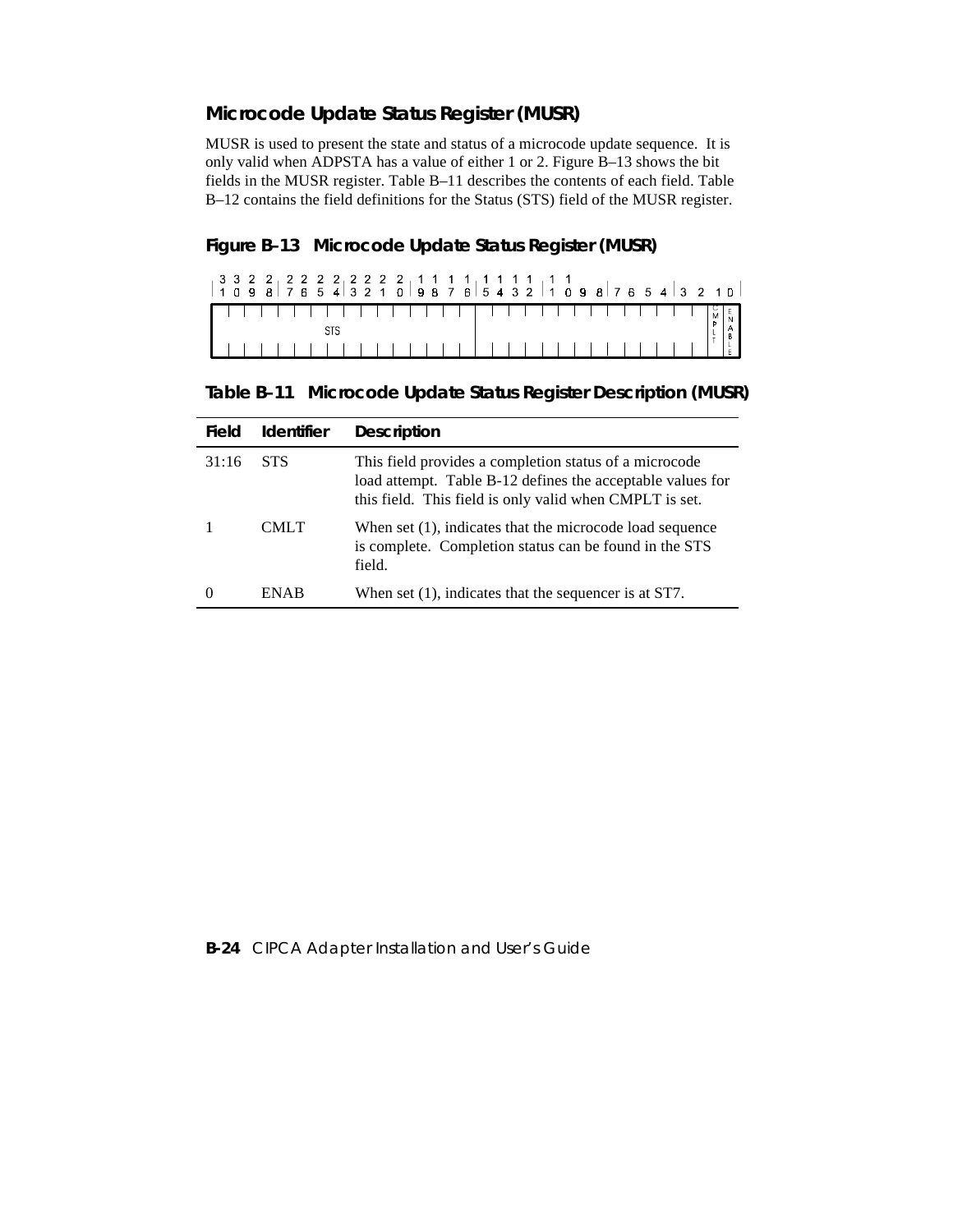| <b>Status</b> | <b>Description</b>                                                                                  |
|---------------|-----------------------------------------------------------------------------------------------------|
| 1             | Indicates a successful load. Image downloaded, verified, and written<br>in FLASH.                   |
| 2             | HCLB (Host Load Control Block) was not found at the specified<br>DMA address.                       |
| 3             | The computed CRC of the downloaded image does not match the<br>HLCB IMAGE CRC value.                |
| 4             | The HLCB IMAGE_SIZE is invalid. Either too large or too small.                                      |
| 5             | The HLCB BASE_ADDR is out of range.                                                                 |
| 6             | The HLCB Structure Revision is not supported.                                                       |
|               | The HLCB JMP_ADDR is out of range.                                                                  |
| 8             | Written FLASH image does not compare. This indicates a hardware<br>problem with the AMD FLASH part. |
| 9             | An error occurred while writing to the AMD FLASH part.                                              |

**Table B–12 MUSR STS Field Definition**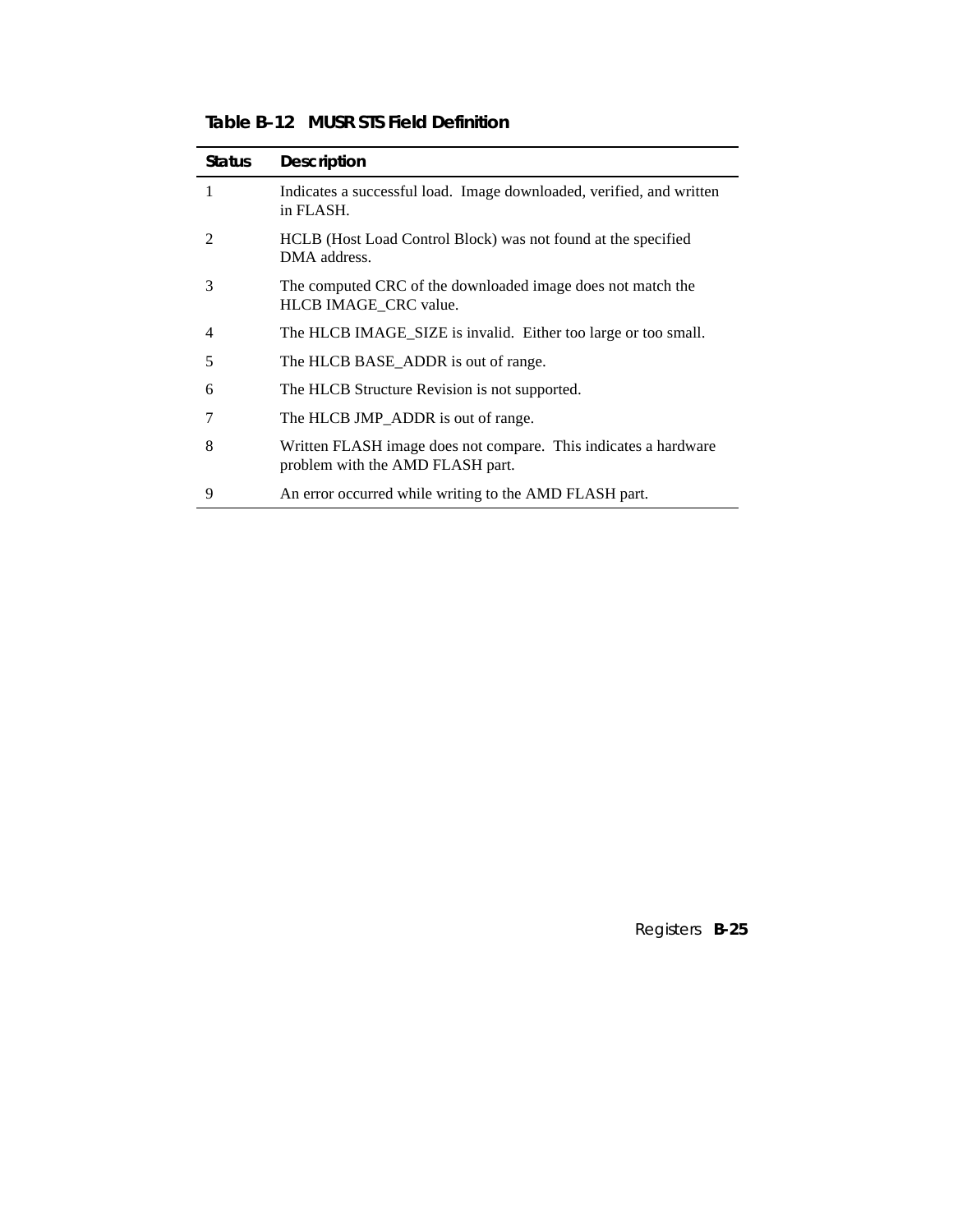# **DECevent Examples**

This appendix contains samples of error reports generated from the DECevent utility (version V2.1). These examples are presented only to show where to look for the error type and the device that detected the error.

For information on using the DECevent utility, consult the DECevent documentation listed in the Preface.

Example C-1 is an example of a software error. In this example, the error type is identified in the "Logged Message Type Code" field, and the device that identified the error is identified in the "Format Type" field. The messages at the end of the DECevent examples can also be helpful in identifying and locating the problem; These areas are indicated in boldface.

#### **Example C–1**

| Logging OS<br>System Architecture<br>OS version                                                         |                                                                                        | 1. OpenVMS<br>2. Alpha<br>V6.2                                 |  |
|---------------------------------------------------------------------------------------------------------|----------------------------------------------------------------------------------------|----------------------------------------------------------------|--|
| Event sequence number<br>Timestamp of occurrence<br>Time since reboot<br>Host name                      | 684.                                                                                   | 09-AUG-1995 20:03:57<br>1 Day(s) $7:16:01$<br>FLAM29           |  |
| System Model                                                                                            |                                                                                        | AlphaServer 2100 4/200                                         |  |
| Entry type                                                                                              |                                                                                        | 100. Logged Message                                            |  |
| $---$ Device Profile $---$<br>Unit<br>Product Name<br>$---$ MSCP Logged Msg $---$                       |                                                                                        | FLAM29\$PNA0<br>CIPCA (PCI to CI Adapter)                      |  |
| Logged Message Type Code                                                                                |                                                                                        | 3. Port Message                                                |  |
| Error Type/SubType                                                                                      |                                                                                        | x4007 Signaled via Packet, Error Logging<br>Datagram Received. |  |
| Count - Remaining Retries<br>Count - Allowable Retries                                                  | 50.<br>$\begin{array}{ccc} & & 0 \end{array}$                                          |                                                                |  |
| Error Count<br>Local Station Address<br>Local Station ID<br>Remote Station Address<br>Remote Station ID | 4.<br>x0000000000000009<br>x000000000000FC5E<br>x0000000000000003<br>x0000000000000003 |                                                                |  |
| NPPD Opcode                                                                                             |                                                                                        | x01 Port Message Received                                      |  |

DECevent Examples **C-1**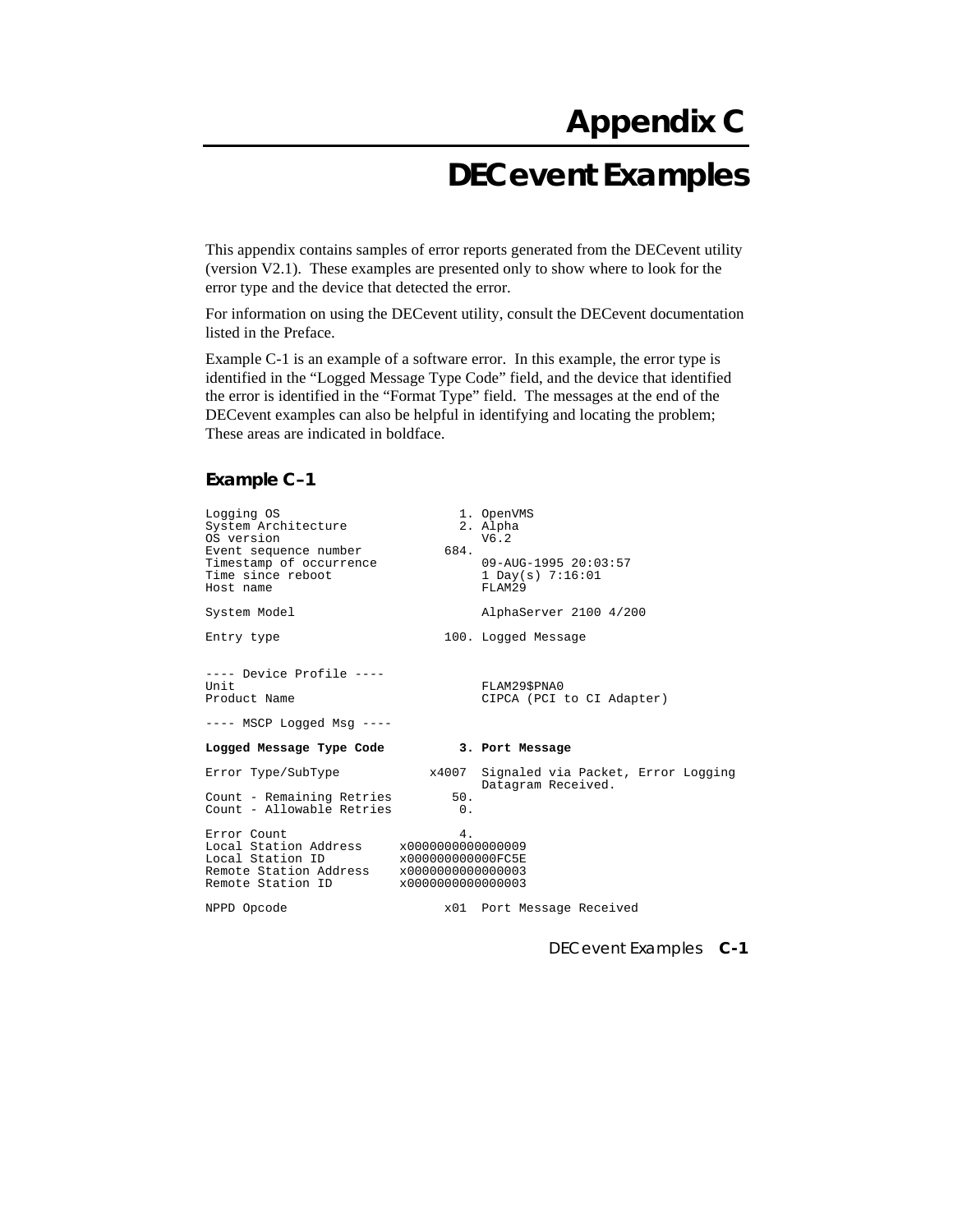| NPPD Channel Index<br>NPPD Flags                     | x00<br>x0000 |                                                                                    |
|------------------------------------------------------|--------------|------------------------------------------------------------------------------------|
| NPPD Status                                          |              | x0200 Packet Processed Correctly<br>Status Type: OK Status<br>Receive Path: Path B |
| NPPD Body Opcode                                     | $\times 01$  | DG                                                                                 |
| NPPD Body Flags                                      | x00          |                                                                                    |
| NPPD Destination Subnode                             | 0.           |                                                                                    |
| NPPD Destination PGRP Prt                            | 9.           |                                                                                    |
| NPPD Source Subnode                                  | 0.           |                                                                                    |
| NPPD Source PGRP Port                                | 3.           |                                                                                    |
| Message Type                                         |              | 5. Error Log Datagram                                                              |
| Sequence Number                                      | 160.         |                                                                                    |
| Format Type<br>Nodename<br>Parameter[0] - Event Code |              | 1. HSC Binary Out-Of-Band<br>HSC003<br>204                                         |
| Parameter[x]                                         |              | x00C3                                                                              |
| Parameter[x]                                         |              | x0005                                                                              |
| Parameter[x]                                         |              | x0002                                                                              |

**DISK-E Seq 160. at 9-Aug-1995 20:03:56.96, Out-of-band 000204 Unrecoverable error on disk unit 195. Drive appears inoperable**

**C-2** CIPCA Adapter Installation and User's Guide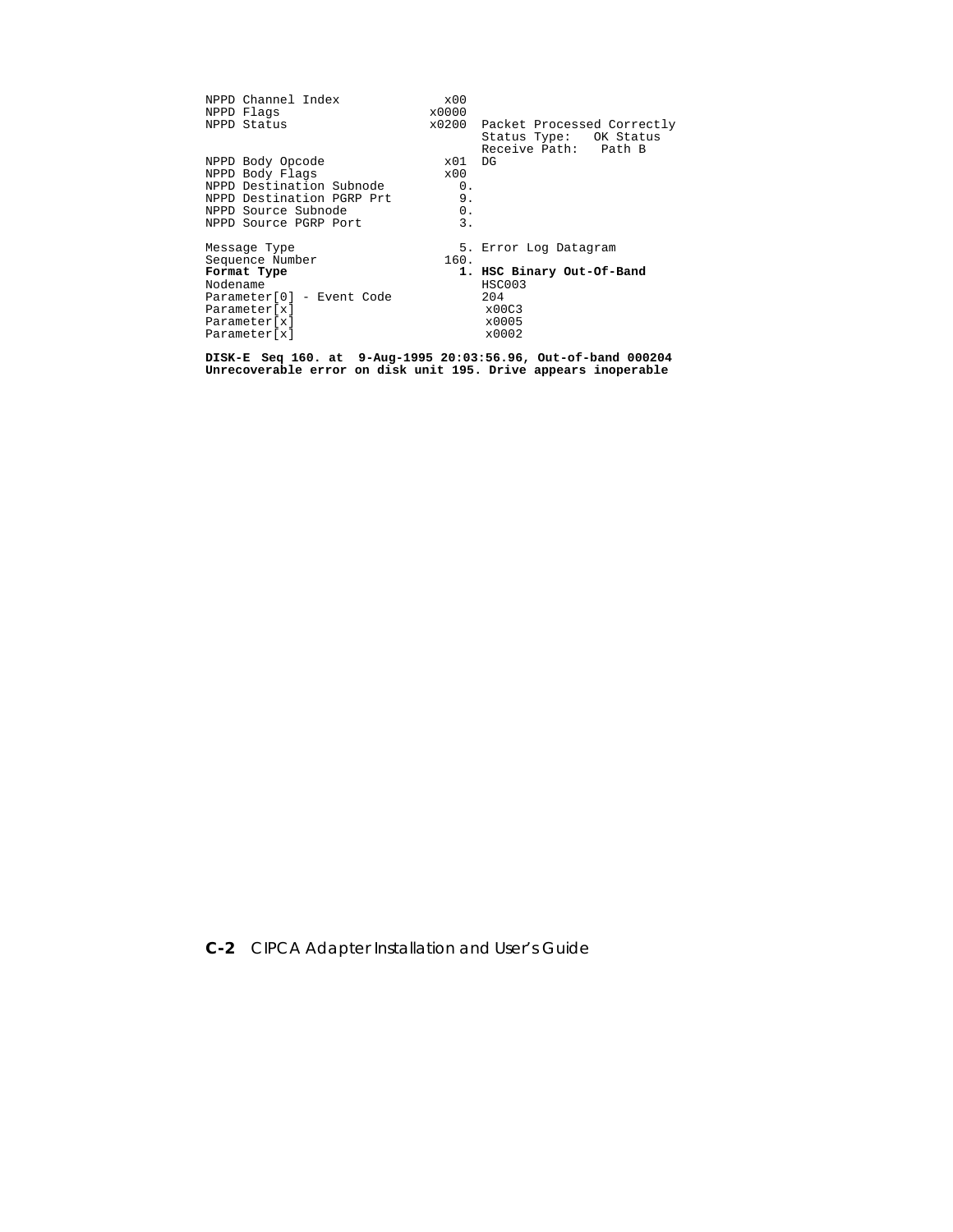Example C-2 is an example of a hardware error. In this example, the error type is identified in the "Logged Message Type Code" and "Error type/SubType" fields. Hardware errors are commonly associated with the Product Name field listed in the Device Type area, in this case, the CIPCA adapter itself. These areas are indicated in boldface in the example below.

#### **Example C–2**

| Logging OS<br>System Architecture<br>OS version<br>Event sequence number<br>Timestamp of occurrence<br>Time since reboot<br>Host name<br>System Model | 694.                                         | 1. OpenVMS<br>2. Alpha<br>V6.2<br>09-AUG-1995 20:49:13<br>1 Day(s) $8:01:17$<br>FLAM29<br>AlphaServer 2100 4/200 |
|-------------------------------------------------------------------------------------------------------------------------------------------------------|----------------------------------------------|------------------------------------------------------------------------------------------------------------------|
| Entry type                                                                                                                                            |                                              | 100. Logged Message                                                                                              |
| ---- Device Profile ----<br>Unit<br>Product Name<br>---- MSCP Logged Msg ----                                                                         |                                              | FLAM29SPNA0<br>CIPCA (PCI to CI Adapter)                                                                         |
| Logged Message Type Code                                                                                                                              |                                              | 3. Port Message                                                                                                  |
| Error Type/SubType                                                                                                                                    |                                              | x4100 Cable Status Change, Path 0.<br>went from GOOD to BAD.                                                     |
| Count - Remaining Retries<br>Count - Allowable Retries                                                                                                | 50.<br>$\Omega$ .                            |                                                                                                                  |
| Error Count<br>Local Station Address x0000000000000009<br>Local Station ID<br>Remote Station Address x0000000000000009<br>Remote Station ID           | 5.<br>x000000000000FC5E<br>x000000000000FC5E |                                                                                                                  |

DECevent Examples **C-3**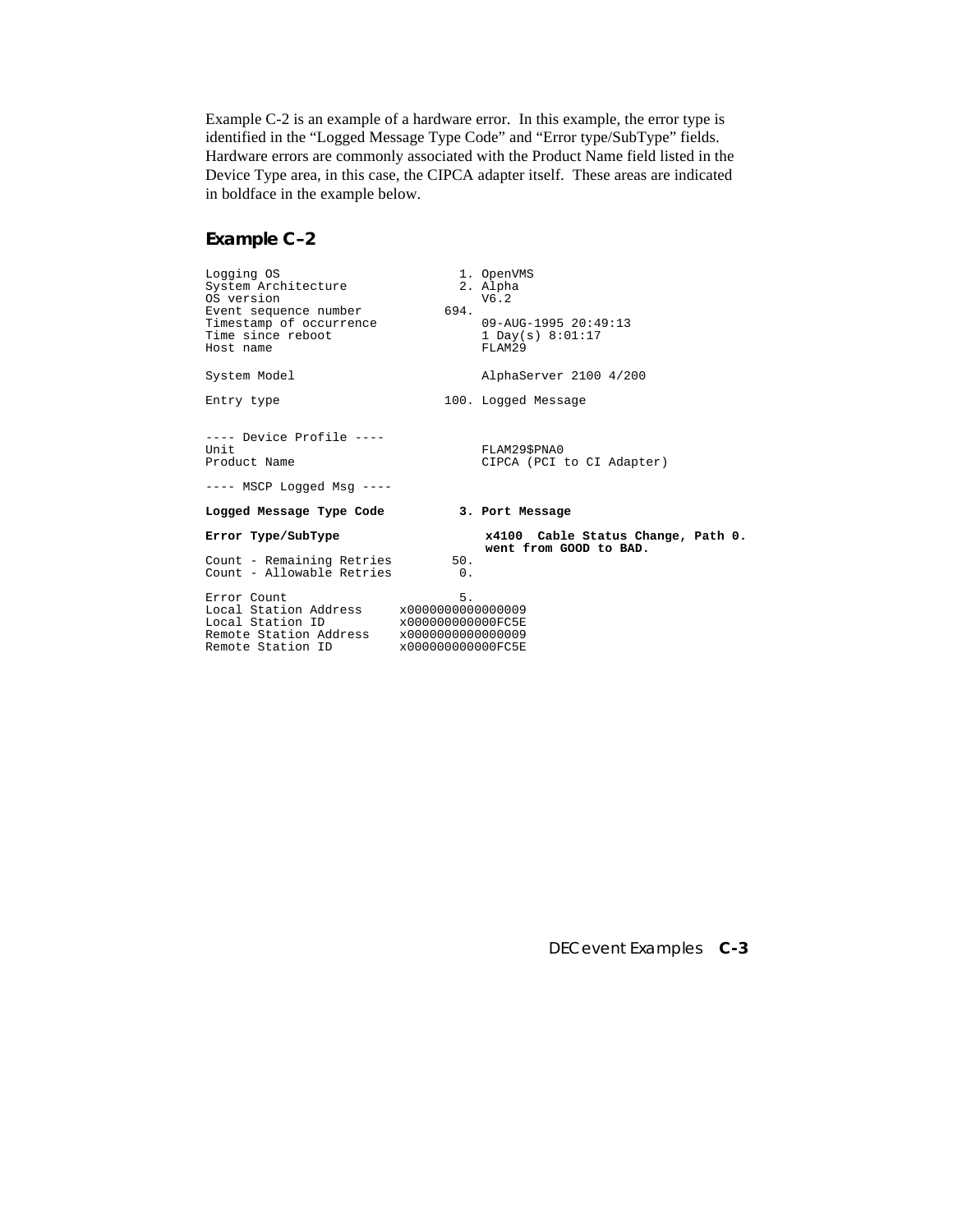| NPPD Opcode               | x00          | Port Message                             |
|---------------------------|--------------|------------------------------------------|
| NPPD Channel Index        | $\times$ 0.0 |                                          |
| NPPD Flags                |              | x4000 Path Select: Path A                |
| NPPD Status               |              | x0101 Command Succeeded but Path Failed. |
|                           |              | Status Type: OK Status                   |
|                           |              | Path A Status: NACK (Failure)            |
|                           |              | Path B Status: ACK (Success) or          |
| Not used                  |              |                                          |
| NPPD Body Opcode          | x0B ID       |                                          |
| NPPD Body Flags           | x10          |                                          |
| NPPD Destination Subnode  | 0.           |                                          |
| NPPD Destination PGRP Prt | 9.           |                                          |
| NPPD Source Subnode       | 0.           |                                          |
| NPPD Source PGRP Port     | 9.           |                                          |

**C-4** CIPCA Adapter Installation and User's Guide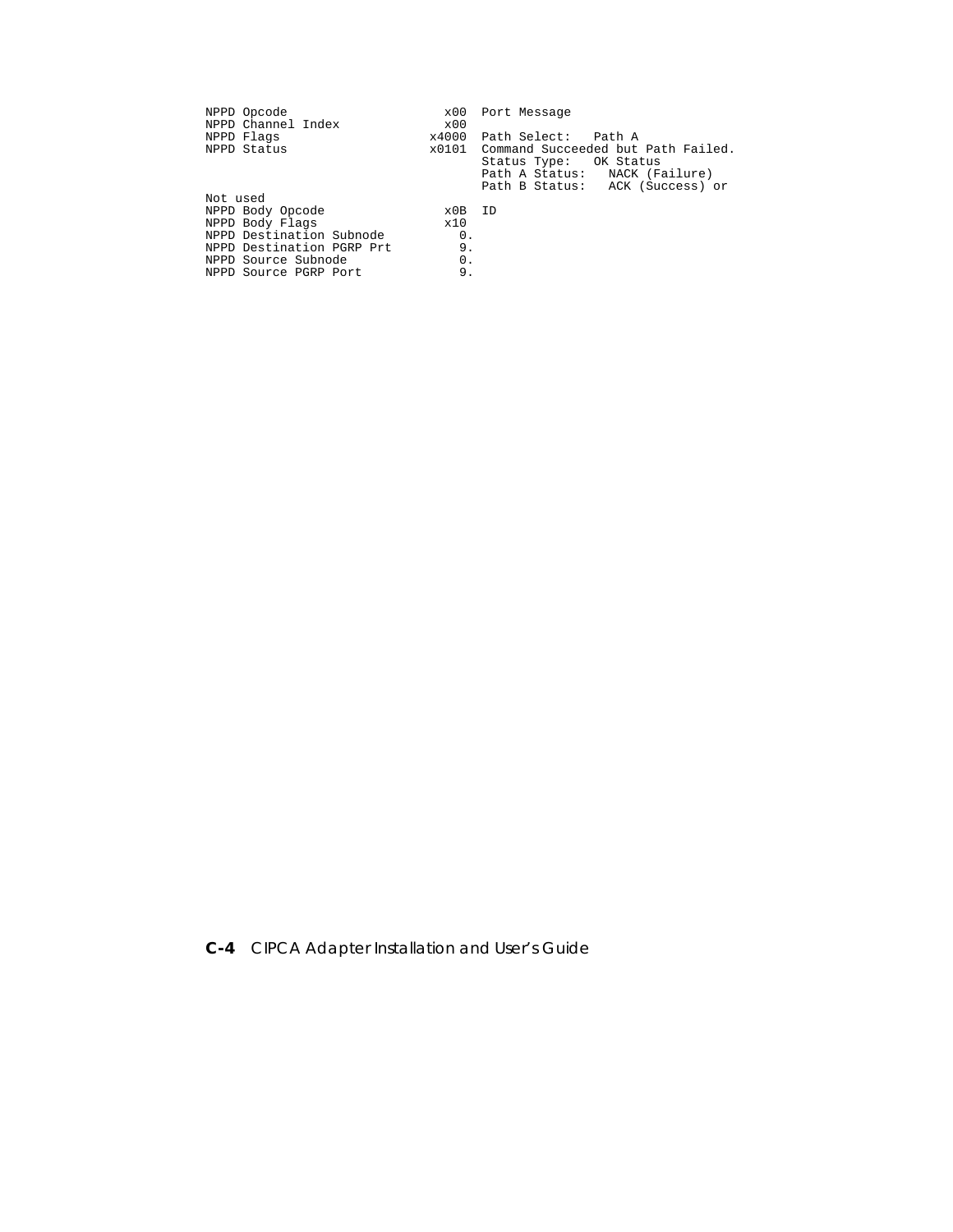# **Index**

## **A**

Adapter reset register, B-11 ADPSTA field definitions \t, B-12 Alpha Firmware Update CD-ROM, 4-1 AlphaServer 2000 show config command, 3-16 show device command, 3-17 AlphaServer 2100 CIPCA installation procedure, 2-15 AlphaServer 2100/2100A show config command, 3-10 show device command, 3-12 AlphaServer 2100A CIPCA installation procedure, 2-18 AlphaServer 4000/4100 CIPCA installation procedure, 2-13 LFU output, 4-9 show config command, 3-6 show device command, 3-8 AlphaServer 8200/8400 CIPCA installation procedure, 2-9 LFU output, 4-5 show config command, 3-3 show device command, 3-4

# **B**

Boot methods setting CIPCA as default boot device, 3-18 setting CIPCA to autoboot, 3-20 setting multiple CIPCAs as default boot device, 3-19 simple boot, 3-18 boot device parameter, 3-18 Boot\_file parameter, 3-18

Boot\_osflags parameter, 3-18 Boot\_reset parameter, 3-18 Bootdef\_dev parameter, 3-18 Booted\_dev parameter, 3-18 Booted\_file parameter, 3-18 Booted\_osflags parameter, 3-18 Booting AlphaServer 8200/8400 display, 3-21 displaying boot information, 3-18 Booting disks, 3-18

# **C**

Cable sets, 2-4 Cables 60-pin intermodule, 2-2, 2-3 BNCIA, 2-4 CI transition, 2-2, 2-3 CI transition cable, 1-2 Intermodule (ribbon) cables, 1-2 ribbon, 2-2, 2-3 Cache line size, B-5 CASR register ACC values when CASR is set. *See* Table B-8 Channel/adapter status register (CASR), B-19 CI transition cable, 1-2 **CIPCA** CI transition cable, 1-2 functional overview, 1-4 general description, 1-1 intermodule (ribbon) cables, 1-2 link module, 1-2 physical description, 1-2 port module, 1-2 systems supporting, 1-1 CIPCA-AA, 1-1 CIPCA-AA kit contents, 2-2 CIPCA-BA, 1-1 CIPCA-BA kit contents, 2-3 Clear interrupt A register, B-11

**Index-1**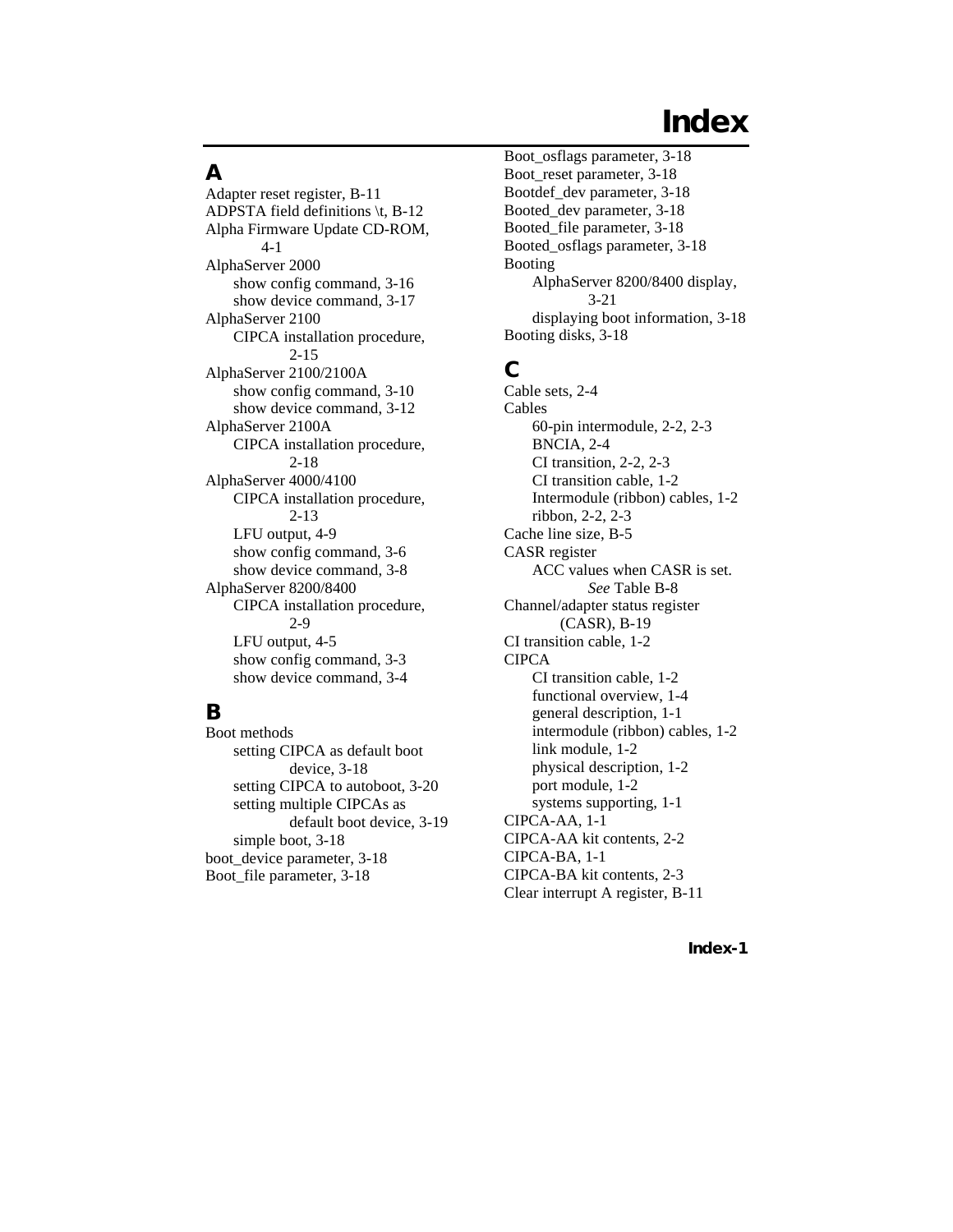Clear interrupt B register, B-11 Cluster size setting DIP switch. *See* Table 2-5 Configuration base i/o address 0 (CIB0), B-6 bit fields. *See* Figure B-5 Configuration base i/o address 1 (CIB1), B-7 bit fields. *See* Figure B-6 Configuration base memory address (CBMA), B-8 bit fields. *See* Figure B-7 Configuration cache and latency register (CFCL) bit fields. *See* Figure B-4 Configuration command and status register (CFCS), B-3 bit fields. *See* Figure B-2 Configuration ID register (CFID), B-2 bit fields. *See* Figure B-1 Configuration interrupt register (CFIT), B-9 bit fields. *See* Table B-2. *See* Figure B-8 Configuration latency timer, B-5 Configuration revision register (CFRV), B-4, B-5 bit fields. *See* Figure B-3 Configurations supported, 1-3 Contents CIPCA-AA adapter kit, 2-2 CIPCA-BA adapter kit, 2-3

# **D**

diagnose command, 5-8 DIP switches on link module location, 2-5 setting, 2-4

## **E**

Electrical specifications, A-1 Environment variable boot file, 3-18 boot\_osflags, 3-18 boot reset, 3-18

**Index-2**

bootdef\_dev, 3-18 booted\_dev, 3-18 booted file, 3-18 booted\_osflags, 3-18 Environment variables boot device, 3-18 Environmental specifications, A-1 Extender bracket offset, 2-2, 2-3 straight, 2-2, 2-3 Extender brackets attaching, 2-7 External cable sets, 2-4 External cables, connecting, 2-23

# **F**

Field definitions (ADPSTA). *See* Table B-4a Firmware CIPCA requirements, 4-2 console requirements for CIPCA, 4-2 update procedure overview, 4-3 Firmware updates, via Internet, 4-1 Functional overview, 1-4

## **H**

Host adapters supported, 1-3 Host systems, 1-3 HSCs supported, 1-3

# **I**

Installation overview, 2-1 Installation procedure on AlphaServer 2000, 2-19 on AlphaServer 2100, 2-14 on AlphaServer 2100A, 2-15 on AlphaServer 4000/4100, 2-12 on AlphaServer 8200/8400, 2-9 Intermodule (ribbon) cables, 1-2 Interrupt enable register, B-11 Interrupt holdoff register, B-11

## **L**

LFU filenames, 4-4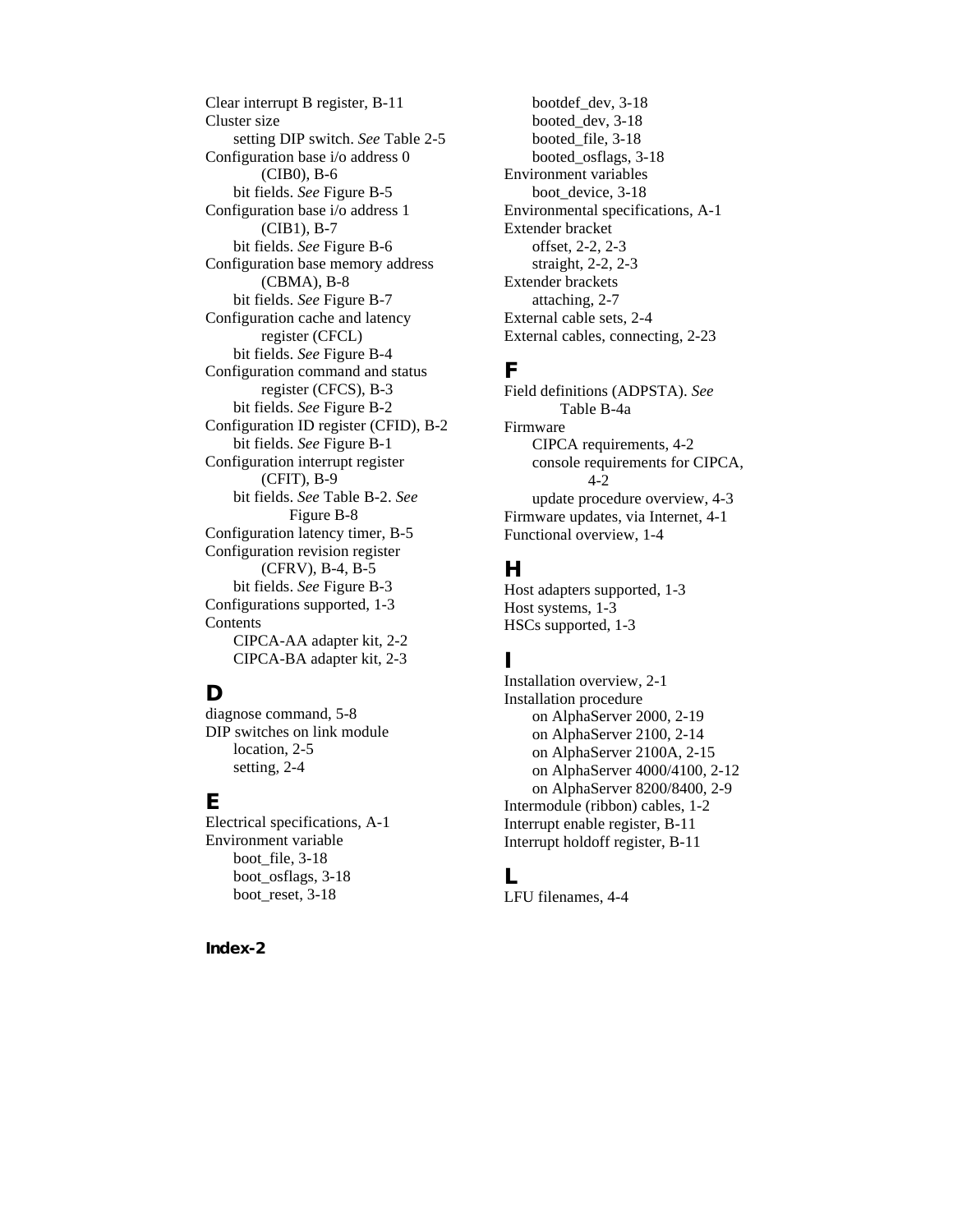Link module, 1-2, 2-2, 2-3 Loadable firmware utility filenames for AlphaServer systems, 4-4

## **N**

Node ID setting DIP switch. *See* Table 2-4 Node processor status register (NODESTS), B-12 bit field functions. *See* Table B-4 bit fields. *See* Figure B-9 Node status register, B-11

# **O**

Operating system version, 1-3

#### **P**

PCI ASIC hard registers, B-1, B-10. *See* Table B-3 PCI configuration registers, B-1. *See* Table B-1 base memory address, B-2 cache and latency, B-2 command and status, B-2 i/o base address 0, B-2 i/o base address 1, B-2 identification, B-2 interrupt, B-2 revision, B-2 Port module, 1-2, 2-2, 2-3 Power-up display AlphaServer 2000, 3-14 AlphaServer 2100/2100A, 3-9 AlphaServer 4000/4100, 3-5 AlphaServer 8200/8400, 3-2

# **R**

Register definitions, B-1 Registers accesses supported, B-1 ADPRST, B-1 ASIC hard, B-1

channel/adapter status (CASR), B-19 configuration base i/o address 0 (CIB0), B-6 bit fields. *See* Figure B-5 configuration base i/o address 1 (CIB1), B-7 bit fields. *See* Figure B-6 configuration base memory address (CBMA), B-8 bit fields. *See* Figure B-7 configuration cache and latency (CFCL), B-5 bit fields. *See* Figure B-4 configuration command and status (CFCS), B-3 configuration command and status ID (CFCS) bit fields. *See* Figure B-2 configuration ID (CFID), B-2 bit fields. *See* Figure B-1 configuration interrupt (CFIT), B-9 bit field functions. *See* Table B-4. *See* Table B-2 bit fields. *See* Figure B-9. *See* Table B-3. *See* Figure B-8 configuration revision (CFRV), B-4 bit fields. *See* Figure B-3 node processor status (NODESTS), B-12 PCI ASIC hard, B-10 PCI configuration, B-1 soft, B-1 Requirements software, 1-5 Ribbon cables, connecting, 2-22 Ribbon cables, dressing, 2-9

## **S**

Show config command AlphaServer 2000, 3-16 AlphaServer 2100/2100A, 3-10

**Index-3**